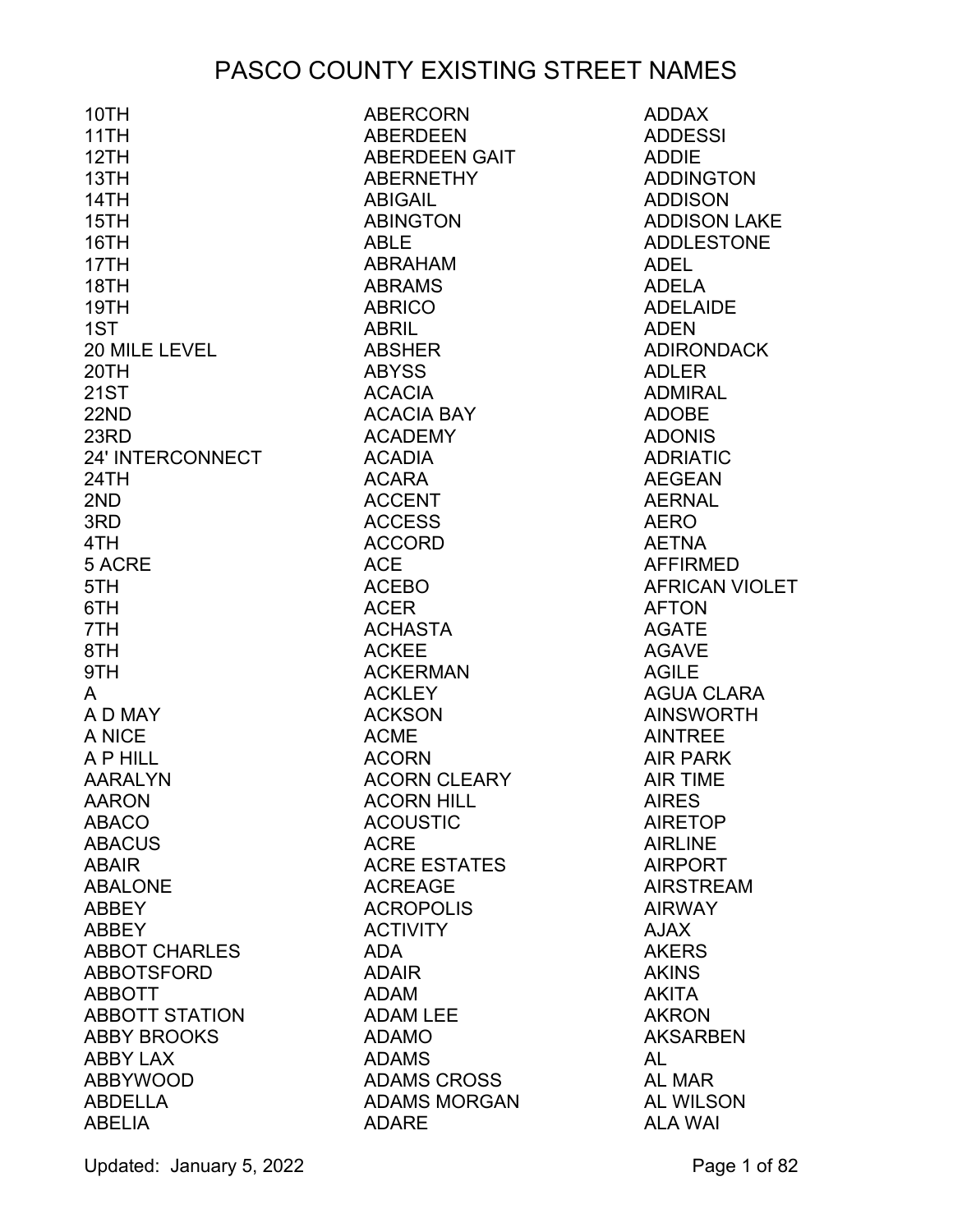ALABAMA ALABASTER ALACHUA ALADAR ALADDIN ALAFAYA ALAMANCE ALAMEDA ALAMEIN ALAMO ALANA ALANBROOKE ALASKA ALBACORE ALBANY ALBATROSS ALBEMARLE ALBERO ALBERTA ALBERTON ALBION ALBRIGHT ALBRITTON ALCEA ALCESTER ALCHESTER ALCOTT ALDEA ALDEN ALDER ALDERBROOK ALDERMAN ALDERWOOD ALDRICH ALDUS ALECOST ALEE ALEMEDO ALERT ALEX ALEX LANGE ALEXANDER ALEXANDREA LEE ALEXIS ALEXSON ALFA ALFALFA ALFARO

ALFORD ALGERINE AI HAMBRA ALICE ALICE FAYE ALICE M ALICO ALIMARA ALISSA ALKEN ALLAGASH ALLAMANDA ALLANDALE ALLANTON ALLEGRA ALLEGRO ALLEGRO BAY **ALLEN** ALLIANCE ALLIGATOR ALLISON ALLMAND **ALLNER** ALLUVIAL ALLY ALLYN ALLYSON ALMA ALMADA ALMAR ALMERIA ALMOND ALMOND BROOK ALMONDWOOD ALNWICK ALOE ALOHA ALOZALO ALPHA ALPINE ALPINE MEADOW ALPS ALRIC POTTBERG ALSHIRE ALSIP ALSTON ALT ALTA SOL

ALTA VISTA ALTA VITA **AI TAMONT** ALTANTIS ALTERNATE HWY 19 **ALTHEA** ALTMAN ALTO ALTON ALTOONA ALTRARA ALTUS ALURE ALVA ALVARA ALVAREZ ALVERNON ALWAY AMADEUS AMALFI AMANDA AMANDA OAK AMANDA VISTA AMARANTH AMARILLO AMARYLLIS AMAWALK AMAZON AMBASSADOR AMBER AMBER LEAF AMBER RENEE AMBERFIELD AMBERGATE AMBERJACK AMBERLEA AMBERLEY AMBERSIDE AMBERSWEET AMBERVIEW AMBERWOOD AMBLE AMBLESIDE AMBLEWOOD AMBRIDGE AMBROSIA AMELIA AMELIA ISLE

Updated: January 5, 2022 **Page 2 of 82**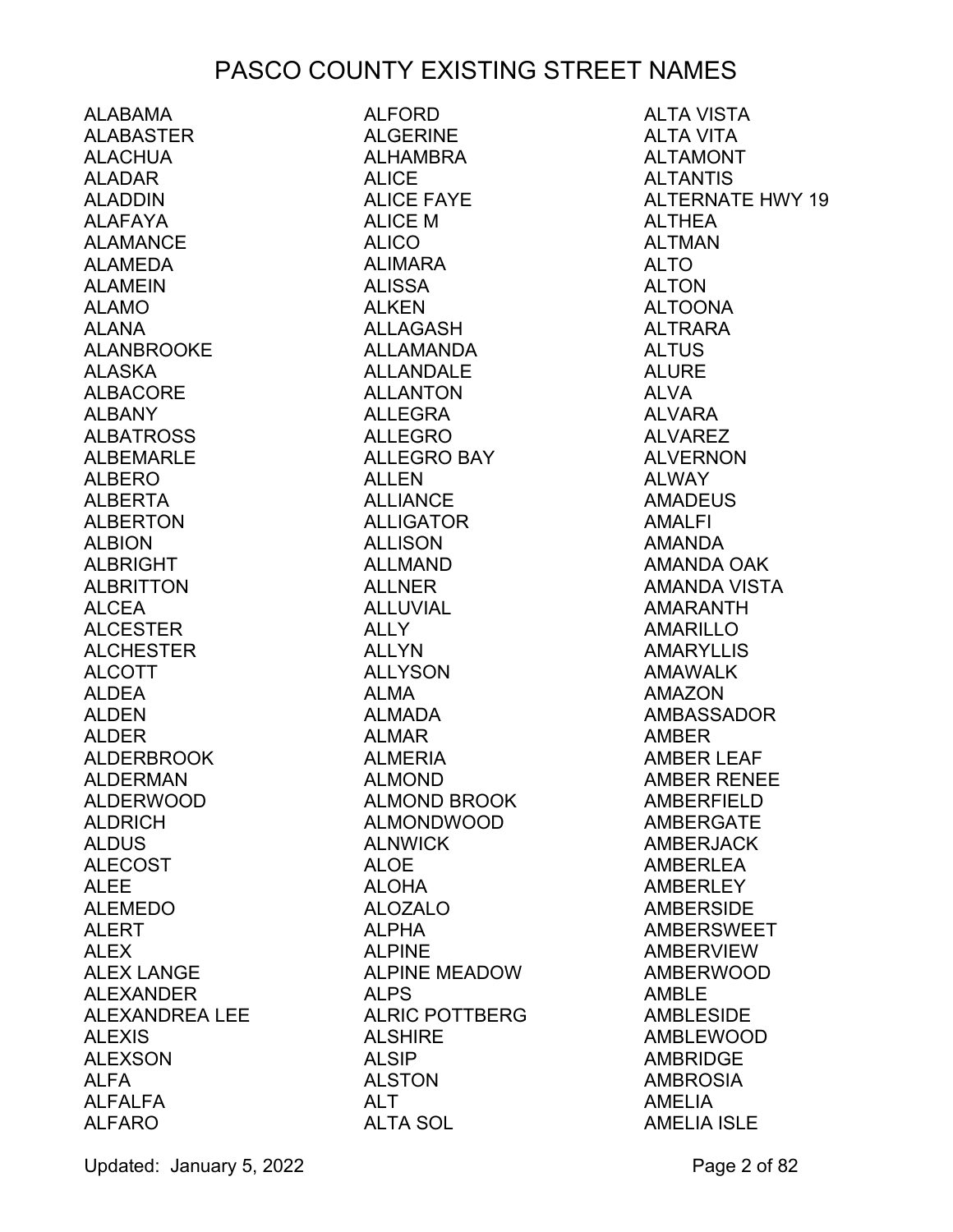AMELIA ROSE AMERICA AMERICAN PLAZA AMERICAN POND AMERICANA AMERICUS AMESBURY AMETHYST AMHERST AMIGO AMIGOS AMILIA AMITY AMLING PECAN AMMANFORD AMORA AMPED AMULET AMY ANACONDA ANAHEIM ANAND VIHAR ANATA ANAY ANCHOR ANCHOR DUNE ANCHOR LIGHT ANCHOR POINT ANCHORAGE ANCIENT OAKS ANCIENT SAGE ANCLOTE ANCLOTE ISLAND ANCLOTE RIVER ANCONA ANCROFT ANDALUSIA ANDERSON ANDORRA ANDOVER ANDRE ANDREA ANDREA LYNN ANDREW ANDREWS ANDREWS ANDROS ANDY

ANGEL FISH ANGELA ANGELA MELISSA ANGELICA ANGELINE ANGELONIA ANGELSTEM ANGLE ANGLER ANGLESTEM ANGLEWOOD ANGOFF ANGUS VALLEY ANHINGA ANIMATION ANISE ANITA ANN ANNA ANNA MARIA ANNADALE ANNBROOK ANNE JOLLEY ANNETTE ANNHURST ANNIKA ANNISTON ANNIVERSARY ANNONA ANOLAS ANOOSH ANSLEY ANSLEY BLOOM ANTELOPE ANTHONY ANTHULA ANTIGUA ANTIOCH ANTLER ANTOININA ANTON ANTONIO ANTRIM APACHE APALACHICOLA APERTURE APFEL APHRODITE

APIA APOLLO APOLUNE APPALOOSA APPALOOSA HILLS APPIAN APPLE APPLE BLOSSOM APPLE DUBIN APPLE SNAIL APPLEBY APPLEGATE APPLEJACK APPLESIX APPLETON APPLETREE APPLEWOOD APPOLLO APPOMATTOX APRICOT DOVE APRICOT TREE APRIL APRILE APTITUDE AQUA AQUA MILES AQUA PEARL AQUA VISTA AQUAMARINE AQUARIUS AQUILA ARABIAN ARAGON ARALIA ARAMON ARANDA ARAPAHO ARBOR ARBOR CREEK ARBOR CREST ARBOR GREEN ARBOR KNOLL ARBOR OAKS ARBOR RIDGE ARBOR VIEW ARBOR WIND ARBORDALE ARBORETUM

Updated: January 5, 2022 **Page 3 of 82**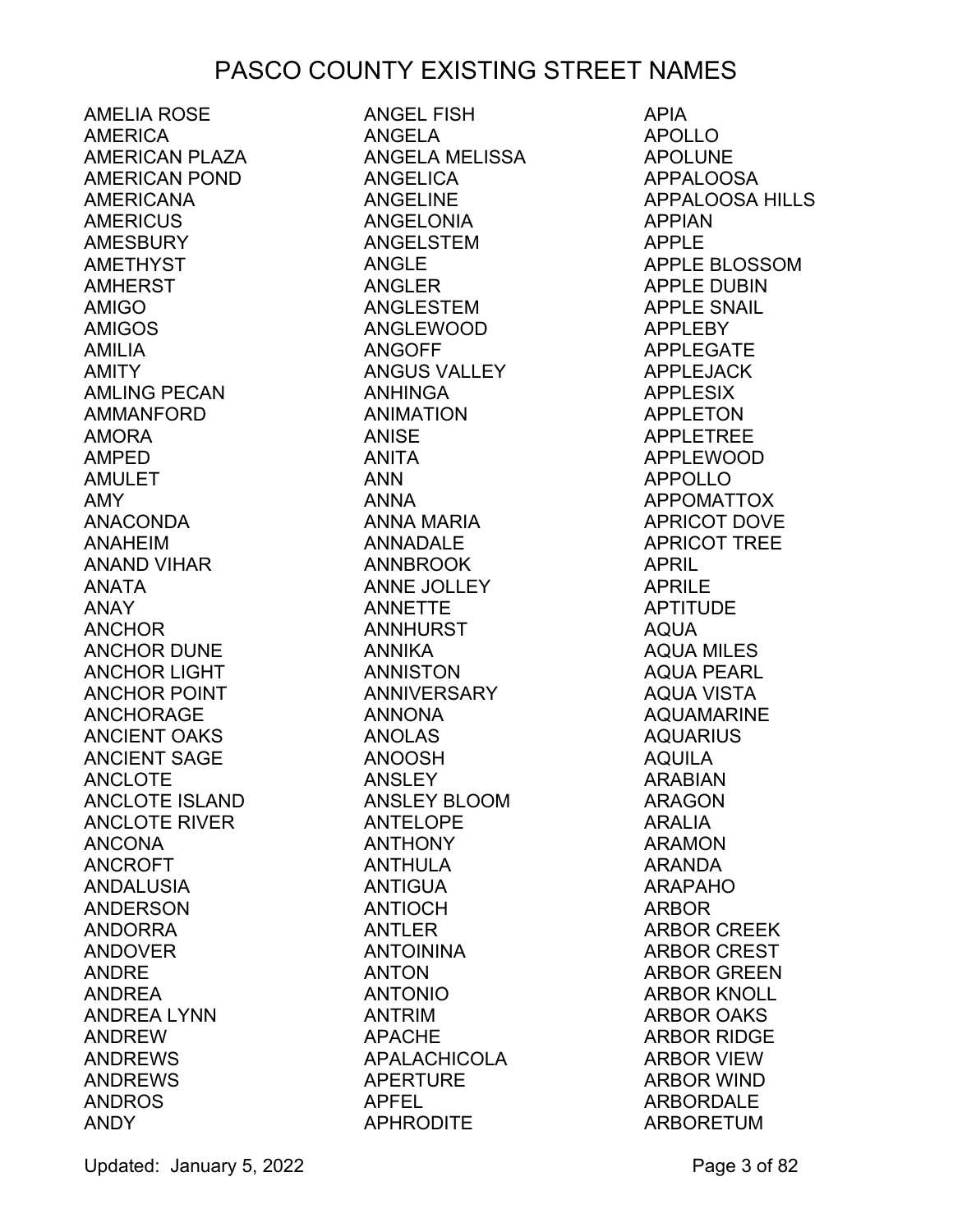ARBORGLEN ARBOUR LAKE ARBOUR VALLEY ARBUTUS ARBY ARCADIA ARCH ARCH STONE ARCHBOARD ARCHER ARCHER DADE ARCHING BRANCH ARCHWAY ARCOLA ARDEN ARDENWOOD ARDMORE ARDSLEY ARDWICK ARECA ARECA PALM ARELLI ARENA AREVEE ARGERIAN ARGON ARGOSY ARGUS ARGYLE ARI ARIEL ARIES ARION ARIPEKA ARISTIDES ARISTOCRAT ARKANSAS ARLEY ARLHUNA ARLIGHT ARLINBROOK ARLINGTON ARLINGTON OAKS ARMADILLO ARMAND ARMENIAN ARMONK ARMS

ARMSTRONG ARNAU ARNESEN ARONWOOD ARROBA ARROCHAR ARRON ARROW ARROW CREEK ARROWBROOK ARROWGRASS ARROWHEAD ARROWPOINTE ARROWWOOD ARROYO ARSTEEL ARTEMISIA ARTESIAN ARTHUR ARTIC RED ARTIFACT ARTISTIC ARTS ARTURUS ARUBA ARUNDLE ARYA ASAPH ASBEL ASBEL ESTATES ASBURY ASBURY CHURCH ASCOT ASH ASHBOURNE ASHBROOK ASHBURY ASHCREST ASHCROFT ASHEN ASHER FORD ASHER MOON ASHFIELD ASHFORD ASHFORD GLEN ASHINGTON ASHLAND ASHLEY

ASHLEY CREEK ASHLEY GLEN ASHLEY LAKES ASHLEY OAKS ASHLEY PINES ASHMONTE ASHMORE ASHTON ASHTON MEADOWS ASHTON OAKS ASHVIEW ASHVILLE ASHWOOD ASHWOOD MOSS ASHWORTH ASMARA ASPEN ASPENWOOD ASTER ASTON ASTOR ASTORIA ASTRAL ASTRID ASTURIA ASTURIAN ATAMI ATHENA ATHENS ATHERSTONE ATHERTON ATIS ATKINS ATLANTA ATLANTIC ATLANTIC BEACH ATLANTIC LINE ATLANTIS ATLAS ATLEE ATRIO ATTERBURY ATTICA ATTICUS ATWATER ATWELL ATWOOD AUBREY

Updated: January 5, 2022 **Page 4 of 82**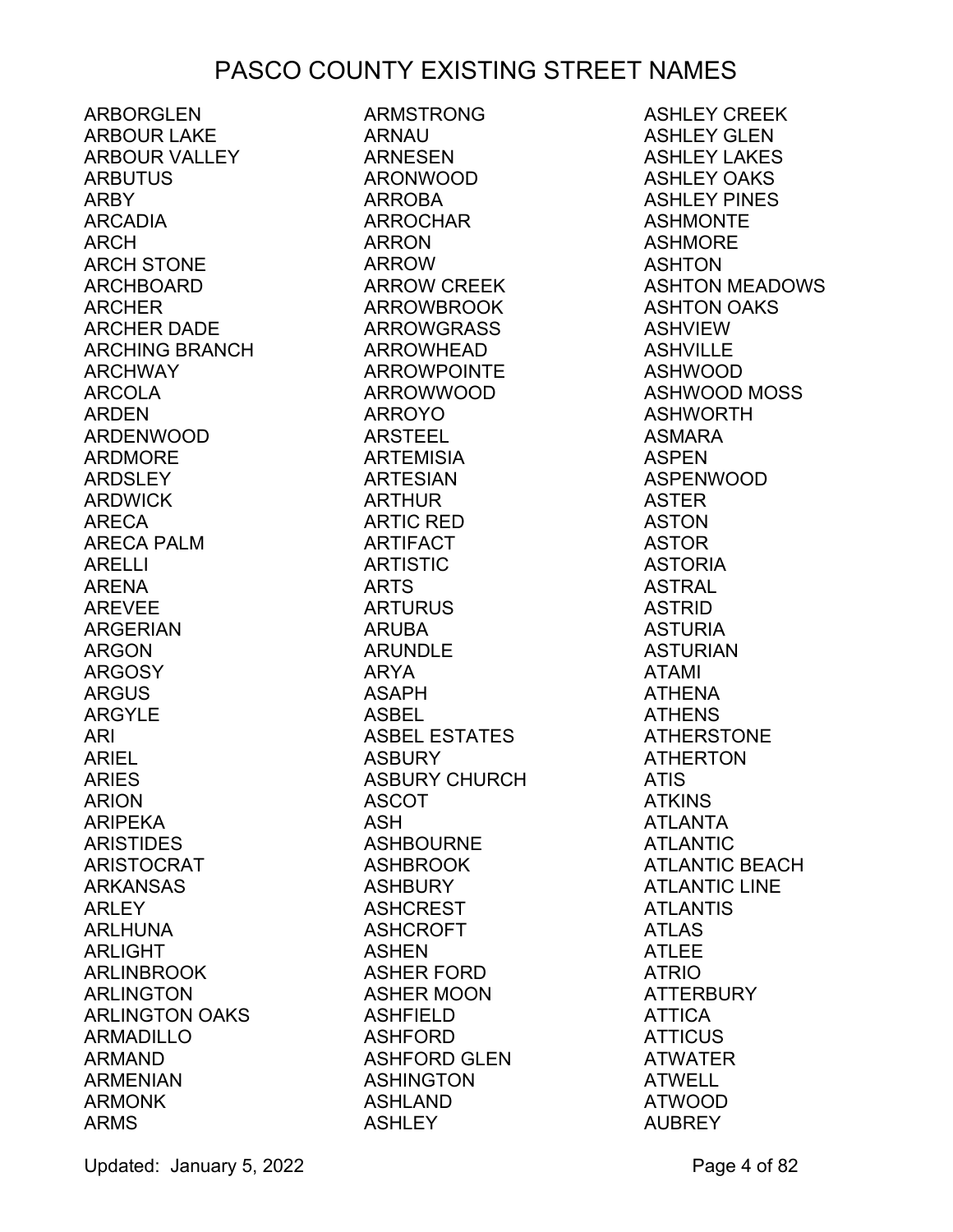AUBURN AUBURN LEAF AUBURN RISE AUBURNDALE AUCILLA AUDREY AUDUBON AUDUBON PRESERVE AUGUSTA AUGUSTA NATIONAL AUGUSTINE AUKARI AULBACH AULD AULT AUREAU AURIC AURORA AURORA LIGHT AUSTIN AUSTIN RANGE AUSTIN SMITH AUSTIN WOODS AUSTON AUTO AUTON AUTUMN AUTUMN BREEZE AUTUMN CHASE AUTUMN LAKE AUTUMN MAPLE AUTUMN OAK AUTUMN PALM AUTUMN RIDGE AUTUMN ROCK AUTUMN SAGE AUTUMN SHADE AUTUMN SHIRE AUTUMNWOOD AVA AVACADO AVADA AVALON AVALON PARK AVANA AVANTI AVENAL AVENTO

AVENTURA AVERY AVERY SCOPE AVIARY AVIATION AVILA AVILES AVINADA DEL MAR AVION AVIS AVOCA AVOCADO AVOCET AVON AVON DIVE AVONDALE AVONWOOD AWARD AWL AXELROD AYLESBURY AYR AYRSHIRE AZALEA AZALEA RIDGE AZINGER AZLEE AZRA AZTEC AZURE AZURE SKY AZURE VIEW B BABSON BACARDI BACHMANN BACK BAY BACK FORTY BACK WATER BACKWOODS BACLAN BADEN BADGER BAGDAD BAHAMA BAHIA BAHRS BAILEY HILL

BAILEY PEARL BAILLIE BAILLIES BLUFF BAINBRIDGE BAINWOOD BAKER BAKERSFIELD BALANCE BALBOA BALBOA MIST BALCONY BALCONY BREEZE BALD CYPRESS BALD EAGLE BALDWYN BALHARBOUR BALI BALL BALLAD BALLANTINE BALLANTRAE BALLARD CREST **BALLAST** BALLAST CREST BALLASTONE BALLETTO BALLOCH BALLYHOO BALMAHA BALMORAL BALMY BALMY BREEZES BALOUGH BALSAM BALSAM CONE BALSARIDGE BALSAWOOD **BALTIC** BALTIMORE BALTUSROL BAMBOO BANBURY BANBURY RIDGE BANCROFT BANDANA BANDERA BANDURA BANES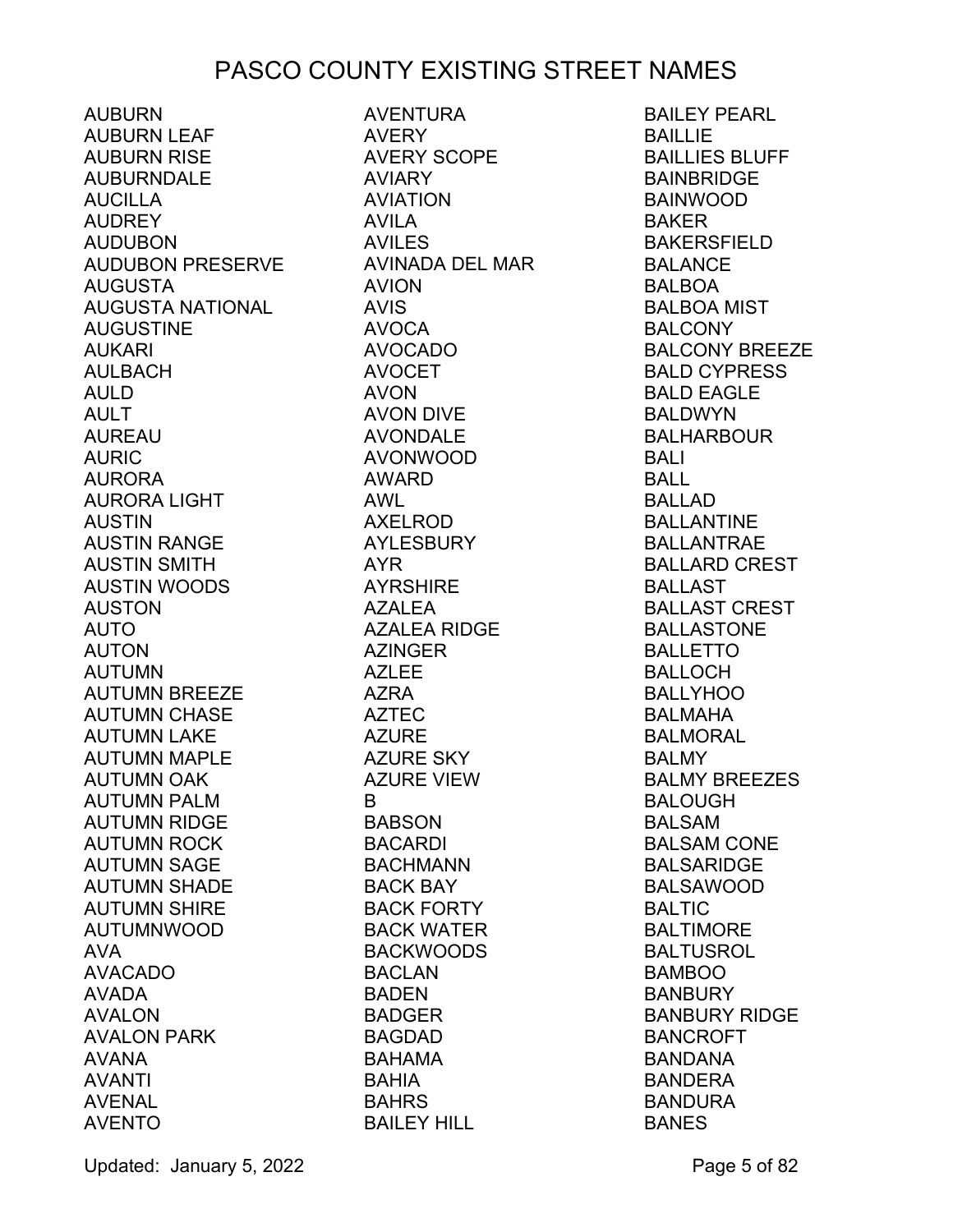BANISTER BANJO BANJO LAKE BANJO RIVER BANK BANKSTON BANNACK BANNER BANNER STONE BANTAM BANYAN BANYAN BREEZE BANYAN HILL BANYON BAR HARBOR BAR S BAR BARACOA BARAGAN BARBARA BARBER BARBERRY BARBERRY LEAF **BARBOUR** BARCELLONA BARCELONA BARCHETTA **BARCLAY** BARE BUNS BAREFOOT BARI BARKER BARKSDALE BARLETTA BARLEY BARLOW BARN CAT BARN OWL **BARNABY** BARNARD **BARNETT BARNEY** BARNSBURY BARNSTEAD BARNWEILL BARON BARONSCOURT BARONWOOD BAROQUE BARRACUDA BARRED OWL BARREL BARREL CREST BARREL WAVE BARRELMAN BARRETT BARRINGTON BARRISTER **BARRUS** BARRY BARRYMORE **BARTELT** BARTHLE BARTHOLDI BARTIK BARTKUS BARTOLO BARTON BARTONIA BARTOW BARTRAM BASALISK BASCOMB BASELINE BASIE BASIL BASIN BASIN RIDGE BASK BASKET OAK BASQUIN **BASS** BASS LAKE BASS TANNER BASSETT BASSLINE BASSWOOD BASUTO BATEA BATES BATHGATE BATHURST BATON ROUGE BATTEL BATTEN BATTENWOOD BAUGH

BAUMANN BAVARIA **BAVESH** BAXLEY BAXTER BAY BAY CEDAR BAY FIELD BAY HOLLOW BAY LAUREL BAY PARK BAY PINES BAY POINTE BAY TIDE BAY TREE BAYBERRY BAYBROOK BAYCOVE BAYCREST BAYFIELD BAYHEAD BAYHILL BAYLEA BAYLEAF BAYLOR BAYMONT BAYONET BAYOU BAYOU GROVE BAYPORT BAYRIDGE BAYSIDE BAYSTON HILL BAYTHORN BAYTREE BAYVIEW BAYWAY BAYWOOD BAYWOOD FOREST BAYWOOD MEADOWS BAZSULY BEA **BEACH** BEACH HOUSE BEACH LAGOON BEACHDALE BEACHWAY BEACON

Updated: January 5, 2022 **Page 6 of 82**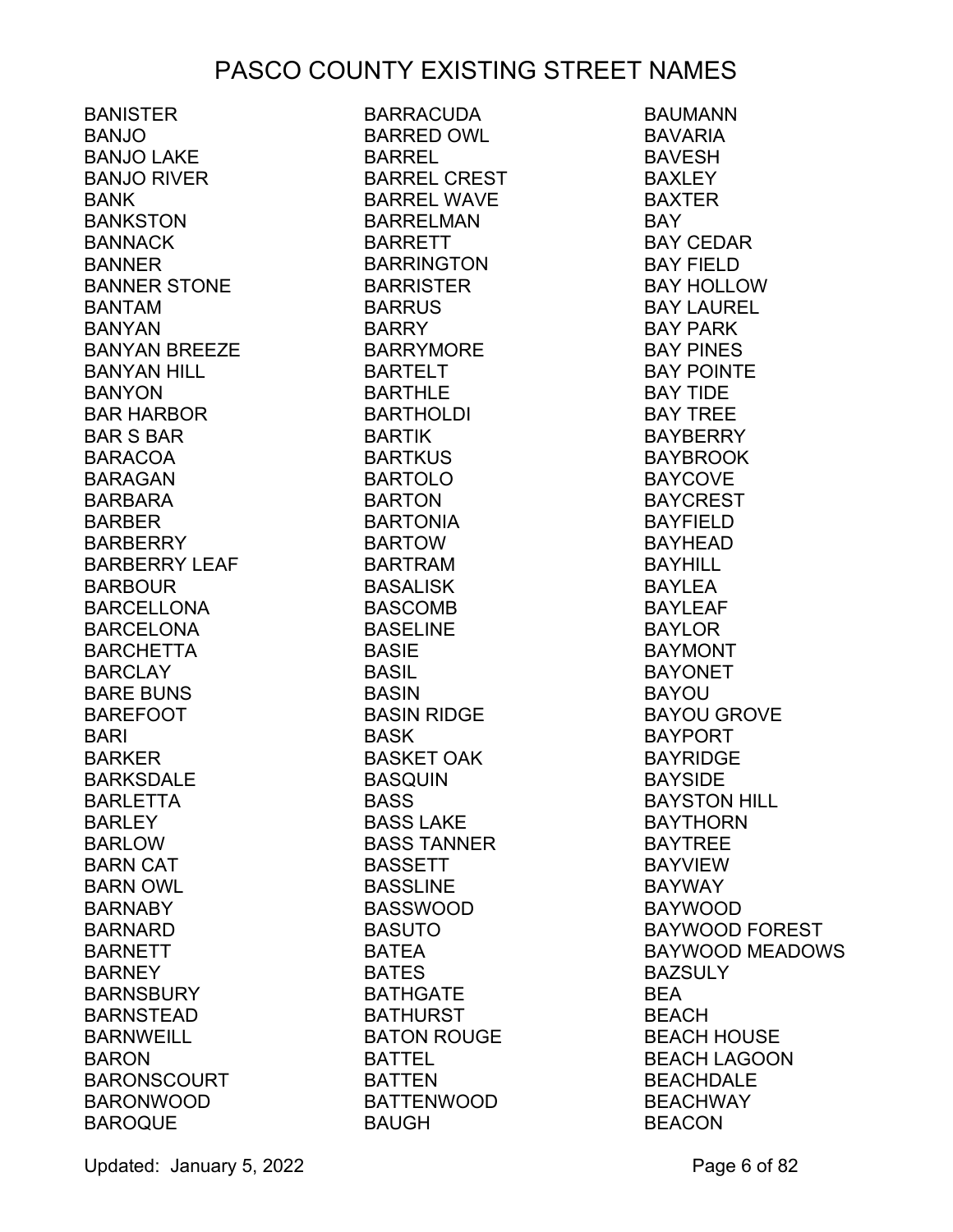BEACON BRICK BEACON HILL BEACON LIGHT BEACON SQUARE BEACON WOODS BEACONSFIELD BEAGLE BEALE BEAMIN DEW BEAMING RAYS BEAN BLOSSOM BEAR BEAR CLAW BEAR CREEK BEAR LANDING BEAR PAW BEAR TRAP BEARBERRY BEARCAT BEARDED OAK BEARDSLEY BEATRICE BEAU BEAUCHAMP BEAUFORT BEAULY BEAUMARIS BEAUMONT BEAUTY BUSH BEAUTYBERRY BEAVER BEAVER CREEK BEAVERHEAD BECK BECKENHAM BECKET BECKUM BECKY BECOMING BEDFORD BEDFORD MALL BEDROCK BEE HIVE BEE TREE BEECH BEECH GROVE BEECHCRAFT BEECHNUT

BEECHTREE BEECHWOOD BEEFMASTER BEELER BEESWAX BEGLIS BEGONIA BEHMS BEL-MEADOW BEL MERE BEL VERDE BELAGIO BELAH BELCHER BELDON BELEN BELFAST BELFORD BELFRAN BELGREEN **BELINDA** BELL BELL HARBOR BELL HAVEN BELL LAKE BELL ROCK BELLA BELLA BELLA CORSA BELLA VIA BELLA VITA BELLAIRE BELLAMARE BELLAMY BROS BELLARUS BELLASARA BELLAVISTA BELLE HAVEN BELLE ISLE BELLE TERRE BELLEHURST BELLEMEDE BELLEMORE BELLERICAY BELLEVILLE BELLEVISTA BELLEZA BELLFLOWER BELLHURST

BELLINGHAM BELLINGTON BELLINI BELLMEADE BELLOWS FALLS BELLROSE BELLTOWER BELLUNO BELLVIEW BELLWOOD BELMAR BELMONT BELMONT BELMONT PARK BELMULLET BELSHAW BELT LINK BELTRAM BELTREES BELUGA BAY BELVEDERE BEMONT BEN DOUGAN BENBOW BENCH BENDL BENERAID BENES ROUSH BENGAL BENIGER BENJAMIN BENNETT BENNINGTON BENSBROOKE BENSON BENT BOW BENT FORK BENT GRASS BENT OAK BENT PINE BENT TREE BENTLEY BENTON BENTWOOD BENTY BENZ BEREA BERG

Updated: January 5, 2022 **Page 7 of 82**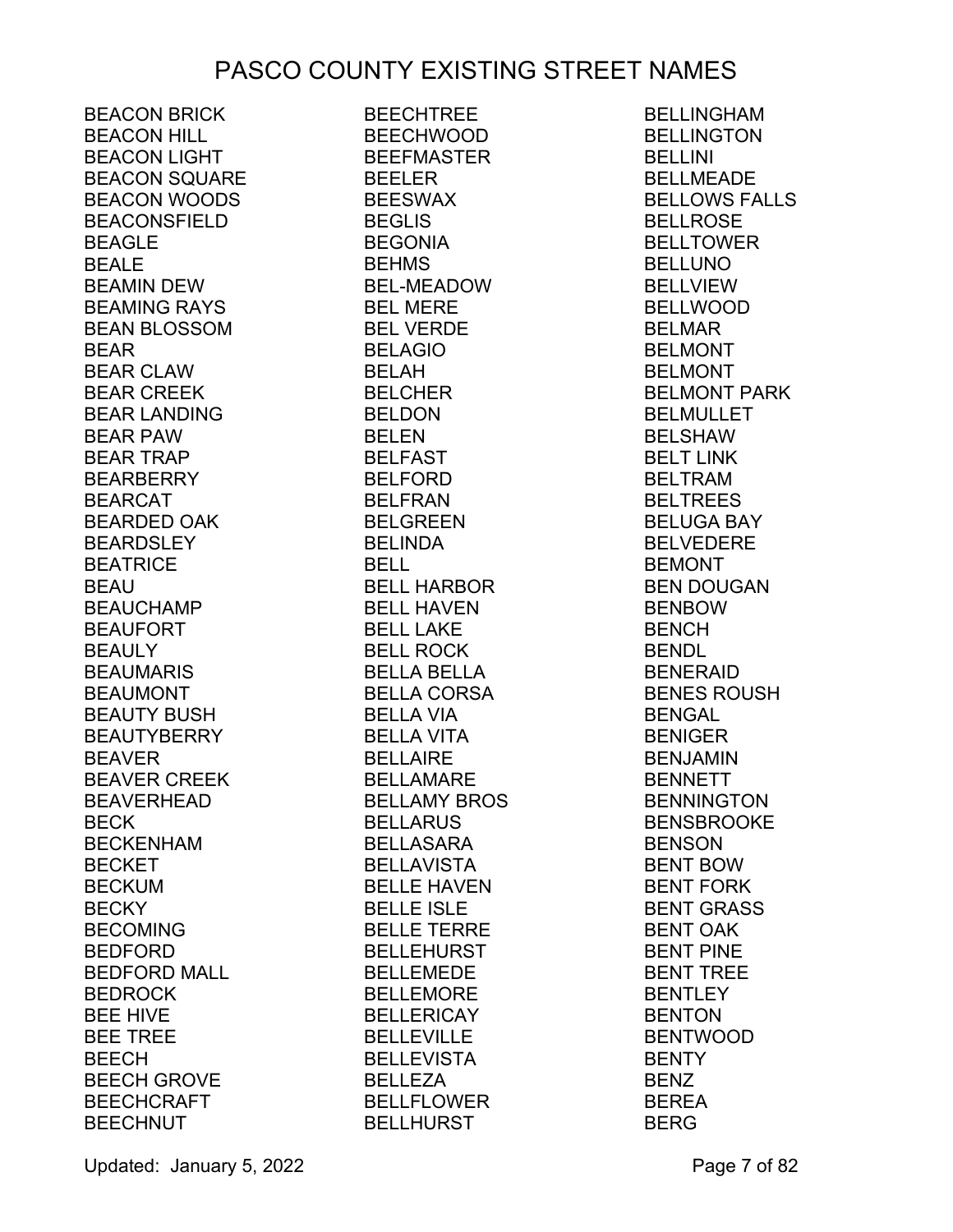BERGAMOT BERGEN BERGENFELD BERING BERKFORD BERKLEY BERKOWITZ BERKSHIRE BERLIN BERMONDSEY BERMUDA BERMUDA BAY BERMUDA DUNES BERNA BERNADETTE BERRA BERRY BERRY BRIAR BERRY FIELD BERRY HILL BERRY PATCH BERRYPICK BERT BERTA BERTRAM BERWICK BERWYN BERYL BESSEMER BEST BEST BALL BETEL PALM BETH BETHANY BETHEL BETHPAGE BETHWOOD BETMAR BETONY **BETSY** BETTS BETTY BETTY LOU BETULA BEURY BEVERLY BEVERLY HILLS **BEVINGTON** 

BEXLEY BEXLEY VILLAGE BI RDS EYE BIARRITZ BICKEL **BICYCLE** BIDDEFORD BIDWELL BIERLWOOD **BIG** BIG BEND BIG CREEK BIG CYPRESS BIG HAWK BIG MOSS LAKE BIG PINE BIG SKY BIG SUR BIGELOW BIGFORK BIGHORN BIGHT BIKE BILL BILL MARTIN BILLFISH BILLIARD BILLIE BILLINGHAM BILLINGS BILLMAR BILLOWY JAUNT BILLS BILLY DIRECT BILOXI BIMINI BINDER BINGHAM BINGO BINNACLE BIRCH BIRCH HAVEN **BIRCH RIVER** BIRCHBARK BIRCHCREEK BIRCHCREST BIRCHLEAF BIRCHMONT

BIRCHOLM **BIRCHSTONE** BIRCHWOOD BIRD DOG BIRD HOUSE BIRD WHISTLE BIRDFOOT **BIRDHOUSE** BIRDIE BIRDLAND BIRDS EYE BIRDSONG BIRDWATCH BIRDWOOD BIRKDALE BIRMINGHAM **BIRNEY** BISCAY BISCAYA BISCAYNE BISCAYNE LAGOON **BISHOP** BISMARK BISON BITNER BITOLA BITTERN BITTERSWEET **BITTSBURY** BIXLER BLACK BEAR BLACK BRITCH BLACK CREEK BLACK DIAMOND BLACK FOX BLACK GOLD BLACK GUM BLACK HAWK BLACK HAWKS BLACK JACK BLACK LAKE BLACK OAK BLACK PEPPER BLACK WALNUT BLACKBEARD BLACKBERRY BLACKBIRD BLACKFIN

Updated: January 5, 2022 **Page 8 of 82**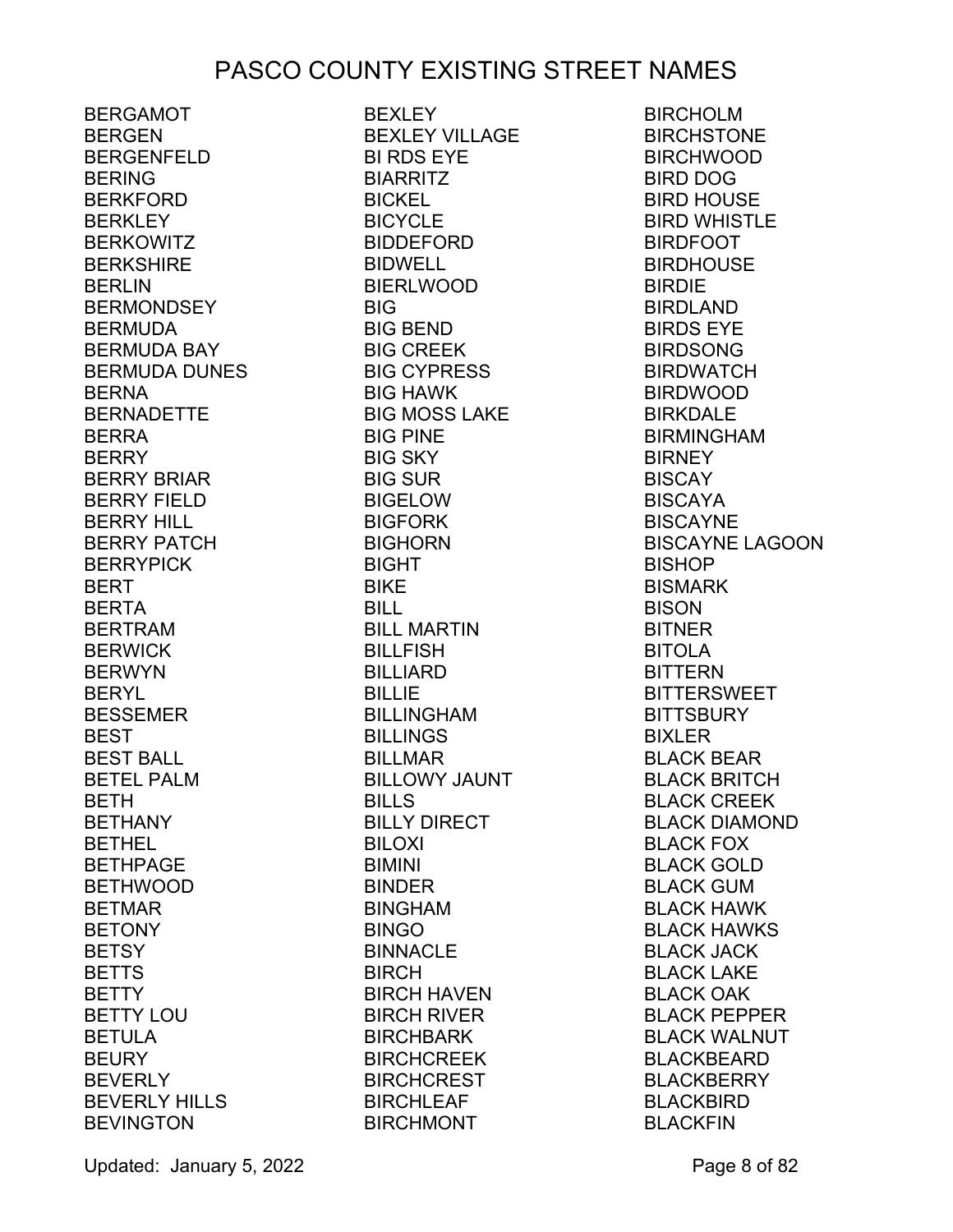BLACKHAWK BLACKHILL BLACKROCK BLACKSTONE BLACKTHORN BLACKWATER BLACKWOLF RUN BLACKWOOD BLAIR BLAKE BLAMEY BLANCHARD BLANCHE BLANCHETTE BLANCO BLANFORD BLANTON BLANTON LAKE BLARNEY BLAYTON BLAZE BLAZING STAR BLAZING TRAIL BLCAKHORN BLEIER BLENHEIM BLESSING BLISSFIELD BLISSFUL STARS BLOCKER BLOOMFIELD BLOOMING BLOOMING FIELDS BLOOMINGDALE BLOOMINGTON BLOOMSBURY BLOSS BLOSSOM BLOSSOM LAKE BLOSSOM VINE BLOUNT BLUE ASH BLUE BEECH BLUE CORAL BLUE CRUSH BLUE FIN BLUE FINCH BLUE FOX

BLUE GRASS<br>BLUE HARBOR BLUE HARBOR BLUE HERON BLUE JAY BLUE LAGOON BLUE LAKE BLUE LANTANA BLUE MARLIN BLUE MIST BLUE MOUND BLUE MYRTLE BLUE PASSING BLUE PINE BLUE POND BLUE RIDGE BLUE RIVER BLUE ROAN BLUE ROCK BLUE RUNNER BLUE SAGE BLUE SKYE BLUE SPRING BLUE SPRINGS BLUE SQUIRREL BLUE STAR BLUE STARLING BLUE WATER BLUEBELL BLUEBERRY BLUEBERRY HILL BLUEBIRD BLUEBIRD MEADOW BLUEBONNET BLUEFIELD BLUEFISH BLUEGILL BLUEJAY BLUEPOINT BLUESLATE BLUESTEM BLUESTONE BLUESTRIPE BLUEVINE SKY BLUFF BLUFF MEADOW BLUFFVIEW BLUFF MEADOW<br>BLUFFVIEW<br>BLYTH HILL BLYTHEWOOD

BOARDWALK **BOATSWAIN** BOATWAY BOATWRIGHT BOATYARD BOB BOB WHITE BOBBY BOBCAT BOBOLINK BOBWHITE BOCA GRANDE BOCANA BOCAWOOD BOGIE BOHAN BOHANNON BOHAZ BOLA BOLAM BOLAND BOLCINA BOLD BOLD CYPRESS BOLD VENTURE BOLLBACK BOLLEA BOLTON BOLZANO BONAIRE BONALLACK BONANZA BOND BONDS BONE FISH BONFIRE BONICA BONIFAY BONITA BONITA VISTA BONITO BONNER BONNET LAKE BONNEVILLE BONNEY BONNIE BONNIE BLUE BONNIE BRAE

Updated: January 5, 2022 **Page 9 of 82**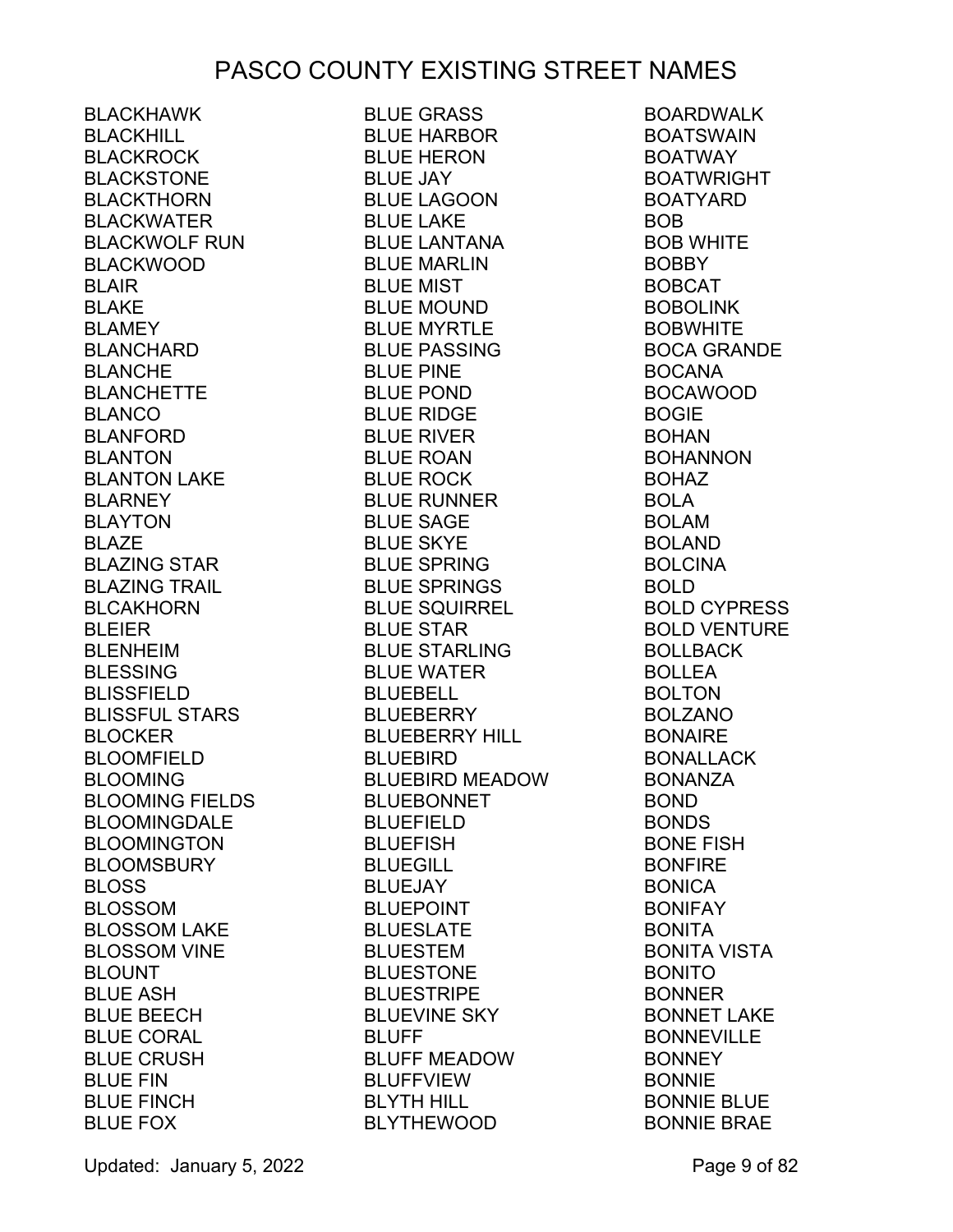BONNINGTON BONTERRA BONTON BOOKMAN BOOM BOOM BOOMING **BOONE** BOONESBORO BOONESFARM BOOT SPUR BOOTH BOOTH BAY BOOTJACK BORA BORA BORDER BOREAL BORN FREE BOSK **BOSLEY** BOSTON BOSTONIAN BOSWELL BOTANY BOTTLEBRUSH BOUGAINVILLEA BOUGENVILLE BOUGH BOULDER BOULDER CREEK BOULDER CREST BOULDER HILL BOULDER RUN BOUND BROOK BOUNDARY BOUNDER BOUNTY BOUQUET BOURBON BOURNEVILLE BOWDEN MILL BOWEN BOWER BOWER BASS BOWFIN BOWL BOWLINE BOWMAN **BOWSPRIT** 

BOX BOX ELDER BOXER PALM BOXER ROUND BOXWOOD BOXWOOD GROVE BOYCE BOYD BOYER BOYETTE BOYETTE OAKS BOYNTON BOYS VILLAGE BOYSCOUT BOYT BOZEMAN BRACKEN BRACKETT BRACKNELL BRADBURY BRADDOCK BRADENWOOD BRADFORD BRADFORD HILL BRADFORD WOODS BRADLEY BRADLEY FARM BRADSHAW BRADY BRAEMAR BRAESGATE BRAGG BRAHMA BRAHMAN BRAID BRAINERD BRAKEFIELD BRAM BAY BRAMBLE BUSH BRAMBLELEAF BRAMBLERIDGE BRAMBLEWOOD BRANCH BRANCH BROOK BRANCHING SHIP BRANCHSIDE BRANCHWOOD BRANDING IRON

BRANDON BRANDY **BRANDYWINE** BRANHAM BRANHAM MILL BRANNAN **BRASS** BRASSIE BRAVE BRAVEST BRAXTON BRAYDON BRAZIL BRAZOS BREAKAWAY BREAKER POINT BREAKERS BREAKWATER BREAM BRECKEN STEER BREEDEN BREEZEWOOD BREEZY BREEZY LAKE BREEZY LAWN BREEZY OAK BREHM BRELAND BREMERTON BRENDA BRENFORD BRENT BRENTFORD BRENTHAVEN CROSSING BRENTON BRENTWOOD BRETT BREWER BREWSTER BREYNIA BRIAN BRIAR BRIAR CLIFF BRIAR HILL BRIAR OAKS BRIAR PATCH BRIARBROOK

Updated: January 5, 2022 **Page 10 of 82**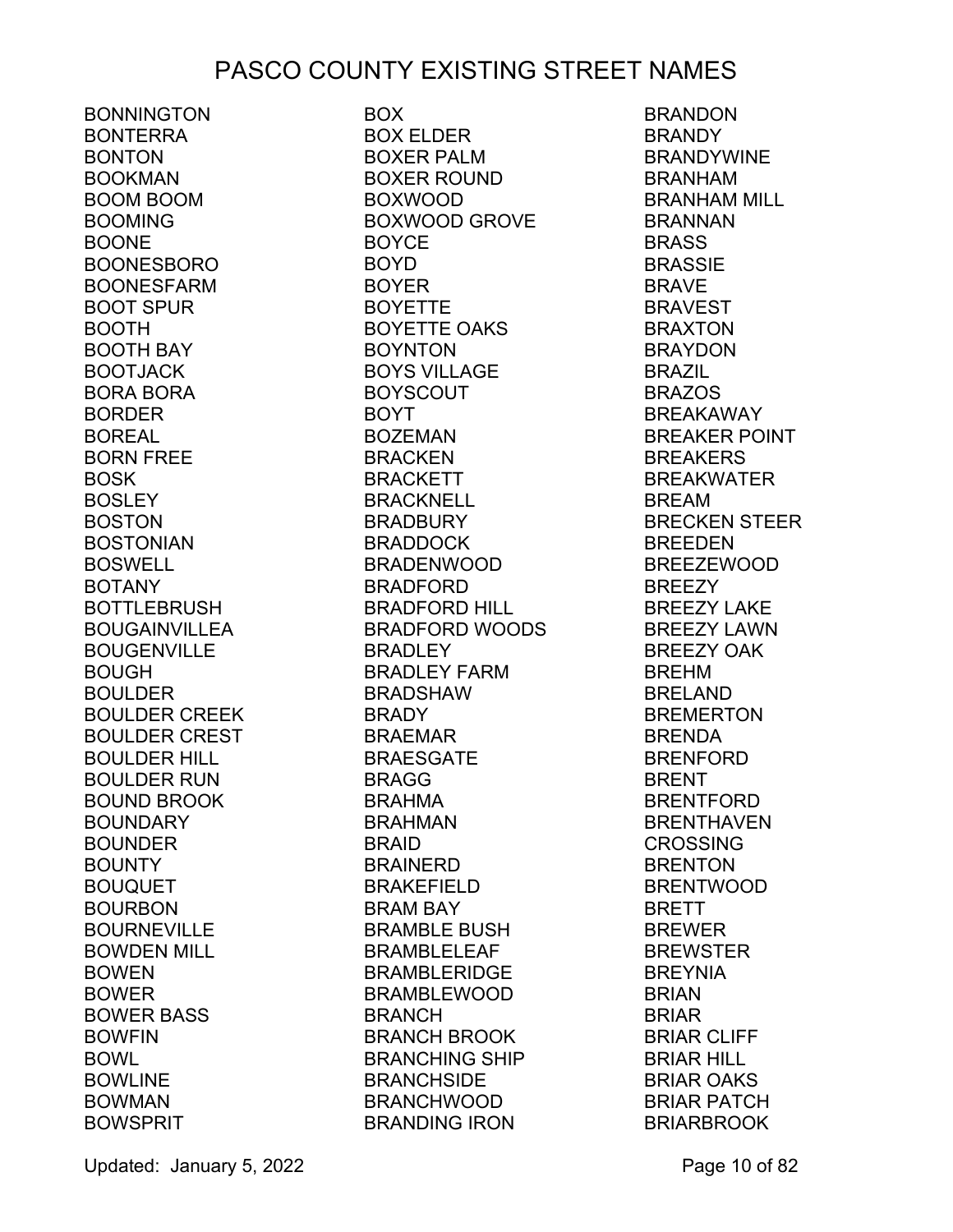BRIARGLADE BRIARLEAF **BRIARS** BRIARTHORN BRIARWOOD BRIARWOOD SUMMIT **BRICE** BRICK CHURCH **BRICKELL** BRICKHOUSE BRICKLEBERRY BRICKTON BRIDGE BRIDGE HAVEN BRIDGEGATE BRIDGELINE BRIDGETON BRIDGEVIEW BRIDGEWATER BRIDLE PATH BRIDLEFORD BRIDLEPATH BRIDLETON BRIDLEWOOD **BRIENNE** BRIER BRIGANTINE BRIGGS MARSH BRIGGSTON BRIGHAM BRIGHT BRIGHT MOON BRIGHT RAY **BRIGHTON** BRIGHTON LAKE BRIGHTON PARK BRIGHTON ROCK **BRIGHTSIDE** BRIGHTVIEW BRIGHTWATERS BRIGHTWELL **BRILEY** BRINDLE HEATH **BRINKS BRINLEY** BRINSON **BRISA BRISBANE** 

BRISK BRISKE MORNING BRISTLECONE BRISTOL BRISTOL BAY BRISTOL BRIDGE BRISTOLWOOD BRITNI **BRITT** BRITTANY BRITTON BRITWELL BRIXTON BROAD BROAD BILL BROAD MILL BROAD POINTE BROAD PORCH BROAD RIVER BROADGREEN BROADLEAF BROADMOOR BROADMORE BROADSTONE BROADWATER BROADWAY BROCK BROCKTON BRODIE BROKEN ARROW BROKEN BIT BROKEN BOW BROKEN BRANCH BROKEN OAK BROKEN WILLOW BROKENMEAD BROMELIAD **BROMLEY** BROMPTON BRONCO BRONDESBURY BRONSON BRONTE BRONZE LEAF BRONZE OAK BROOK HOLLOW BROOK MANOR BROOKDALE

BROOKE VIEW BROOKER BROOKFIFI D BROOKFOREST BROOKHAVEN BROOKLAWN BROOKLET WOODS BROOKLINE BROOKMAN BROOKRIDGE BROOKS HAWK BROOKSBEND **BROOKSHIRE** BROOKSIDE BROOKSTON BROOKSTONE BROOKWOOD BROUGHTON BROWN BROWN BAYOU BROWN BEAR BROWN PELICAN BROWNING BROWNS RIDGE BROWNSTONE BROWNWOOD **BRUCE** BRUCE B DOWNS BRUFORD BRUIN BRUINS BRUMBY BRUMWELL BRUNELLO **BRUNSWICK** BRUSH BRUSH CREEK BRUSHWOOD BRUTUS BRYAN BRYANT BRYANT PARK BRYANT VIEW BRYCELIN BRYNDLEWOOD BRYNWOOD BUBBA BUCCANEER

Updated: January 5, 2022 **Page 11 of 82**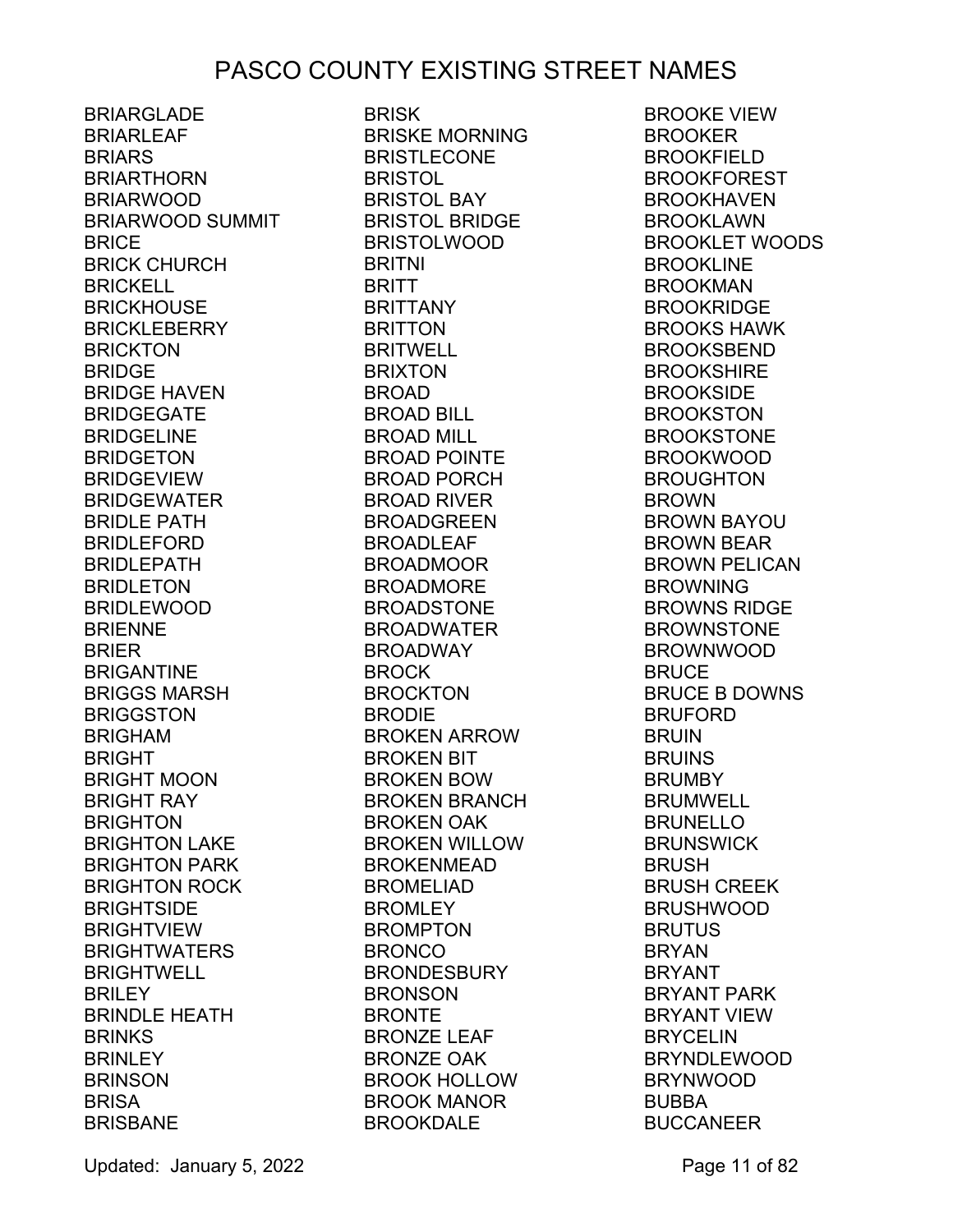**BUCHANAN** BUCK BUCKEYE BUCKFIELD BUCKHEAD BUCKHORN BUCKINGHAM BUCKINGHAMSHIRE **BUCKLEY** BUCKNER BUCKS BUCKTHORN BUCKWHEAT BUD BUD BEXLEY BUDDING AZALEA BUDDY BUEHHOLZ BUENA MESA BUENA VISTA BUENO BUFFALO BUFFETT BUFFUM BUFORD BUGLE BUHMAN BUITA DES MORTS BULL BULL BARN BULLINGTON BULLOCH BULLRUN BULLRUSH BULLS HEAD BUMBLEBEE BUMELIA BUNCOMBE BUND BUNGALOW BUNKER BUNKER HILL BUNTING BUOY BUR MAC BURBANK BURDEN **BURDICK** 

BURDOCK BURGER BURGGRAF BURKE BURKE MILL BURLEIGH BURLINGTON BURLWOOD BURMA REED BURN BRIDGE BURNDALL BURNELL BURNET BURNEY BURNHAM BURNING BUSH BURNS BURNS POINT BURNSIDE BURNTWOOD BURR OAKS BURROWS BURTON BUSCH BUSH BUSHNELL BUTCH BUTLER BUTLER NATIONAL **BUTTE** BUTTERBOUGH BUTTERCUP BUTTERFIELD BUTTERFLY KISS BUTTERFLY LANDING BUTTERNUT BUTTERSCOTCH BUTTON BUTTON FLOWER BUTTON MANGROVE BUTTONBALL BUTTONBUSH BUTTONWEED BUTTONWOOD BUTTONWOOD FRUIT BUTTS LANDING BYRD BYRD LEGG

BYRON BYWATER  $\mathcal{C}$ C C CABALLO CABANA RYE CABBAGE CABBAGE PALM CABERNET CABIN CABLE **CABOOSE** CABOT CABRILLA CACHE CACHETTE DE RIVIERA CACTUS CACTUS NEEDLE CADDIE CADDO CADDYSHACK CADEN GLEN CADENCE CADES CADHAY CADILLAC CADIZ CADWAY CAHILL CAIRN CAIRO CAIROLI CAITLIN CAJUN COUNTRY CALABASH CALADESI CALAIS CALAMANDA CALAMONDIN CALASH CALDER CALDWELL CALEB CALERA CALHOUN CALIBER **CALICO** CALIENTE

Updated: January 5, 2022 **Page 12 of 82**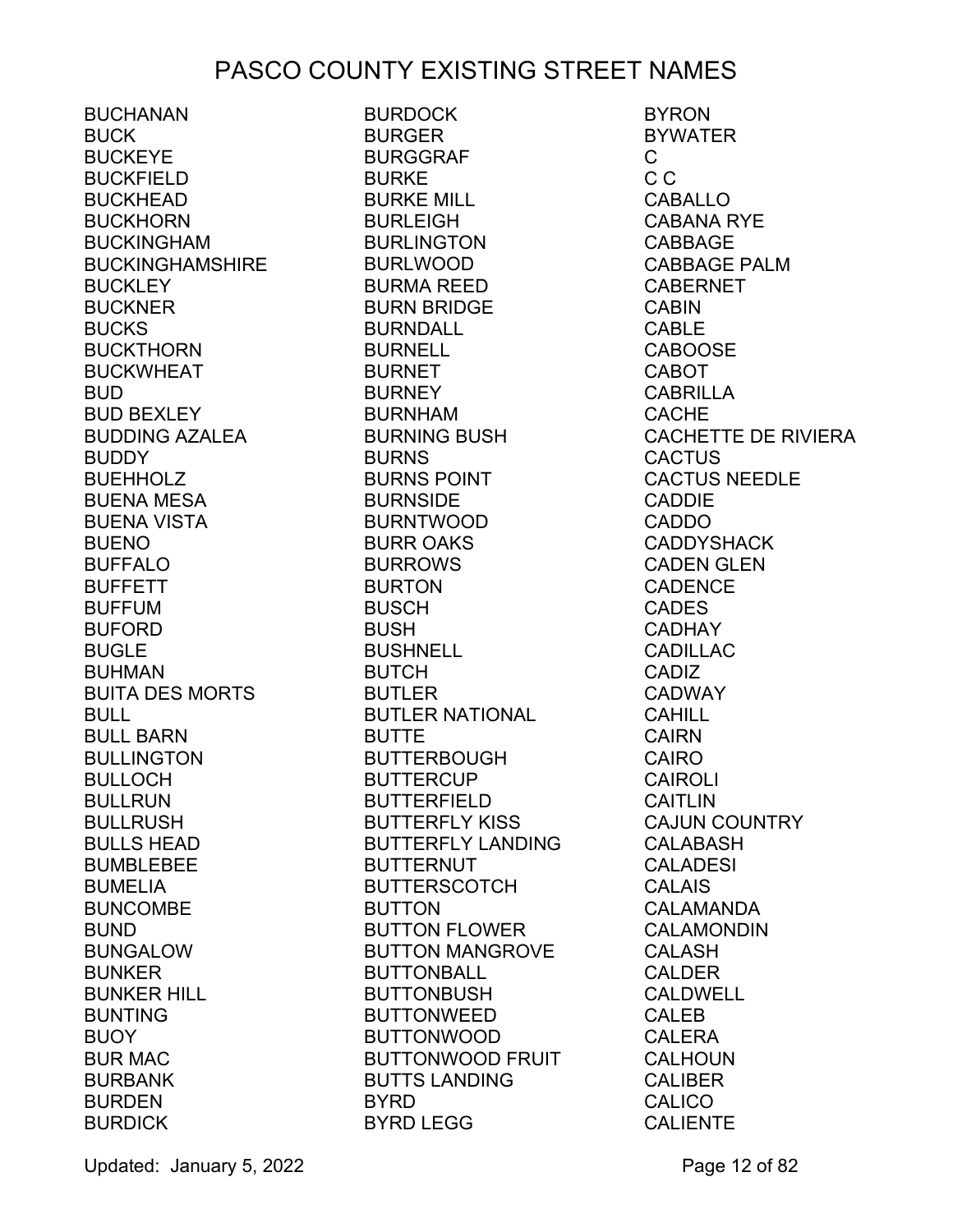CALINDRA CALISTO CAI KINS CALL CALLA CALLA LILY CALL AN CALLAWAY CALLE CALLE ALTA CALLE ROSA CALLER CALLINGWOOD CALLIOPE CALLISIA **CALLISTA** CALLOW FORD CALLUNA CALM CALM LAKE CALUMET **CALUSA** CALVANO CALVARY CALVERT **CALVIN** CALYPSO CAMBERLEA CAMBRIA CAMBRIDGE CAMDEN CAMEL CAMELIA CAMELOT CAMEO CAMERON CAMERON CAY **CAMERTON** CAMILLE CAMP CAMP CREEK CAMP FIRE CAMP INDIANHEAD CAMPANIA CAMPANULA CAMPBELL CAMPGROUND **CAMPHOR** 

CAMPHORWOOD CAMPO CAMPS WOOD CAMPUS CAMPUS WOODS CAMROSE CAMRY CAMSHIRE CAN AM CANADIAN ISLAND CANADIANS CANAL CANAL POINT CANANDAIGUA CANARY CANARY TIDING CANBERLEY CANCILLE **CANCUN** CANDICE CANDIDA CANDLE CANDLELIGHT CANDLESTICK CANDLEWICK CANDLEWOOD CANDY CANDYTUFT CANE CANE POLE CANEER CANELLA CANERUN **CANEY** CANINO CANISTEO CANNA CANNA LILY CANNER **CANNES CANNON** CANNON RUSH CANNONADE CANOE CANOE BAY CANOPY CANOPY CREEK CANOPY OAKS

CANOSA CANTEEN CANTER **CANTERBERRY CANTERBURY CANTLE CANTON** CANTOR CANTRELL CANTWELL CANVASBACK CANYON CANYONLANDS CAP CANA CAPE CAPE CHARLES CAPE COD CAPEHART **CAPITOL** CAPOCOTTA CAPONE CAPRENAS CAPRI CAPRICE **CAPRICORN** CAPRON CAPSTAN CAPSTONE RANCH **CAPTAINS** CAPTIVA CARA **CARABINER** CARACARA CARAVAN CARAVEL CARAVELLE CARAWAY CARBINE CARDAMON CARDELL CARDIFF CARDINAL CARDINAL CREST CARDINAL FEATHER CARDINAL FLOWER CARDINAL YARD CARDINALWOOD **CARDOON** 

Updated: January 5, 2022 **Page 13 of 82**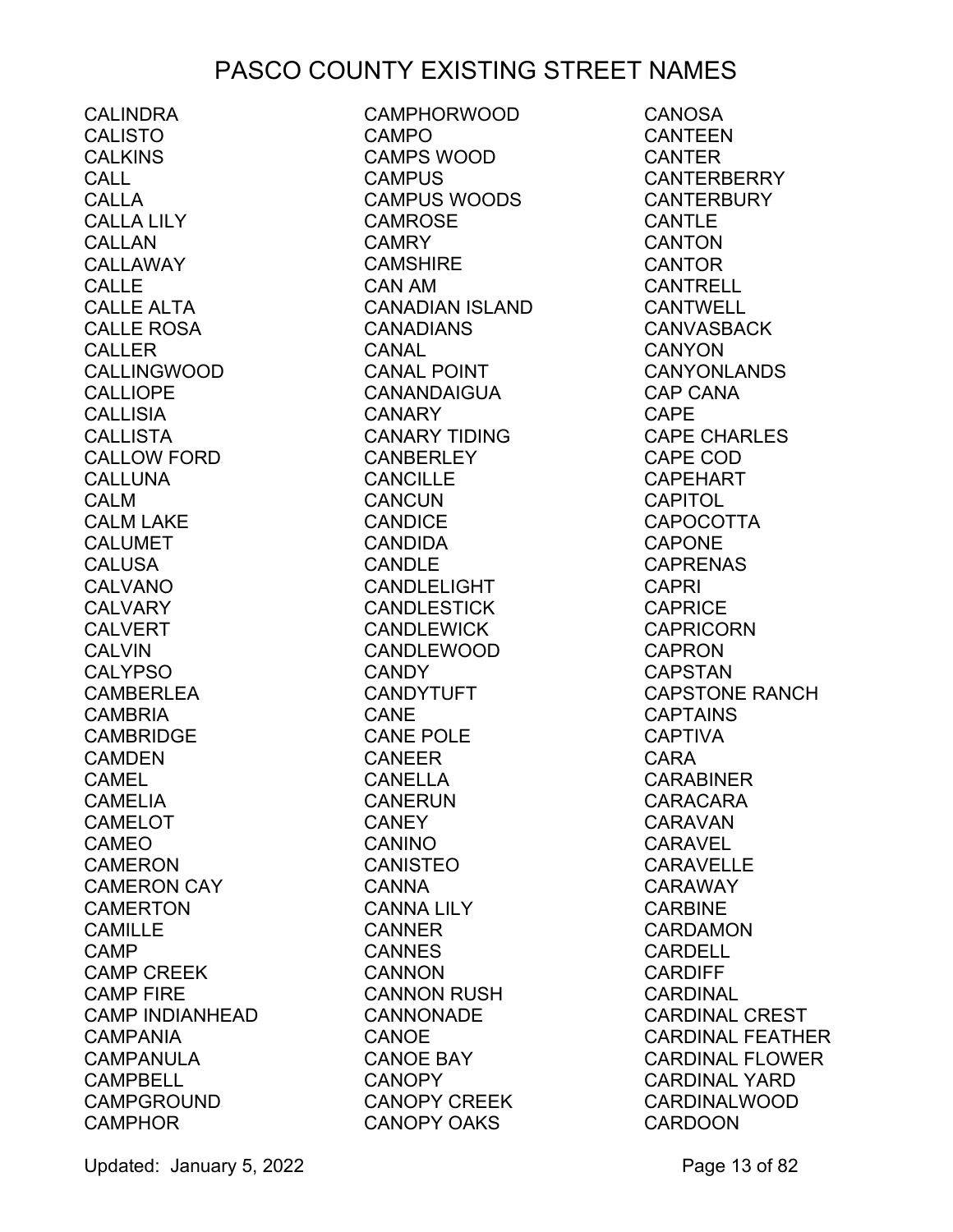CARDWALL **CARDY** CARE CAREFREE CARELLA CARENDER CARGILL CARGO **CARIBBEAN** CARIBE CARIBOU CARIE CARILLON CARINA CARIOCA CARISSA CARL CARLA CARLESIMO CARLIN CARLISLE CARLOW CARLSBAD CARLSBAD CAVERNS CARLTON CARLTON ARMS CARLTON RIDGE CARLY CARMEL CARMEN CARNABY CARNATION CARNATION SEDGE CARNELIAN CARNIVAL CARNOUSTIE CAROB CAROL CAROLINA ASTER CAROLINE CAROLINES CAROLYN CARPEL CARPENTER CARPENTERS CARR CARRARA CARRIAGE

CARRIAGE HILL CARRIAGE HOUSE CARRIAGE PINE CARRIBEAN CARRIE CARRIKER CARRINGER CARRINGTON CARROLLTON CARROLLWOOD CARRON CARRONADE CARROTWOOD CARROWAY CARRYBACK CARSON CART CARTER CARTHAGE CARTWRIGHT CARVAL **CARVER** CASA CASA BIANCA CASA DEL SOL CASA GRANDE CASA NUEVA CASCADE CASELLA CASELLA RANCH CASEWELL CASEY CASH CASHELLA CASHFORD CASHMERE CASINA CASINO CASON CASPER CASPIAN CASS CASSANDRA CASSIA CASSINO CASSIS **CASSIUS** CASSON

**CASSOWARY** CASSWELL CASTALIE CASTANEA CASTAWAY CASTILE CASTILLIAN **CASTINE** CASTLE CASTLE CARY CASTLE GREEN CASTLE PEAK CASTLE RIDGE CASTLE ROCK CASTLEBERRY CASTLEVIEW CASTLEWAY CASTLEWOOD CASUARINA CAT CATALINA CATALONA CATALPA CATAMARAN CATAMOUNT CATBIRD CATFISH LAKE CATHEDRAL CATHERINE **CATHY** CATON CATRINA CATSKILL **CATTAIL** CATTLE GAP CATTLE RANCH CATTLEMEN CAUFIELD **CAUSEWAY CAUSEY** CAVALIER **CAVALRY** CAVAN CAVENDISH CAVOUR CAY CAY SPRUCE CAYENNE

Updated: January 5, 2022 **Page 14 of 82**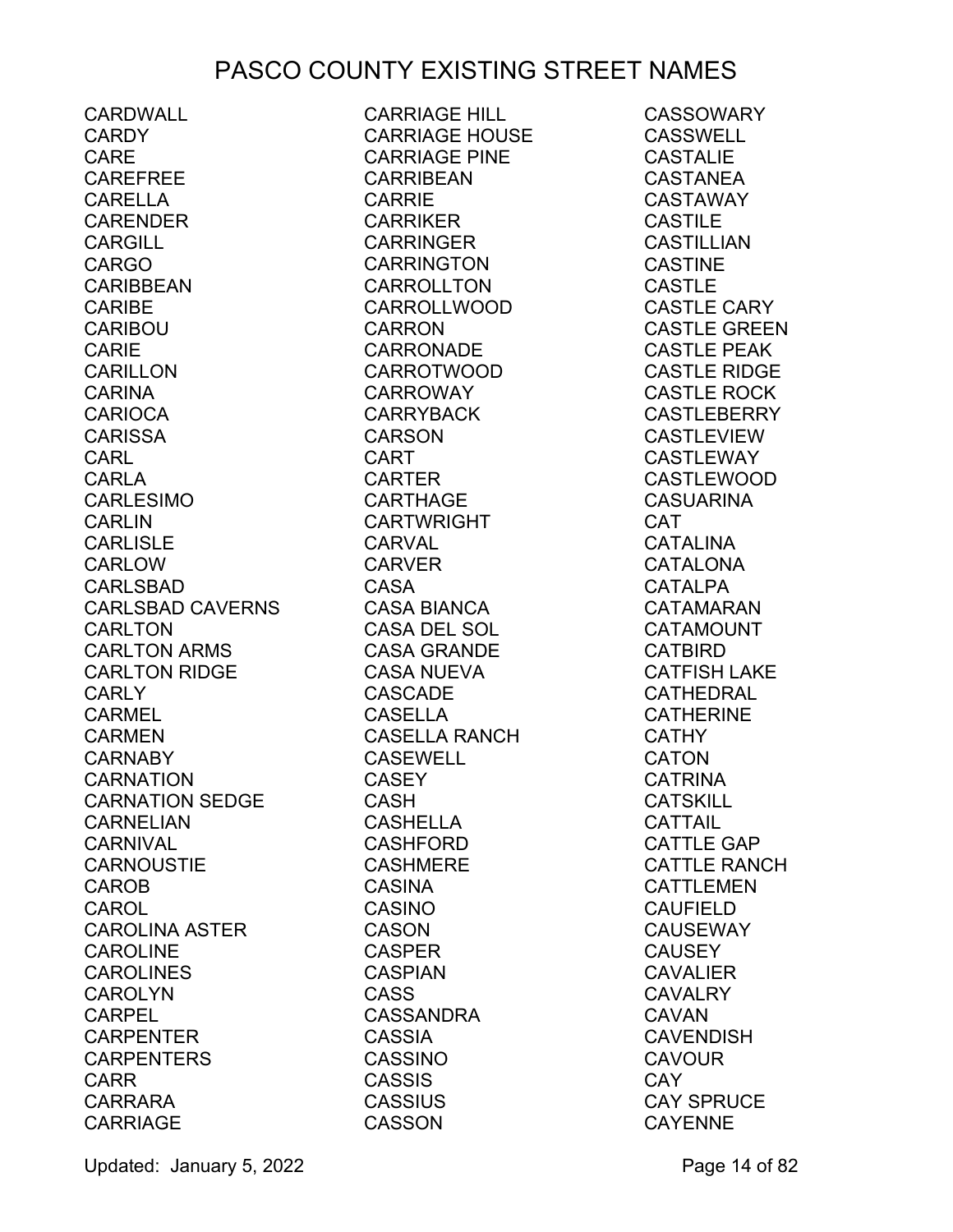CAYMAN CAYUGA **CAYUSE** CEAL CEASAR PARK **CECELIA CECIL** CEDAR CEDAR BLUFF CEDAR BREAKS CEDAR CREEK CEDAR ELM CEDAR GLEN CEDAR GROVE CEDAR HOLLOW CEDAR PARK CEDAR PLAINS CEDAR POCKET CEDAR POINT CEDAR RIDGE CEDAR RUN CEDAR WAXWING CEDARBROOK CEDARCREST CEDARRIDGE CEDARVIEW CEDARWOOD **CELCUS** CELEBRATION CELESTE CELESTIAL CELIDA CELLO WOOD **CELTIC CEMETERY** CENTENNIAL CENTER CENTER GRADE CENTER VILLAGE CENTERLINE CENTERLINE CENTRAL CENTRAL PARK **CENTURY** CENTURY OAKS CEREBELLUM CERULEAN SKY **CESSNA** 

**CEW CHABLIS CHAD** CHADMORE CHADWICK **CHAFFEY** CHAH CHAIRMAN **CHALAFONTE CHALET** CHALICE CHALLENGER CHALON CHAMBER CHAMBERS CHAMOMILE CHAMPIONS CHAMPIONS GATE CHAMPIONS PATH CHAMPIONSHIP CHAMPOR CHANCELLOR **CHANCERY** CHANCEY CHANDLER CHANDLER LAKE CHANDRON CHANNEL CHANNELSIDE CHANNING CHANTEL **CHANTILLY** CHAP CHAPARRAL CHAPEL CHAPEL CHASE CHAPEL CREEK CHAPEL CROSSINGS CHAPEL HILL CHAPEL PARK CHAPEL PINES **CHAPIN** CHAPLAIN CHAPMAN CHAR CHARIOT CHARLAN CHARLENE

CHARLES CHARLES BO **HARRISON** CHARLESTON CHARLESTON CLUB CHARLESWORTH **CHARLOTTE** CHARLSTON CHARMINGFARE CHARMWOOD CHART CHARTER CHARTER OAK **CHASCO** CHASCO WOODS **CHASE** CHASEWOOD **CHASEY CHASON** CHASTE TREE CHATAM CHATFORD CHATLIN **CHATTERLY** CHATTSWORTH **CHATUGE CHAUCER CHAUNCY** CHAYA CHAYOTE CHEERS CHELMSFORD CHELSEA CHELSEA MEGAN CHELTNAM CHENEQUA **CHENEY CHENKIN** CHENWOOD **CHERBOURG CHERI** CHEROKEE CHEROKEE ROSE **CHERRY** CHERRY CREEK CHERRY LAUREL CHERRY RIDGE CHERRY RIVER

Updated: January 5, 2022 **Page 15 of 82**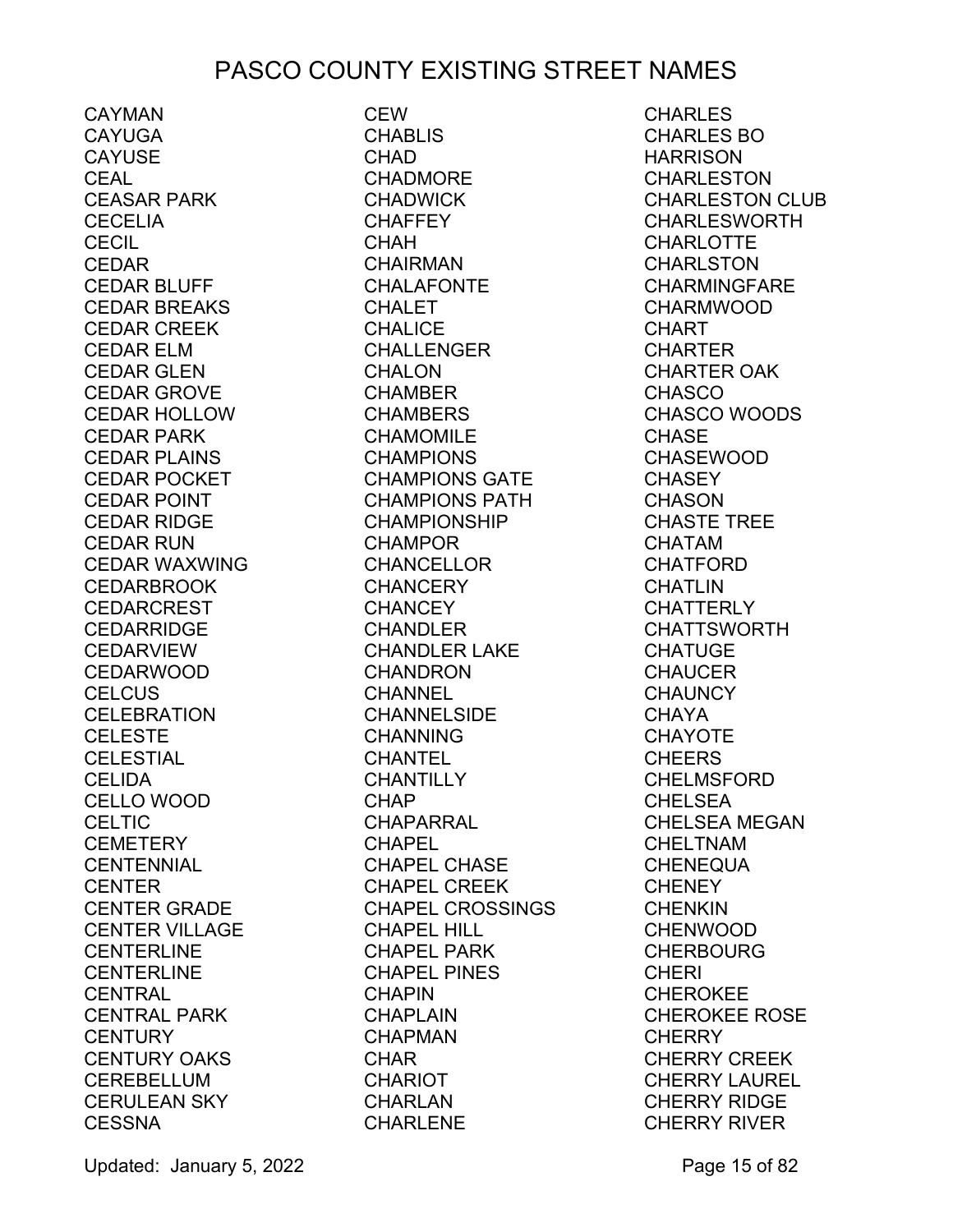CHERRY WALK CHERRY WAY CHERRYDALE CHERRYTREE CHERRYWOOD CHESAPEAKE CHESAPEAKE BAY CHESHAM CHESHIRE CHESSINGTON CHESSMAN CHESSWOOD **CHESTER** CHESTER MCKAY CHESTERFIELD CHESTERVIEW **CHESTNUT** CHESTNUT PRESERVE CHESWICK CHET CHETEK CHEVAL CHEVRON CHEYENNE CHIANINA CHIANTI CHICAGO CHICKADEE CHICKASAW **CHICO** CHICORY<br>CHIFF CHIEF CHIEFTAIN CHIEFTAIN<br>CHILDERS HILL CHILSON CHILTON CHIME CHIMNEY ROCK CHIMNEY SPIRE **CHINABERRY** CHINAPA CHIP CHIPCO<sub>.</sub> CHIPCO RANCH CHIPLEY CHIPMUNK CHIPOTLE CHIPOUT

CHIPPER CHIPPEWA CHISHOLM CHISLEHURST CHISWICK CHITTAMWOOD CHOBEE CHOCTAW CHOICE CHORD CHORLEYWOOD CHORVAT CHRIS CHRISTIAN CHRISTINA CHRISTINE CHRISTMAS CHRISTMAS TREE CHRYSALIS CAY CHUCK CHURCH<br>CHURCHILL CHURCHILL CHURCHILL DOWNS CIARA SARAH CICERO CIDER MILL CIGAR CIMARRON CIMBORA CINCINNATI CINDER **CINDY** CINEMA CINNAMON CINNAMON FERN CIRCLE CIRCLE B CIRCLE LAKE CIRCLING SANDS CIRCUS CITA CITADEL CITATION CITIZENS CITRON CITRON GOLD CITRUS CITRUS BLOSSOM

CITRUS COUNTRY CITRUS ORANGE CITRUS TRACE CITRUS VILLAS CIVATAS CIVITAS CLAIRBORNE CLAIRE DE LUNE CLAIRES CLAMSHELL CLANTON CLAPTON POND CLARA CLARA MAE CLAREMONT CLARENDON CLARET CLARICE CLARIDGE CLARION CLARITA CLARK CLARN<br>CLARK LAKE CLARK MOODY CLARKWOOD CLASSIC CLAUDIA CLAVERTON CLAW GLADES CLAY CLAY HILL CLAY POT CLAY SINK CHURCH CLAYBROOK CLAYMONT CLAYMORE CLAYTON CLEAR LAKE CLEAR OAK CLEARBROOK CLEARCREEK CLEARGLADES CLEARMEADOW CLEARVIEW CLEARWATER CLEGHORN CLEMENCE CLEMENS

Updated: January 5, 2022 **Page 16 of 82**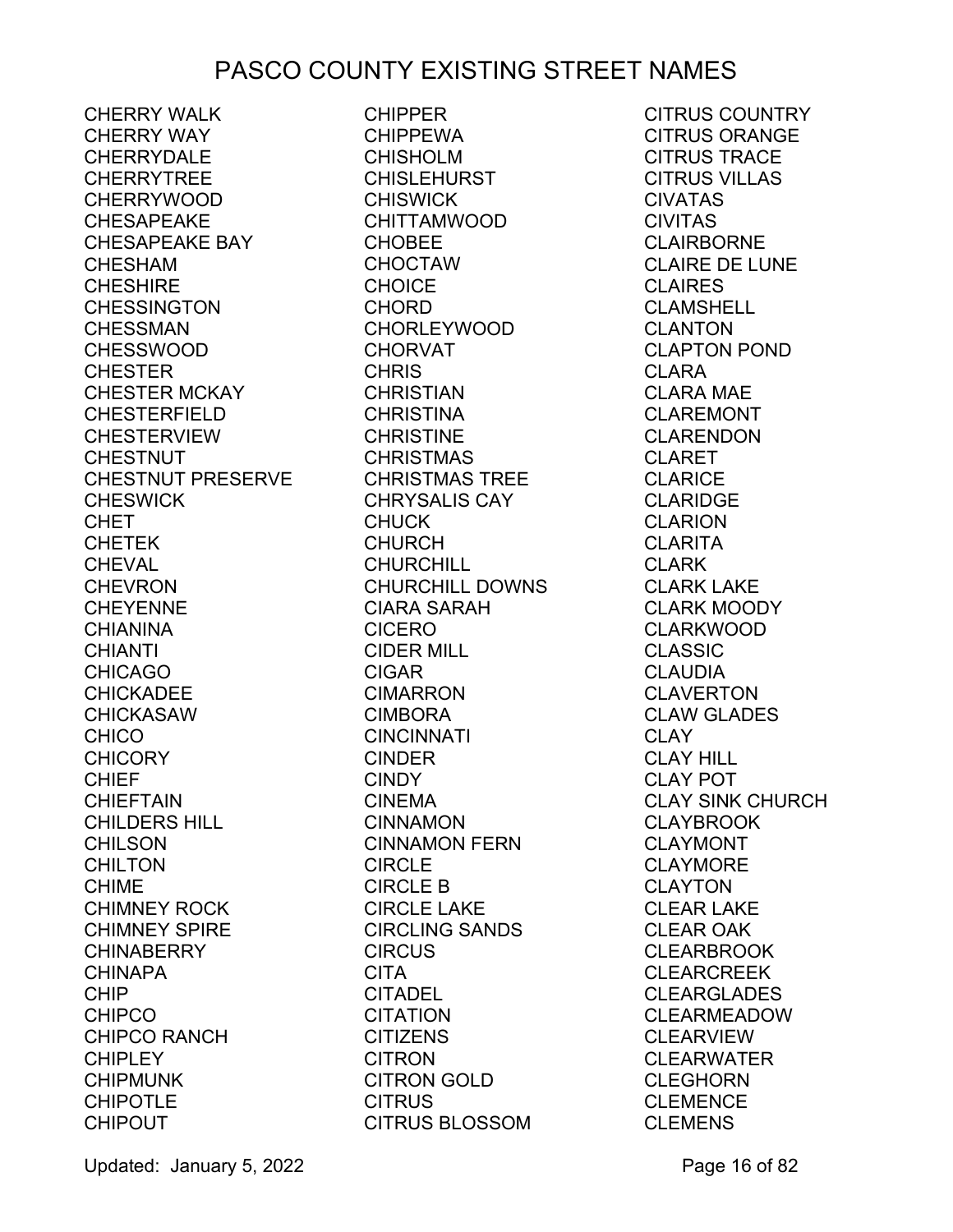CLEMENTE CLEMENTINE CLEOPATRA CLERMONT CLEVES CLIFFCREEK CLIFFSIDE CLIFTON CLIFTON DOWN CLINCH CLINTON CLIP **CLIPPER** CLOCK TOWER CLOQUET **CLOUCHESTER** CLOUD HOPPER CLOUDLESS BLISS CLOVE CLOVER CLOVER BLOSSOM CLOVER FIN CLOVER HILL CLOVER LEAF CLOVERDALE **CLOVIS** CLOYD CLUB CLUB HOUSE CLUB VILLAS CLUBBER CLUBHOUSE CLUBSIDE **CLUSTER** CLYDE CLYDESDALE COACH MANORS COACHFORD COACHLITE COACHMEN COACHWOOD **COAKLEY** COAST COASTAL PLAIN COASTAL SHORE COASTLINE COATS COBALT

COBB COBBLE BLISS COBBLE CREEK COBBLE STONE COBBLER COBBLESTONE COBBS FERRY COBIA COBRA **COCHISE** COCHITI LAKE COCHRANE COCKATOO COCKLE COCKLESHELL COCO COCO PALM COCO PLUM **COCONUT** COCONUT GROVE COCONUT PALM COCOWOOD CODDLE CODEL CODY COFFEE HILL COFFEY COG HILL COGAN COGNAC **COHARIE** COIT COLADA DRIFT COLBURN CREEK COLCHESTER COLD HARBOR COLD SPRING COLDSTONE COLDSTREAM COLDWATER COLDWATER CREEK COLDWELL **COLE** COLEEN COLEHAVEN COLEMAN COLETTE **COLEUS** 

COLFAX **COLINA** COLLAGE COLLAR COLLEGE COLLEGE HILL COLLEGE VIEW COLLEGEDALE **COLLIE COLLIER** COLLINGSWOOD COLLINGWOOD COLLINS **COLLIS** COLLRIDGE COLMAR COLOMA COLONIAL COLONIAL HILLS COLONNADE **COLONY** COLONY HILLS COLONY LAGO COLONY LAKES COLORADO COLRAIN COLT COLT CREEK COLTHURST **COLTON** COLUMBIA **COLUMBUS** COLUMNS COLWELL **COMANCHE** COMET COMFORT COMMACK COMMENDABLE **COMMERCE COMMERCIAL** COMMON FIG **COMMONS COMMUNITY** COMMUNITY CENTER COMO COMPARK **COMPASS** 

Updated: January 5, 2022 **Page 17 of 82**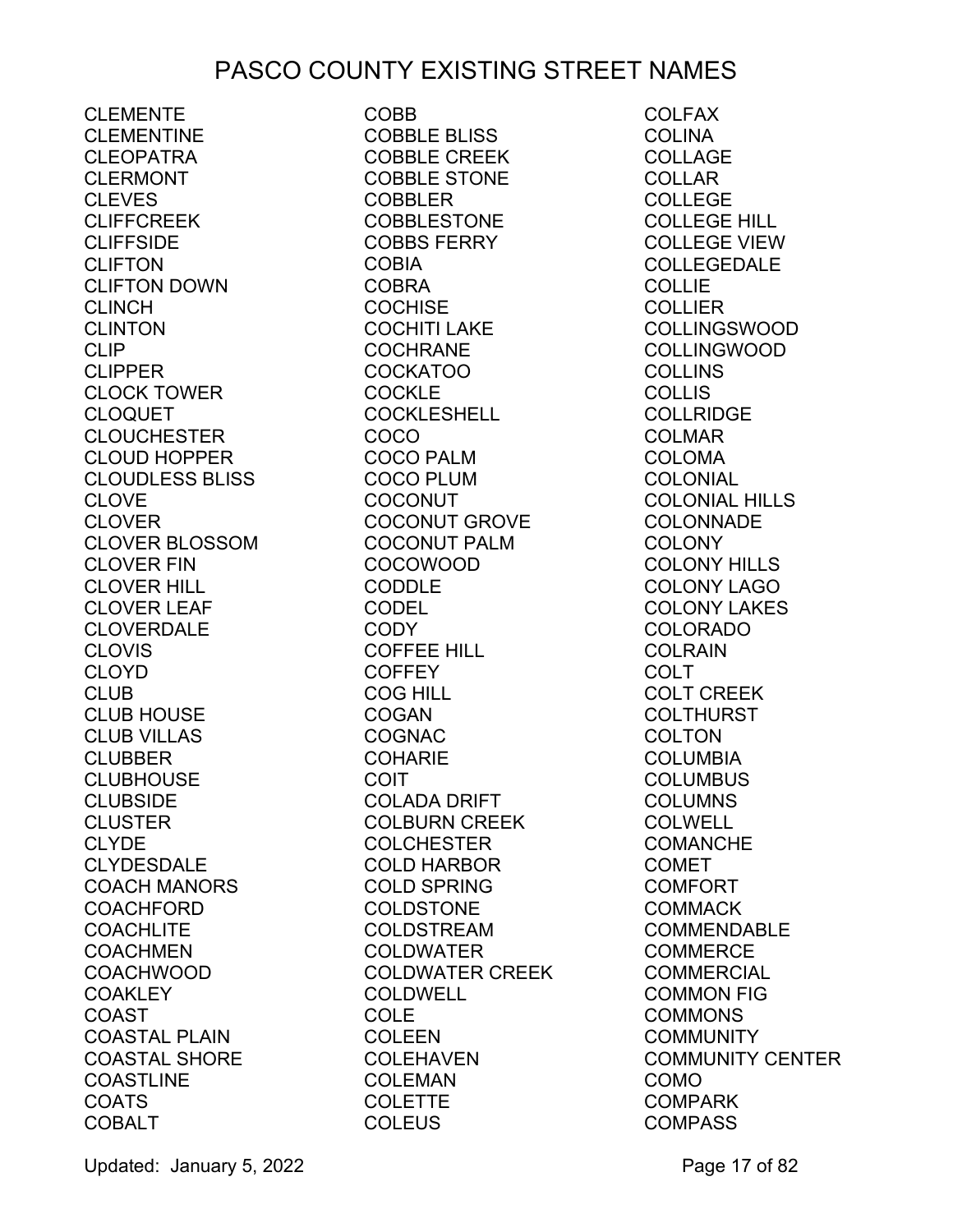**COMPTON** COMSTOCK CON-GUDE **CONATY** CONCH CONCHSHELL SAIL CONCORDIA CONDOMINIUM CONDOR CONE CONE PIT CONEFLOWER **CONESTOGA** CONGRESS CONGRESSIONAL **CONLEY CONNECTICUT** CONNECTOR CONNEMARA **CONNER CONNERLY CONNERTON CONNIE** CONNIEWOOD CONNON **CONOLEY** CONQUISTADOR CONRAD **CONSERVATION** CONSOLARE CONSTANCE CONSTANTINE CONSTITUTION CONSUELLO CONTINENTAL CONWAY COOK **COOL** COOL BREEZE COOL SPRINGS COOL STREAM COOL SUN COOL WATER COOLIDGE COOLWOOD COON HIDE **COONTIE** COOPER

COOPER CREEK COOPERS HAWK COOT COPELAND **COPERNICUS** COPPER COPPER PENNY COPPER RIDGE COPPERFIELD COPPERLEAF COPPERSMITH COPPERSPRING COPPERTREE COPPERWOOD COQUI COQUI SONG COQUINA COQUINA BAY CORA CORAL CORAL CREEK CORAL HONEYSUCKLE CORAL REEF CORAL RIDGE CORAL SPRINGS CORAL VINE CORALBEAN CORALBEAN CARDINAL CORALWOOD<br>CORBARA CORBARA **CORBIN** CORBIN RIDGE CORBITT CORD CORD GRASS CORDEL CORDOBA CORDOVA COREE **COREY** COREY LEWIS COREY PAVIN CORIANDER CORINTH CORINTHIAN CORK CORKFIELD CORKWOOD

CORMEL CORMORANT COVE CORNELL **CORNER** CORNER PINE CORNERSTONE **CORNEY** CORNFLOWER CORNUTA CORNWALL CORONA CORONADO CORONET CORPORATE CORPORATE CENTER CORPORATE LAKE CORPUS CHRISTI **CORREIA** CORSAIR **CORSICA** CORSO VENEZIA **CORSON** CORTA CORTES CREEK CORTES REEF CORTEZ CORTLAND **CORTLEIGH** CORTO **CORVETTE CORVILLA** CORVINA COSME COSMOS COSTA COSTA MESA COT COTEE COTEE RIVER COTEE VILLA COTERIE **COTSWALD** COTTAGE COTTAGE GARDEN COTTAGE GLEN COTTAGEWOOD COTTMAN COTTON KEY

Updated: January 5, 2022 **Page 18 of 82**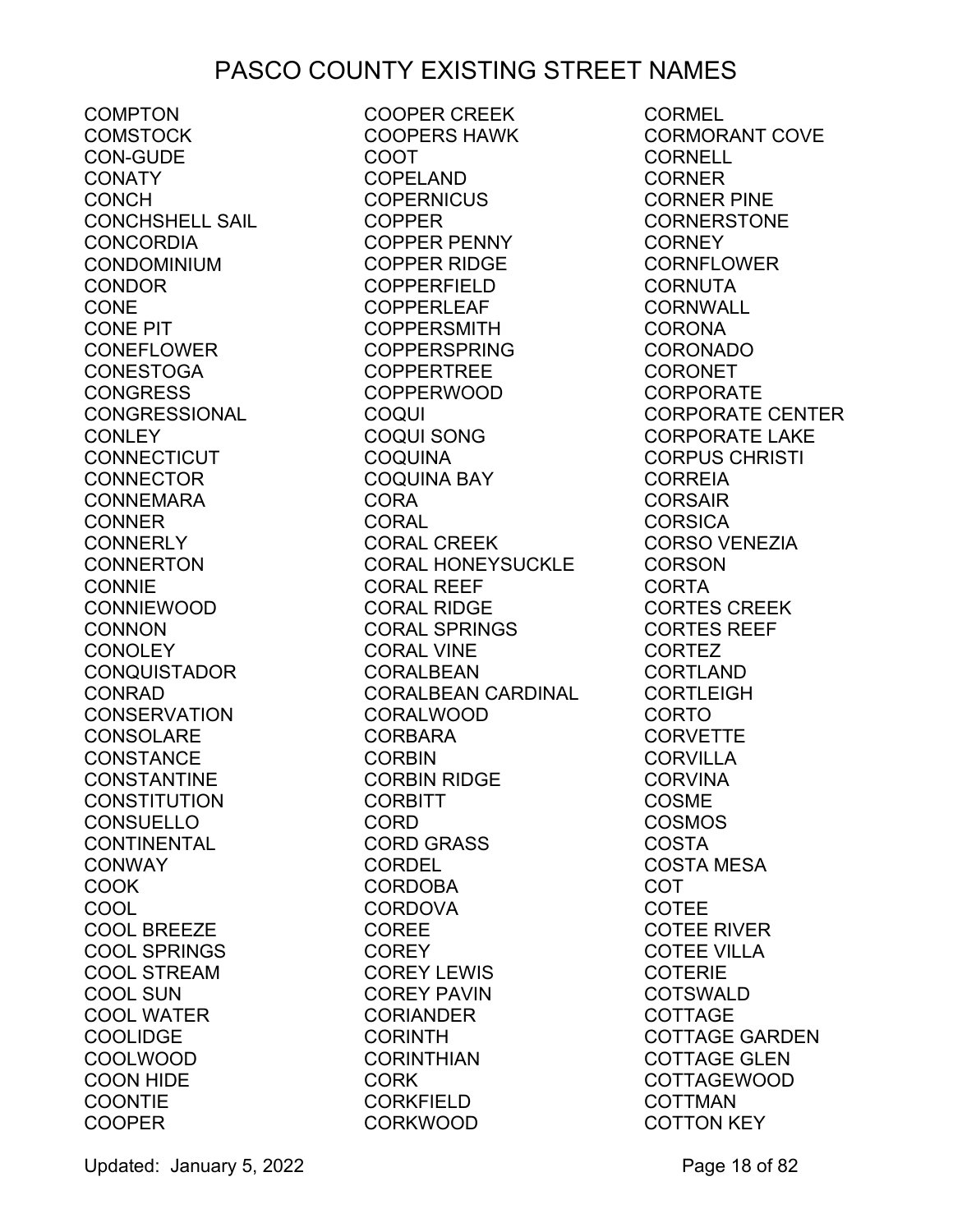COTTON NEST COTTON TAIL COTTON VALE COTTONWOOD COUGAR COUNSELOR COUNT TURF COUNTRY COUNTRY BREEZE COUNTRY CLOSE COUNTRY CLUB COUNTRY COVE COUNTRY PLACE COUNTRY POINT COUNTRY RIDGE COUNTRY SQUIRE COUNTRY WALK COUNTRYMAN COUNTRYSIDE COUNTRYVIEW COUNTRYWOOD COUNTY BREEZE COUNTY LAKE COUNTY LINE COUNTY ROAD 52 COUNTY ROAD 54 COURAGE COURIER COURT COURTLAND COURTNEY COURTYARD COURTYARD ESTATES COUSINS **COVE** COVE LAKE COVENT GARDEN **COVENTRY** COVERED BRIDGE **COVEY COVINA** COVINGTON COWART COWDREY **COWLEY** COX COXSWAIN **COYOTE** 

COZUMEL COZY COZY CREEK COZY PARK COZZO CRABAPPLE CRABTRAP CRABTREE CRADLE CRAFTS CRAFTSBURY CRAFTSMANS CRAGMONT CRAIG CRAIGHURST CRANBERRY CRANBROOK CRANE CRANES ROOST CRAPE MYRTLE CRARY CRATER CRAVENMOOR CRAYFORD CRAZY HORSE CREAMER CREATION CREDENCE CREE CREEDMOOR CREEK CREEK GRASS CREEK WATER CREEKRIDGE CREEKSIDE CREEKSTONE CREEKWOOD CREEL CRELA CRENSHAW CRESCENT CRESCENT CREEK CRESCENT DEER CRESCENT FOREST CRESCENT FOREST<br>CRESCENT HOOP CRESCENT LAKE CRESCENT MOON CRESCENT OAKS

CRESCENT PALM CRESCENT RAY **CRESSIDA** CREST CREST LAKE CREST MEADOW CRESTBEND CRESTED ANGUS CRESTFIELD CRESTHILL **CRESTKNOLL** CRESTMONT CRESTON **CRESTOVER** CRESTRIDGE CRESTVIEW CRESTVIEW LANDING CRESTWOOD CRETE CREVALLE CREWS LAKE **CRICKET** CRICKET CHIRP CRICKLEWOOD CRIMEAN CRIMSON CRIMSON CLOVER CRINUM CRIOLLO CRIPPEN CRISFIELD CROCODILE CROCUS CROFT CROFTON CROMWELL CROOKED CROOKED OAK CROOKED STICK CROSIER CROSS CROSS BAYOU CROSS CREEK CROSS TIMBER CROSSANDRA CROSSBILL CROSSBOW **CROSSCUT** 

Updated: January 5, 2022 **Page 19 of 82**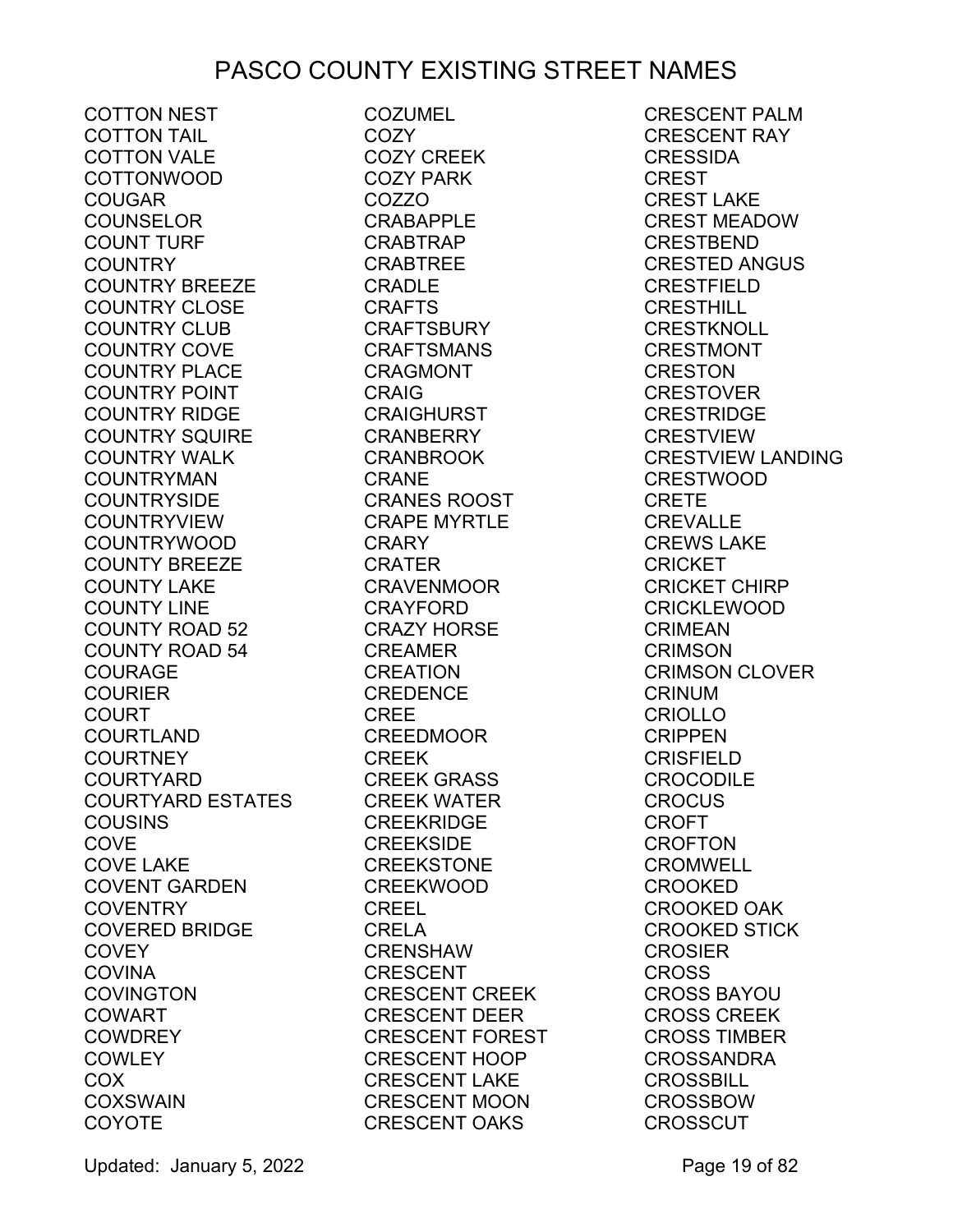**CROSSINGS** CROSSLAND CROSSPOINTE CROSSROAD CROSSVINE CROSSWAY CROSSWICKS CROSSWIND CROSSWOODS **CROTON** CROWN CROWNE POINTE CROWS NEST CROYDON CRUEA CRUISE CRUISER CRUSENBERRY CRYSTAL CRYSTAL CREEK CRYSTAL DOWNS CRYSTAL LAKE CRYSTAL PROSPECT CRYSTAL SPRINGS CRYSTAL SPRINGS CEMETERY CSX RR CUARTA CUB CUDJOE CULBERSON CULLEN CULLEN SMITH CULLENS CULLITON CULPEPPER CULVER CUMBER CUMBERLAND CUMMER CUMPRESSCO GRADE CUMPRESSCO GRADE D<br>CUNNINGHAM DA<br>CUNNINGHAM DA CUP CUPECOY **CURLEW CURLEY** CURRAN **CURRANT** 

CURRY HAMMOCK CURTIS CURVE CURZON CUSHINA CUSHMAN CUSTER CUSTOM CUTLASS CUTTER CUTTY SARK CUTWATER CYMBID CYNTHIA CYPRESS CYPRESS BAY CYPRESS BEND CYPRESS BROOK CYPRESS CREEK CYPRESS GLEN CYPRESS GROVE CYPRESS GULCH CYPRESS HEAD CYPRESS HILL CYPRESS HOLLOW CYPRESS KNEE CYPRESS KNOLL CYPRESS LAKES CYPRESS LEAF CYPRESS MEADOW CYPRESS POINT CYPRESS POND CYPRESS PRESERVE CYPRESS RANCH CYPRESS RIDGE CYPRESS TRACE CYPRESS TRAIL CYPRESS TREE CYPRESS VALLEY CYPRESS WALK D DABNEY DADE DADE CITY DADE CITY CEM DAFFODIL DAFFODILL DELL DAGGERWING

DAGGETT DAHLGREN DAHLIA DAHOON **DAILEY** DAINTREE DAINTY BESS DAIQUIRI DAIRY DAIRY FARM DAIRYHAND DAISY DAISY MEADOW DAJANA DAKOTA DALBERG DALE DALE MABRY DALEBROOK DALESIDE DALI DALIHA DALLAS DALTON DALWOOD DAMARA DAMASCUS DAMASK DAMEN DAMIAN DAMODAR DAMON DAMPIER DAMSEN DAN DAN BROWN HILL<br>DANA DANA DANBURY DANCERS DANCING BAY DANCY DANDELION DANDER DANE DANIA DANIEL DANIELLA DANNY

Updated: January 5, 2022 **Page 20 of 82**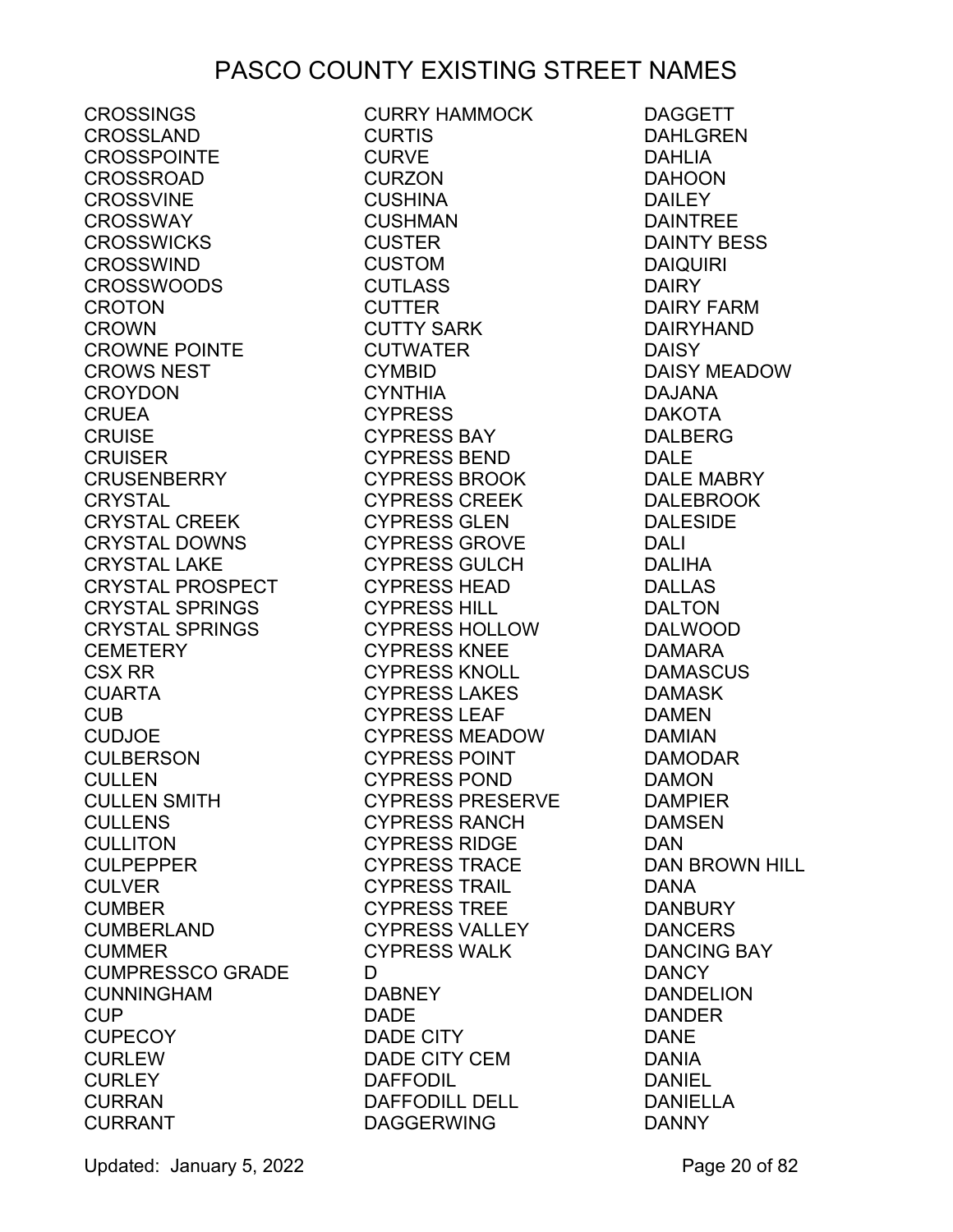DANSVILLE DANTE DANTEL DANUBE DANUBIAN DANVILLE DAPHNE DAPPLEGREY DAPSON DAR DARA DARBY DARBY PARK DARBY TRAILS DARIUS DARK STAR DARLENE **DARLEY** DARLEY DALE DARLINGTON DARREN DARTER DARTMOOR DARTMOUTH DARTNELL DARWIN DARWOOD DASHEL PALM DASHER DATE PALM DATURA DAUBON DAUER DAUGHTERY DAUVIN DAVENPORT DAVENTRY DAVIDSON DAVIE RAY DAVIS DAVIS LOVE DAVISTA DAVIT DAV<sub>II</sub><br>DAWES GAP DAWN DAWN CRESCENT DAWN LIGHT DAWNS BREAK

DAWNS DELL **DAWSBURY** DAWSON DAWSON CHASE DAWSON CREEK DAY DAYBREAK DAYBREEZE DAYBRIGHT DAYFLOWER DAYLIGHT DAYLILY DAYSPRING DAYSPRING ACADEMY DAYTON DE KOSTER DE LEON DE WHITT DEACON DEAL DEAN DEAN DAIRY DEARBORN DEASON DEBBIE DEBLE DEBONAIR DEBRA DECAROLIS DECATUR DECEMBER DECENT DECIDELY DECISION DECKER DECOR DECUBELLIS DEDHAM DEDRICK DEE DEEB DEEDRA DEEMS DEEP LAGOON DEEP RAVINE DEEP RIVER DEER DEER CREEK

DEER FOOT DEER HAVEN DEER HOLLOW DEER LAKE DEER LODGE DEER PARK DEER PATH DEER PINE DEER TRACKS DEER TRAIL DEERBERRY DEERBOURNE DEERBROOK DEERFIELD DEERFIELD OAKS DEERGRASS DEERHOUND DEERMONT DEERTRACK DEERWOOD DEFUNIAK DEKAN DEL HARBOR DEL PRADO DEL RIO DEL WEBB **DELANCEY** DELAND DELANE DELANIE DELANO DELAWARE DELBELL DELFT DELIA DELL DELLA DELLEFIELD DELLWOOD DELMAR DELONG DELRAY DELTA DELTA GOLD DELTA HUFF DEMARET DEMERS DEMETER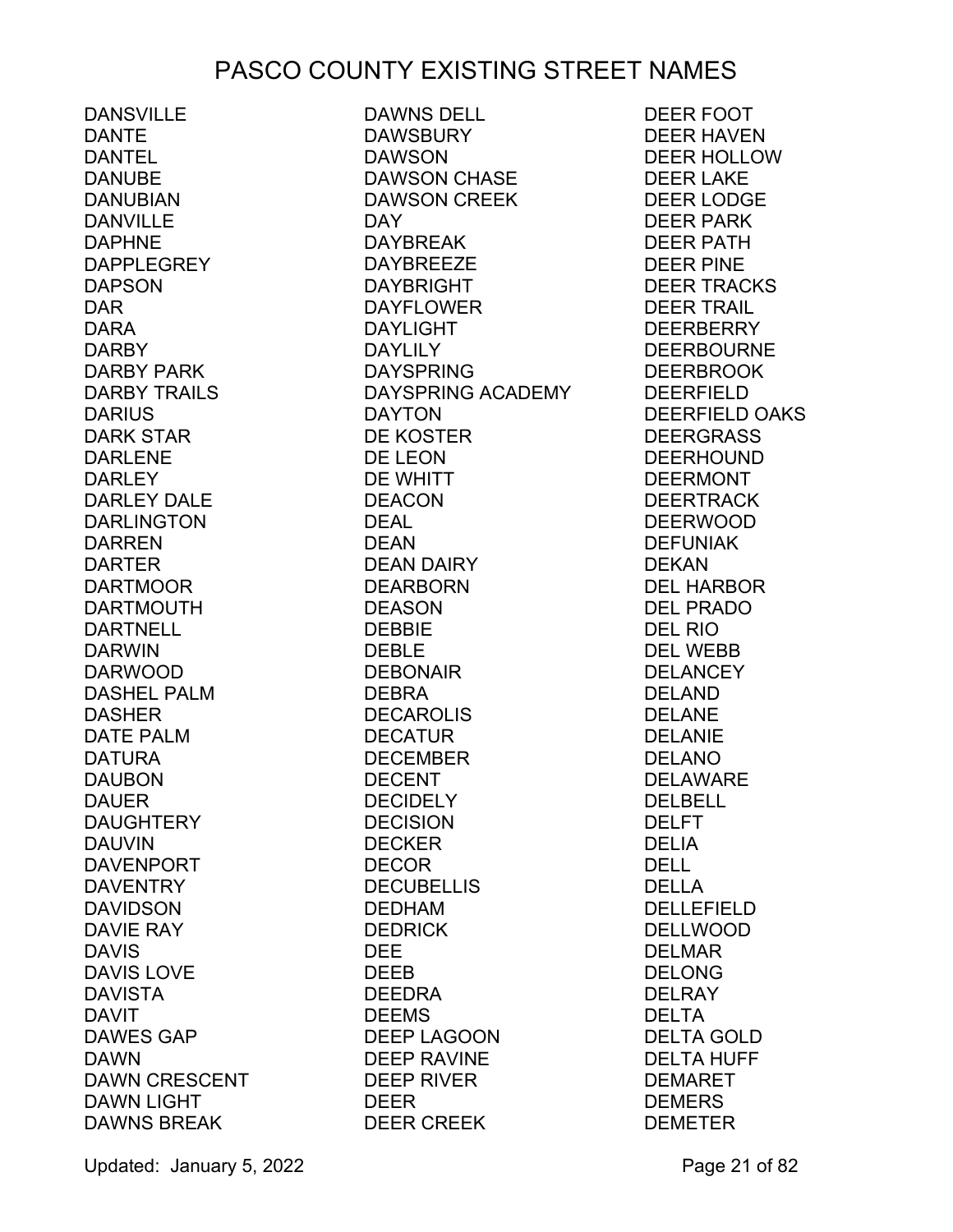DEMURE DENADA DENALI DENHAM RIDGE DENMAN **DENNIS** DENNISON DENNY **DENTON** DEPOT DERBY DERBYSHIRE **DERKS DERRICK DERRINGER** DERWENT GLEN DESERT PEACE DESERT WILLOW DESOTA DESOTO DESROSIER DESTINY DETROIT DEVANE **DEVCO** DEVENTER DEVILS CREEK DEVLIN DEVON DEVONOAK **DEVONSHIRE** DEVONWOOD **DEVRIES** DEW DEW BLOOM DEW CROFT **DEWBERRY DEWEY** DIABLO DIAGONAL DIAMOND DIAMOND FALLS DIAMOND HEAD DIAMOND RIDGE DIAMOND T DIAMONDBACK DIAMONDS PALM DIAMONTE

DIANA DIANNE DIANTHUS DIATOM DIAZ DIBOT DICK DICK JARRETT **DICKENS DICKINSON DIDRIKSON** DIEGO DILBECK DILLON DINA DINGLE DINGUS DINHURST DINSDALE **DINSMORE** DION DIONNA DIPAOLA DIPLOMAT DISCIPLE **DISCOVERY DISK DISSENTERS** DISTANT OAKS DITTANY DIVISION DIVOT DIXIE DIXIE GARDEN DIXIE HAMMOCK DIXIELAND DIXON DO GOOD DOAKS DOBBS DOBSON DOC BRITTLE **DOCKSIDE** DOCKYARD **DOCNER** DODIE DOE DOE EYED

DOE PATH DOEFIELD DOG ROSE DOGLEG DOGPATCH DOGTROT DOGWOOD DOHRCREST DOLCE DOLE DOLLAR LAKE DOLLY **DOLORES** DOLPHIN DOLPHIN BLUFF DOLPHIN LAKE DOLPHIN WATCH DOME DOMER DOMINICK DOMINION DOMINO DONAL DONALD DONAVAN DONEGAL DONIGIAN DONINGTON CASTLE DONNA **DONNELLY** DONNEY MOOR DONZI DOON DORA DORADO DORAL **DORCHESTER** DORHAM DORIAN DORIS DORMIE DOROTHY DOROUGH DORSAL **DORSEY DORY** DOSHA DOTHAN

Updated: January 5, 2022 Page 22 of 82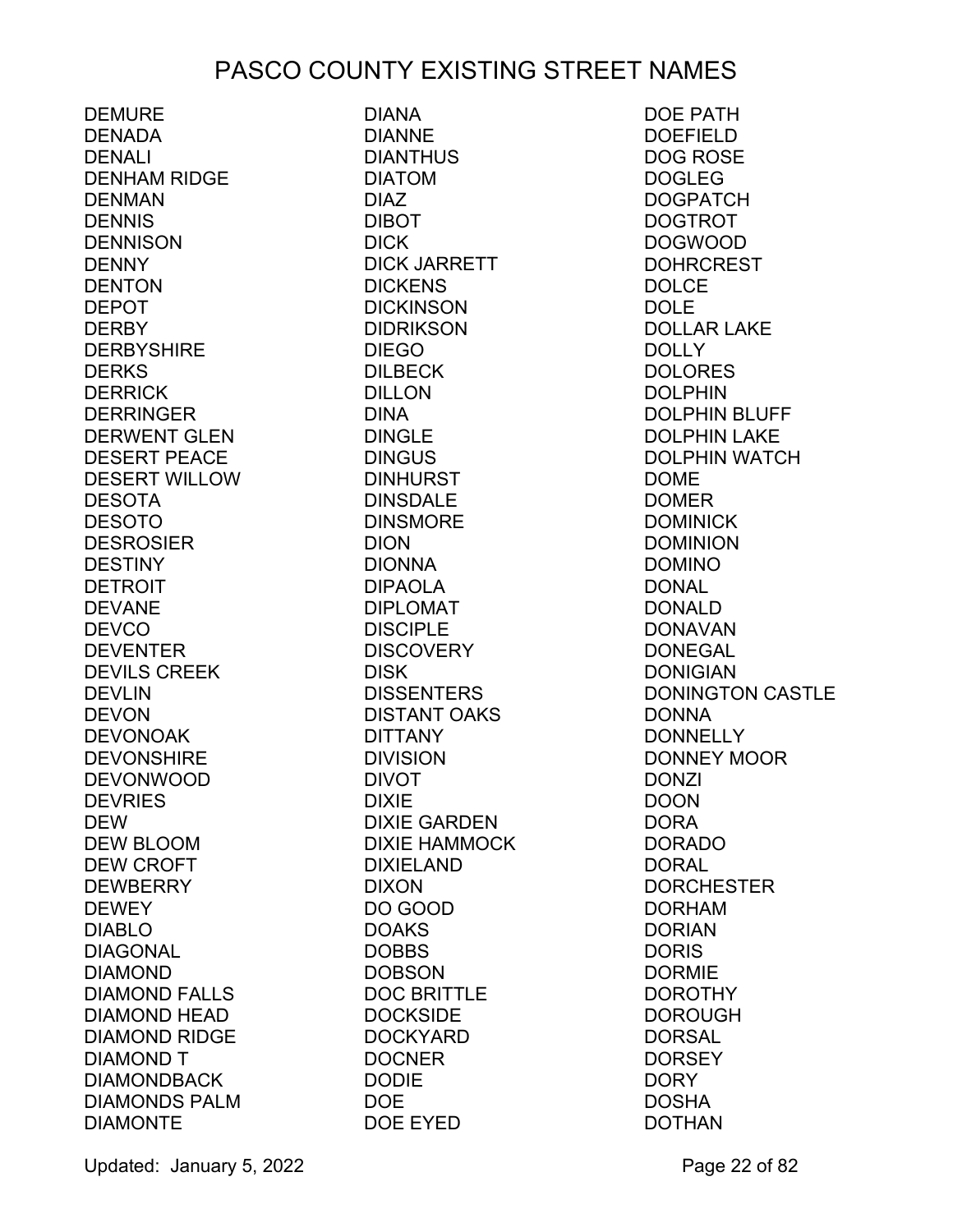DOTTIE DOUBLE DOUBLE CREEK DOUBLE D DOUBLE EAGLE DOUBLE R DOUBLOON DOUGLAS DOVE DOVE HOLLOW DOVEFIELD DOVER DOVETAIL DOVEWOOD DOWD DOWELL DOWLING DOWLING LAKE DOWN HOME DOWNAN POINT DOWNFIELD **DOWNS** DOWNTOWN DOWNY DOXBERRY DRACENA **DRACUT** DRAGONFLY DRAGOON DRAKE DRAKE ELM DRAKE ESTATES DRAKEFIELD DRAPER DRAWBRIDGE DRAYCOTT DRAYTON DREAM DREAM FALLS DREAM OAK DREAMERS DRESDEN **DREW** DREXEL DRIFT TIDE DRIFTING SAND DRIFTWOOD DRINKARD

DRISCOLL DRIVE DRIVER DRUID DRUID OAKS DRUM DRUM HILL DRUMMER PLANK **DRURY** DRY BRANCH DRY TORTUGAS DRYDEN DUANE **DUBEY** DUBLIN **DUCHESS** DUCK DUCK HOOK DUCK LAKE CANAL DUCK POND DUCK SLOUGH **DUCKETT** DUDA **DUDLEY** DUET DUFFER DUGGAN DUKE DUKE FIRTH **DULEY** DUMAS DUMBARTON DUMONT DUNBAR DUNCAN<br>DUNDEE DUNDEE DUNE CHASE DUNEDIN DUNES DUNGAN DUNHAM DUNLAP DUNMORE DUNN DUNNE DUNNING DUNNS POND DUNSTABLE

DUNWOODY DUPREE DUPREE LAKES DURAND DURANGO DURDEN DURHAM DURIAN DURKEE **DURNEY** DURRANCE DURYEA DUSK DUSK LIGHT DUSTAN DUSTIN **DUSTY** DUSTY HILL DUTCH DUTCH STAR DUTTON DUVAL DVORAK DWIGHT DYER DYKAS DYLAN DYLAN THOMAS DYNAMIC DYNASTY E EACON EAGLE EAGLE ARBOR EAGLE BEND EAGLE BROOK EAGLE CHASE EAGLE CREST EAGLE ISLAND EAGLE LAKE EAGLE LANDING EAGLE NEST EAGLE RANCH EAGLE RIDGE EAGLE STATION EAGLE VIEW EAGLEFLIGHT EAGLES PEAK

Updated: January 5, 2022 **Page 23 of 82**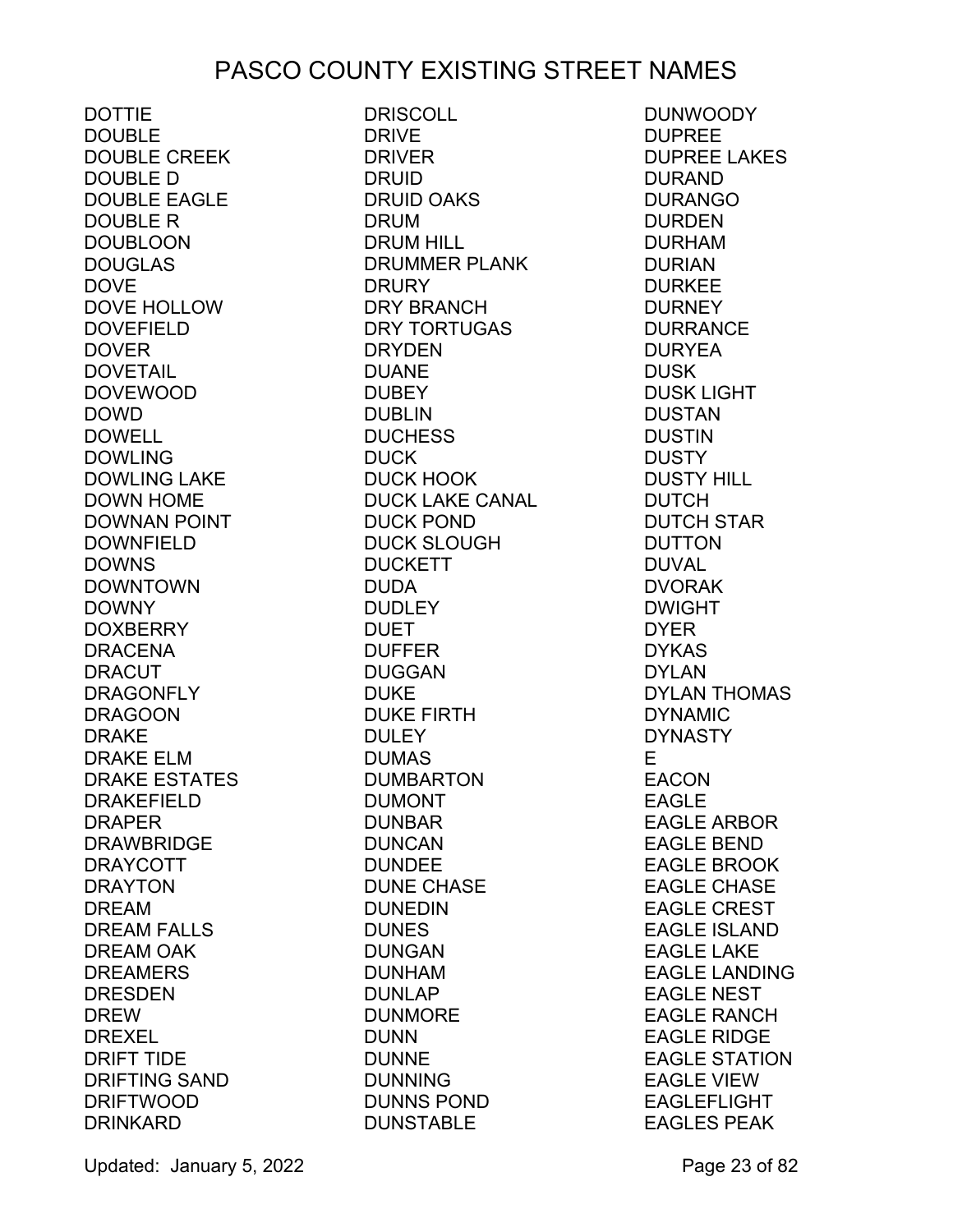EAGLES POINT EAGLES ROCK EAGLES WATCH EAGLESTON EAGLESWOOD EARHART EARL EARLENE EARLY RISER EARN EARP EAST EAST BAY EAST DEMOLAY EAST LAKE EAST PROVIDENCE EASTBROOK EASTER EASTERLING EASTERN REDBUD EASTERN STAR EASTFIELD EASTFORK EASTHAVEN EASTLAKE EASTON EASTPOINTE EASTPORT EASTWICK EASTWIND EASTWOOD<br>EASY EASY EASY CINDER EASY WATER EATON EBBTIDE ECHO ECHO DOCK ECHO LAKE ECHO MOUNTAIN ECHO POND ECHO WATERS ECKER ECLIPSE ED **EDELWEISS** EDEN EDENDALE

**EDENFIELD** EDENMORE EDENROCK EDENWOOD EDGAR EDGE EDGE PARK EDGEMONT EDGEMORE EDGEWATER EDGEWOOD EDINBURGH EDISON EDISTRO EDITH EDMONTON EDNA EDWARD EDWARD EDWARDS EDWIN EDWINOLA EGERIA EGGSHELL EGLANTINE<br>EGDESS EGRESS EGRET LANDING EGRET WALK EGRETS EGROT EHREN CEMETERY EHREN CUTOFF EIGHTH EILAND EILEEN **EISENHOWER** EISENHOWER<br>EL CAMINO PALOMA EL CAMINO REAL EL CANTI CAMINO EL CERRO EL CONQUISTADOR EL DEWITT EL DORADO EL GRECO EL KAJON EL LOBO EL MATADOR EL MERITA

EL MEYERS EL PARDO EL PUENTE EL RADABOB EL RANCHO EL SOL EL TORRO ELAINE ELAM ELAN ELDA ELDER ELDERBERRY ELDERWOOD ELDORADO CANYON ELDRIDGE ELEANOR ELEANOR WOOD ELEFF ELENA ELEVENTH ELFERS ELGIN ELISABETHAN ELITE ELIZABETH ELK GROVE ELK PARK ELKHORN ELKINS ELKMONT ELKNER ELKRIDGE ELKTON ELKWOOD ELLA ELLEN ELLENDALE ELLERBEE ELLERY ELLI ELLINGTON ELLIOTT **ELLIS** ELLSWORTH ELM ELM HILL ELM LEAF

Updated: January 5, 2022 **Page 24 of 82**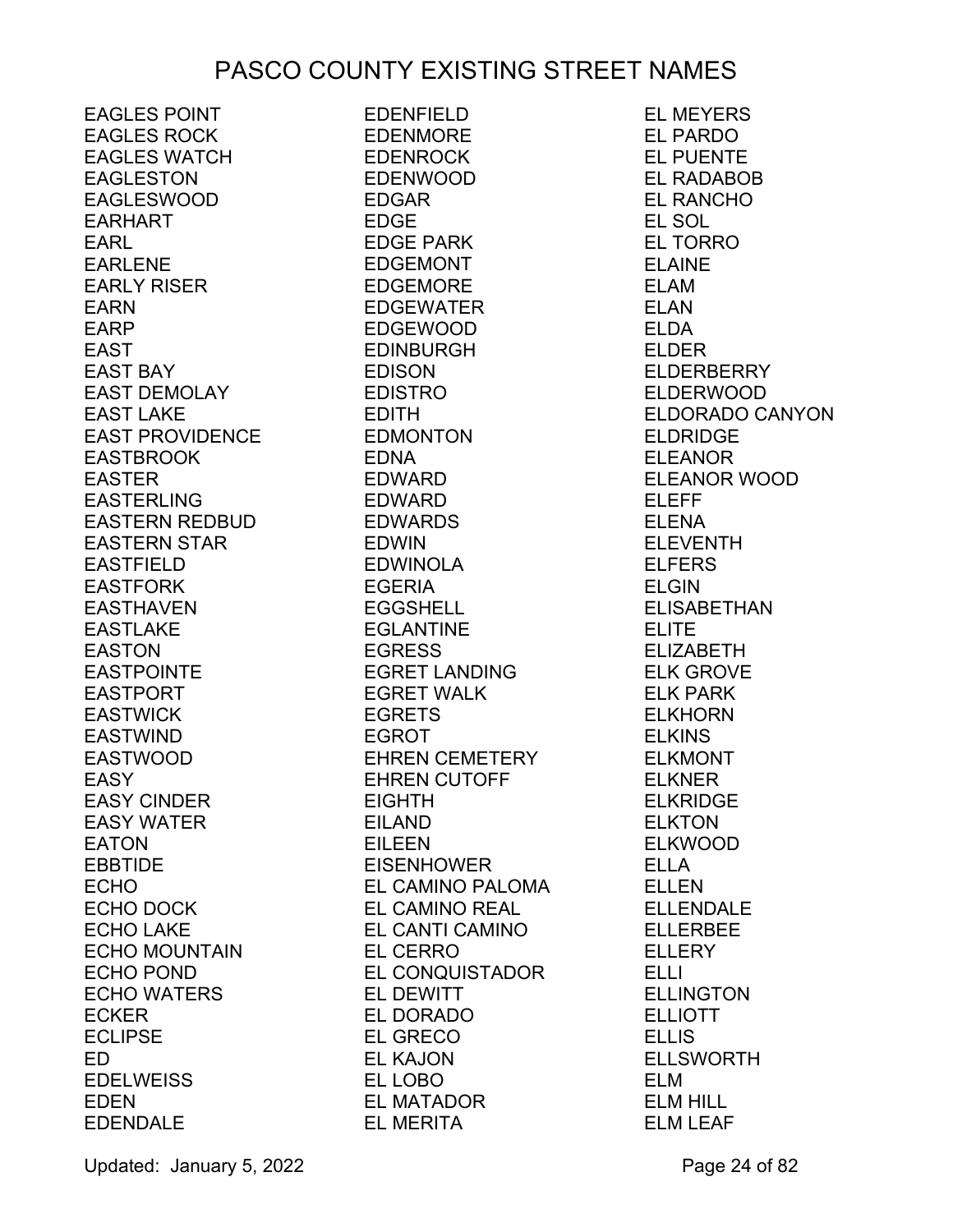ELMER ELMHURST ELMIRA ELMO ELMONT ELMVIEW ELMWOOD ELOIAN ELSA ELSIMONT ELVA ELVIRA ELWANA ELWOOD ELY ELZA EMBASSY EMBASSY PARK EMBAY EMBER EMBLIDGE EMERALD EMERALD ACRES EMERALD FIELDS EMERALD HILLS EMERALD POINTE EMERALD PRAIRIE EMERALD RIDGE EMERALD SPRING EMERALDWOOD EMERGENCY EMERSON EMERY EMILY EMINEM EMINENT EMMAUS CEMETERY EMMETTS EMMONS EMMY EMORY EMORY ESTATE EMORY OAK EMPIRE EMPOLI EMPRESS EMPRISE EMROSE

ENCHIDNA ENCINO ENCORE END ENDEAVOR ENDER HILLS ENDICOTT ENDLESS SUMMER ENDLESS SUN ENFIELD ENGESSOR ENGLEWOOD ENGLISH ELM ENGLISH IVY ENGLISH OAK ENGLISH TURN ENGLISH WALNUT ENID ENNIS ENNISCRONE ENSEMBLE ENSIGN ENSLEY ENTERPRISE ENTRY ENVIRONMENTAL EOLA EPIC EPIPHANY EPPERSON EPPING EPSI EQUESTRIAN **EQUITY** ERCOLANO ERIC ERIE ERIKA<br>ERIKI ERIN ERIN BROOK ERMINE ERNEST ERNEST CROFT ERNIES ERNST ESCALANTE ESPARTO ESPERANZA

ESPLANADE ESSEX **FSSINGTON ESTANCIA** ESTATE ESTATE GARDEN ESTATES ESTELLE ESTERO ESTES ESTO ESTRADA ESTRELLA ESTUARY ETHEL ETON EUCALYPTUS EUCALYPTUS LEAF EUCHRE EUCLID EUGENE EUGENE YOUNG EUNICE EUREKA **EUSTIS** EVANS EVANSBROOK EVANSDALE EVANSTON EVE EVELANE EVELYN EVENING EVENING BREEZE EVENING GROVE EVENING SHADE EVENING STAR EVENING TRAIL EVENINGSIDE EVENINGWOOD EVENSONG EVERGLADE EVERGREEN EVERGREEN CHASE EVERGREEN ELM EVERGREEN HILL EVERGREEN VILLAGE EVERHART

Updated: January 5, 2022 **Page 25 of 82**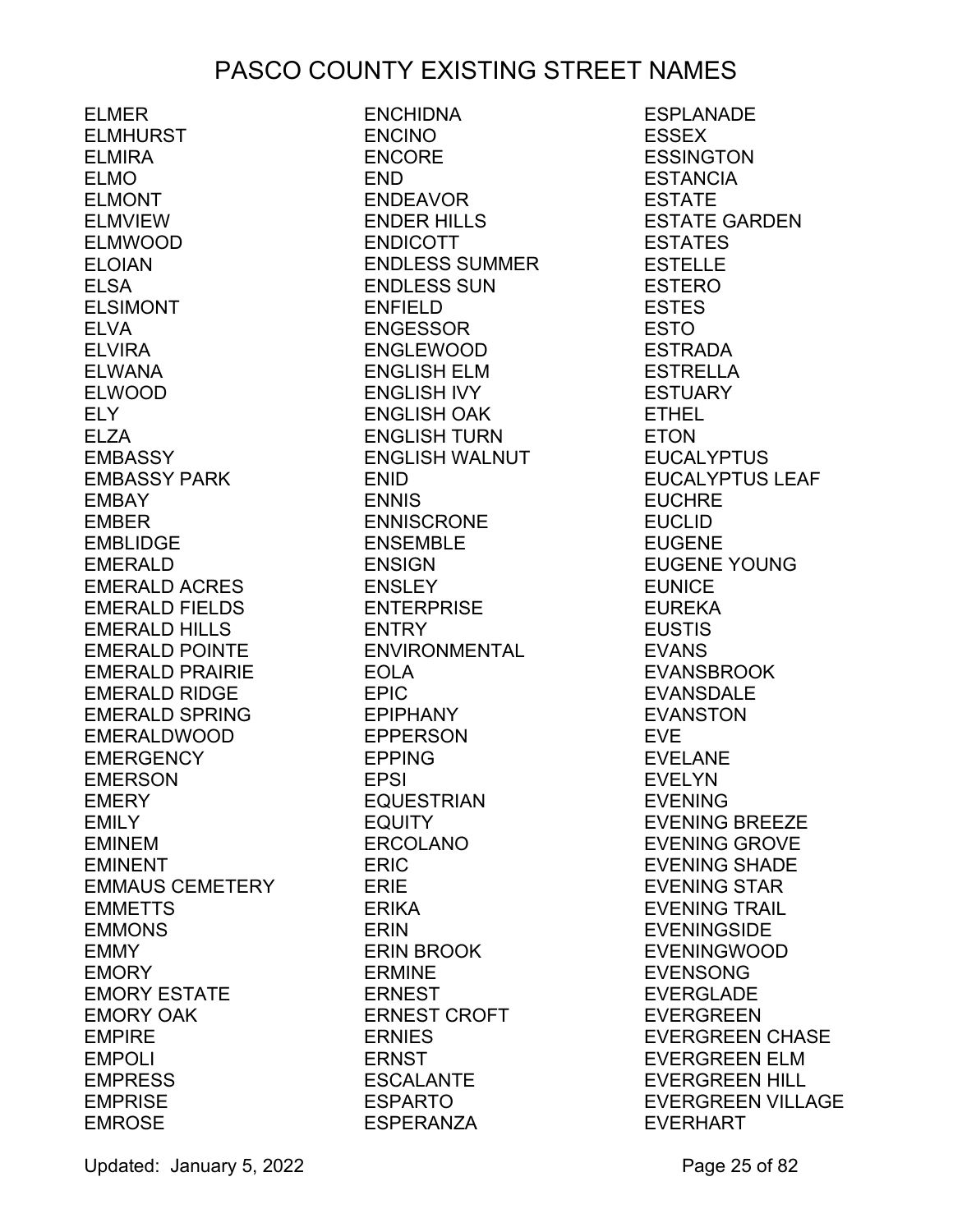EVERLASTING EVERLONG EVERSHOT EVERTON EVESBOROUGH EVEWOOD EVIES EVOLUTIONS EWELL EWING EXCALIBUR **EXCEL** EXECUTIVE EXECUTIVE WOODS EXEMPLAR EXORIA EXPLORER EXUMA EZRA LOFT F FABEN FACADE FADE FADED BRICK FAIR FAIR OAK FAIRBANKS FAIRBOLT FAIRCHILD FAIRE FROST FAIRFAX FAIRFIELD FAIRFORD FAIRHILL FAIRHOPE FAIRLANE FAIRLAWN FAIRLAWNS FAIRMOUNT FAIRSKIES FAIRVIEW HEIGHTS FAIRWATER FAIRWAY FAIRWAY GREEN FAIRWEATHER FAIRWINDS FAIRWOOD FAITH

FAITHFUL FAKAHATCHEE FAI CON FALCON CREST FALDO FALKIRK FALL CREEK FALL HARVEST<br>FALL RIVER FALL RIVER FALLBROOK FALLEN LEAF FALLGLO FALLING LEAF FALLING LEAVES FALLING OAK FALLING PINE NEEDLE FALLING ROCK FALLING STAR FALLING WATERS FALLON HAZE FALLOW FALLOWFIELD FALLS FALLSTONE FALLVIEW FALMOUTH FAMILY FAN PALM FANCY FANNING SPRINGS FANTASY FANTASY SKY FAREHAM FARGO FARLEY FARMER rakmer<br>FARMHOUSE FARMINGDALE FARMINGTON FARMINGTON HILLS FARMLAWN FARNAM FARNSWORTH FARR FARRAGUT FARRELL FARRIER FARROW DUNES

FASHION FAST FATHOM FAULKNER FAUNA FAUX PAS FAWN FAWN GROVE FAWN LAKE FAWNMIST FAWNRIDGE FAWNVILLE FAY **FAYE** FAYETTE FEAGIN FEATHER FEATHER GRASS FEATHER JEWEL FEATHER NEST **FEATHERING** FEATHERSTONE FEBRUARY FEDERAL FELDMAN FELICIA FELLSWAY FELSDALE FELTNER FENCELINE FENCEPOST FENDERS FENHOLLOWAY FENLAND FENNSBURY FENNWOOD FENTON FENTRESS FENWAY FENWICK FERDINAND FERGUSON FERM FERN FERN GLADE FERN GLEN FERN PARK FERN RIDGE

Updated: January 5, 2022 **Page 26 of 82**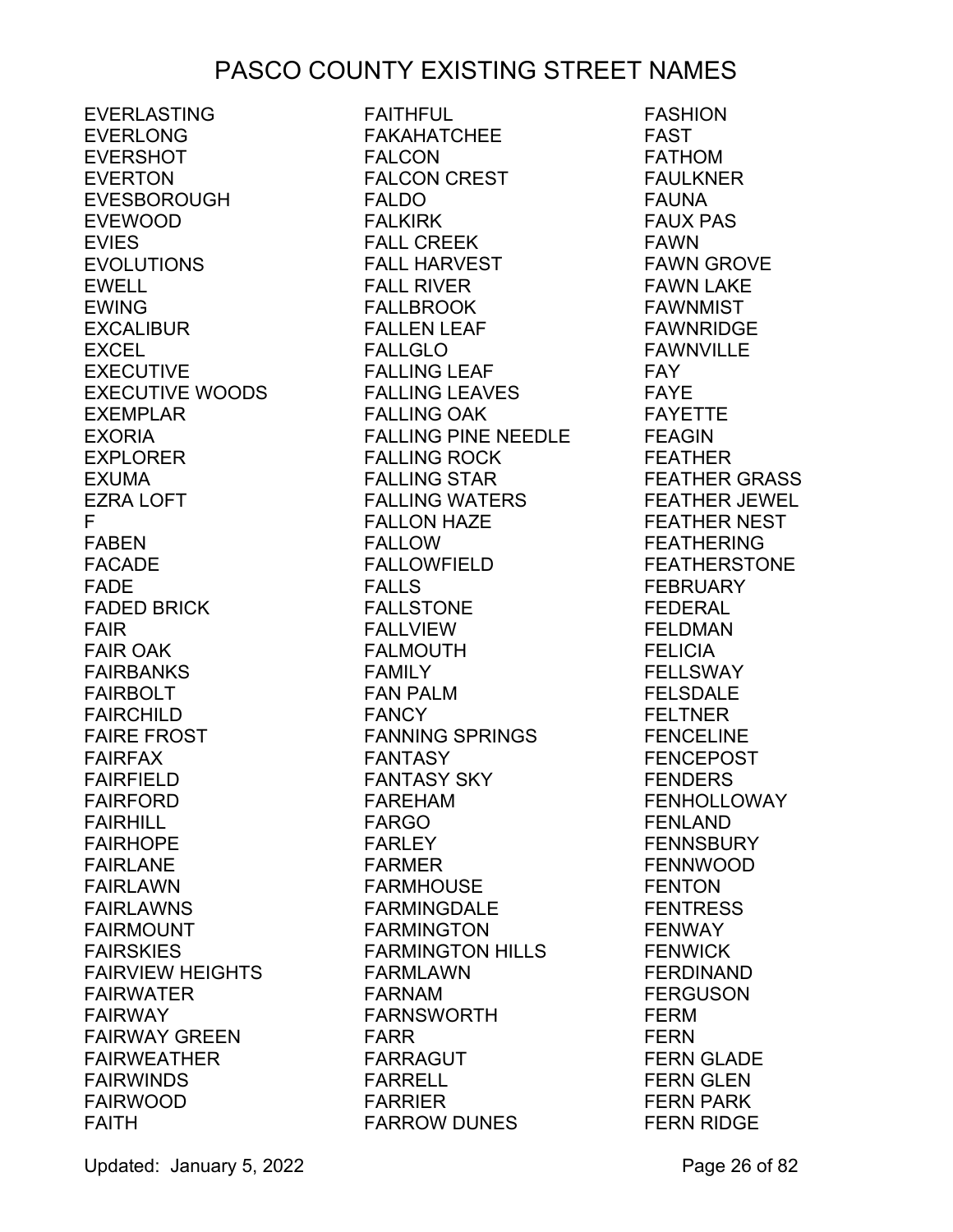FERN TERRACE FERNANDINA FFRNDAI F FERNLEAF FERNVIEW FERNWAY FERNWOOD FERRELL FERRERA FERRET **FERRIS** FESTIVE GROVES FESTIVO FETZER FIBELKORN FIDDLE ROCK FIDDLERS GREEN FIDDLESTICKS FIDDLEWOOD FIELD FIELD MAPLE FIELD OF DREAMS FIELD POINT FIELDCRESS FIELDCREST FIELDFLOWER FIELDGREEN FIELDING FIELDS FARM FIELDSPRING FIELDSTONE FIELDSTONE MYRTLE FISHHAWK FIELDSTREAM FIELDVIEW FIESTA FIFESHIRE FIFTH FIG FIG TREE FIGLIOLIA FIJI FILBERT FILIGREED FILLMORE FILLY FILNER FINCASTLE **FINCH** 

FINCHER **FINDLEY** FINESSE FINN CLOVER FIR FIRCREST FIRE FIRE STATION FIREBRICK FIREBRUSH FIREBUSH FIRECREEK FIREFERN FIREFLY FIRELANE FIREMOSS FIRESIDE FIRESTONE FIRETHORN FIREWHEEL FIRST FIRST AID FISCAL FISCHER **FISCUS** FISH FISH CROW FISH HOOK FISHBURNE FISHER FISHER GLEN FISHING LAKE FITCHBURG **FITNESS** FITTING FITZROY FIVAY FIVE FARMS FIVE OAK FIVE PALMS FJORD FLAG FLAGGLER FLAGLER FLAGSHIP FLAGSTICK FLAGSTONE

FLAIR FLAME FOUNTAIN FLAMEFLOWER FLAMES FLAMEVINE FLAMINGO FLANDERS FLANNERY FLAT ROCK FLATIRON FLATLAND FLATS FLATWOOD FLAXEN FLEET FLEETWOOD **FLETCH** FLICKER FLIGHT LINE FLINT FLINT CREEK FLINT ISLE FLINTLOCK FLINTWOOD FLOATING HEART FLORA FLORA CREW FLORA VISTA FLORADORA FLORAL FLORAL VIEW FLORALTON FLORAMAR FLORAWOOD FLORENCE FLORES FLORESTATE FLORIDA FLORIDA ELM FLORIDA POWER FLORIDA RANCH FLORIDIAN FLORRIE MAE FLOTILLA FLOUNDER FLOURISH FLOWER FLOWERFIELD

Updated: January 5, 2022 **Page 27 of 82**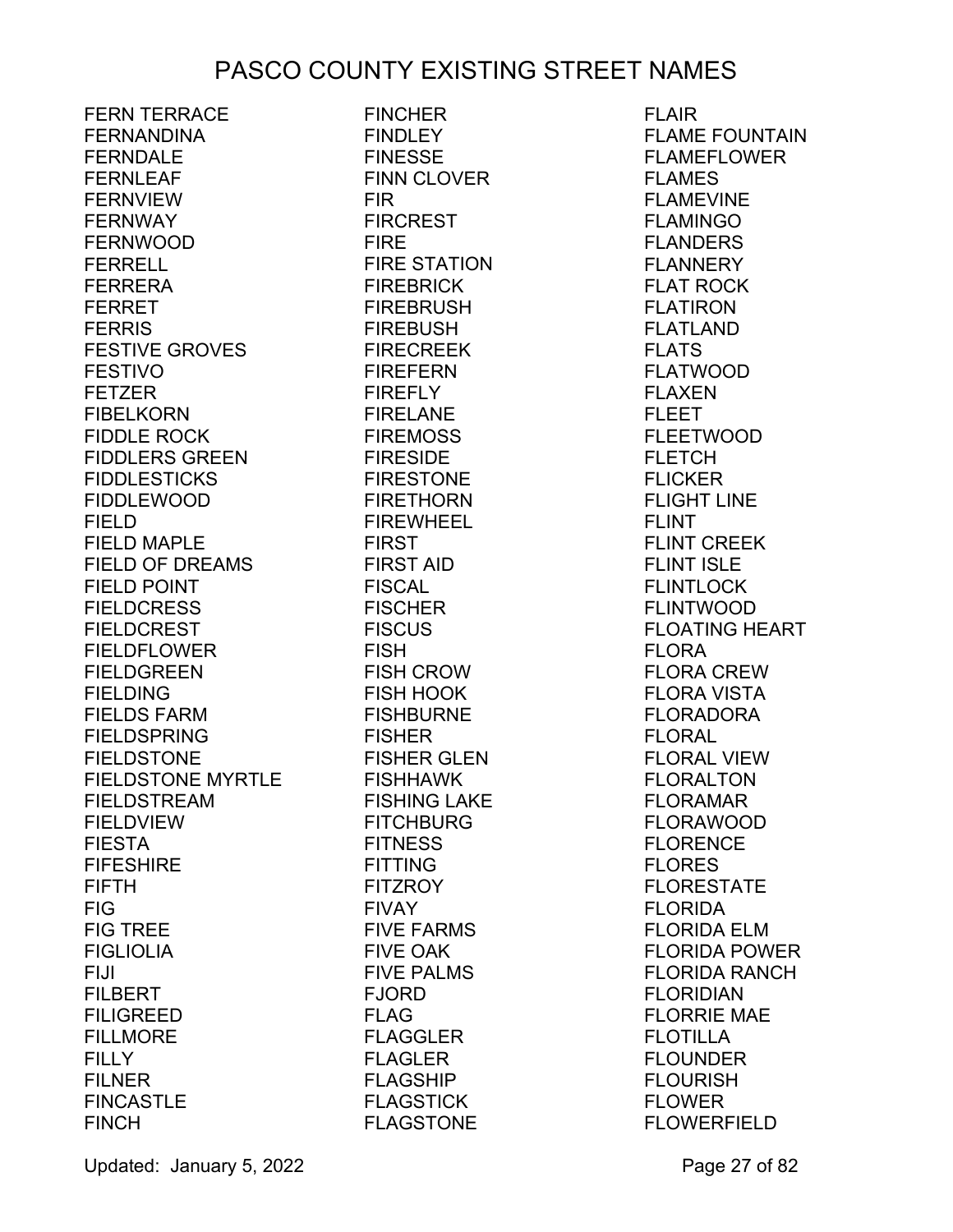FLOWERING MOSS FLOWERS FI OYD. FLYERS FLYING EBONY FLYING FISH FLYING SQUIRREL FLYWAY FOAMFLOWER FOCUS FOG HOLLOW FOGG FOGGY CREEK FOGGY GLADE FOGGY RIDGE **FOLEY** FOLIAGE FOLK TOP FOLKSTONE FOLLENSBY FOLLOES FONSECA FONT FONTAINE FONTANA FOOTHILL FOOTPRINT FOP FORAY FORBES FORCHINI FORD FORDHAM FORE **FORECASTLE** FOREDYCE FORELLI FOREMAST FOREST FOREST COVE FOREST FERN FOREST GLADE FOREST GLEN FOREST GREEN FOREST HIGHLANDS FOREST HILLS FOREST LAKE FOREST PARK

FOREST RIDGE FOREST RUN FOREST VIEW FORESTAY FORESTDALE FORESTEDGE FORESTER FORETRAVEL<br>FORCE FORGE FORGE BREEZE FORGE SURF FORGET ME NOT FORMEL FORREST PLUM FORRESTAL FORSYTHIA FORT COBB FORT KING FORT PECK FORT SEVILLE FORT SHAW FORTINGALE FORUM FORWARD FOSS FOSSIL FOSTER FOUNDERS FOUNTAIN FOUNTAIN GARDEN FOUNTAIN HAZE FOUNTAIN VIEW FOUNTAINSIDE FOURSOME FOURTH FOURWIND FOX FOX CHAPEL FOX CHASE **FOX CROFT** FOX DALE FOX DEN FOX GRAPE FOX HOLLOW FOX HUNT FOX RIDGE FOX SQUIRREL FOX WOOD COMMERCE

FOXBEAR FOXBLOOM FOXBORO FOXFIRE FOXFORD FOXGLOVE FOXGROVE FOXHALL FOXMOOR FOXRUN FOXTAIL FOXWOOD FOXWORTH FRACCARETA FRAME FRAN FRANCES FRANCINE FRANCIS FRANCOA FRANK COOK FRANKLIN FRANKO FRASCATI FRAZEE FRAZEE HILL FRECCIA FRED FREDDA FREDERICK FREDERICKSBURG FREE FALL FREEBOARD FREEDOM FREEMONT FREESIA FREESTONE FREESTYLE FREHLEY FREMONT FRENCH FRESCO FRESH MEADOW FRESNO FRIAR TUCK FRIEDLY FRIENDLY FRIENDS

Updated: January 5, 2022 **Page 28 of 82**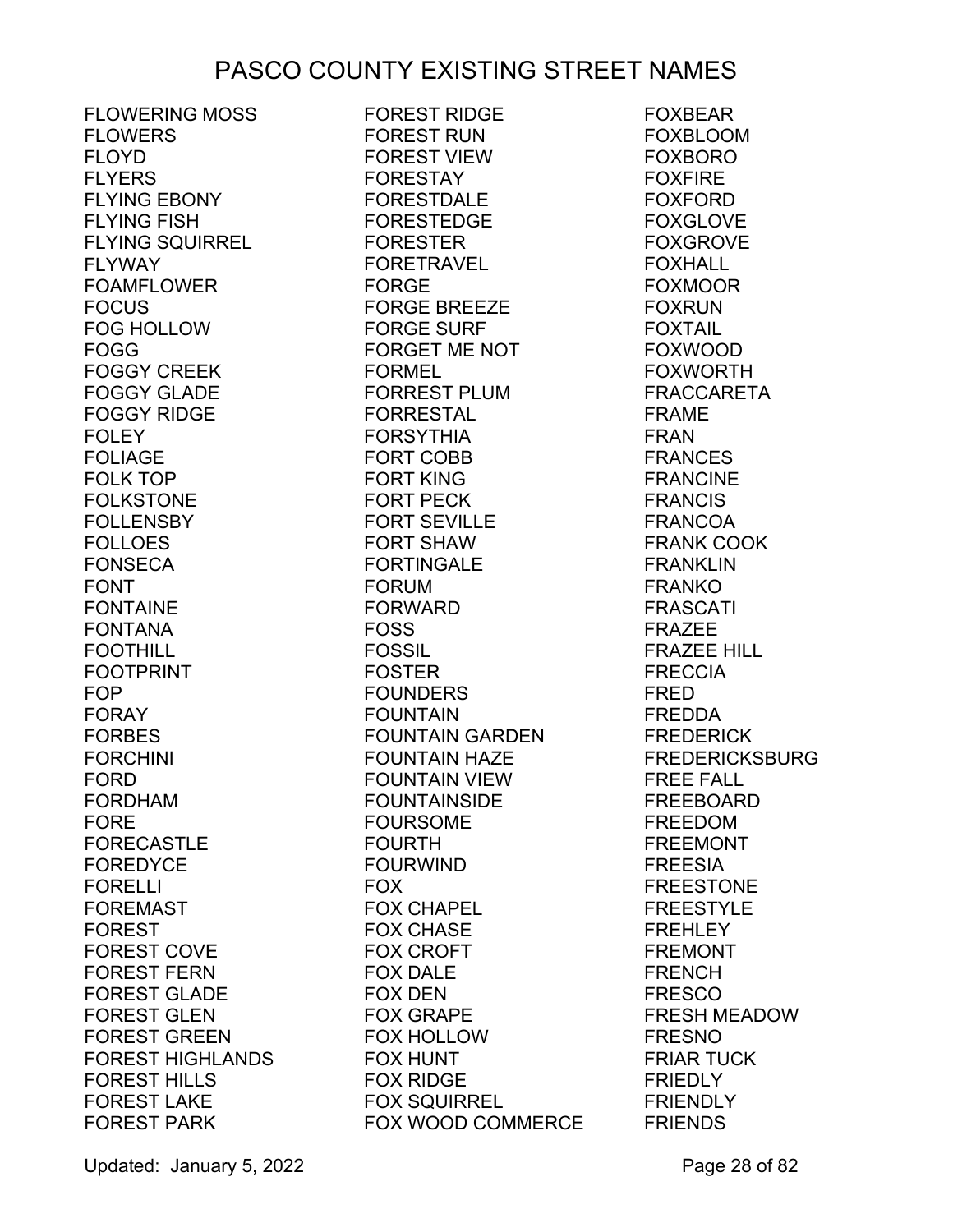**FRIENDSHIP** FRIERSON LAKE FRINGE TREE FRISKY FRITH FROG POND FROGGY FROGS LEAP FROND FRONT FRONT NINE FRONT PARK FRONTAGE FRONTERA FRONTIER FROST FROSTED CLOVER FROSTWOOD FRUITWOOD FRYE FRYER CREEK FUCHSIA FULL SUN FULLER FULLERTON FULTON FUN FUNK FURMAN FUSSELL FUSSELL HOLLOW **FUTCH** FYFIELD G GABERIA GABLE GABLE DIG GABLETON GABLEVIEW GABLEWOOD **GABRIEL** GABRIEL LOGAN GADABOUT GADDIS GAETANO GAGE GAILWOOD GAINER SPRINGS

**GAINES GAINESVILLE** GAINSBORO GALAHAD GALAXY GALE GALEN GALEN WILSON GALEWIND GALILEO GALL GALLANT GALLANT FOX GALLANTREE GALLATIN GALLBERRY GALLEON **GALLERY** GALLEY GALLIVER GALT GALVESTON **GALWAY** GALWAY PARK GAMBLE **GANDY** GANGA GANNETT GAP WEDGE GAR GARBER GARCIA GARDA **GARDEN** GARDEN ALCOVE GARDEN CITY GARDEN GROVE GARDEN HEATH GARDEN LAKES GARDEN PALM GARDEN PARTY GARDEN PLUM GARDEN SAGE GARDEN VILLAGE GARDEN WALK GARDENDALE GARDENIA GARDENIA CONNERTON

GARDINER **GARDNER** GARFIELD GARLAND GARNER GARNET GAROFALO GARRIS **GARRISON** GARSIDE GARSON **GARVEY** GARVIN PLACE **GARY** GASKIN GASLIGHT GASPARILLA GASTON GATES MILLS GATEWAY GATHERING GATO DEL SOL GATOR GATOR CROSSING **GATUN** GAULDEN GAVIN GAWAIN GAZANIA GAZEBO GAZELLE GEAR GEDDY GEESE GEIGER GEIGER CEMETERY GEIGER ESTATES GEM GEMINI GEMSTONE GENDRY GENE GENE NELSON GENE ROSSI GENE RUBY GENERAL GENERAL JOHN G **ROSSI** 

Updated: January 5, 2022 Page 29 of 82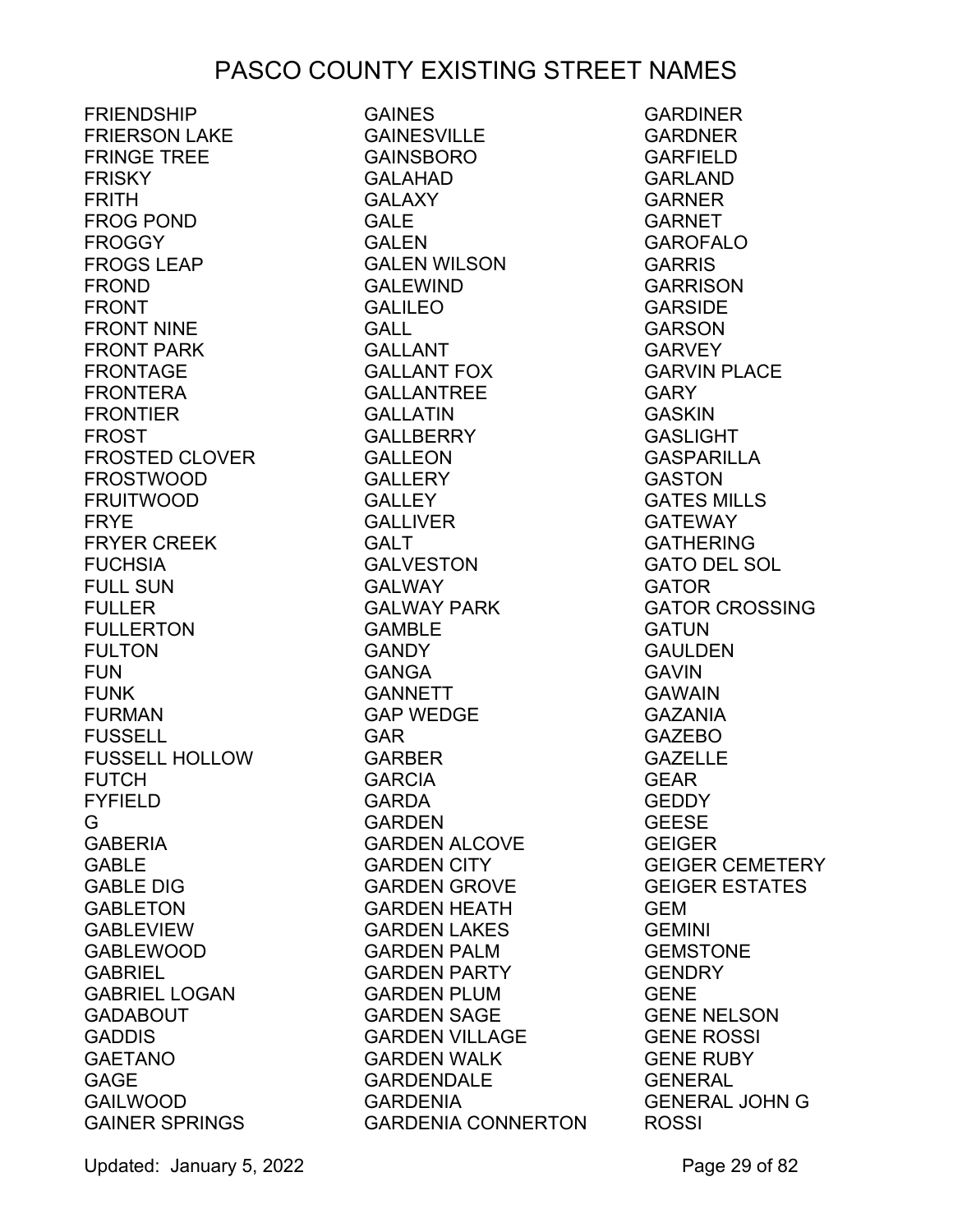GENESEE GENESIS GENESSEE GENEVA GENEVA PALM GENEVIEVE GENNARO GENOA GENTILLY GENTLE BEN GENTLE BREEZE GENTLE DELL GENTLEMIST GENTLEWINDS GEORGE GEORGIA GEORGINA GERACI RANCH GERALD STRICKLAND GERALDINE GERANIUM GERARD GERONIMO GERRADS CROSS GERRY GET RID OF IT GETNER GETTS **GETTYSBURG** GHOST TRAIN GIANNA GIBBONS GROVE GIBRALTAR **GIBSON** GIDDENS GIDDYUP GIDEON GIFFORD GILBERN GILBERT GILDERSLEEVE GILL **GILLETT GILLEY** GILLIAM GILMER GIMBAL GIMMIE

GINA GINESTRA GINGER GINGERWOOD **GINGHAM** GINKO GINNETTO **GINNY** GIRARD GIRVAN GLACIER GLACIER BAY GLACIER PEAK GLADE CREEK GLADE FERN GLADE WOOD GLADES GLADNER GLADSOME **GLADSTONE** GLADWIN GLASCOW GLASS GLASTONBURY **GLAZE BROOK** GLEN GLEN GROVE GLEN HOLLOW GLEN MOOR GLEN OAK GLENAPP GLENBURN GLENCOE GLENDA GLENDALE GLENDALOUGH GLENEAGLE GLENGARRY GLENHAM GLENHAVEN GLENHOLLOW GLENHURST GLENN GLENNDON GLENRISE GLENROCK GLENSIDE GLENVIEW

GLENWOOD GLIDING EAGLE GLISSADE GLOBE GLOBE THISTLE GLORIA GLORY GLORYLAND GLOSSON GLOSSY ABELIA GLOVER GLOW GLOWING GROVE GLYNDON POINT **GLYNNIS GOALBY** GODAVARI GODDARD GODFREY GODWIN GODWIT GOFFAUX GOLD DUST GOLD HEARTED GOLD PINE GOLDEN GOLDEN BEAR GOLDEN DAWN GOLDEN EAGLE GOLDEN GATE GOLDEN HAWK GOLDEN MAPLE GOLDEN MEADOW GOLDEN NUGGET GOLDEN OAK GOLDEN OWL GOLDEN POND GOLDEN RAIN GOLDEN SHINER GOLDEN SPRING GOLDEN VALLEY GOLDEN VISTA GOLDENCREST **GOLDENEYE** GOLDENLEAF GOLDENROD GOLDFINCH GOLDOME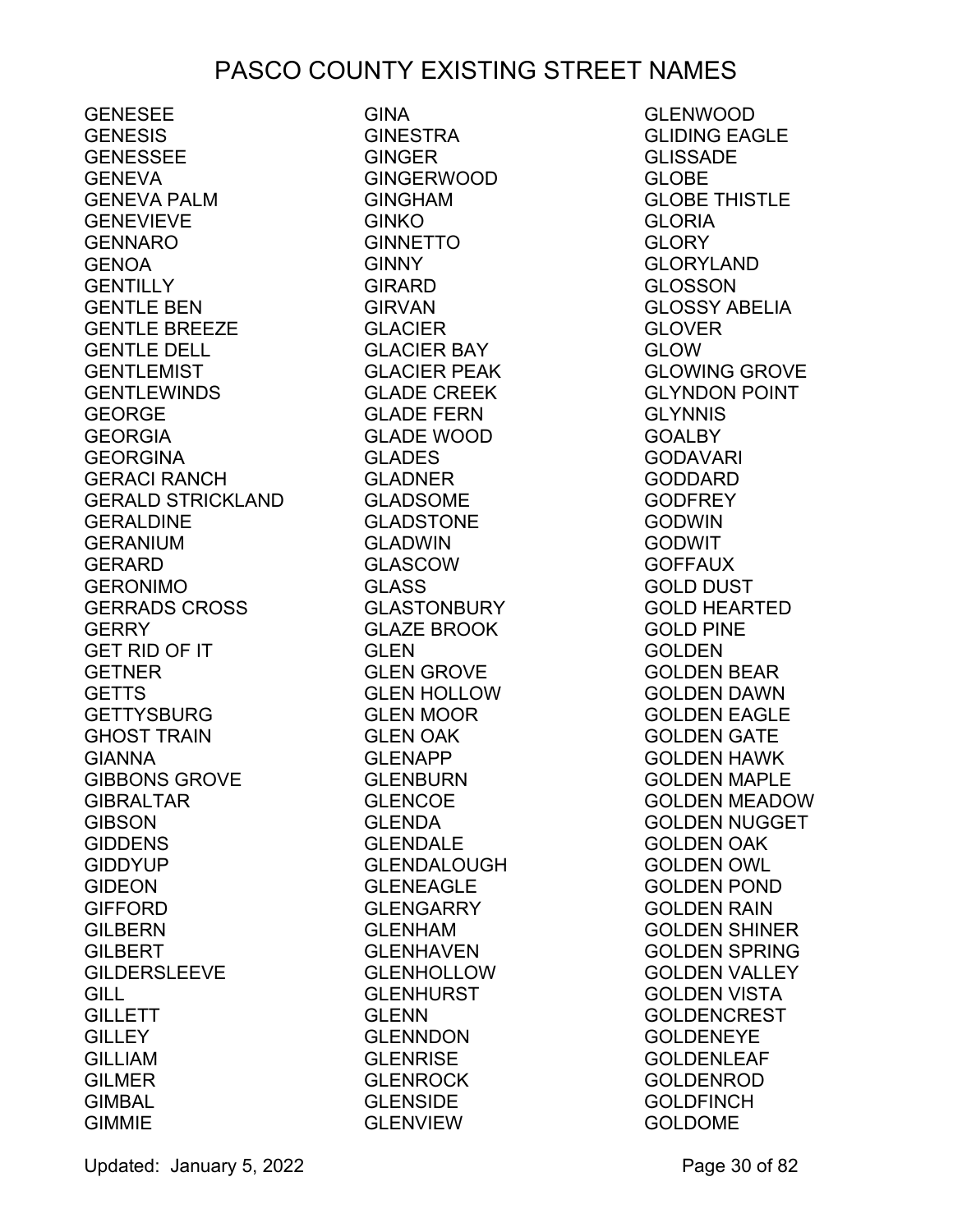GOLDRUSH GOLDSTEIN GOLDTREE GOLDVIEW GOLF CART GOLF CLUB GOLF COURSE GOLF LINKS GOLF RIDGE GOLF ROUND GOLF VIEW GONZALEZ GOOD HEARTED GOOD HOPE GOOD WILL GOODLAND GOODLIFE GOODMAN GOODWICK GOODWIN GOOSE GOOSEBERRY GOOSENECK LAKE GOPHER HILLS GOPHER POND GOPHERTRAIL GORDON GORMAN GOSHEN GOSSAMER GOSSELIN GOTHIC<br>COULD GOULD GOVERNMENT **GOVERNORS** GOVREAU **GOWAN** GRACE GRACEBROOK GRACEWOOD GRACIE LEE GRACIOSA GRADY GRAFTON GRAHAM GRAMONT GRAN VIA GRANADA

GRAND **GRAND CENTRAL<br>GRAND CLUB** GRAND CLUB GRAND CYPRESS GRAND FORKS GRAND JUNCTION GRAND LAKEVIEW GRAND LIVE OAK GRAND OAKS GRAND ORO GRAND PARKVIEW GRAND PINE GRAND PRIX GRAND RESERVE GRAND TRAVERSE GRANDA HILLS GRANDE GRANDEUR GRANDIN GRANDVIEW GRANDVILLE GRANDWOOD GRANGER GRANITE GRANITE GLEN GRANITE RIDGE GRANITVILLE GRANNING GRANT GRANTMAN GRAPEFRUIT GRAPEVINE GRAPHIC GRASMERE GRASS BUNKER GRASS LAKE GRASSBALE GRASSGLEN GRASSY GRASSY HILL GRASTON GRATICOLA GRAVE GRAVELLY<br>GRAY GRAY GRAY CATBIRD GRAY FOX GRAY SQUIRREL GREENFIELD

GRAY TERN GRAYBROOK GRAYLING GRAYOAK GRAYSON GRAYTON GRAZE GREAT BANYAN GREAT BASIN GREAT BEND GREAT EGRET GREAT INTENTION GREAT OAK GREAT SAPPHIRE GREATWOOD GREBE GRECKO GREEK ISLE GREELY GREEN GREEN ACRES GREEN ARBOR GREEN CLOVER GREEN CREEK GREEN DOLPHIN GREEN FOREST GREEN GRASS GREEN HEDGES GREEN HERON GREEN IVY GREEN JACKET GREEN KEY GREEN MEADOW GREEN NEEDLE GREEN OAK GREEN PARK GREEN PINES GREEN RIDGE GREEN SLOPE<br>GREEN WILLOV GREEN WILLOW GREEN WING GREENBERRY GREENBRANCH GREENBRIAR GREENBROOK GREENDALE **GREENERY**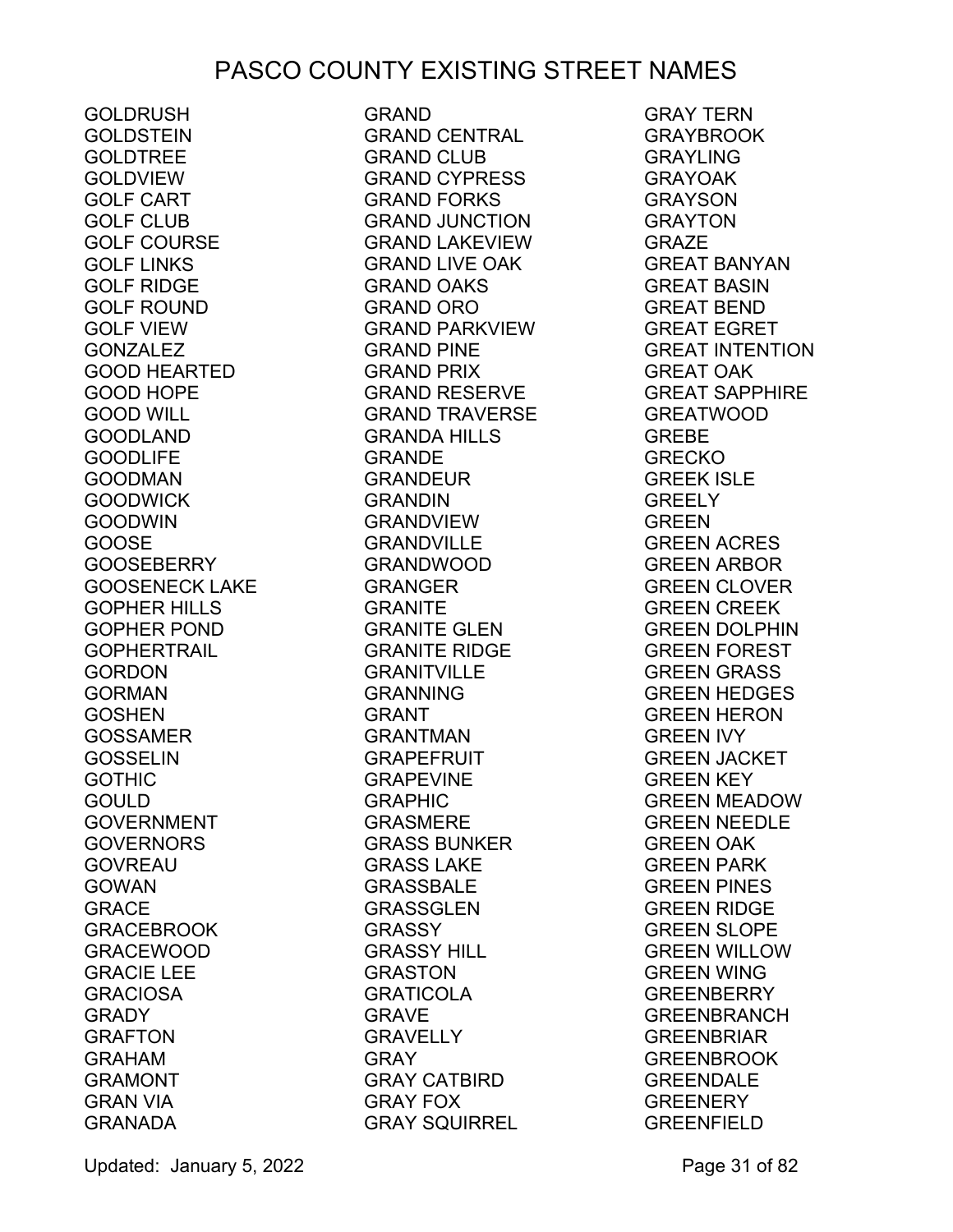GREENGATE **GREENGLEN GREENHAVEN** GREENHEART GREENLAWN GREENLEA GREENLEAF GREENMEADOW GREENSBORO GREENSIDE GREENSKEEPER **GREENSTEELE** GREENSTONE **GREENVIEW** GREENWAY GREENWICH GREENWOOD GRENADA GRENOBLE GRENVILLE GRETNA **GREY** GREY DOVE GREY EAGLE GREYBIRCH GREYHAWK GREYLOCK **GREYROCK** GREYSTAR GREYSTONE GRIDIRON GRIDLEY GRIESHOP **GRIFFIN** GRIFFIN SANDS **GRIMSBY** GRINDSTONE GRINER GRIST MILL GRISWOLD GRIZZLY GROTON GROUND SQUIRREL GROUPER GROUSE GROVE GROVE ISLE GROVE PARC

GROVE POINT GROVEHURST GROVELAND GROVER GROVEWOOD GRUMETI RIVER GRYMES GUANABANA GUARDIAN GUARDS GUAVA **GUDE** GUILFORD GULF GULF BREEZE GULF CYPRESS GULF HIGHLANDS GULF OF MEXICO GULF PINE GULF TRACE GULF WATERS GULFSHORE **GULFSIDE** GULFSTREAM GULFVIEW GULFWIND GULL GULLEDGE **GULVIN** GUM TREE GUN SMOKE GUNLOCK **GUNN** GUNNISON GUNSHOT GUNSMITH GUNSTOCK GURNEE GUS GWENWOOD GWYNHURST GYPSY ROSE H HAAS HAASE HABANA HABERDASHER HABRA

HACHEM **HACHITA HACIFNDA** HACKAMORE **HACKBERRY HACKNEY** HADDEN HALL HADDINGTON HADDOCK HADDON HADLEIGH HADLOCK HAFLINGER HAGAR HAGEN HAIG HAILEY HALAPA HALBERG HALE HALEN HALEWOOD HALF BENCH HALF MOON HALF PENNY HALFWAY HALIFAX **HALL** HALLANDALE **HALLEY** HALLIARD HALO BEND HAL SFY HALSTEAD HALTATA HALWISTLE HAMA HAMBONE HAMBRA **HAMBY** HAMILTON HAMILTON HARBOR HAMILTON HILL HAMLET HAMLIN HAMM HAMMER STONE HAMMERHEAD

Updated: January 5, 2022 **Page 32 of 82**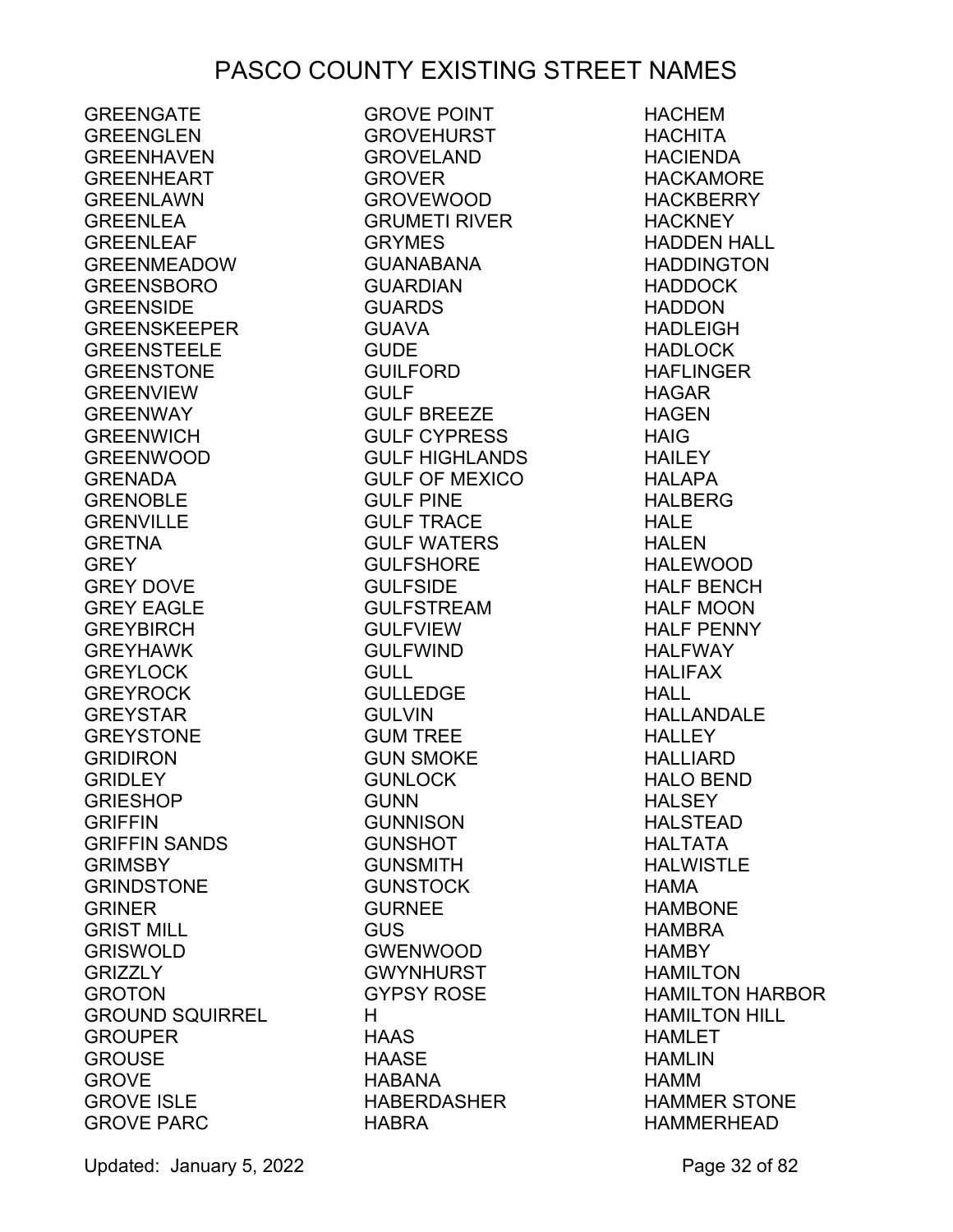HAMMOCK HAMMOCK PARK HAMMOCKS HAMMOND **HAMP** HAMPSHIRE HAMPSTEAD HEATH HAMPTON HAMPTON HILLS **HAMRICH** HAMSTER **HANBURY** HANCOCK HANCOCK BLUFF HANCOCK FARM HANDCART HANDEL **HANDLEY** HANFF HANGING MOSS HANGING VINE **HANIS HANKS HANLON** HANNAH HANNIGAN **HANNON** HANOVER **HANSON** HANWORTH HAPPINESS **HAPPY** HAPPY DAYS HAPPY HILL HARBOR HARBOR BRIDGE HARBOR HAVEN HARBOR VILLA HARBORPOINTE HARBORVIEW HARBOUR ISLAND HARBOUR PALM HARCOURT HARDAWAY **HARDCASTLE** HARDEE **HARDIN HARDING** 

HARDWICK HARDWOOD **HARDY** HARDY BAY HARE HARGROVE HARI FY HARLOW ROSE **HARMON** HARMON GROVE **HARMONY** HARMONY OAKS **HARMS HARNEY** HAROLD HARPER HARPER BRANCH HARPER POND HARPERS HARPOON HARRIET **HARRIS** HARRIS HILL HARRISON HARROW HART HARTACK HARTHORN HARTLAND **HARTLEY** HARTMAN HARTWELL HARVARD HARVARDSTON HARVEL HARVEST HARVEST CREEK HARVEST MOON **HARVEY** HARWELL HASKELL HASSLE HASTINGS HATCHBEND **HATCHER** HATCHES RUN HATHAWAY HATPIN

HATTERAS HATZ HAULOVER HAVANA HAVELOCKE HAVEN HAVENWOODS HAVER HAVERFORD HAVERHILL HAWAII HAWBUCK HAWK HAWK GROVE HAWK HILL HAWK ROOST HAWKEYE **HAWKINS** HAWKS CREST HAWKS LANDING HAWKS NEST HAWKSBILL **HAWKSI FY** HAWTHORN HAWTHORNE COTTAGE **HAY** HAYDEN HAYDEN LAKE **HAYLEY** HAYMAN HAYNIE **HAYS HAYSTACK** HAYWARD HAZEL HAZEL ADLER HAZEL NUT HAZEL SKY HAZELNUT HAZELNUT GUILD HAZELTINE HAZELWOOD HAZNER HEADSAIL HEALING HEALTH CARE HEALTH CENTER **HFAI THY** 

Updated: January 5, 2022 **Page 33 of 82**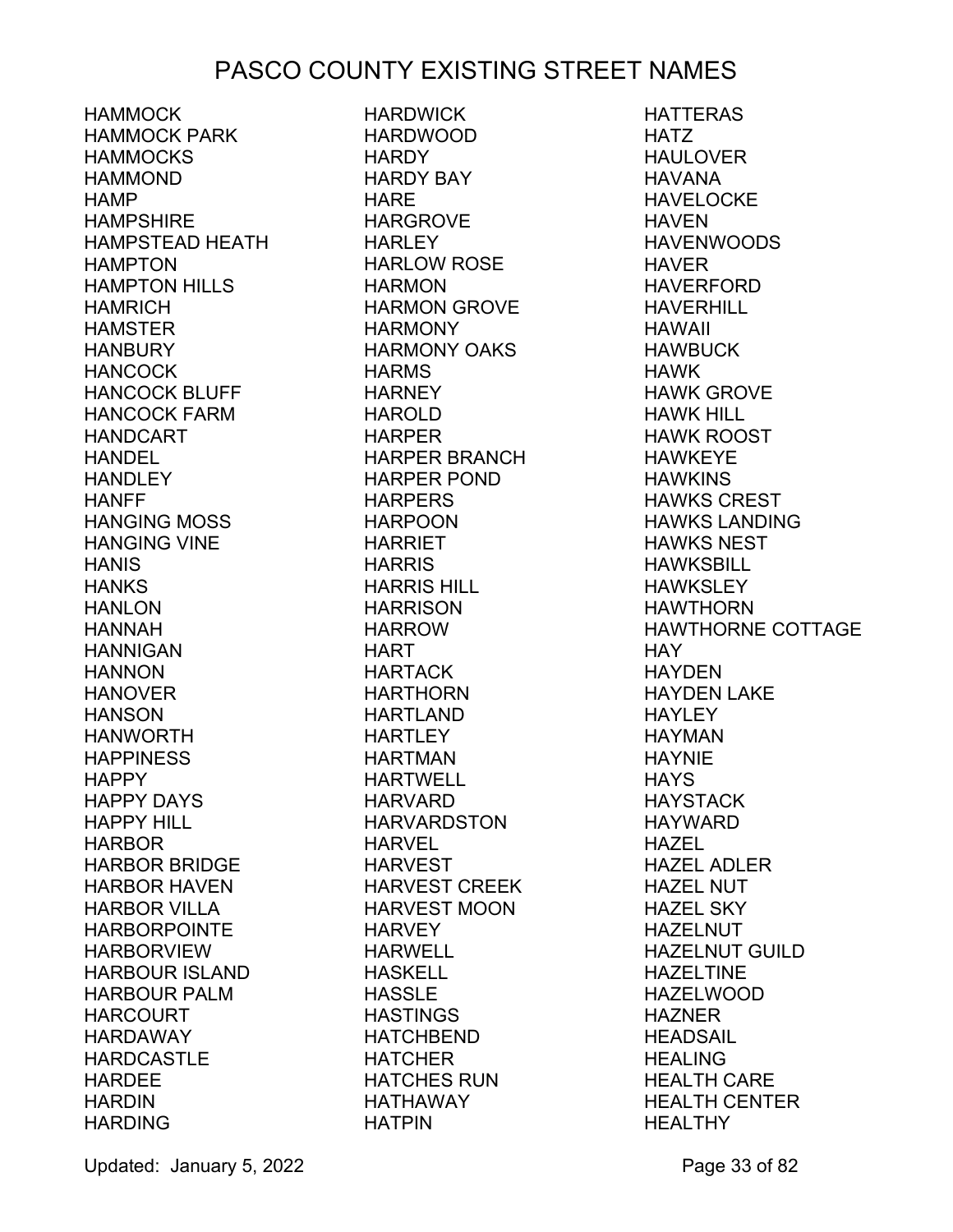HEARKEN HEART PINE HEARTH HEARTHSTONE HEARTLAND HEARTLEAF HEARTWOOD HEATH HEATHER HEATHER HILL HEATHER RAY HEATHER SOUND HEATHERMOOR HEATHERSTONE HEATHERWOOD **HEATHGATE** HEATHROW HEAVENLY HEAVENS HEAVENSIDE<br>UESTOR HECTOR HEDGE END HEDGEROW **HEDGES** HEDGEWAY HEIBNER **HEIGHTS** HEIRLOOM HELEN HELEN K HELEN WHITE HELENA HELIOS HELM HELMEL HELMSDALE HELMSLY HEMINGWAY HEMLOCK HEMLOCK SEED HENDERSON **HENDLEY HENDRICKS HENDRIX** HENDRY HENEQUEN **HENLEY HENNA** 

**HENNESSY** HENNING **HENRY** HENS ROOST HERBAL HEREFORD HERITAGE HERITAGE LAKE HERITAGE POINT HERLONG HERMES HERMITAGE HERMOSILLO HERMOSO HERNE BAY HEROES HERON<br>HERON COVE HERON COVE HERON HIDEAWAY HERON HILLS HERON ISLAND HERON LANDING HERON WALK HERRING HERRMANN **HESS** HESTER HESTER LAKE HI-HO HIALEAH HIAWATHA **HIBISCUS** HICKMAN **HICKORY** HICKORY CREEK HICKORY HAMMOCK HICKORY HILL HICKORY MOSS HICKORY NUT HICKORY TREE HICKORYWOOD **HICKS** HIDDEN HIDDEN COVE **HIDDEN CREEK** HIDDEN GLEN HIDDEN HAMMOCK HIDDEN HILLS

HIDDEN LAKE HIDDEN OAK HIDDEN PARK HIDDEN PINES HIDDEN RIDGE HIDDEN RIVER HIDDEN SPRINGS HIDDEN TRAIL HIDDEN TREASURE HIDDEN VALLEY HIDDEN VIEW HIDEAWAY HIDEOUT **HIGGINS HIGGINSON** HIGH HIGH COUNTRY HIGH MEADOW HIGH PINES HIGH POINT HIGH TIDES HIGHBURY **HIGHCREST** HIGHCROFT **HIGHGATE** HIGHLAND HIGHLAND BLUFF HIGHLAND MEADOWS HIGHLAND OAKS HIGHLAND RIDGE HIGHLANDS HIGHPOND HIGHRIDGE HIGHTOWER HIGHVIEW HIGHWATER HIGHWOOD HIKER HILDA ANN HILL HILL-N-DALE HILL COUNTRY HILLARY CREST HILLBROOK HILLCREST HILLCREST PARK HILLCREST VALLEY HILLDALE

Updated: January 5, 2022 **Page 34 of 82**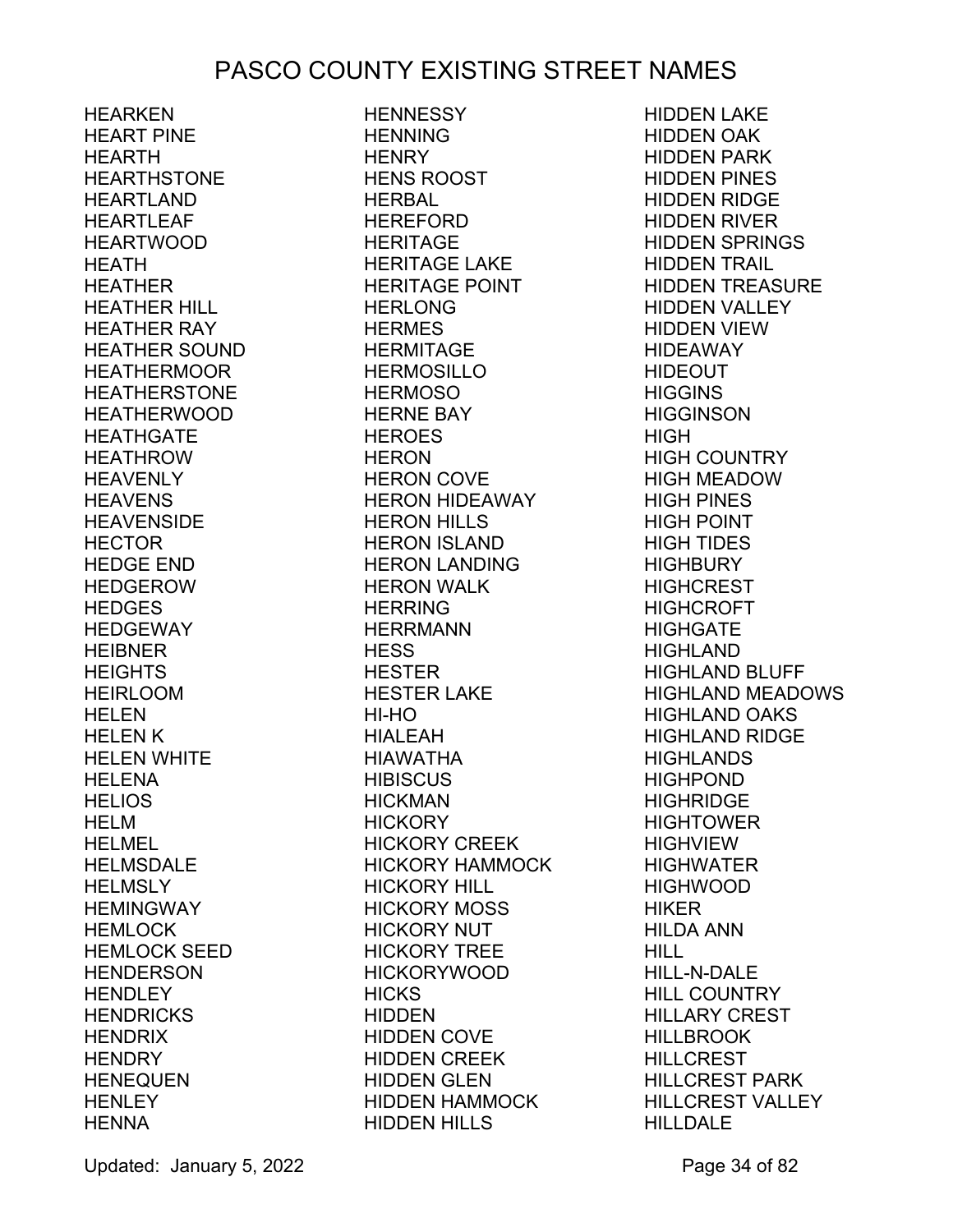HILLHURST HILLIARD **HILLINGTON** HILLMAN **HILLOCK** HILLOMAN **HILLRISE HILLS** HILLSBOROUGH HILLSDALE **HILLSIDE HILLSIDE HILLTOP** HILLTOP FARMS HILLTOP HORIZONS HILLVIEW HILLWOOD **HILLYER** HILO **HILTON HINES** HIRAM **HIRSCH** HITCH HIKER **HITCHING** HITCHING POST **HIXTON** HOB HOBART HOBB HOBBIT **HOBBS** HOBBY GROVE HOCK **HOCKEY** HODGES HOG BACK **HOGAN** HOLBERTON HOLBROOK HOLCOMB **HOLDEN** HOLDSWORTH HOLGATE **HOLIDAY** HOLIDAY HILLS HOLIDAY LAKE HOLIDAY RAMBLER

HOLLAND HOLLAND HOUSE HOLLANDER HOLLINGWORTH HOLLOW FOREST HOLLOW HICKORY HOLLOW OAK HOLLOWAY **HOLLY** HOLLY ANN HOLLY FLATS HOLLY LAKE HOLLY TREE HOLLYBAY HOLLYBROOK HOLLYHOCK **HOLLYRIDGE** HOLLYWOOD **HOLMBY** HOLNWON HOLSTEINER **HOLT HOLTON** HOLY SPIRIT HOME HOMECREST HOMER HOMERIDGE HOMESTEAD HOMESTEADER HOMEWOOD HOMINY HILL HOMOSSASA HONE **HONESTY HONEY** HONEY BAY HONEY HAMMOCK HONEY SWAN HONEY WOOD HONEYBEE HONEYBROOK HONEYCOMB HONEYMOON HONEYSUCKLE HONEYTREE HONEYWOOD HONOR

HOOK HOOP HOOPER HOOSIER HOOT OWL HOOTER HOOVER HOOVER HALL **HOPE** HOPEWELL HOPI HOPPER HOPPER GRAZE HOPSON **HORIZON** HORIZON VIEW HORMUTH **HORN HORNBILL** HORSECHESTNUT HORSEMINT **HORSESHOE HORSEY** HORTON HOSPITAL HOT SPRINGS HOUGH HOUNDS BAY HOUNDS TOOTH HOUNDSTOOTH ENCLAVE HOUSTON HOVENWEEP HOVER HALL HOVERSHAM HOWARD HOWELL **HOWLEY** HOYLAKE **HOYLE** HUB HUBBELL HUBER **HUCKELBY HUCKLEBERRY** HUDDLESTONE HUDSON HUDSON RIDGE

Updated: January 5, 2022 **Page 35 of 82**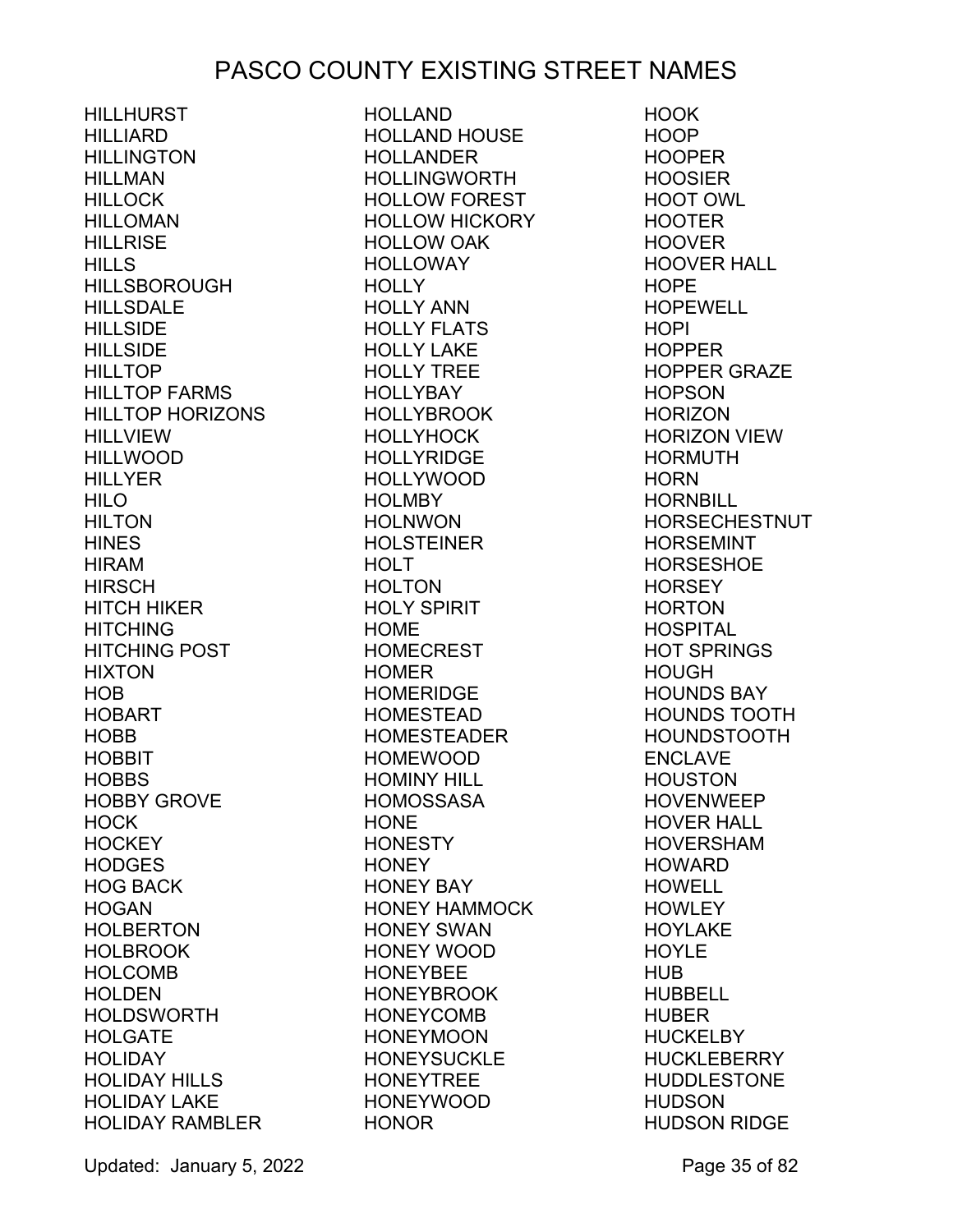HUDSON SPRINGS HUELAND POND HUFF HUFFMAN HUGH HULA HULL HUMBER HUMBOLDT **HUMMINGBIRD HUNNICUT** HUNT HUNT CLUB HUNT LODGE HUNTER HUNTER HILL HUNTERS GROVE HUNTERS LAKE HUNTERS MEADOW HUNTERS RIDGE HUNTERS WHIP HUNTING BOW HUNTING CREEK HUNTING SADDLE **HUNTINGDALE** HUNTINGTON **HUNTLEY** HUNTSMAN HUNTSVILLE HURON HURRICANE HURSTON HUTCHINSON **HUXLEY** HYACINTH HYANNIS HYANNISPORT HYATT HYDE PARK HYDRANGEA HYLAN **HYLAND** HYPERION **HYSSOP** I I-75 IAN IBIS

IBIS BROOK IBIS GROVE ICHETUCKNEE IDEAL IDLEBRIAR IDLEWILD IDYLL IKE ILENER ILEX ILIAD ILLINOIS IMAGE IMLAY IMMACOLATA IMPALA IMPATIENS IMPERATI IMPERIAL IMPERIAL KEY IMPERIAL OAKS INDALE INDEPENDENCE INDIAN INDIAN KEY INDIAN LAKE **CEMETERY** INDIAN MOUND INDIAN POND INDIAN SPRINGS INDIAN SUMMER INDIANA INDIANHEAD INDIES INDIGO INDIGO POND INDUSTRIAL INDUSTRY INEZ INFINITE INFINITY INGALLS INGERSOL INGINO INGLESIDE INGLEWOOD INKBERRY **INKLEY** 

INKWOOD INLET INLET BREEZE INMAN **INNISBROOK** INNOVATION INSPIRATION INSPIRED INTEGRA INTERLAKEN INTERNATIONAL **INVERRARY** INVITATIONAL INWOOD IOLA WOODS IONNO IOWA **IPSWICH** IRELAND IRENE IRIS IRMA IRON GATE IRON REDDING IRON TOPSAIL IRONBARK IRONDALE IRONWARE IRONWOOD IRONWOOD TREE IRVIN IRWIN ISABELLA **ISABELLE** ISABELLE SARAH ISLA VISTA ISLAMORADA ISLAND ISLAND HARBOR ISLAND PINE ISLANDER **ISLANDERS** ISLE ISLE ROYALE ISLEWORTH **ISLINGTON** ISOLA **ISONZO** 

Updated: January 5, 2022 **Page 36 of 82**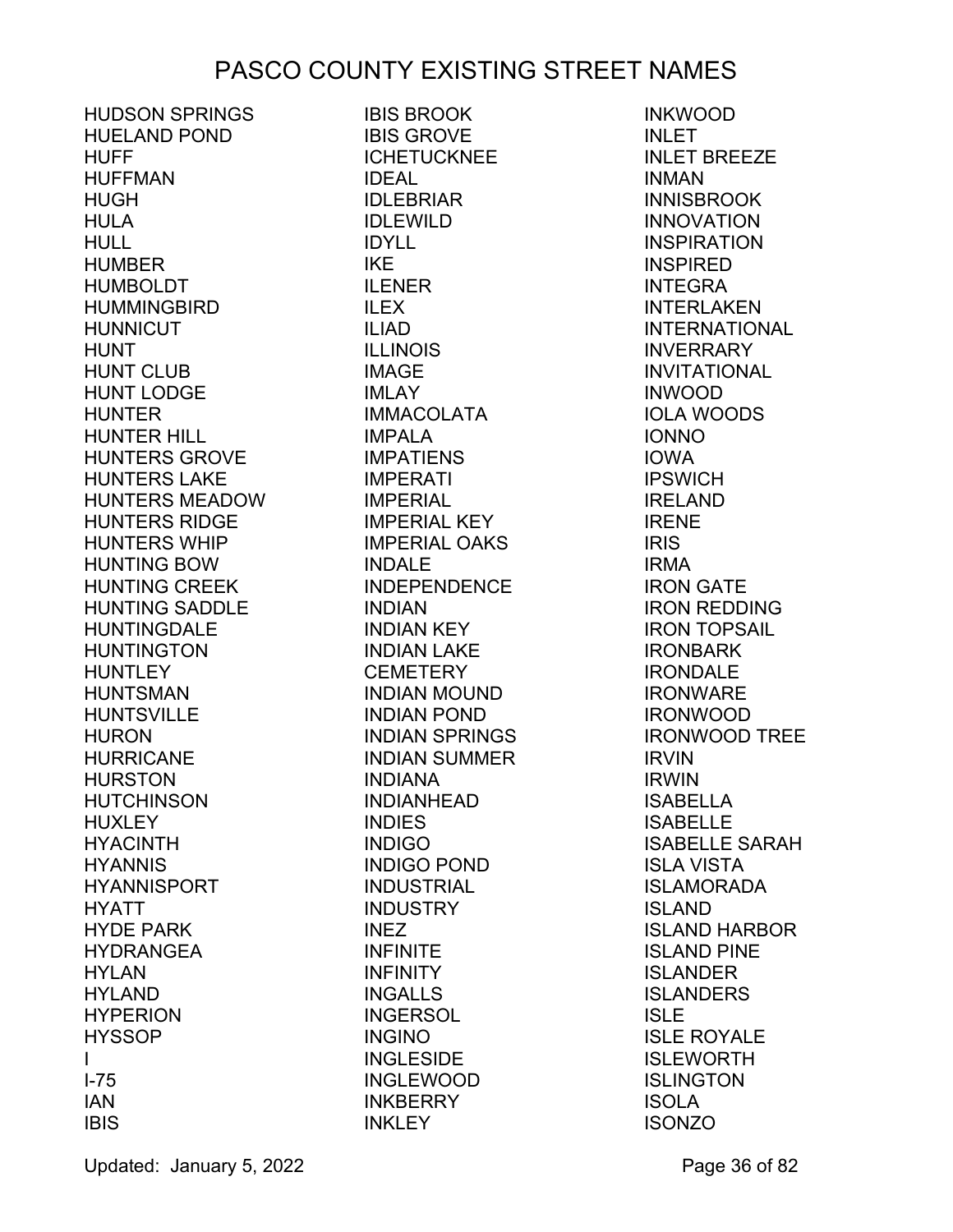**ISTHMUS ITHACA** IVANHOE IVELMAR IVERSON IVES IVORY IVORY BLUFF IVORY TUSK IVY IVY CHASE IVY FORGE IVY GLEN IVY LAKE IVY STARK IVYDALE IVYHILL IVYWOOD IXORA J JA-MAR JABUD JACAMAR JACANA JACARANDA **JACINTO JACK** JACK RABBIT JACK RUSSELL **JACKIE** JACKPOT **JACKSON** JACOB JACOB CROSSING **JACOBSON JACQUE JACQUELINE** JADE JAFFA JAGUAR JAKE JAM JAMAICA JAMAICA CAPER JAMAR GRAND JAMBALANA JAMES JAMES CLARK

JAMES JOSEPH JAMESTOWN JAMESTOWNE JAN JANCZLIK JANE JANES JANET JANICE JANINE JANKE JANMAR JANNA GRACE JAPONICA JARMAN JARVIS JASMIN JASMINE JASMINE BROOK JASMINE STAR JASON **JASPER** JASPER STONE JASPERWOOD JAUDON JAUNTY JAY JAY'S NEST JAYARE JAYBIRD JAYCO JAYTON  $JA77$ JAZZ LEAF JEAN JEANIE JEANNE JEB STUART JEBERT JEFF DAVIS **JEFFERSON JEFFERY** JENDRAL **JENKINS** JENNER JENNIE **JENNIFER JENNINGS** 

**JENNITA** JENNMAR JENNY JENNY LYNNE JENO **JENSEN** JEREMY **JERICO** JERNSTROM JEROME **JERRILYN JERRY JERSEY JERVIS** JESSAMINE JESSE DANIELS JESSE DAVID JESSE JONES JESSIE **JESSUP** JETER **JETSON** JEWEL JIB SAIL JILL JILL'S JILLIAN JIM JIM DENNEY JIM JORDAN **JIMERSON** JIMINEZ JINGO JIREH JJ JO JOAN JOANN JOANNE JOAVAJIN JOBETH JODI JOE JOE HARIG JOE HERRMANN **JOHANSSON** JOHN JOHN CASSON

Updated: January 5, 2022 **Page 37 of 82**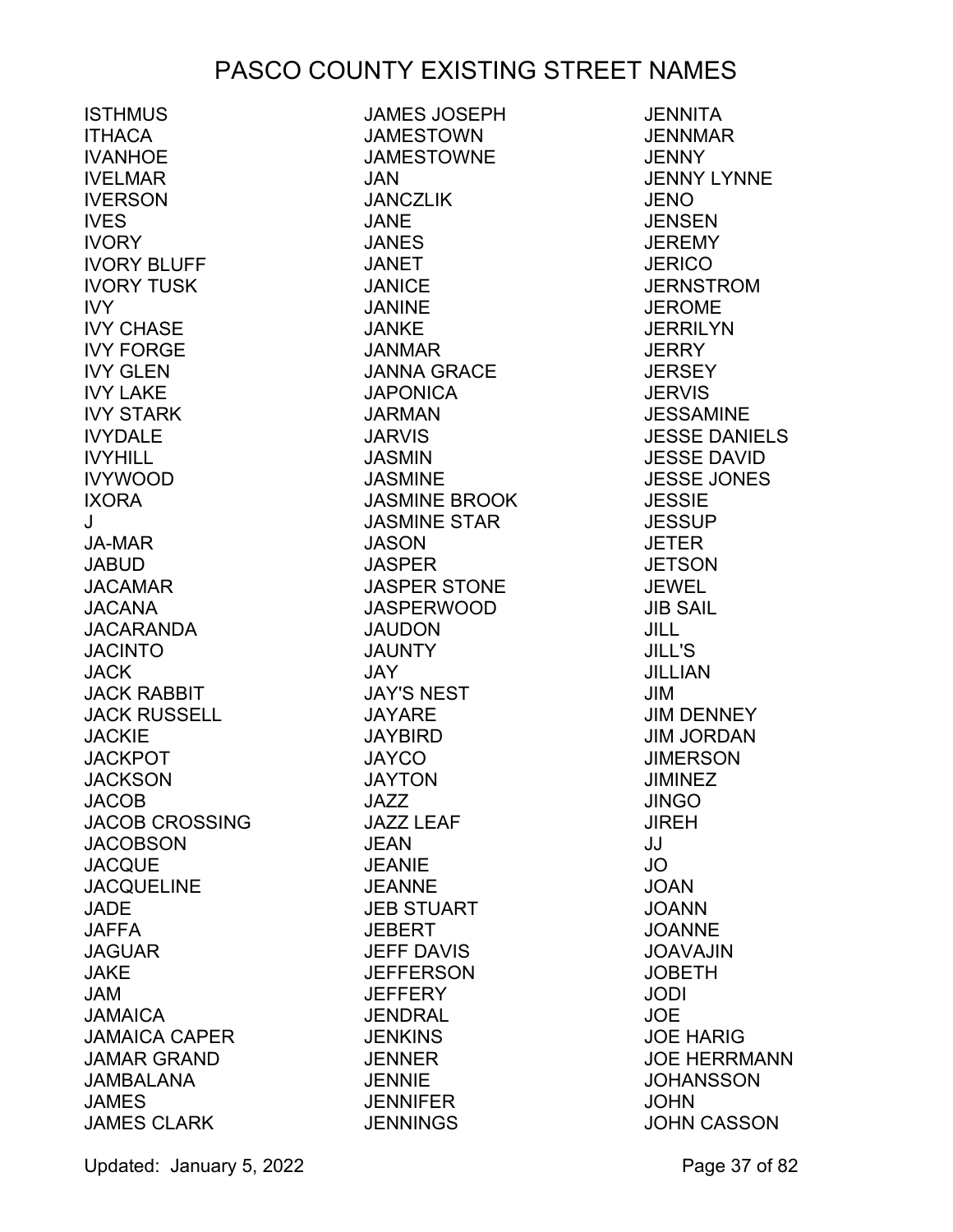JOHN MCCARTHY JOHN P MOORE JOHNNY JOHNS JOHNSON **JOHNSTON** JOINER **JOLIET** JOLLY ROGER JOMAR **JONES** JONQUIL **JORDAN** JORDAN PINES JORDANA JOSEPH JOSEPHINE JOSHUA JOSHUA TREE **JOSIE** JOSS **JOURNET** JOVALIN JOY **JOYCE** JOYFUL **JOYNER JUAREZ** JUBAL EARLY **JUBILEE** JUDEE JUDICIAL JUDITH JUDSON **JUDY** JUGLANS JUJUBE JULES VERNE JULIA JULIAHNA JULIAN JULIE JULIET'S JULINGTON **JULIUS** JUMP JUMPER JUNE BRIAR

JUNEBERRY JUNGLE JUNGLE PLUM JUNING **JUNIPER** JUNIPER BAY JUNIPER SPRINGS **JUPITER** JUST-A-MERE **JUSTICE JUSTICIA** JUSTIN JUTLAND K OF C KABARDIN KAFFIR LILY KAHALA KAI KAIDY KAIMANA KALANCHOE KALE BROOKS KALEIGH KALLI KALMAN KALOKO KANAWHA KANE KANSAS KAPALUA KAPOK KAPP KAREFREE KAREN KARLOTTA KARNALI KART KAST KATAHDIN KATELAND KATHERINE KATHLEEN KATHY KATONAH **KATY** KAUAI KAUNA POINT KAY

KAY MARIE KAYAK KAZAZ KEATING KEATS KEEL KEELBOAT KEENA KEENE KEESEE KEEUKA KEF KEITHS KELLEHER KELLER KELLS **KELLY** KELLY B KELLY LYNN KELLYWOOD KELMIN KELPIE KELSEY **KELSO** KEMKERRY KEMPER KEMPTON WOODS KEN KENCHESTER KENDALL HEATH KENDELL KENILWORTH KENMORE KENNEDY KENNETH KENNEWICK KENNINGTON **KENNISON** KENNY **KENOSHA KENSICO KENSINGTON** KENT KENT BRADLEY KENT GROVE KENTFIELD **KENTISBURY** KENTLY

Updated: January 5, 2022 **Page 38 of 82**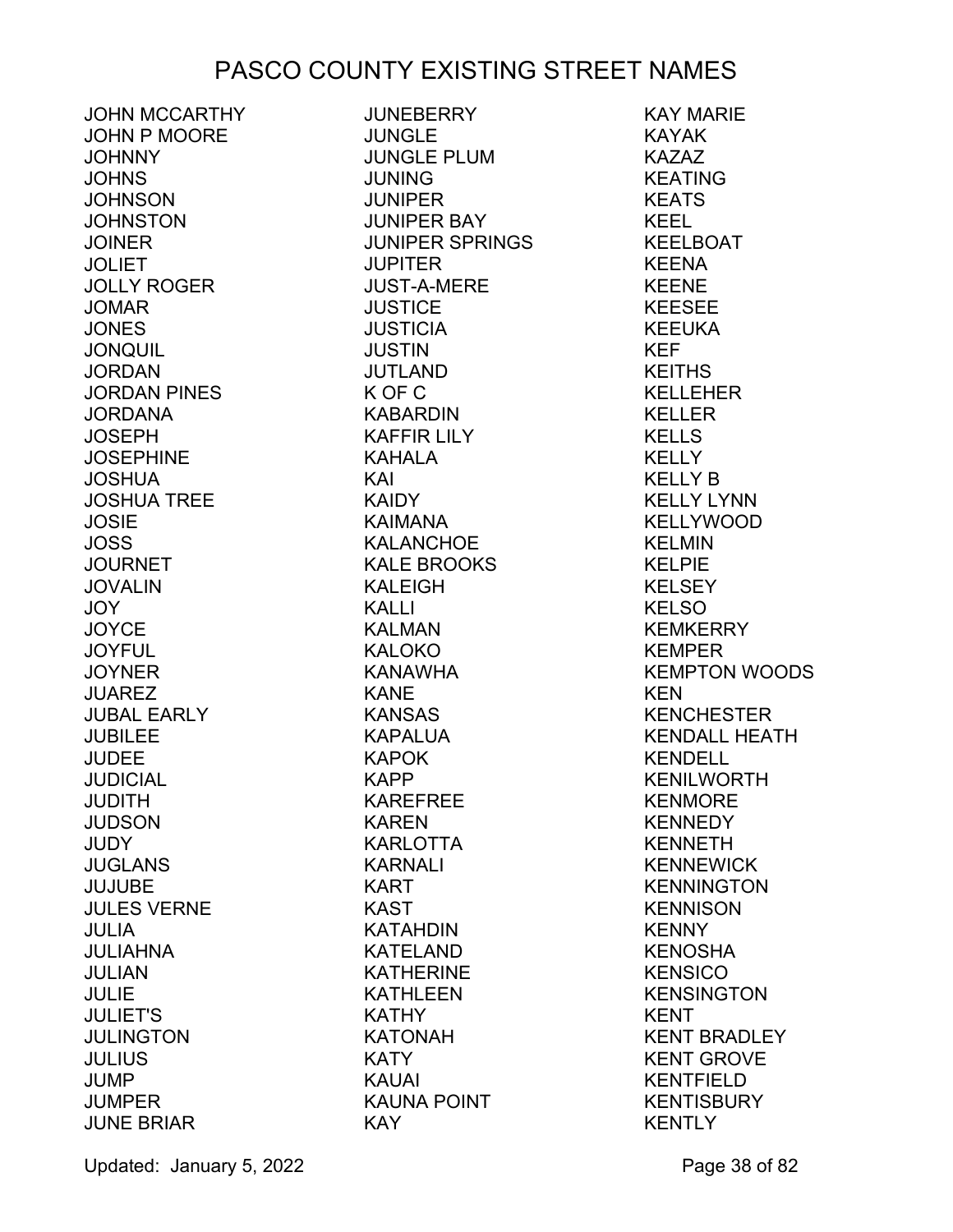**KENTON** KENTUCKY KENTUCKY DERBY KENWAY KENWOOD KEPNER KERR KERRY KERRY HILLS KERSEY KESTERBROOKE KESTREL KESTREL CALLING KESTREL TALON KESWICK KETCH KETTERING KETTLE KETTLER KETZAL KEUKA KEY LANTERN KEY LARGO KEY LIME KEY VISTA KEY WEST KEYES KEYSTONE KIAH KIARA STAR KIBLER KICKING HORSE KICKLITER KICKSTAND KIEFER KILARNEY KILBRIDE KILBURN KILDARE KILEEN KILIMANJARO KILLCROSS KILLDEER KILLEARN KILLIANS KILLINGTON **KILLKENNY** KILMER

KIM KIMBA KIMBALL KIMBERLY KIMBERLY OAKS KIMELA KINARD KING KING ARTHUR KING HELIE KING LAKE KING MANOR KING PALM KING RICHARD KING VISTA KINGDOM KINGFISH KINGFISHER KINGS KINGSBRIDGE KINGSBURY KINGSLEY KINGSMERE KINGSMILL KINGSPORT KINGSTON KINGSTREE KINGSWAY KINGSWOOD KINKAID KINNOW KINROSS KINSEY KINSINGTON KINSMAN KINSMERE KIOWA KIPLING KIRCHER KIRKLAND KIRKMAN KIRKSHIRE KIRKWOOD KIRSCH KISH KISKADEE KISMET KISSIMEE

KISTNA KIT KITE WIND KITTEN **KITTRELL** KITTY HAWK KITTYHAWK KIWI KLAMATH KLANT KLAXON KLOSS KNIGHT KNIGHTSBRIDGE KNOB HILL KNOLL KNOLLBROOK KNOLLPOINT **KNOLLSIDE** KNOLLWOOD **KNOTGRASS KNOTTY** KNOTTY PINE KNOX KOALA KOBUK VALLEY KODIAK KOHLER KOJAK KOKOMO KOLB **KONA** KONGA KONNY KOONS KOSIMO KOSSIK KOZY ACRES KOZY COTTAGES KRAG KRAMER KRESTERBROOKE KRISTEL KRISTEN KRISTI KRUSEN FIELD KRYSHER KUKA

Updated: January 5, 2022 **Page 39 of 82**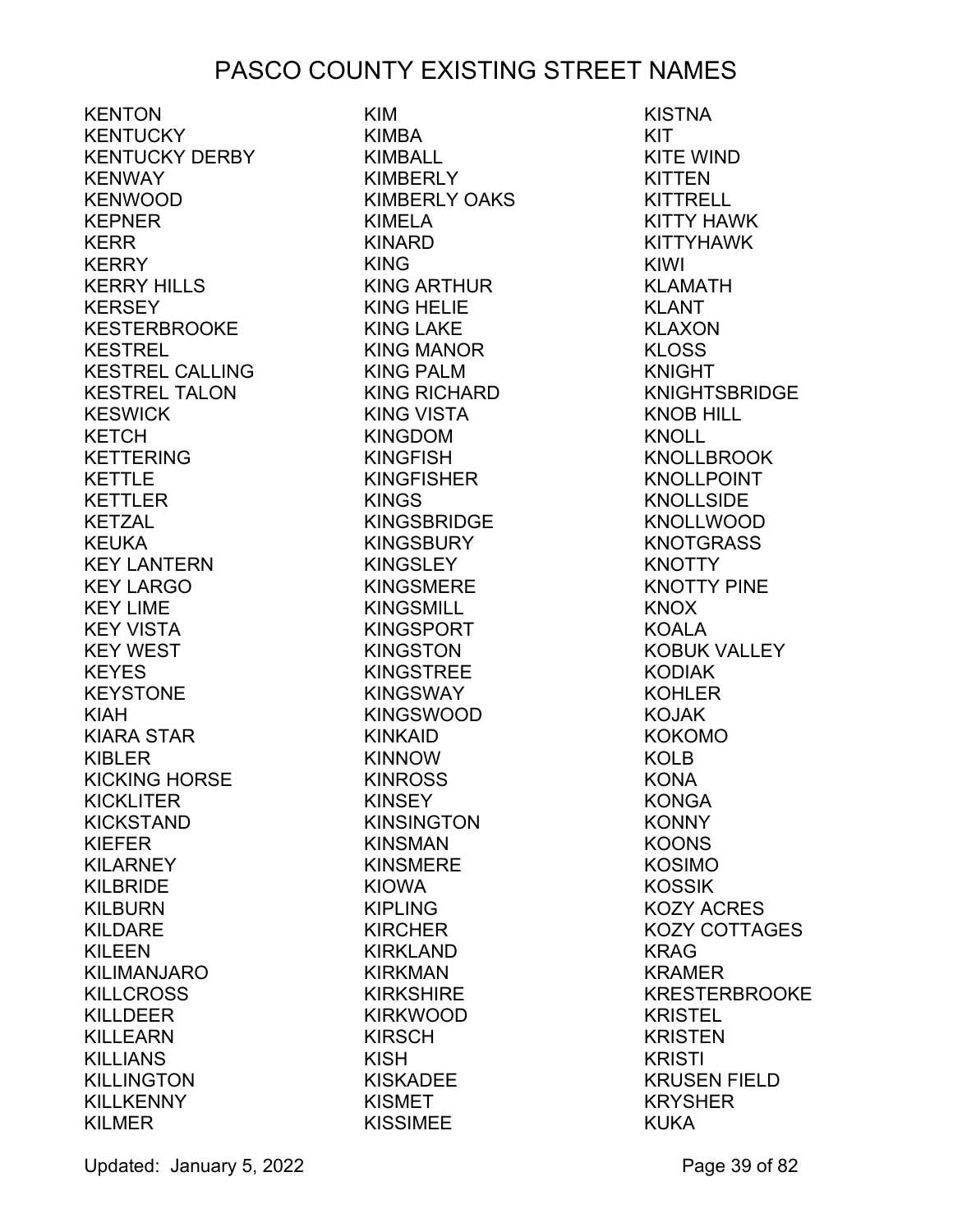KULIG KUMALA KUMQUAT KUMQUAT TREE KUSAN KYLE KYLENE  $\mathbf{L}$ LA CRESCENT LA CRUZ LA FORCE LA GRAND LA JOLLA LA MADERA LA MANCHA LA MESA LA PASIDA LA PLATA LA PRATT LA RONGE LA SALLE LA VERNE LABELLE LABOR LABRADOR LABROA LABURNUM LACE LACE CASCADE LACEWOOD LACEY LACHLAN LACLEDES LACOOCHEE CLAYSINK LACOSTE LACROSSE LACY LACY LYNN LADD LADERA LADO LADY BUG LADY PALM LADYFISH LADYWELL LAFAYETTE LAFITTE **LAFUENTE** 

LAGACIE LAGERFELD LAGO MIST LAGO PARK LAGO VISTA LAGONA LAGOON LAGOON FALLS LAGOON SHORE LAKE TALIA **LAGOS** LAGUNA LAGUNA HILLS LAHARA LAID BACK LAIRD LAJUANA LAKE LAKE'S EDGE LAKE BAMBI LAKE BLANCHE LAKE BREEZE LAKE CHASE LAKE CHRISE LAKE CHRISTINA LAKE COMO LAKE COVE LAKE CRYSTAL LAKE EDWARD LAKE ELLIS LAKE FLOYD LAKE FOREST LAKE FRONT LAKE GILBERT LAKE HAVEN LAKE HERON LAKE IOLA LAKE IRENE LAKE JANE LAKE JOVITA LAKE JOYCE LAKE KARL LAKE LINDA LAKE MAGNOLIA LAKE MANOR LAKE PADGETT LAKE PARK LAKE PARKER LAKE PASADENA

LAKE PATIENCE LAKE PLACID LAKE POLO LAKE RAY LAKE RIDGE LAKE SAXON LAKE SHARON LAKE SHORE LAKE THOMAS LAKE TREE LAKE VALLEY LAKE VIENNA LAKE WATERS LAKEBARK LAKEHAVEN LAKEHILLS LAKELAND LAKEMONT LAKEPOINTE LAKERUSH LAKES EDGE LAKESHORE LAKESIDE LAKESIDE OAK LAKESIDE WOODLANDS LAKESTONE LAKEVIEW LAKEWALK LAKEWOOD LAKOTA LALA LALLEMAND LAMANTIN LAMAR LAMB LAMBERT LAMBRUSCO LAMESSA LAMONT LAMPLIGHTER LAMPREY LAMSON LANA LANAI LANARK LANATE LANCASTER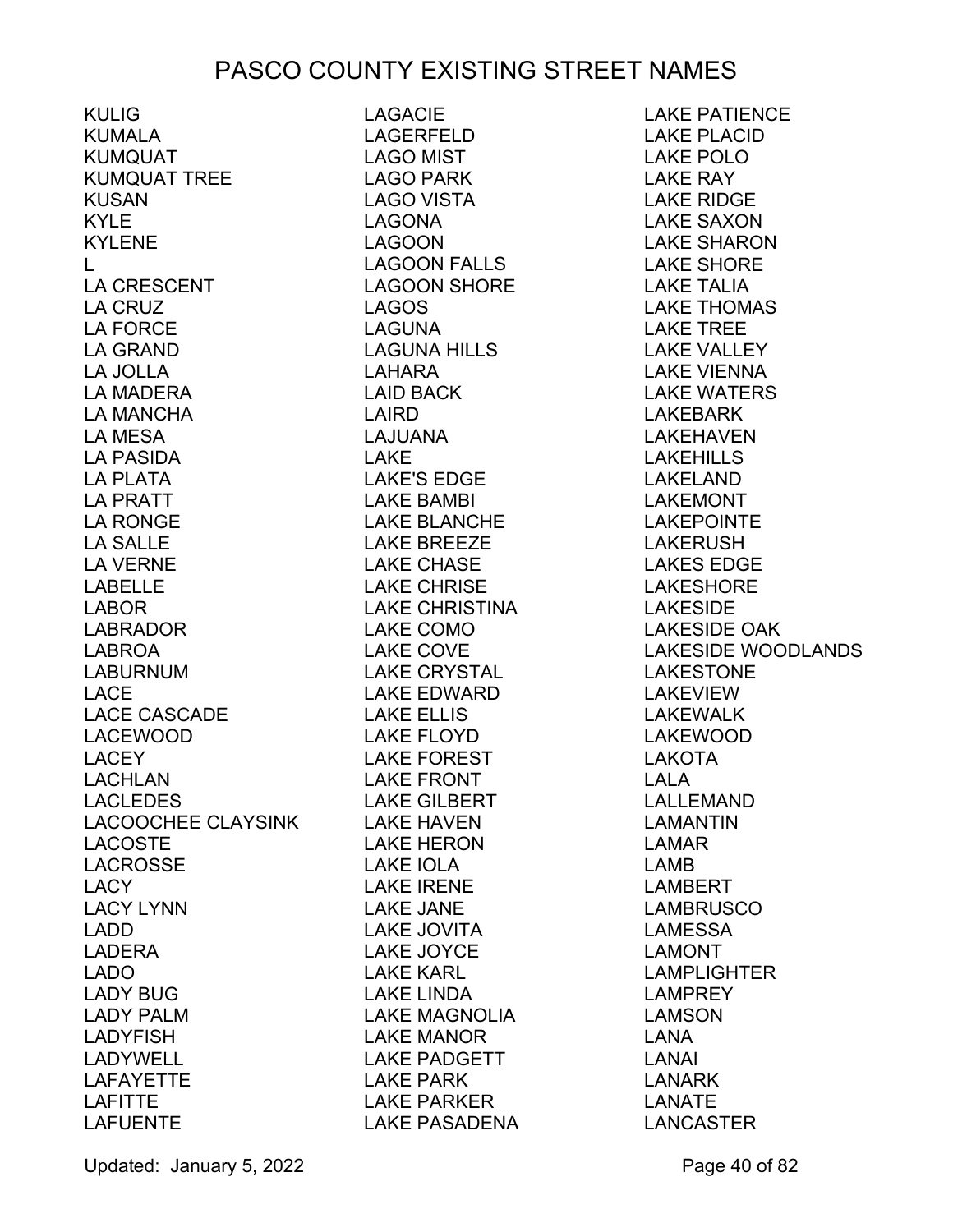LANCASTER CREST LANCE LANCELOT LANCER LAND LAND O LAKES LANDALE LANDAU LANDBRIDGE LANDERS LANDING LANDINGS LANDIS LANDMARK LANDOVER LANDPORT LANDSCAPE LANDSDOWNE LANDSMAN LANE LANESBOROUGH LANGDALE LANGDRUM LANGE LANGE FARM LANGLADE LANGLEY LANGSTON LANI LANIER LANIER OAKS LANIGAN LANSFORD LANSING LANSON LANTANA LANTERN LANTERN OAK LANYARD LANZALO LAPAZ LAPORTE LAQUINTA LARAMIE LARCH LARCHMONT LARCHWOOD LAREDO

LARGO LARIAT LARIMAR LARISSA LARK LARK HAVEN LARKENHEATH LARKIN LARKIN LAKE LARKINWOOD LARKSPUR LARRY LARSON LAS CRUCES LAS FLORES VIA LAS PALMAS LAS VEGAS LASHUA LASSEN LASSIES LATELIA LATHAM LATIMER LATOURETTE LATROBE LAUDERDALE LAUGHING OAK LAUGHRIDGE LAUNOR<br>LALIPA LAURA LAURA LEE LAUREL LAUREL CHASE LAUREL GARDEN LAUREL GREEN LAUREL HAMMOCK LAUREL OAK LAUREL OAKS LAUREL RIDGE LAUREL VALLEY LAUREL VISTA LAUREL WOOD LAURELDALE LAURELWOOD LAUREN LAURUS LAVENDER LAVENDER ASTER

LAVER LAWANDA LAWLESS LAWN LAWN ORCHID LAWNVIEW LAWRENCE LAWRIN LAXER CAY LAXEY LAYTON LAZEE LAZY LAZY BREEZE MHP 1 LAZY BREEZE MHP 2 LAZY BREEZE MHP 3 LAZY BREEZE MHP 4 LAZY BREEZE MHP 5 LAZY BREEZE MHP 6 LAZY BREEZE MHP 6<br>LAZY D RANCH LAZY DAYS LAZY RIVER LAZZELL LE SABRE LEA LEADER BOARD LEAF LEAF BLADE LEAF FLOWER LEAF LAKE LEAFSIDE LEAFWOOD LEAFY LEAHY LEAMINGTON LEANING OAK LEANNE LEATHER FERN LEATHERLEAF LEBEUF LEBOEUF LECANTO LECIL LEDA LEDGESTONE LEE LEEDS LEESIDE

Updated: January 5, 2022 **Page 41 of 82**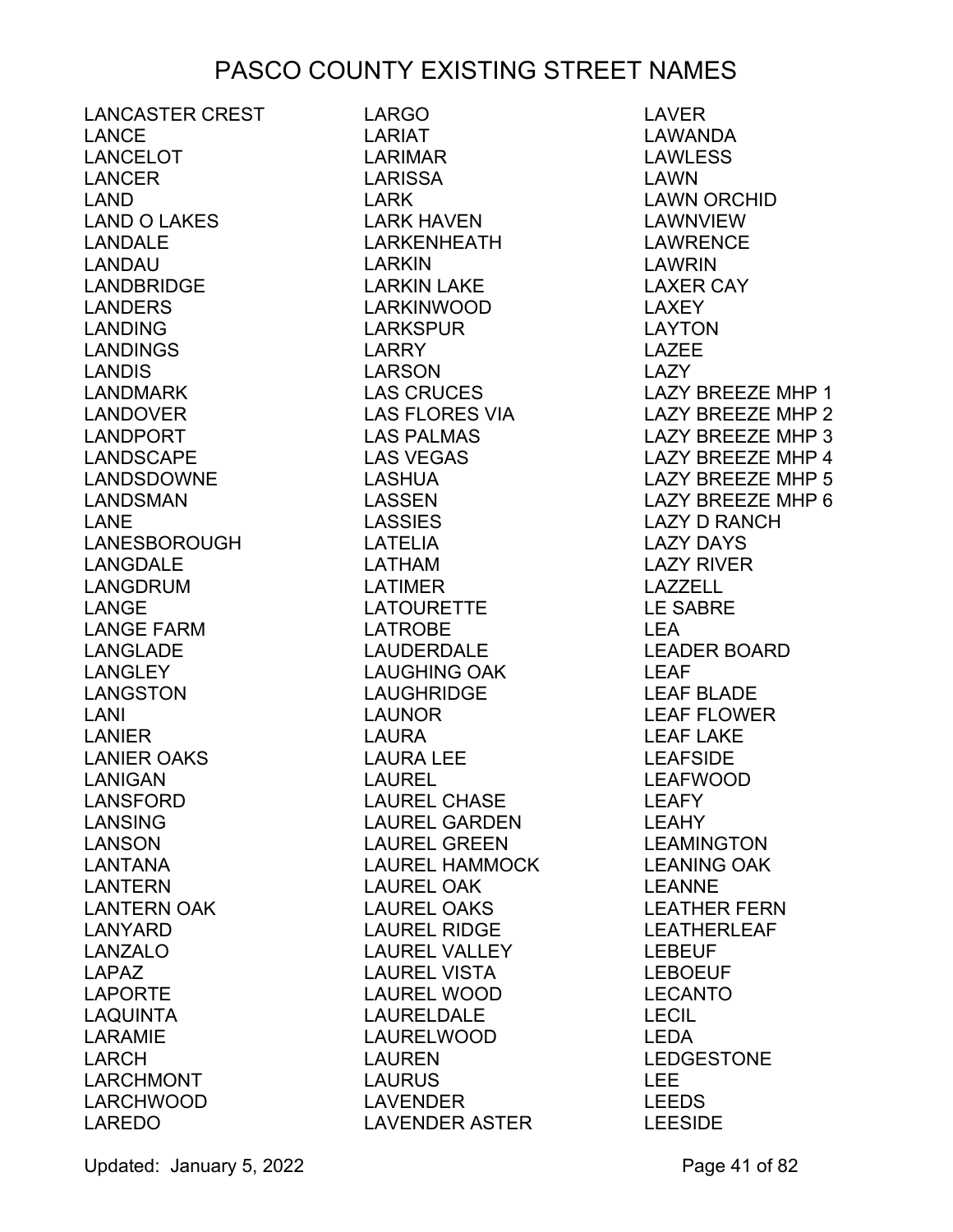LEEWARD LEEWOOD LEFAYS LEGACY LEGACY HILLS LEGEND LEGEND PASTURE LEGENDS LEGENDS POINTE LEGHORN LEGION LEGUNA LEHIGH LEHMAN LEICHESTER LEIGHTON LEILANI **LEISURE** LEISURE BELL LEISURE DAYS LELAND LEMA LEMACK LEMANS LEMAY LEMAY HOLLOW LEMON LEMONWOOD LEMUR LENA LENAPE LENAWEE LENGEND LENMAR LENNOX LENOIR LENOX LENTON ROSE LENWAY LENWOOD LEO LEO KIDD LEON LEONA LEONARD LEONDIAS LEONIA LEOTA

LEPRECHAUN LEROUX LESLIE LESSER KESTREL LESTER DAIRY LETAP LETCHWORTH LETTINGWELL LEVEREDGE LEVERING LEVERINGTON LEVI LEWIS LEXINGTON LEXINGTON OAKS LEYBOURNE LEYTE LIATER LIBBY LIBERTY LIBRA LIBRARY LIBRARY LICENSE LICIA LIDDELL LIDO LIFE LIGHT LIGHTFOOT LIGHTHOUSE LIGHTNING LIGHTNING ROD LIGHTWOOD LILAC LILAC MANOR LILLA LILLIAN LILLILEA LILLY LILLY BEA LILLYREED LILY LILY ARBOR LILY ARROW LILY JEAN LILY PAD LILY REED

LILYMOOR LIMA LIMAN LIME LIMERICK LIMESTONE **LIMESTONE**<br>LIMESTONE SPRINGS LIMEWOOD LIMINGTON LIMIT LINCOLN LINCOLN PARK LINCOLNSHIRE LINDA LINDA LOU LINDA SUE LINDA VISTA LINDELL LINDEN LINDEN DEPOT LINDENHURST LINDENTREE LINDER LINDSEY LINDY LINEAR LINEBROOK LINGER LINGO LINKS LINKSIDE LINKWOOD LINNET LINSTOCK LINTON LINTOWER LINWOOD LIONESS LIPPIZAN LIPSEY LIRIO LIRIOPE LISA LISABELLE LISBON LISLE LISMORE LISTER

Updated: January 5, 2022 **Page 42 of 82**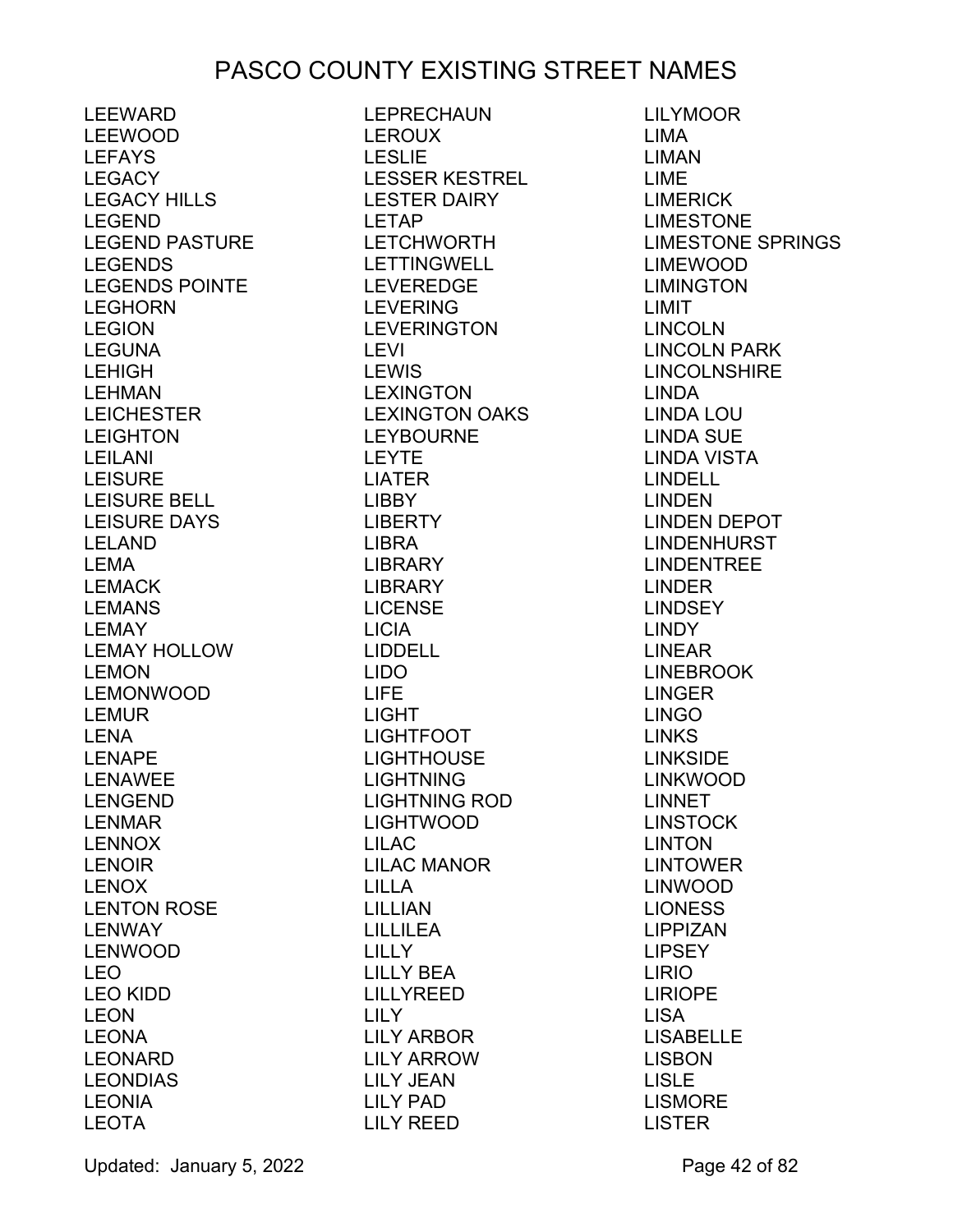LITCHFIELD LITEWOOD LITTELL LITTLE LITTLE BLUESTEM LITTLE CREEK LITTLE DEER LITTLE DOE LITTLE GAGE LITTLE LAGOON LITTLE LAKE LITTLE LAKE THOMAS LITTLE MAGENS LITTLE PETE LITTLE POND LITTLE RANCH LITTLE RIVER LITTLE STREAM LITTLEBROOK LITTLEFIELD LITTLETON ISLE LITTLEWOOD LITZAU LIVE OAK LIVE OAK TREE LIVING CORAL LIVING WORD LIVINGSTON LIVONIA LIVORNO **LIXBERRY** LIZABETH LLOYD LOBELIA LOBLOLLY LOBLOLLY PINE LOBO LOCH LOCH ALINE LOCH HAVEN LOCH MOOR LOCHCARRON LOCHMEAD LOCK LOCKET LOCKHART LOCKMAN LOCKPORT

LOCKRIDGE LOCUST LOCUSTBERRY LODESTAR LODGE LODGE GRASS LODGEPOLE PINE LODI LOFT LOFTON LOFTY LOFTY TIMBER LOG HAUL LOGAN LOGAN ELM LOGAN JASON LOGANBERRY LOGGERHEAD LOIS LOMA LOMA LINDA LOMAND LOMBARD LOMETA LOMI LOMI<br>LONDON LONDON LONDONDERRY LONE CREEK LONE PINE LONE TREE LONELY LEAP LONES LONESOME DOVE LONESOME PINE LONEWOOD LONG LONG BOAT LONG BOW LONG BRANCH LONG ISLAND LONG LAKE LONG LAKE RANCH LONG MEADOW LONGACRE LONGFORD LONGGRASS LONGHORN LONGLEAF

LONGLEAF PINE LONGLINER LONGSHORE LONGSTONE LONGSTRAP LONGSTREET LONGVIEW LONGWOOD LONNIE LEE LONZALO LOOKOUT LOOMIS LOON LOOPBACK LOPEZ LOQUAT LORA DEL RIO LORAIN LORAPETALUM LORAS LORD LORELL LORENA LORENZEN LORETTA LORETTO LORI LORIMAR LORNE LORRAINE LOS ALAMOS LOS CABOS LOS PALOS LOS SANTOS LOST LOST MILL LOSTINE LOTELA LOTHLORIEN LOTTE LOTUS LOTUS BLOSSOM LOTUS FLOWER LOUIS LOUISE LOUISIANA LOUNDS LOURY

Updated: January 5, 2022 **Page 43 of 82**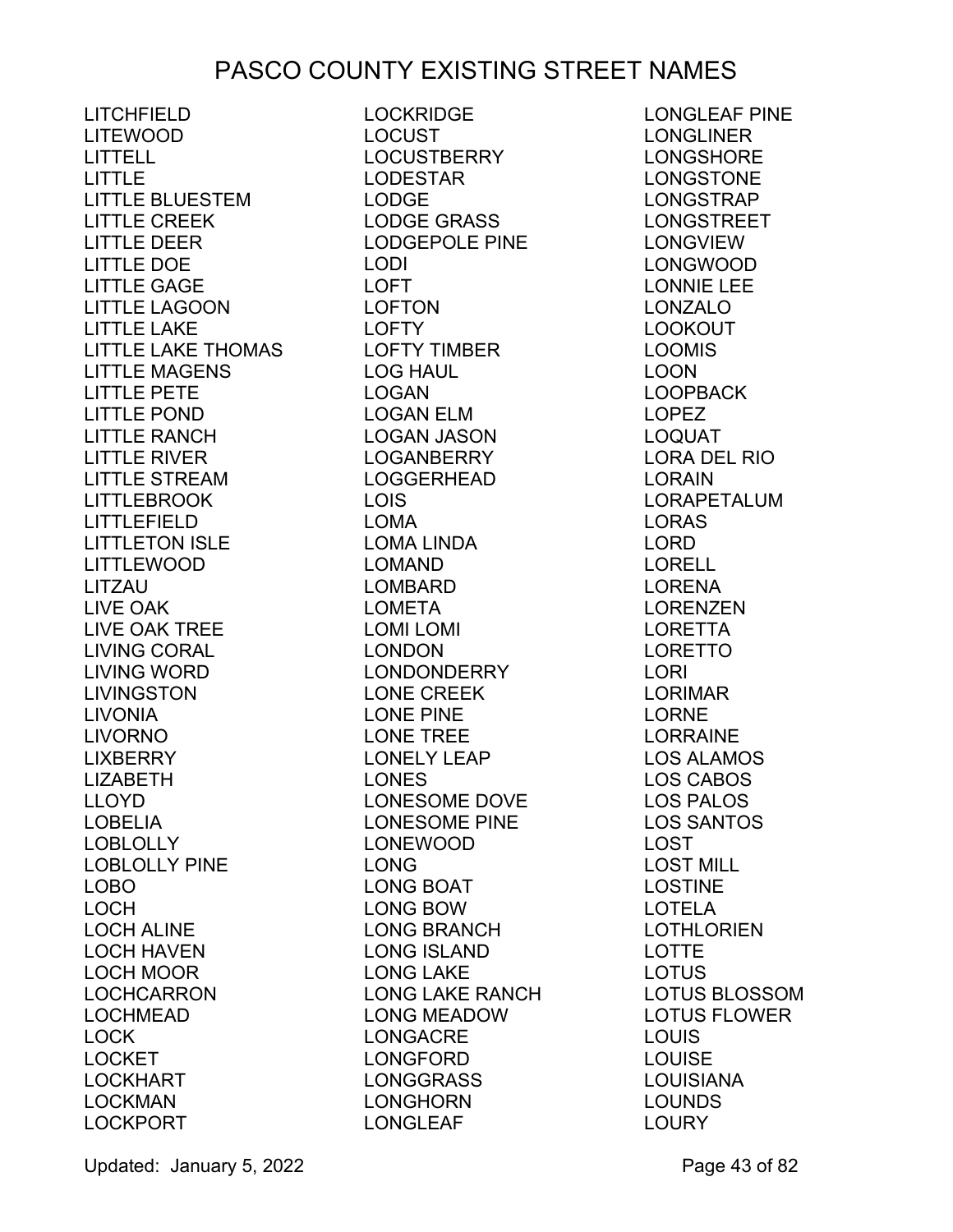LOV LOVAS LOVEGRASS LOVEGRASS SEED LOVEJOY LOVELACE LOVERS LOW COUNTRY LOWELL LOWELL HARRIS LOWRIE LOY LUAN LUCAS LUCERNE LUCERO LUCIA LUCIDUL LUCILLE LUCKY LUCY LUCY DOBIES LUDINGTON LUDLOW LUFTBURROW LUGANO LUHMAN LULLABY LULLWATER LUM LUMA LUMBERTON LUNA CREST LUNA VISTA LUNAR LUNCARTY LUNKER LUPINE LURAY LURGAN LUSCOMBE LUSSIER LUSTERLEAF LUTTERWORTH LYCEUM LYCHEE LYLE LYNAN FARMS

LYNBROOK LYNCH LYNCHBURG LYNDALE LYNETTE LYNN LYNNE LYNSFIELD LYNWAY LYNWOOD LYON PINE LYONIA LYONS LYONSHIRE LYRA LYTHAM LYTTON LYTTON HALL M MAC MAC ARTHUR MAC DONALD MACAW **MACHAIR** MACHRIHANISH MACINTOSH MACKEREL MACLURA MACONDO MACOSO MADACA MADEIRA MADELINE MADIA MADIERA MADILL MADISON MADISON GREEN MADRID MAGDALENE MAGDELENE MAGGIE MAGNA GULF MAGNOLIA MAGNOLIA CREEK MAGNOLIA GROVE MAGNOLIA OAKS MAGNOLIA POINT

MAGNOLIA SPRINGS MAGNOLIA TRACE MAGNOLIA VALLEY MAGNOLIA WOODS MAGNUM MAGPIE MAGRATH MAGRILL MAHAFFEY MAHALEB MAHER MAHOGANY MAHOGANY VALLEY **MAHONEY** MAHWAH MAIDEN MAIDEN GRASS MAIDENCANE MAIDENS BLUSH MAIDSTONE MAILER MAIN MAIN LINE MAINSAIL MAINSTAY MAISIE MAITLAND MAIVILLE MAJESTIC MAJESTIC OAK MAJESTIC WOODLAND MAJOR OAK MAJORCA MAKENZIE MAKI MAKINAW MAKO MAI ARAR MALACHITE MALAGA MALATI MALCOLM MALDEN MALIBU MALINCHE MALLARD MALLARD RISE MALLETT

Updated: January 5, 2022 Page 44 of 82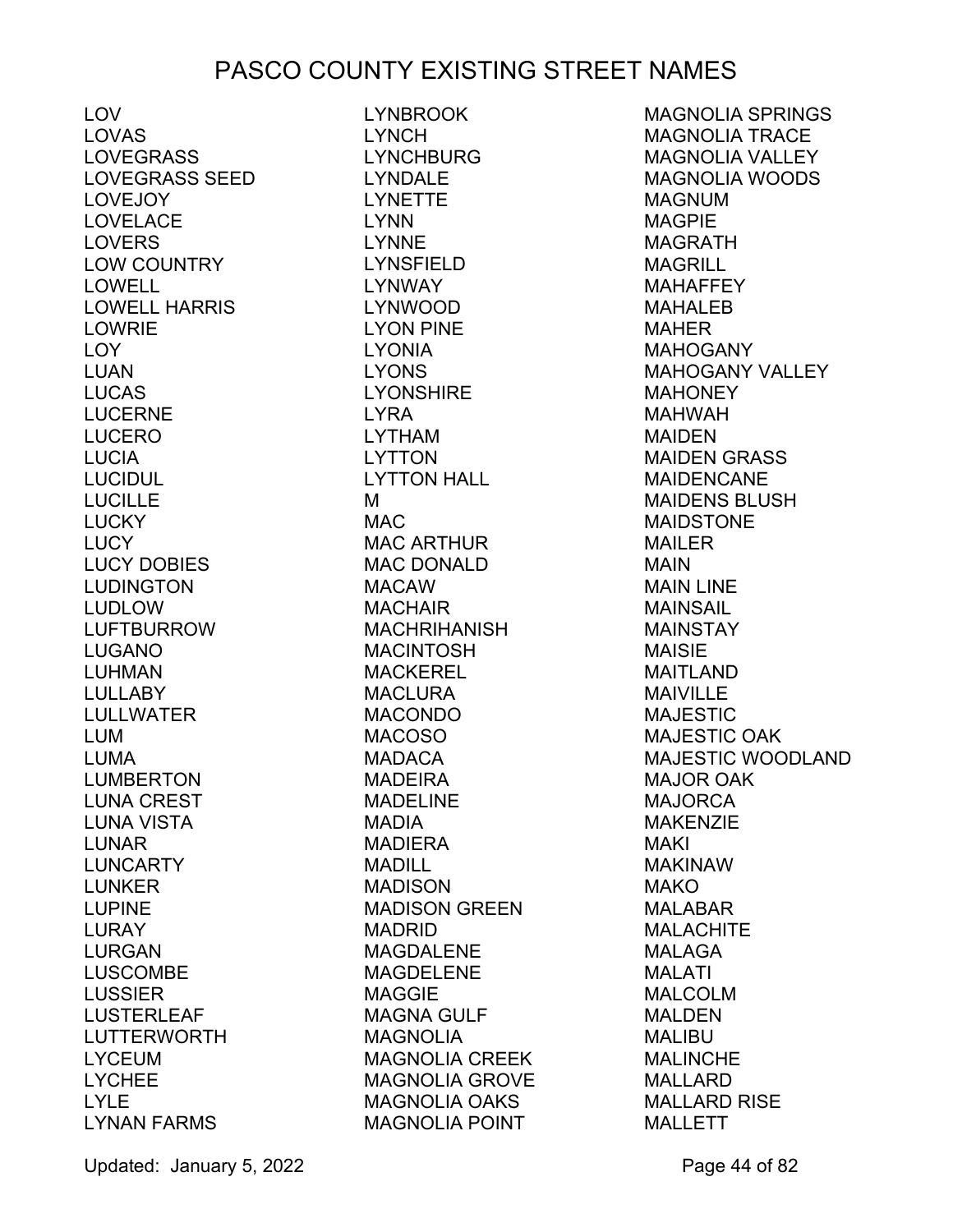MALLOW MALLOW MIRROR MAI ONF MALTA **MALTBY** MALUS MAMELI MAMMOTH CAVE MAN O WAR MANASSAS MANATEE MANATEE POINT MANCHESTER **MANCINI** MANDA MANDAN MANDARIN MANDERLEE MANDEVILLA MANDOLIN MANDOLIN CAY MANDRAKE **MANDY** MANGO MANGO FADE MANGO HILLS MANGO SHAY MANGO TREE MANGOLD MANGOSTEEN MANGROVE MANIHI **MANISTIQUE** MANNING MANOA MANOR MANOR BEACH MANOR OAK MANOS MANSARD MANSFIELD MANSKER MANTENO MANTON MANVEL MANXCAT MANZANAR MAPLE

MAPLE BAY MAPLE CREEK MAPI F I FAF MAPLE POND MAPLE SHADOWS MAPLEBROOK MAPLEHURST MAPLELAWN MAPLETON MAPLETREE MAPLEWOOD MARABOU MARAN MARATHON MARAVISTA MARBELLA MARBLE MARBLE CREST MARBLE SANDS MARBLEHEAD MARBURY MARCEL MARCH MARCHANT MARCHESTER MARCHMONT MARCLIFF MARCO **MARCY MARDELLE** MARECHAL MAREN MARENGO MARGARET MARGATE MARGATE MILL MARGIE MARGO MARGS MARIA MARIANNE MARICOPA MARIE MARIETTA MARIGOLD MARILEE MARILYN MARINA

MARINA PALMS **MARINE** MARINER MARINERS HARBOUR MARINETTE MARION MARIPOSA MARISA MARITIME MARITIME WATERS MARJORIE MARK MARK TWAIN MARKA MARKER MARKET MARKET GROVE MARKET SQUARE MARKHAM MARKLAND MARKREE CASTLE MARKSTON MARL MARLBERRY MARLBORO MARLEY MARLIN MARLINTON MARLOW MARLU MARMALADE MARMOSET MAROON MARQUERITE **MARQUETTE** MARQUIS MARSALIS MARSCIANO MARSH MARSH CREEK MARSH GLEN MARSH HAWK MARSH VIEW MARSH WREN MARSHA MARSHALL MARSHBEND **MARSHBERRY** 

Updated: January 5, 2022 **Page 45 of 82**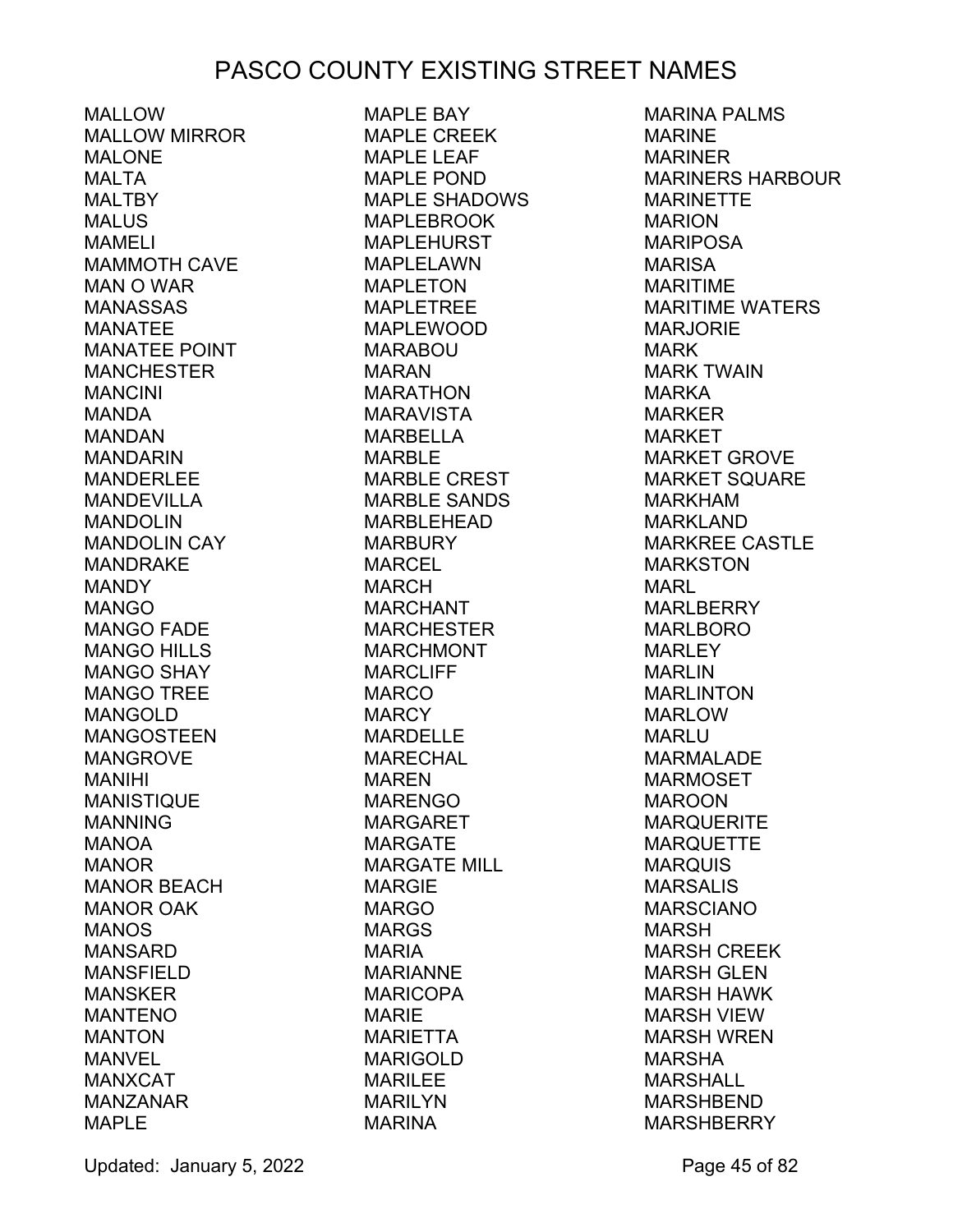MARSHFIELD MARSTON MARTA MARTELL MARTHA MARTIN MARTIN LUTHER KING MARTIN SENIOR MARTINDALE MARTINI MARTINIQUE MARUBIO MARUMBI MARX **MARY** MARY ANN MARY BETH MARY JANE MARY JO MARY LOU MARYBILL MARYLAND MARYWEATHER MASANIELLO MASCO MASENA **MASHIE** MASON MASON CAMP MASONVILLE MASSACHUSETTS **MASSEY** MAST MASTERS **MATAMOROS** MATCHETT MATCHLOCK **MATERO** MATHILDA **MATHIS** MATIS MATISSE MATT BARTHLE MATTHEW **MATTINGLY** MATTIX MATTOON MAUDIE

MAUI MAUREEN MAURICE MAUVEWOOD MAVERICK MAX MAXFLI MAXIMILIAN MAXSON MAXWELL MAXWELL RANCH MAY MAY APPLE MAY PLACE MAY PORT MAYA MAYBERRY MAYBROOK MAYBURY MAYDALE MAYER MAYFAIR MAYFIELD MAYFLOWER MAYLIN MAYNARD MAYO MAYPOP MAYSON MAYSVILLE MAYWOOD MAZA MAZARION MAZIE MAZO MC BAIN MC BRIDE MC CABE MC CANN MC CLOUD MC CLUNG MC CONNELL MC COY MC CRAY MC CULLOUGHS LEAP MC DONALD MC GREGOR MC JUNKIN

MC KAIG MC KENDREE MC KINI FY MC KRAY MC LAW MC MULLEN MC PHERSON MCBRIDE MCBRINE **MCCALLIE** MCCARTHY **MCINTOSH** MCKABBEN MCKENDREE **MCMINN MCNULTY** MEADE MEADOW MEADOW BLUFF MEADOW FLOWER MEADOW GOLF MEADOW GREEN MEADOW HILL MEADOW OAK MEADOW POINTE MEADOW PRAIRIE MEADOW REACH MEADOW RUE MEADOW RUN MEADOWBROOK MEADOWCROFT MEADOWLAND MEADOWLANE MEADOWLARK MEADOWOOD MEADOWRUSH MEADOWSWEET MEADOWVIEW MEANDER MECASLIN MED VIEW MEDAL MEDALIST MEDBURY MEDFORD MEDIA MEDICAL MEDICAL ARTS

Updated: January 5, 2022 **Page 46 of 82**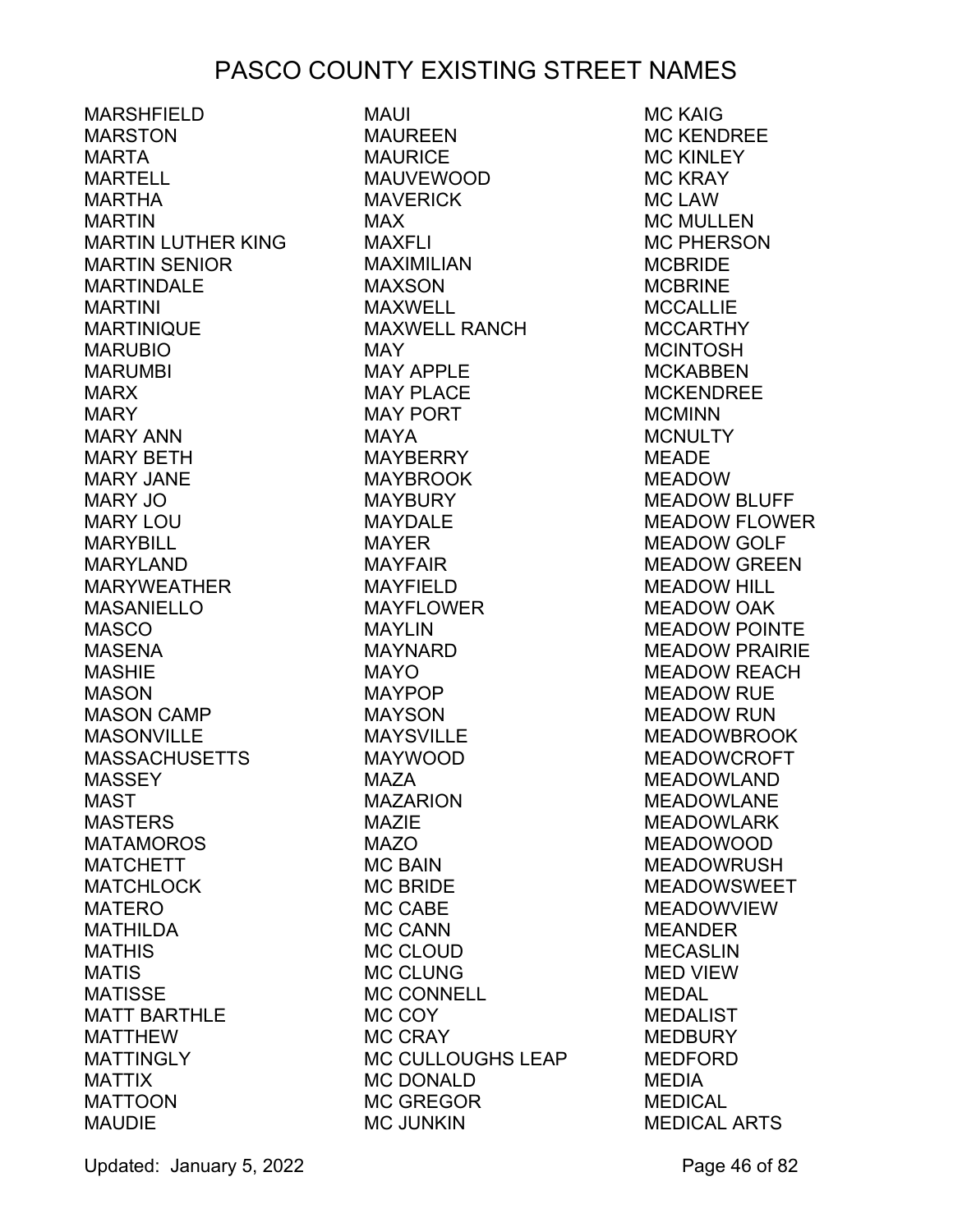MEDICAL CENTER MEDICAL VIEW **MEDICCI** MEDICINE BOW MEDINAH MEDITERRANEAN MEDLAR MEDLEY MEDUSA MEETING MEGAN MEGS HOLE MEIGHAN MEIGS MELA **MELALEUCA** MELANIE MELBA MELI MELINDA MELISSA MELLON **MELODY** MELOGOLD MELONIE MELROSE MELVILLE MELVIN MELVINE MEMORIAL **MEMORY MEMPHIS** MENDEL MENDOCINO **MENDOTA** MENGI MENIFEE MENINSKY MENLO **MENTMORE** MERCADO **MERCER MERCHANT** MERCHANT ENERGY MERCHANTVILLE MERCURY **MERCY** MERE VIEW

MEREDITH MERGANSER MERIDEAN MERIDIAN MERIDIAN CEDAR MERIDITH MERILEE **MERION** MERIT **MERITA MERKIN** MERLIN MERMAID **MERRICK** MERRIFIELD MERRILL MERRILON **MERRIMAC** MERRIVALE **MERRY MERSEYSIDE MERTON MERTZ** MESA MESA VERDE **MESQUITE MESSICK** MESTER METEOR **METHODIST** MEXICALI MEYER MIAMI MICAH MICANOPY MICARTA MICHAEL MICHAEL LEE MICHELLE MICHIGAN **MICKENS MICKLER** MID MIDAS MIDDEN MIDDLE MIDDLE LAKE MIDDLEBURY

MIDDLECOFF MIDDLEFIELD MIDDLEGROUND MIDDLESEX MIDIRON MIDLAND MIDLAND BRIDGE MIDNIGHT DOVE MIDNIGHT STAR MIDNIGHT SUN MIDSTATE MIDSUMMER MIDSUMMER NIGHT MIDTOWN MIDVALE **MIGUEL** MIKE MILAN MILANO MILBANK MILDRED MILDRED RAY MILE STRETCH MILES MILESTONE MILFORD MILKWEED MILL MILL CREEK MILL POND MILL RUN MILL SPRINGS MILL STREAM **MILLBURY** MILLEBOURNE MILLENNIAL MILLER MILLER BAYOU MILLERS POND MILLET MILLHOPPER MILLIE MILLIKIN MILLRIVER MILLS BAY MILLSTONE MILLWOOD MILO

Updated: January 5, 2022 **Page 47 of 82**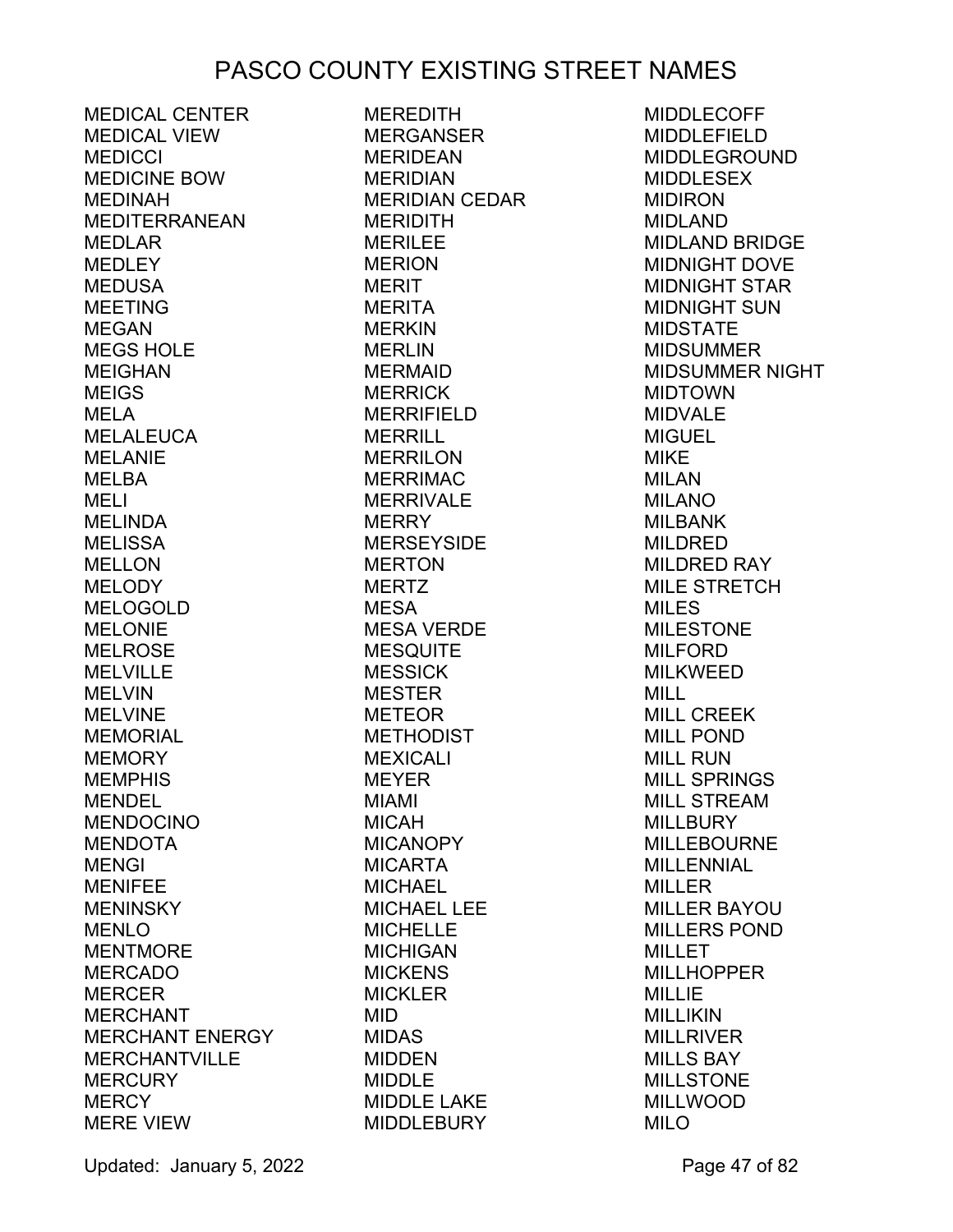MILTON MILTON KEYNES MIM MIMOSA MIMS MINAS MINCHER MINDFUL MINERAL SPRINGS MINERVA MING TREE MINGO MINK MINNEHAHA MINNEOLA MINNESOTA MINNIE MINNIEOLA MINNOW MINNOW BROOK MINNOW RAY MINOR MINT MINT LEAF MIRA BELLA MIRA VISTA MIRACLE MIRADA MIRADA PINE MIRADOR MIRAGE MIRAH WIND MIRAMAR MIRIAM MISHA MISSION BELL MISSION HILLS MISSION SQUARE MISSION VALLEY MISSION VIEJO **MISSIONARY** MISSOURI MIST MOOR MISTED FERN MISTFLOWER MISTLETOE MISTWOOD **MISTY** 

MISTY FOREST MISTY MARBLE MISTY MEADOW MISTY OAKS MISTY PINES MISTY SCONCE **MITCHELL** MITCHELL RANCH **MITCHER** MITIGATION MITZI MIZNER MIZZEN MOBILE **MOBLEY** MOCCASIN **MOCERI MOCKERNUT** MOCKINGBIRD MODENA MODESTO **MOFFITT** MOGUL MOHAWK **MOHICAN** MOHR MOJAVE **MOKENA** MOLASSES **MOLINE** MOLITOR MOLLYMAWK MOMI MONACO MONAHAN MONARCH MONARCH WIND MONARDA MONDALE MONDO **MONET MONICA** MONIKER MAST MONITOR MONMOUTH MONROE MONROE MEADOWS MONT VISTA

**MONTAGUE** MONTANA MONTCL AIR MONTE RIO MONTEEL MONTEGO MONTEGRAPPA **MONTEREY** MONTEREY PINE MONTEVERDE MONTEVERDE CLOUD MONTFORD MONTGOMERY BELL MONTICELLO MONTOCK MONTOUR MONTREAL **MONTROSE** MONZA MOOCOW MOODY MOOG MOON MOON LAKE MOON RISE MOON SHADOW MOON SHINE **MOONEY** MOONFLOWER MOONGLOW MOONLIGHT MOONLIT GLADE **MOONRISE** MOONSTONE MOORE MOOREFIELD MOORGATE MOORHAVEN MOORHEN MOORING MOORISH **MOOSE** MOOSEHEAD **MORA** MORASH MORAVIAN MORAY MOREHEAD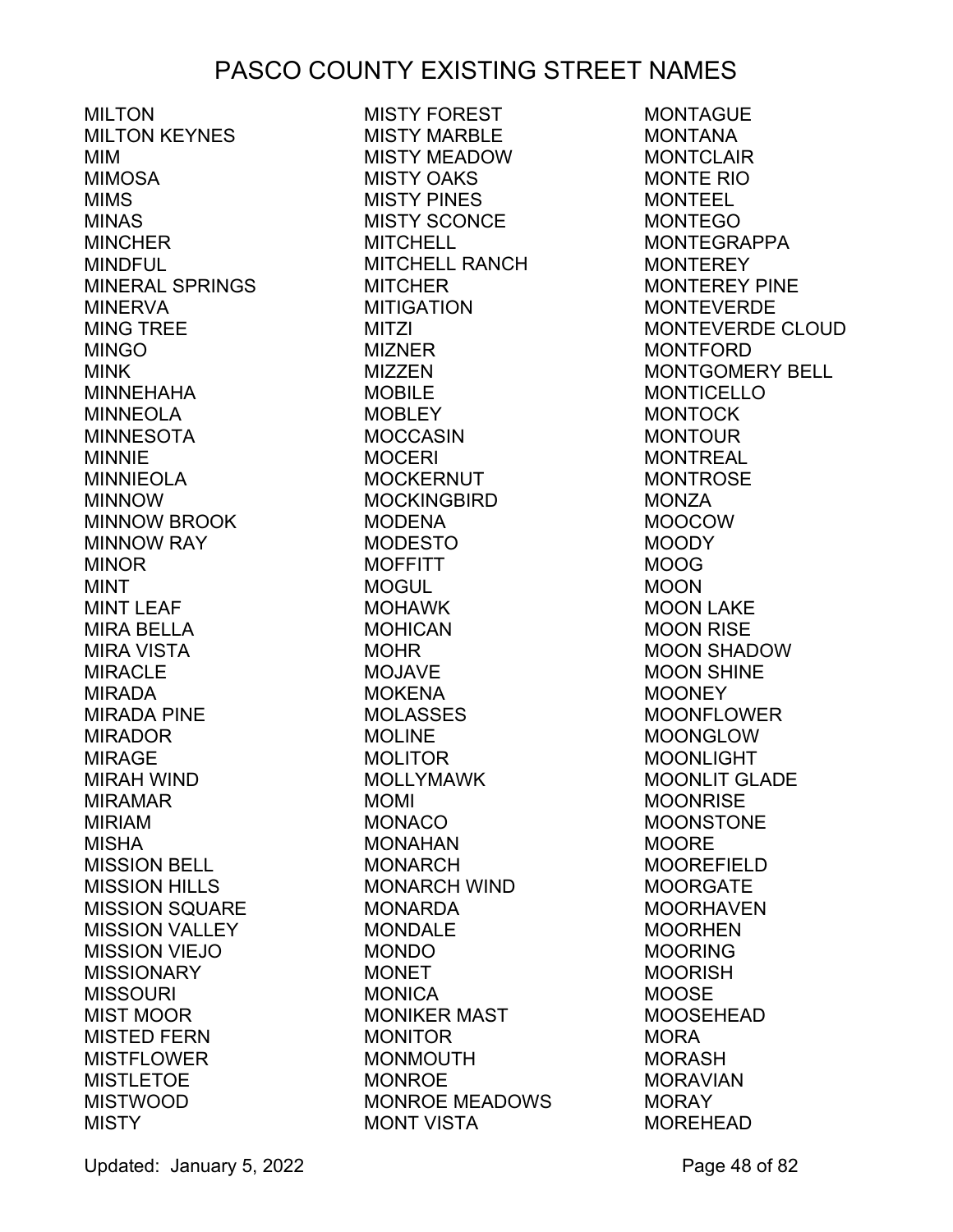MORELAND **MORENA** MORGAN MORGANS BLUFF MORGONS CASTLE **MORLEY** MORLOCK **MORNAY** MORNING MORNING DEW MORNING DOVE MORNING GLORY MORNING MEADOW MORNING MIST MORNING ROSE MORNING VIEW MORNINGDALE **MORNINGLIGHT MORNINGMIST** MORNINGSIDE MORNINGSTAR MORNINGSUN MORRELL MORRIS MORRIS BRIDGE MORROW MORSANI MORSE MORSE WILLOW MORTON MORWEN MOSAIC MOSBY MOSHIE MOSQUERO MOSS MOSS BEND MOSS BRANCH MOSS FOREST MOSS HILL MOSS LAKE MOSS LALE MOSS LEDGE MOSS TREE MOSSBANK MOSSBERG MOSSTOWN MOSSWOOD

MOSSY CREEK MOSSY FOREST MOSSY GARDENS MOSSY LIMB MOSSY OAK MOSSY TIMBER MOULDEN HOLLOW MOULTON MOUNT BANDON MOUNT DORA MOUNT IVY MOUNT OLIVE MOUNTAIN MOUNTAIN ASH MOUNTAIN SPRINGS MOUNTAIN SPRUCE **MOWREY** MROZ MT LAUREL MT VERNON MT ZION MUDCAT GRANT MUDFISH MUFFIN MUHLY GRASS MUIR MUIRFIELD MULBERRY MULHOLLAND MULLER MULLIGAN MULLINS MULTIFLORA MUMFORD MUNBURY MUNCOTT MUNICH MUNNINGS KNOLL MUNRO MUNSON MURANO MURCOTT MURCROSS MURIEL MURPHY MURRAY MURROW MUSCLEWOOD

**MUSCOVY** MUSE **MUSKET** MUSKY MINT MUSSEL MUSSELMAN MUSSELSHELL MUSTANG MUTTONTOWN MY MY LADY MYAKA MYLION MYNABIRD MYRICA MYRTLE MYRTLE OAK **MYRTLEWOOD** MYSTIC MYSTIC OAK MYSTIC POINTE MYTHICAL IVY N **NACOMBS** NADA NADIA NADIA GLEN NADINE NAFTIS NAGLE NALA NALANI NANA **NANCY** NANDINA NANDY NANIAN NANTUCKET NAOMI NAPA NAPER NAPLES NAPOLEON NARANJA NARCISSUS NARIMORE NARMADA NARNIA

Updated: January 5, 2022 Page 49 of 82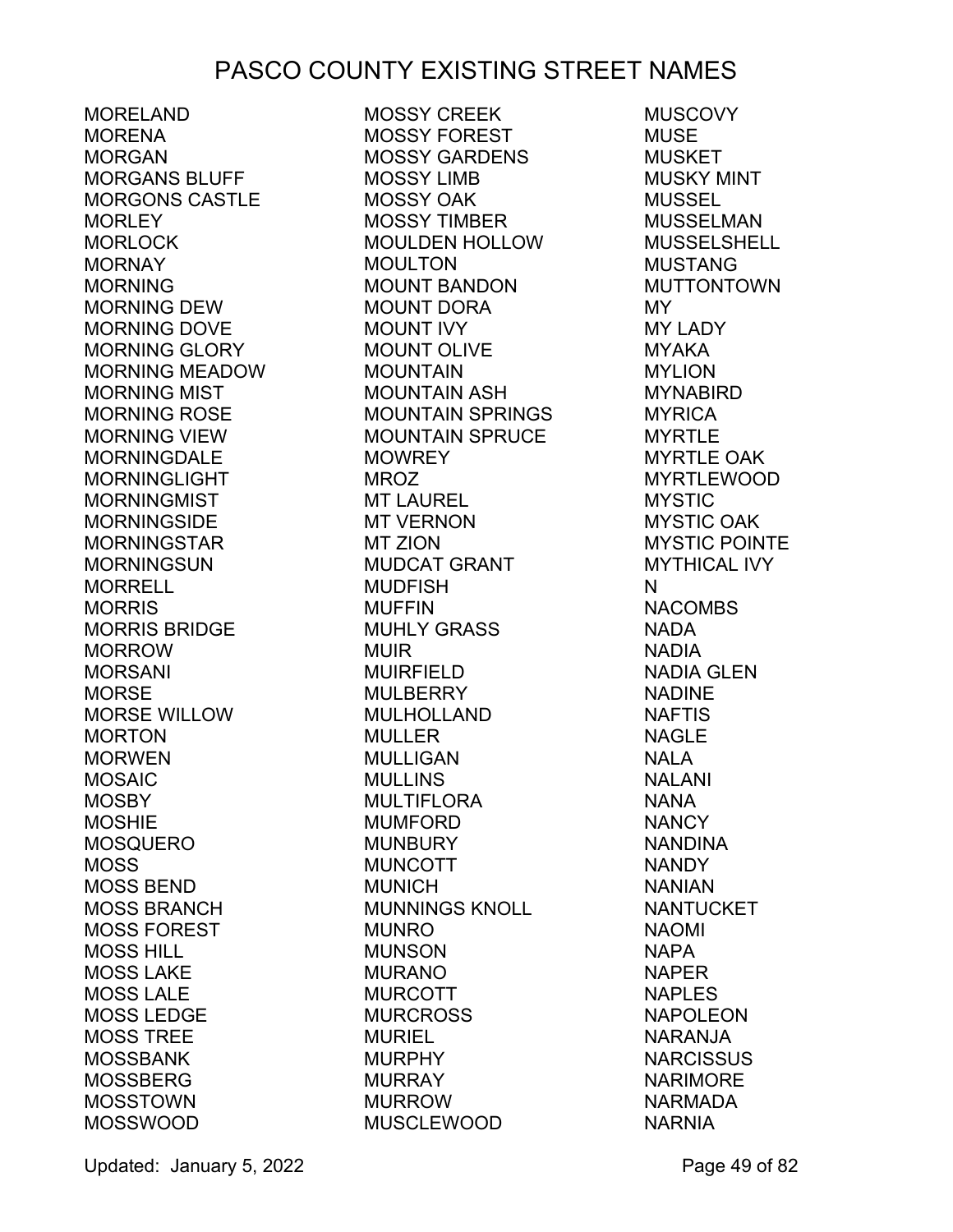NARRA NASHUA NASHVILLE NASSAU NASUTI NATALIE NATASHA **NATCHEZ NATES** NATHAN NATHANIEL NATHE NATIONAL NATIVE WOODS NATURA NATURAL BRIDGE NATURAL VISTA NATURE NATURE VIEW **NATURIST NAUTICAL** NAVA NAVAHO NAVAJO NAVARRA NAVIGATOR **NAVIGATORS** NAYLOR NEARCO NEBRASKA NEBULA NECTAR FLUME NECTARINE NEEDHAM NEEDLE PALM NEEDLES NEFF **NEFLIN** NEGRIL **NEIGHBORS** NELLIES NELSON NENE NEPHRON NEPTUNE NEROLI **NESBIT** NESSLEWOOD

NEST NESTER NESTING NESTLEBRANCH NESTLER NESZERY NETTLE CREEK NETWORK NEUKOM **NEVA** NEW ALEXANDRIA NEW AMBLEWOOD NEW AMERICA NEW BRIGHTON NEW BRITTANY NEW CASE NEW DENNISON NEW DUTCH NEW ENGLAND NEW GODFREY NEW HAVEN NEW HIGHVIEW NEW HOPE NEW HORIZONS NEW INN NEW JAY NEW JERSEY NEW LONDON NEW PASSAGE NEW POND NEW RIVER NEW SAVANNAH NEW SMYRNA NEW TROLL NEW VISION NEW YORK NEWAL **NEWBERRY** NEWBERRY PINES NEWBROOK NEWBURGH NEWBURNS **NEWBURY** NEWCASTLE NEWCOMB NEWELL NEWFIELD NEWGATE

NEWGENT NEWHALL PASS NEWKOM NEWMAR NEWPORT NEWPORT SHORES NEWSOME **NEWT NEWTON** NIAGARA NIBLICK NIBS **NICCI** NICE NICK NICKEL **NICKERSON NICKLAUS** NICKS NICOLE **NICOLETTE** NIGHT HERON NIGHT LILY NIGHT OWL NIGHT STAR NIGHT STRAWBERRY NIGHTHAWK **NIGHTSHADE** NIKKI NILE NILES NIMITZ NIMMER NIMROD NINA NINA SUE NINE IRON NINEBARK NINTH NIPPER NITI NIXON NOBLE NOBLE PARK NODDING THISTLE NOEMI NOISETTE NOKOMIS

Updated: January 5, 2022 **Page 50 of 82**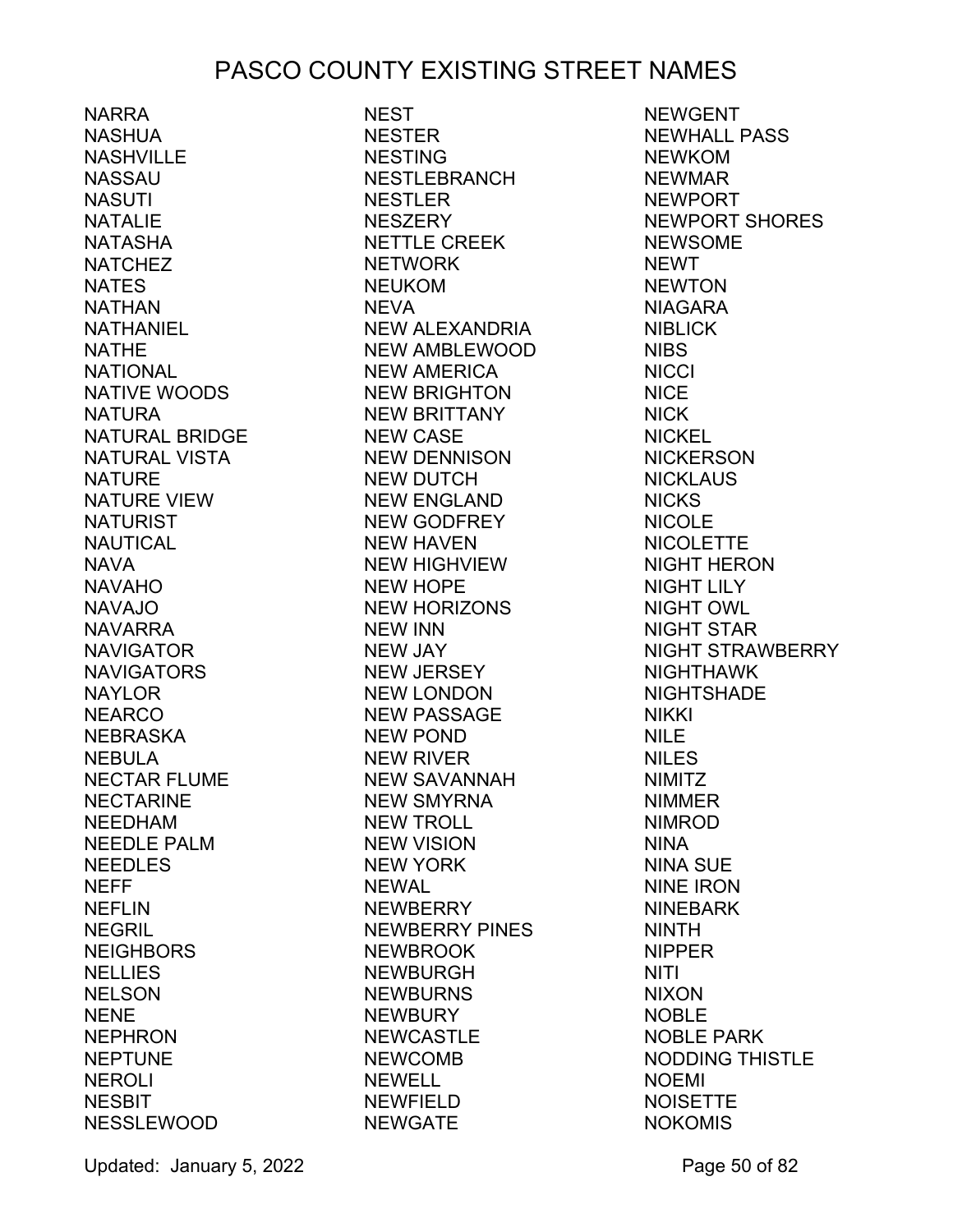NOKOTA NOLEN NOMAD NOME NOON NOOR NORA NORCREST NORCROSS NORDEL NORFOLK NORFOLK PINE NORLAND NORM NORMA NORMAN NORMANDEAU NORMANDY NORMANDY HEIGHTS NORRIS NORSEMAN NORTH NORTH CAROLINA NORTH LAKE NORTH STARS NORTH SUNLAKE NORTH VILLAGE NORTHAMPTON NORTHAVEN NORTHBROOK NORTHFIELD NORTHGATE NORTHPOINTE NORTHRIDGE NORTHSIDE NORTHWINDER NORTHWOOD NORTHWOOD PALMS NORTON NORVALE NORWICH NORWICK NORWOOD NOTCHED PINE NOTRE DAME NOTTA NOTTING HILL NOTTINGHAM

NOUVEAU NOVA NOVA BRIGHT NOVA SCOTIA NOVA VIEW NOVEMBER NOVEMBER RAIN NOWIKI NUBBIN RIDGE NUTCRACKER NYE NYSSA  $\Omega$ O BERRY O BRIEN O CONNELL O FALLON O HARA O MEARA O ROURKE OAHU OAK OAK ARBOUR OAK BEND OAK BLUFF OAK BROOK OAK CLUSTER OAK CREST OAK FOREST OAK GLEN OAK GROVE OAK HAMMOCK OAK HILL OAK HOLLOW OAK KNOLL OAK LAKE OAK MEADOW OAK MYRTLE OAK NUT OAK PARK OAK POND OAK RAMBLE OAK RIDGE OAK RUN OAK SHADOW OAK TRAIL OAK TREE OAK WAY

OAK WIND **OAKCREST** OAKDALE **OAKELLER OAKFIELD OAKHAVEN** OAKHURST OAKLAND OAKLAWN **OAKLEAF OAKLEY** OAKMONT **OAKS OAKSHIRE** OAKSIDE OAKSTEAD **OAKVIEW OAKVILLE** OAKWOOD OAKWOOD HILLS OAKWOOD PRESERVE **OANA OASIS** OATS OB WON OBEAR OBED **OBERLIN OBREGAN OCALA** OCASTA OCEAN PINES OCEAN REEF OCEAN SPRAY **OCEANIC OCEANSIDE** OCHATILLA OCIO **OCONEE** OCONTO ODESSA ODESSA GARDENS ODIN ODIORNE POINT ODIS HILL ODOM **ODYSSEY** OELSNER

Updated: January 5, 2022 **Page 51 of 82**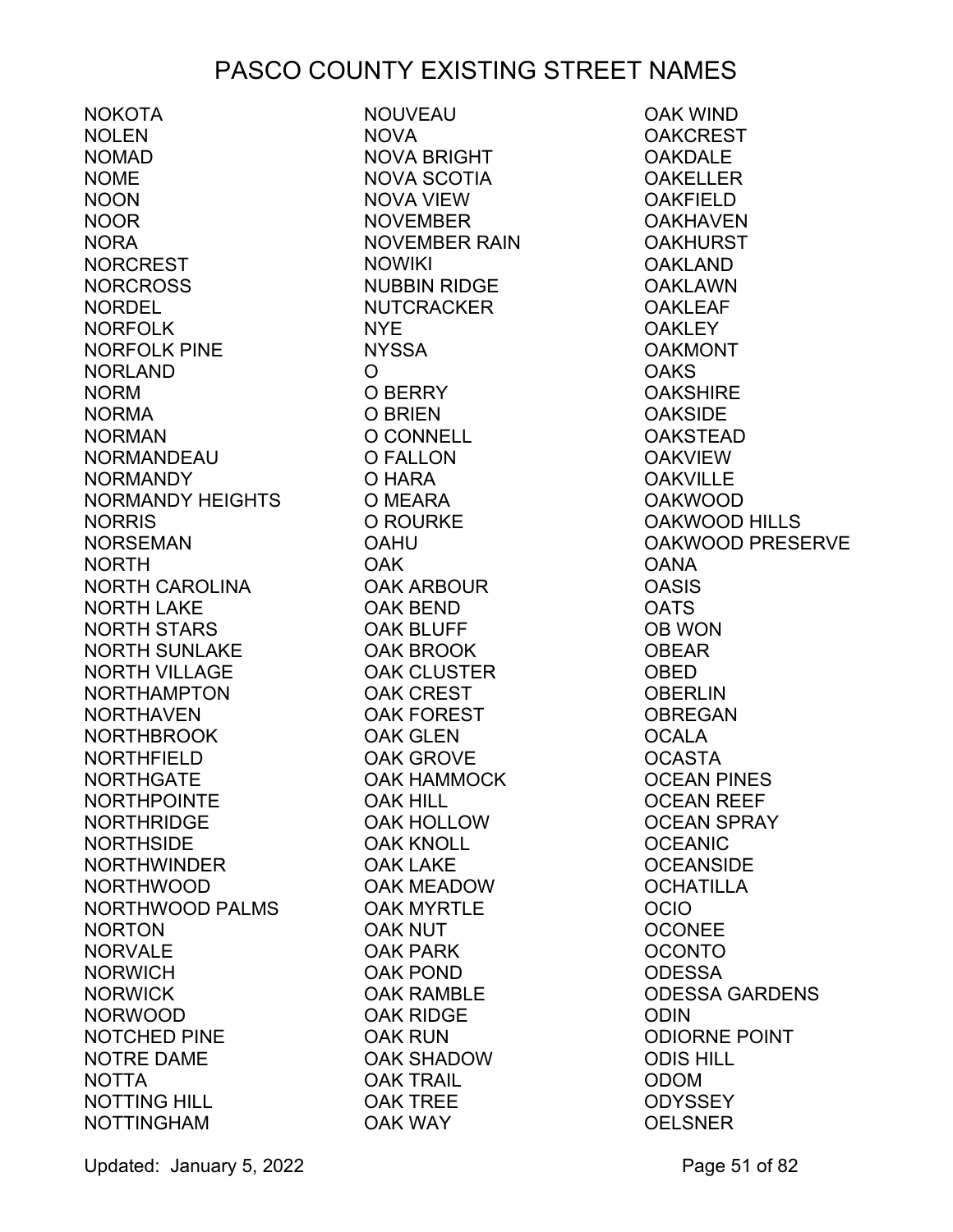OFFICE PARK OFFICIAL OGALALA **OGDEN** OGDEN GLADE **OGGIE** OHANA OHARA OHIO OIL WELL OKEEFE OKEENE OKLAWAHA OLA OLANA OLCOTT OLD OLD 5TH OLD BAILLIES BLUFF OLD BARN OLD BARRACKS OLD BRIDGE OLD CHRISTIAN OLD CLINTON OLD COLLIER OLD COUNTRY OLD COUNTY ROAD 52 OLD COUNTY ROAD 54 OLD CRYSTAL SPRINGS OLD CYPRESS CREEK OLD DARBY OLD DECUBELLIS OLD DIXIE OLD FIREPLACE OLD FLORIDA OLD GEIGER OLD GUNN OLD HICKORY OLD HOMESTEAD OLD JOHNSTON OLD LAKELAND OLD MAIN OLD MARSH END OLD MICKLER OLD MILL OLD MILL POND OLD MILLPOND OLD MISSION

OLD MOULTON OLD OAK OLD ORCHARD<br>OLD PASCO<br>OLD POLK OLD PASCO OLD POLK OLD PONDEROSA OLD POST OLD RIDGE OLD SAN ANN OLD SHADY HILLS OLD SIMONS OLD SOMERSET ACRES OLD SPARKMAN OLD ST JOE OLD STATE ROAD 54 OLD SUWANNEE OLD SYCAMORE OLD TAMPA BAY OLD TAYLOR OLD TRILBY OLD TUSCANY OLD VINING OLD WAVERLY OLDE FARM OLDE HOMESTEAD OLDE LANARK OLDEN AMBER OLDENBURG OLDFIELD OLDGATE OLDHAM OLDWOODS OLEANDER OLIN OLIVAUD OLIVE OLIVE BRANCH OLIVE BROOK OLIVER OLIVER CREEK OLIVIA OLLIE OLMSTREE OLNEY OLOFIN OLSEN OLYMPIA OLYMPIC CLUB

OLYMPIC STONE OMAHA OMEGA OMIE ONAN ONEAL ONECO ONEIDA ONGAR ONORIO ONSTAD ONTARIO ONYX OPAL OPAL WILLOW OPEN COUNTRY OPEN PASTURE OPENFIELD OPOPKA OPPORTUNITY OPUS ORACLE ORANGE ORANGE BELT ORANGE BERRY ORANGE BLOSSOM ORANGE BUD ORANGE GAT ORANGE GROVE ORANGE HILL ORANGE QUARTER ORANGE ROW ORANGE TREE ORANGE VALLEY ORANGEDALE ORANGEVIEW ORANGEWOOD ORANGEWOOD LAKES ORBIT ORCA ORCHARD ORCHARD DAZE ORCHARD GRASS ORCHARDGROVE ORCHARDTOWN ORCHID ORCHID BEE ORCHID LAKE

Updated: January 5, 2022 **Page 52 of 82**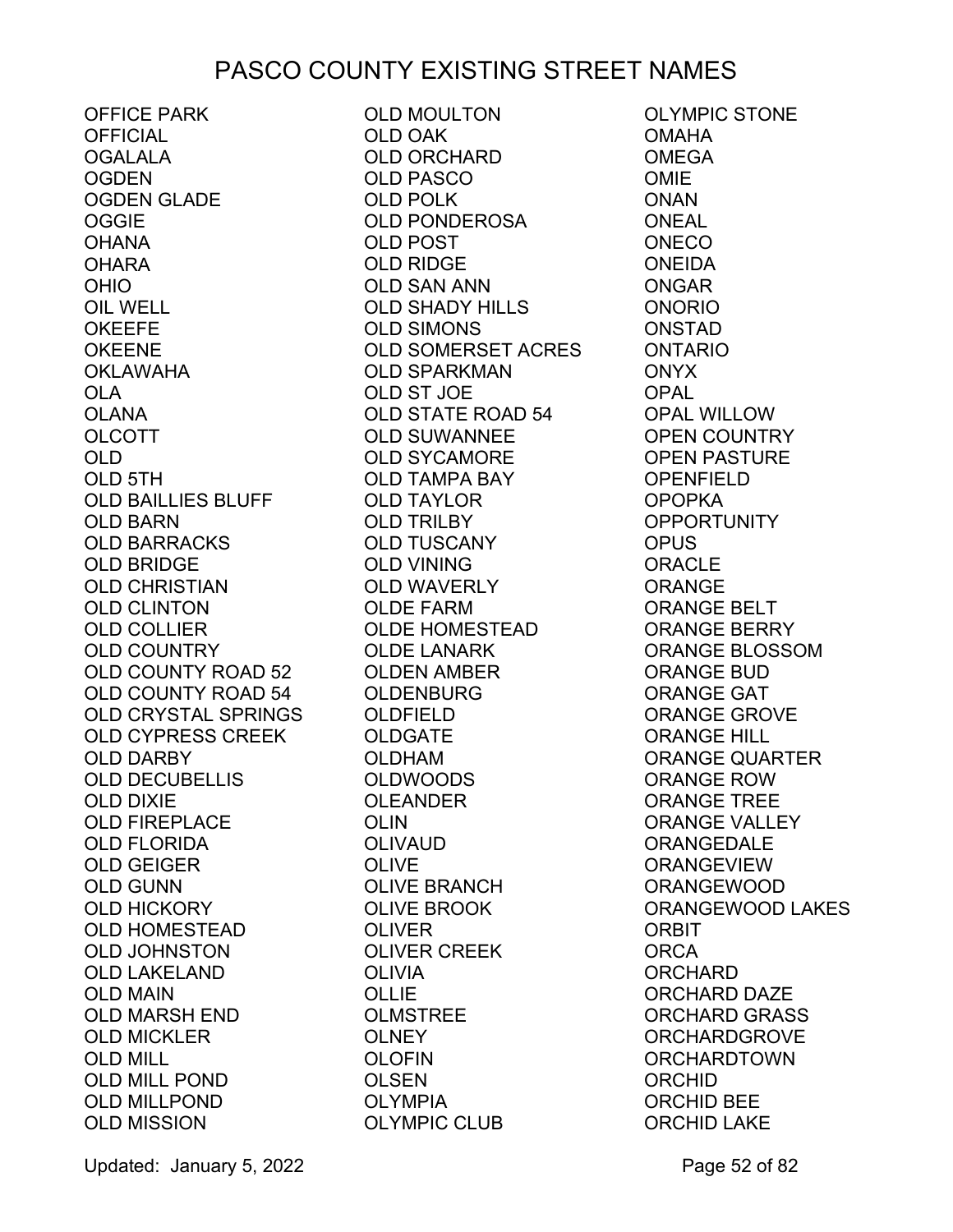OREGOLD ORETO **ORGAN ORIENT** ORIOLE **ORION** ORLAND ORLEANS ORLO **ORRIS** ORSI ORSON ORTON ORTONA **ORVICTI** ORWELL OSAGE OSBORNE OSCAR OSCEOLA OSCEOLA HOLLOW OSHAWA OSPREY OSPREY CLUBHOUSE OSPREY FLIGHT OSPREY GLADE OSPREY PEAK OSPREY PERCH OSPREY ROOST OSSIE MURPHY OSSINING OSTEEN OSWEGO OTIS OTIS ALLEN OTTAWA OTTER OTTER CREEK OTTER SKY OTTERS WICK **OTTLEY** OTTO OTTWAY OUR OUTBOARD **OUTER** OUTER DRIVE EAST OUTER DRIVE WEST PACKER

OUTERBRIDGE OUTLAW OUTLOOK OUTPOST OUTRIDER OUTRIGGER OUTWOOD OVER OVERBROOK OVERFALLS OVERHILL OVERLAND OVERLOOK **OVERPASS** OVERSTREET OVERTON OVERVIEW OVID OVIEDO OWANS OWEGO OWEN OWENS OWENSBORO OWL OX-EYE OXBOW OXCROFT OXENHAM OXFORD OXFORD GRAY OXHALL OXMOOR OYSTER OYSTER BAY OYSTER PIER OYSTER TRELLIS OYSTERWOOD OZANAM **OZARK** OZONA P PACE ARROW PACENTE PACER PACHINO PACIFIC

PACKING HOUSE PADDINGTON PADDLE PADDLE BIRD PADDOCK PADEN WHEEL PADGET PAIGE PAINTBRUSH PAINTED SKY PAINTER PALA PALADINO PALAFOX PALAMINO PALAMINO LAKE PALAMORE PALAPA PALATINE PALENCIA PALERMO PALESTA PALIMINO PALISADE PALLADIO PALLANZA PALM PALM BAY PALM COVE PALM GROVE PALM HAVEN PALM LAKE PALM RIDGE PALM SONG PALM TREE PALMA PALMA CEIA PALMA DEL RIO PALMBROOK PALMER PALMER OAK PALMERSTON PALMETTO PALMETTO BEND PALMETTO PALM PALMETTO PINES PALMILLA PALMITA

Updated: January 5, 2022 **Page 53 of 82**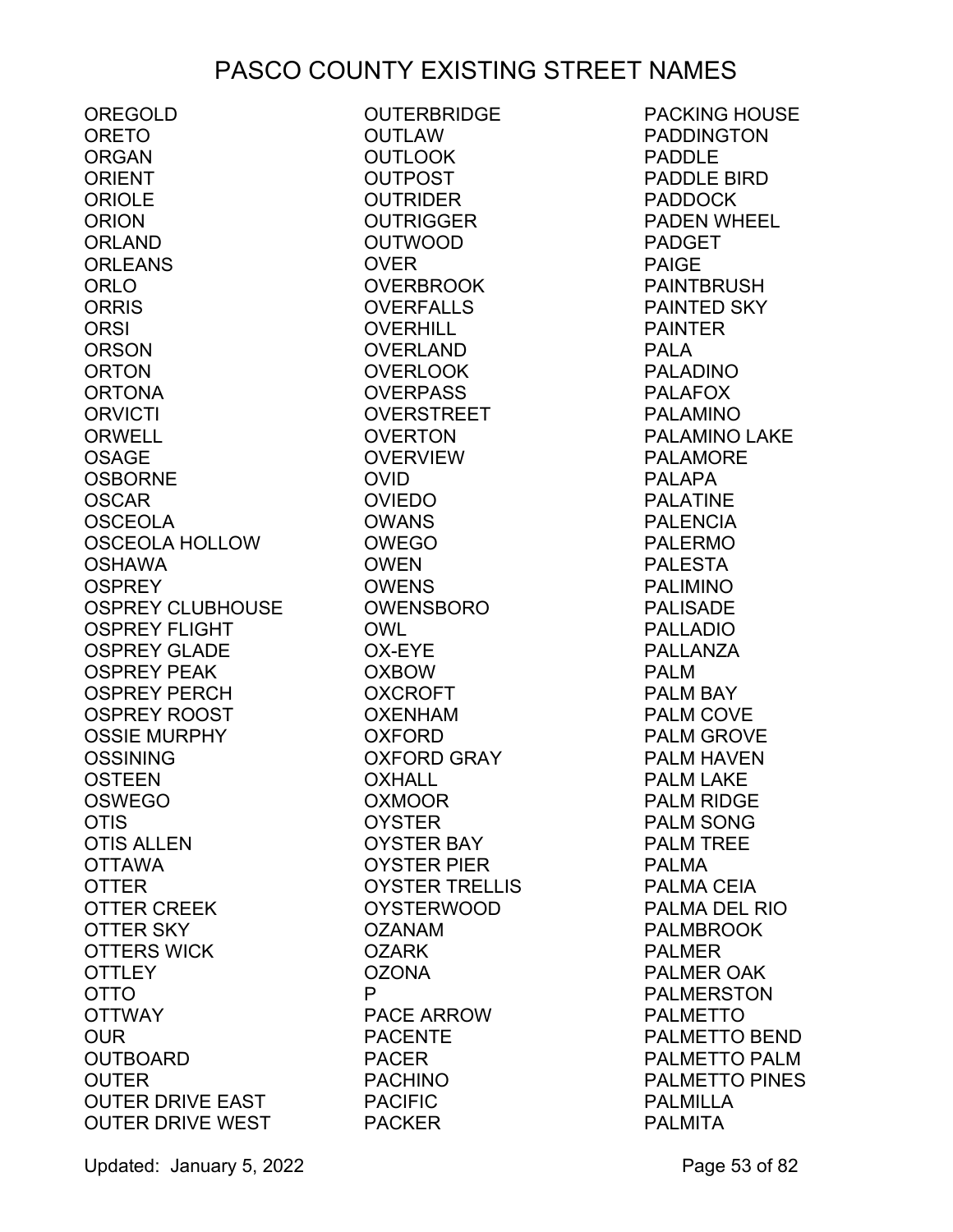PALMVIEW PALMWOOD PAI OMA PALOMAR PALOMINO PALOVERDE PAM PAMELA PAMPA PAMPAS PAMPASS GRASS PANA PANACEA PANAMA PANDA PANDORA PANFISH PANGOLA PANICUM PANOLA PANORAMA PANTHER PANTHER RUN PANTILE PANTUCKET PAOLI PAPAYA PAPER BIRCH PAPERBARK PAPOOSE PAPPAS PAPPILLION PAPPY PAPYRUS PAQUETTE PAR PARABLE PARADE PARADISE PARADISE LAKES PARADISE POINT PARADISETREE PARAGLIDER PARAGON PARAKEET PARAMOUNT PARAMUS PARAN

PARAPET PARAVANE PARCHMENT PARILLA PARIS PARISON PARK PARK BENCH PARK COLONY PARK CRESCENT PARK RICHEY PARKDALE PARKER PARKER POINTE PARKERS PARKERS LANDING PARKERSBURG PARKERTON PARKHILL TERRACE PATAGONIA PARKLAND PARKLAND BAY PARKMONTE PARKPLACE PARKRIDGE MANOR PARKSEND PARKSIDE PARKSIDE DUNE PARKSTONE PARKVIEW PARKVIEW ESTATES PARKWAY PARKWOOD PARLIAMENT PARLOR PARQUE PARRISH GROVE PARROT PARROT FISH PARROT REEF PARSLEY PARSONS HILL PARSONS RIDGE PARTAIN PARTERRE PARTRIDGE PARTRIDGE BERRY PARTRIDGE HILL PASADENA

PASCAY PASCO PASCO ACRES PASCO LAKE PASCO TERRACE PASCO TRAILS PASEO PASO FINO PASPALUM PASSAIC PASSERINE PASSERO PASSING PINE PASSION FLOWER PASSIVE PORCH PASSPORT PASTEL PAT PATCHOOSA PATCO PATE PATELLA PATHWAY PATIO PATIO VIEW PATRICIA PATRICIAN PATRICK PATRIOT PATSBURG PATTERSON PATTI PATTIE PATTON PATTY PAUL REVERE PAUL S BUCHMAN PAULA PAULINE PAULS PAVER PAVILION PAW PAW PAW PAWLING PAWNEE PAXTON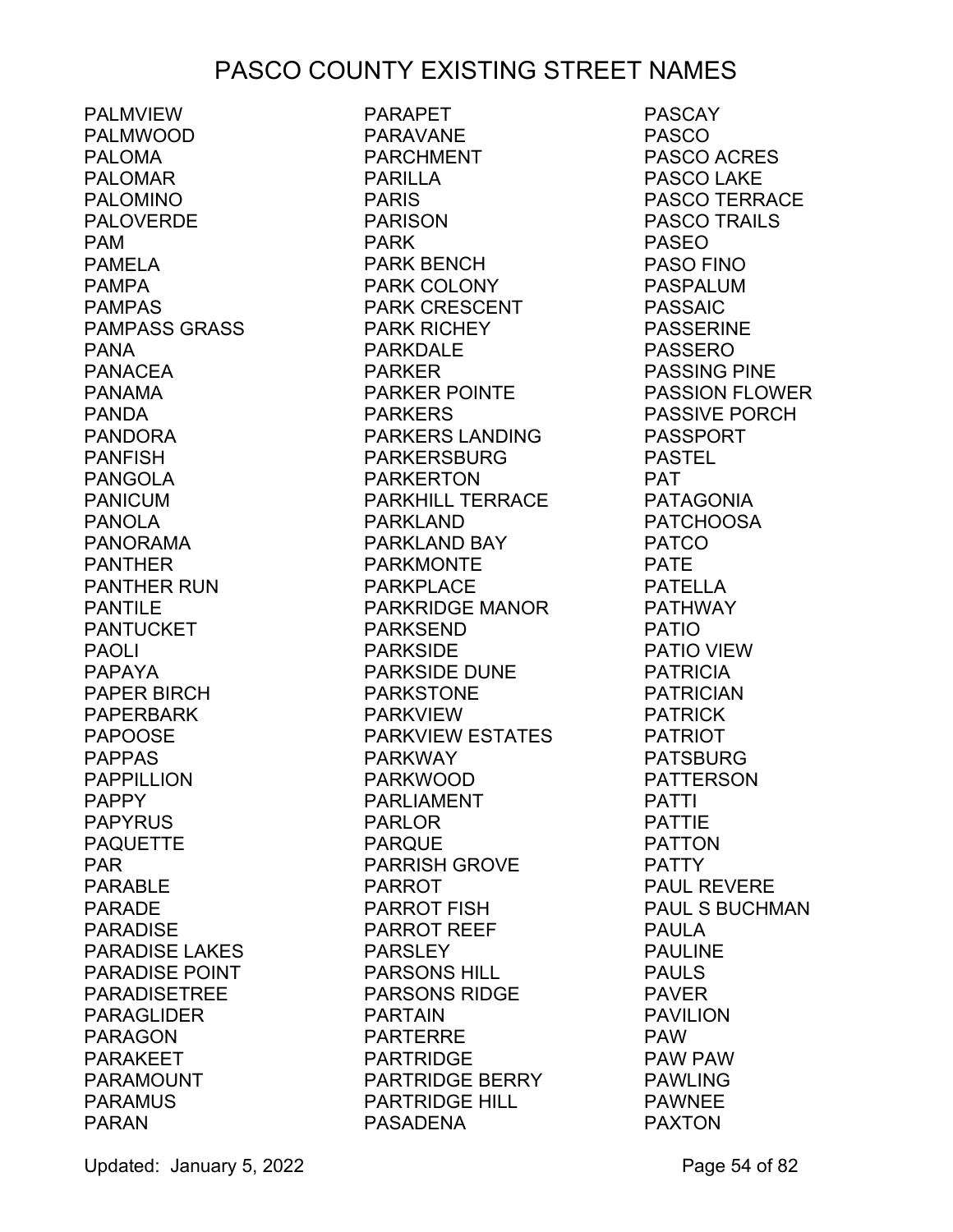PAYNE PAYNE STEWART PAYSON PAYTON PEA TREE PEACE PEACE LILY PEACE PIPE PEACEFUL PEACEFUL VALLEY PEACH PEACH BLOSSOM PEACH LANTERN PEACH LOWELL PEACH TREE PEACHTREE PEACOCK PEAK PEAR PEAR<br>PEAR TREE<br>PFARI PEARL PEARL BERRY PEARL CRESCENT PEARL PAVER PEARLWOOD PEARSON PEARSON JAMES PEASE PEBBLE PEBBLE BEACH PEBBLE CREEK PEBBLE GLEN PEBBLE WOOD PEBBLEBROOKE PECAN PECAN TREE PECAN VALLEY PECONIC PECOS PEEKSKILL PEGASUS PEGGY PEGGY MAC PELHAM PELICAN PELICAN REED PELL **PELORUS** 

PELT PELTON PEMBERTON PEMBRIDGE PEMBROOK PEMBROOKE PENDA PENDLETON PENDLETON LANDING PENELOPE PENGUIN PENINSULA PENINSULAR PENN PENNACOOK PENNANT PENNANT RISING PENNECOTT PENNER PENNINGTON PENNSVILLE PENNSYLVANIA PENNY PENNY GALE PENNY GRASS PENNY ROYAL PENNY SURF PENRICK PENROSE PENSACOLA PENSDALE PENSFORD PENSIVE PENTA PENTAIL PENWOOD PENZANCE PEONY PEONY PRAIRIE **PEOPLES** PEORIA PEPPE R PEPPER PEPPER DAWN PEPPER MILL PEPPER PINE PEPPERELL PEPPERGRASS

**PEPPERIDGE** PEPPERTREE PEPPERVINE PEPPERWOOD PEQUENA PERCH PERCH<br>PERCHERON<br>PERDEW PERDEW PERDITA PEREGRINA PERENNIAL PERFECT PERGOLA PERIDOT PERILLI PERIMETER **PERIWINKLE** PERKIN PERLMAN PERMIT PERPETUAL PERRINE RANCH PERRY PERSEA PERSEVERANCE PERSHING **PERSIMMON** PERSIMMON PARK PERT PERTH PERTHSHIRE PET PETAL PETER PETER MAX PETERBOROUGH PETERSON PETRAS PETREY PETRIEL PETTICOAT PETUNIA PEZ LANDING PHEASANT PHELPS PHI DELT PHILLIP PHILLIPS

Updated: January 5, 2022 **Page 55 of 82**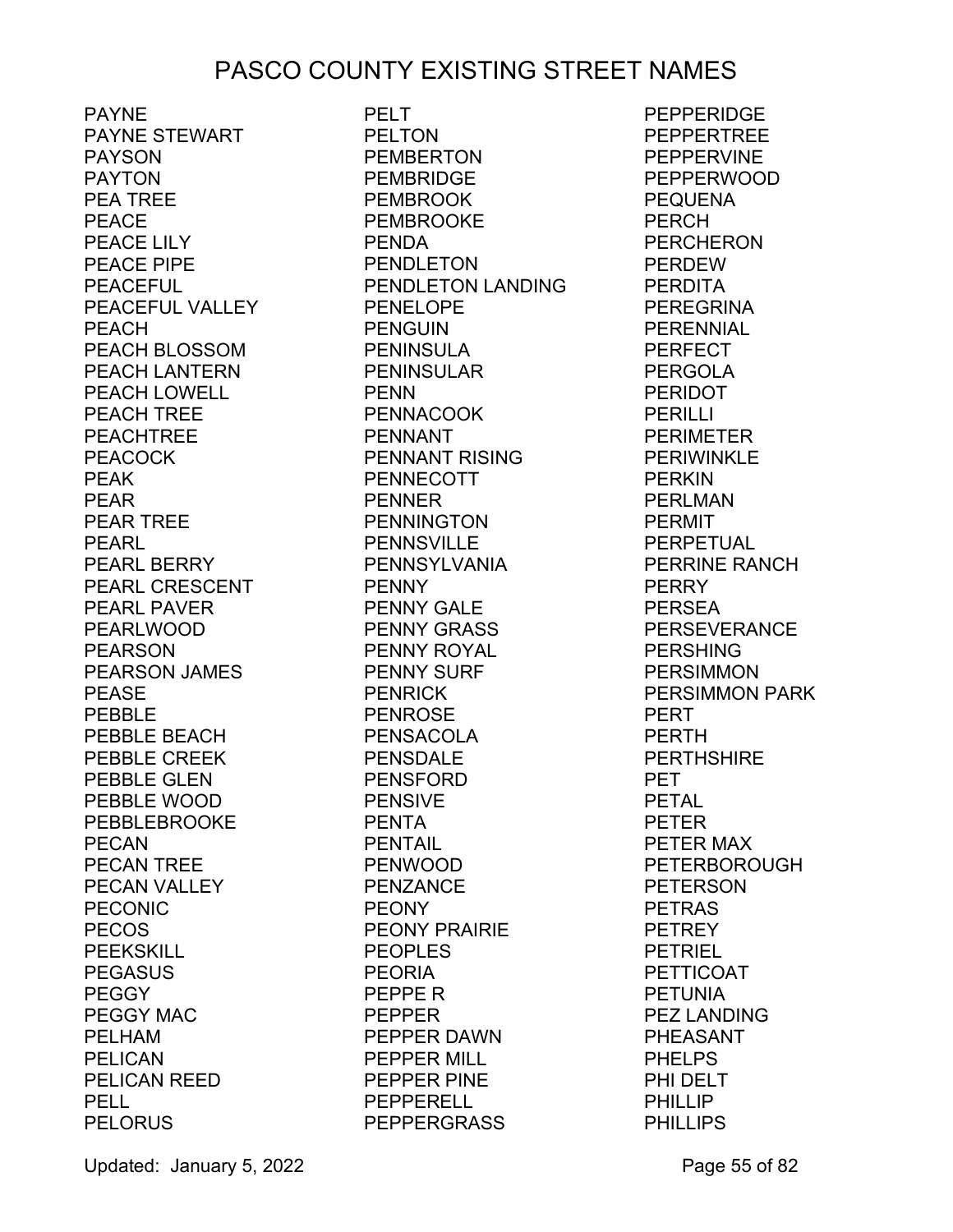PHILMAR PHOENIX PHOTINIA PHOTONICS PHYLLIS PIAZZA PICANA PICASSO PICCABEEN PICCADILLY PICCARD PICKERELL PICKERING PICKET PICKET FENCE<br>PICKETT PICKETT PICKETTS MILL PICKFORD PICNIC PICOTEE PICTON PICTURE PIEDMONT PIER PIERCE PIERCE LAKE PIERCEFIELD PIERRE PIERVIEW PIGEON PIGEON PLUM PIKE PIKMAR PILCHARD PILGRIM PILOT COUNTRY PILOTS PIMA POINT PIMBERTON **PIMLICO** PIN CHERRY PIN OAK PINAFORE PINATA PINCUS PINDOS PINE PINE BLUFF

PINE CREEK PINE FOREST PINE GAP PINE GLEN PINE HAVEN PINE HILL PINE HOLLOW PINE KNOLL PINE KNOT PINE LAKE PINE LANDS PINE LEAF PINE LILLY PINE POINT PINE PRODUCTS PINE RIBBON PINE RIDGE PINE SHADOW PINE SPRINGS PINE TOP PINE TREE PINE WALK PINEAPPLE PINEBARK PINEBROOK PINECONE PINECREST PINEFIELD **PINEHURST** PINEHURST GREENE PINELAKE PINELAWN PINELLAS PINENEEDLES PINETTA PINEVIEW PINEWAY PINEWOOD PINEWOOD VILLAS PINEY BARK PINEY GREEN PINEY GROVE PINEY POINT PINEYWOOD PINFELD PING PING PONG PINK FLAMINGO

PINK GUARA PINK PEACOCK PINKSTON PINNACLE PINNACLE PEAK PINOCHLE PINOLA PINON PINSON PINTAIL PINTO PINYON PIONEER PIONEER MUSEUM PIPER PIPESTONE PIPING ROCK PIPPIN PIRATE PISCES **PISCINA** PISTACHIO PISTOL RANGE PITCHER PUMP PITHLA PITNER PIUTE PIXIE PLACID PLAINS PLAINVIEW PLANT PLANTAIN PLANTATION PLANTATION LAKE PLANTATION PALMS PLANTERS PI ANZA PLATEAU PLATHE PLATINUM PLATT PLAYA DEL REY PLAYER PLAYERS PLAZA PLAZA VIEW **PI FASANT** 

Updated: January 5, 2022 **Page 56 of 82**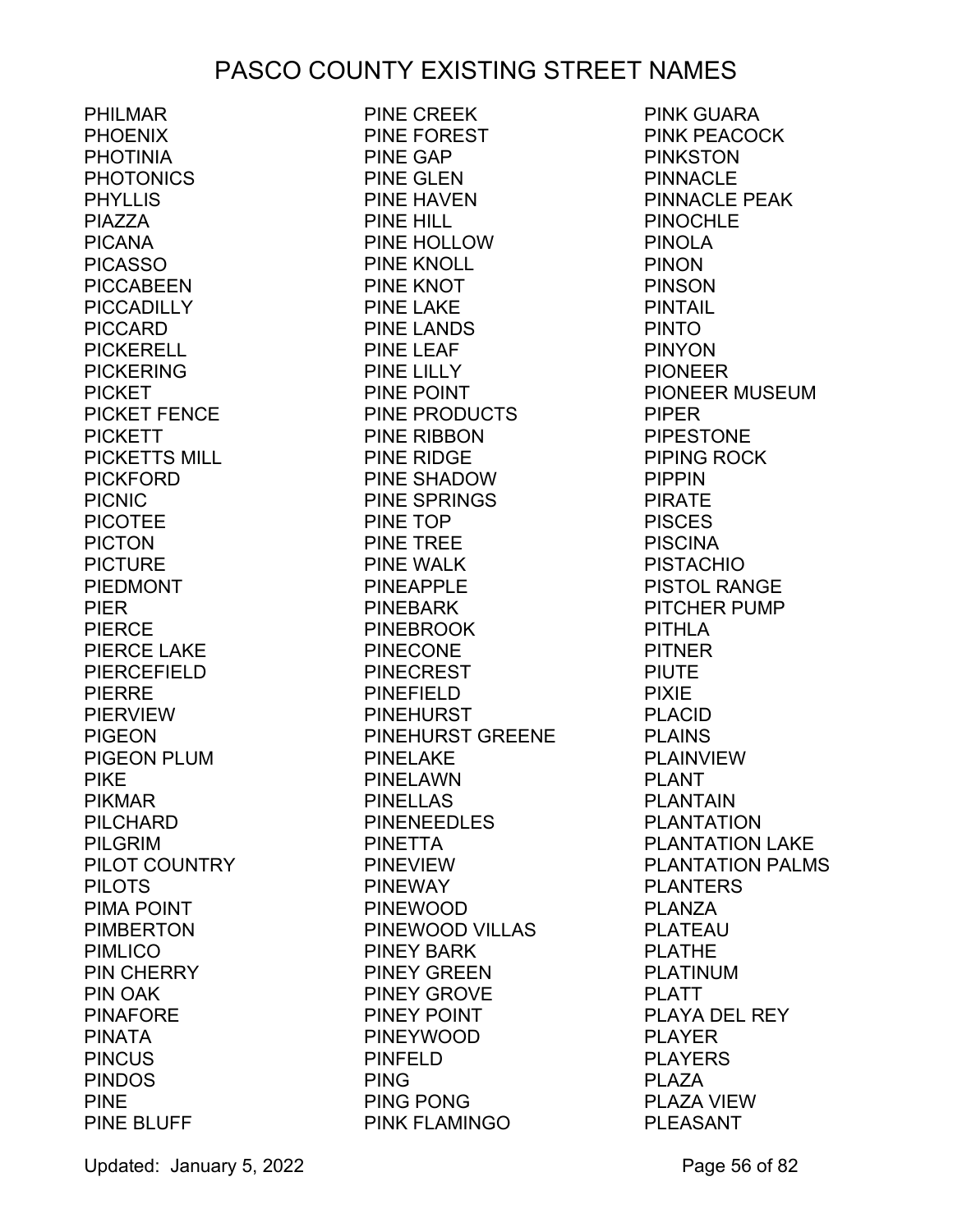PLEASANT BAY PLEASANT BLUFF PLEASANT HILL PLEASANT MORNING PLEASANT PLAINS PLEASANT RIDGE PLEASANT SPRING PLEASANT WOODS PLEASANTVILLE PLEASURE PLEASURE RIDE PLOVER PLUM PLUM BAYOU PLUM TREE PLUMBAGO PLUMERI PLUMOSA PLYMOUTH POCA POCO POCONO POE POINCIANA POINSETTIA POINT POINT CYPRESS POINTE ANNE POINTE O WOODS POINTE PLEASANT POINTE VILLAGE POKOLE POLACCA POLAR POLARIS POLITE POLK POLLOCK POLO POLSON POLYPODIUM POMANDER POMEGRANATE POMELLO POMELO POMME DE PIN POMMEL POMPANIC

POMPANO PONCAN PONCE POND POND APPLE POND HOLLOW POND RUSH POND VIEW PONDE5OSA PONDER PONDERED DAY PONDEROSA PONDS EDGE PONDSIDE PONGO PONKAN PONTIAC PONTOFINO PONY PONY POND POOL COMPASS POOLE POP POP ASH POPLAR POPLAR BROOK POPPY POPPY FIELDS POPPY SNOW POPULUS PORCH PORFIRIO PORPOISE PORSCHE PORT PORT DOUGLAS PORT HUDSON PORT ROYAL PORT VELL HARBOUR PORTAGE PORTAL PORTER PORTICO PORTLAND PORTLAND MANOR PORTMARNOCK PORTOFINO PORTOLA

PORTRAIT POSADA **POSEN POSEY** POSITANO POSS POSSUM POSSUM TROT POST POST ISLAND POST OAK POST OFFICE POSTAL POSTELL POTOMAC POTTER POTTERTON POW WOW POWDER KEG POWDERHORN POWDERPUFF MIMOSA POWELL POWER LINE POWERLINE POWERSONG POWHATTAN PRADERA PRADO PRAIRIE PRAIRIE CLOVER PRAIRIE CREEK PRAIRIE DUNES PRAIRIE FALCON PRAIRIE IRIS PRAIRIE RIDGE PRAIRIE ROSE PRAIRIE VIEW PRAISE PRANCER PRATT PREAKNESS PREAKNESS STAKES PRECEPT PRECIOUS VIEW PRECISION PRECITA PREMIER PRESCOTT

Updated: January 5, 2022 **Page 57 of 82**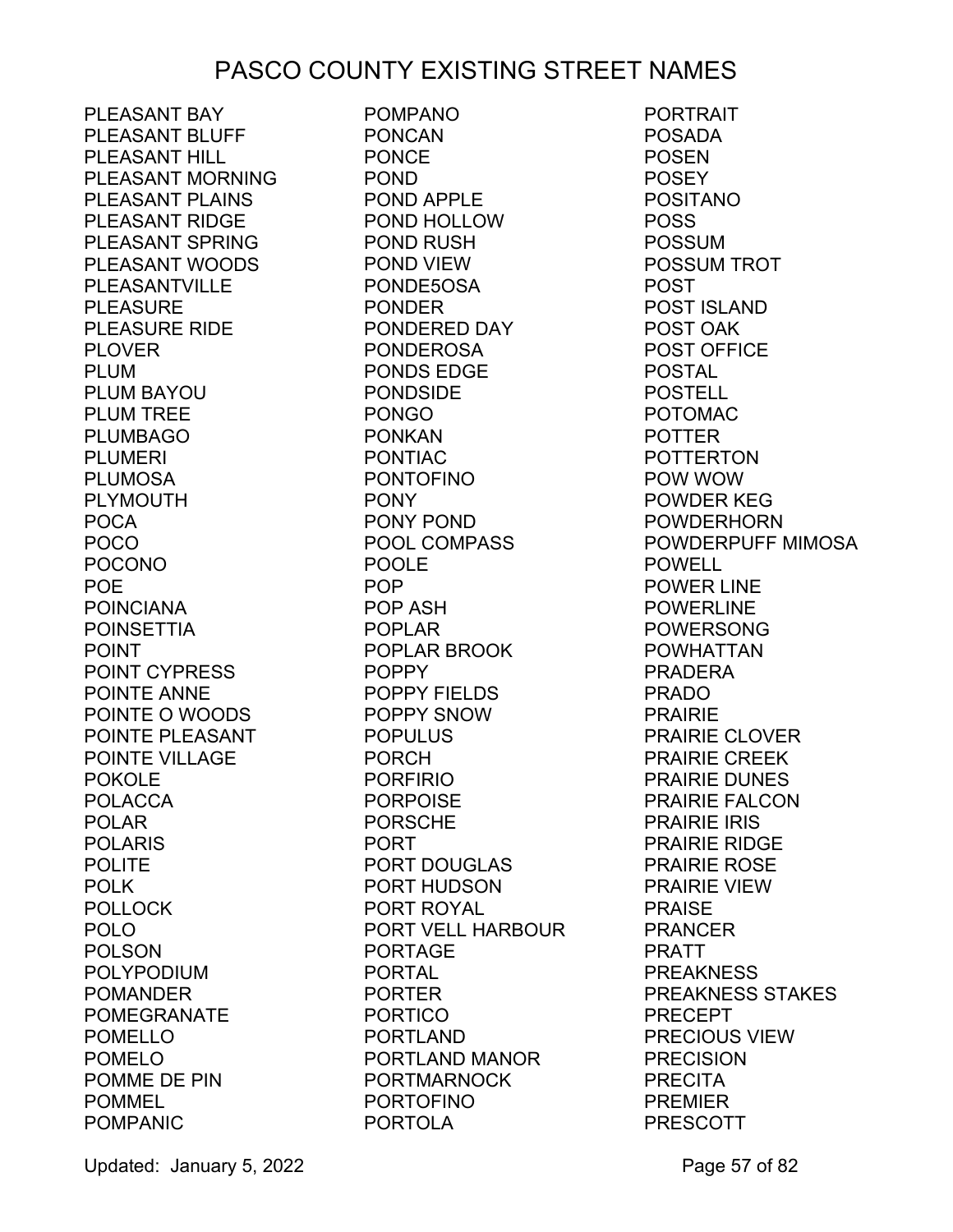PRESERVATION PRESERVATION WOODS PRESERVE PRESERVE MARKETPLACE PRESIDENTIAL PRESTIGE PRESTON PRESTON WOODS PRESTWICK PRETTY POND PRETTY REDBIRD PRETZEL STICK PREVATT PREVOST PRIARIE VIEW PRIBIL PRICE PRICKLY PEAR PRIDE PRILLMAN PRIMAVERA PRIME PRIMO PRIMROSE PRIMULA PRIMWOOD PRINCE PRINCE GEORGE PRINCESS PRINCESS BAY PRINCETON PRINCEVILLE PRINCEWOOD PRIORY PRISTINE PRISTINE LAKE PRITCHETT PRIVATE PRIVATE DRIVEWAY PRIVET PRO SHOP PROCTOR PROFESSIONAL PROGRESS PROMENADE PROMENADE CENTRE PYRITE

PROMISE PROP WASH PROPER PROSPECT PROSPECT HILL PROSPER PROSPERITY PROSPEROUS PROSSER PROUD MOCKINGBIRD PROUT PROVANCE PROVERB PROVIDENCE PROVINCETOWN PROVINCIALE PROVOST PROWLER PRUETT PUCKETT PUEBLO PUFFIN PUGH PULASKI PULLER PULLMAN PULP PULSAR PULTENEY PUMA PUMP STATION PUMPKIN PUMPKIN RIDGE PUNKY PUNTA PALMA PUNTO AZUL PURDUE PURPLE PURPLE MARTIN PURPLE THISTLE PURSLANE PURSLEY PUTNAM PUTTER PUTTER GREEN PYLON PYRAMID

Q **QUACHITA** QUADRANGLE QUAIL QUAIL CAPER QUAIL GROVE QUAIL HOLLOW QUAIL MEADOW QUAIL RIDGE QUAIL RUN QUAIL VIEW QUAILWOOD QUAKER RIDGE **QUALITY** QUARRY BADGER QUARTER QUARTER HORSE QUARTZ QUARTZ LAKE QUEBEC QUEEN BEE QUEEN BROOKS QUEEN PALM QUEEN SAGO QUEENANN LACE QUEENER **QUEENS** QUEENSLAND **QUEENSTON QUERCUS** QUEST QUIET QUIET HAVEN QUIET HOLLOW QUIET OAK QUIMBY **QUINCY** QUINN QUINTEN QUIST **QUITE** R-MAR R E LEE RABBIT RABBIT FARM RACCOON RACE TRACK RACHEL

Updated: January 5, 2022 **Page 58 of 82**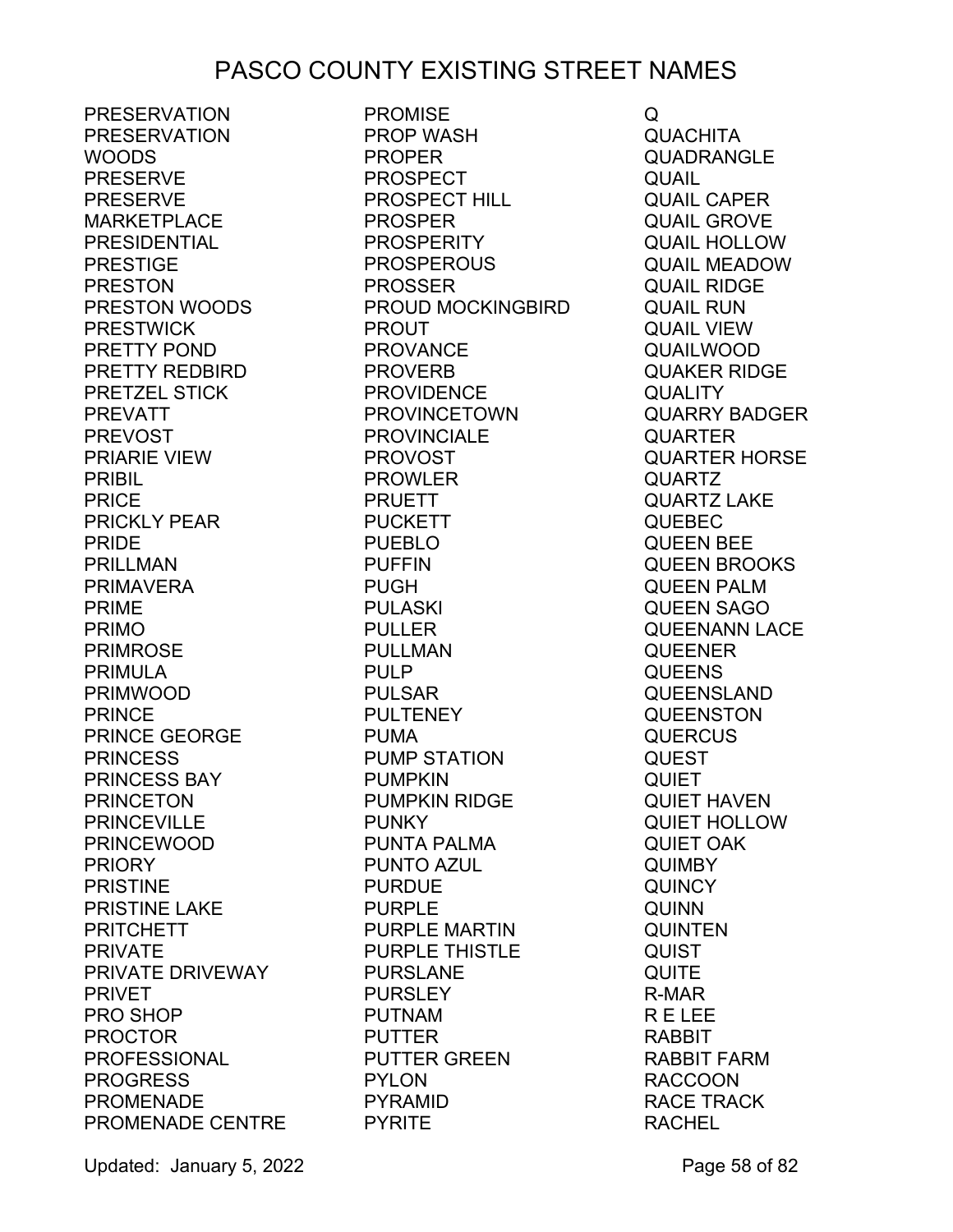RADALU RADCLIFFE RADEN RADIANT RADIANT SHINE RADIANT SHORE RADICE RADLEY RADLOFF RADNER RAENA RAFFIA RAGAN RAGSDALE RAIE RAIL RAILROAD RAILROAD VINE RAIN FOREST RAIN HOLLOW RAIN LILY RAIN STITCH RAINBOW RAINBOW BRIDGE RAINBOW OAKS RAINBOW RACE RAINBOW SPRING RAINDANCE RAINELLE RAINFALL RAINFLY RAINFOREST RAINIER RAINTREE RAINVILLE RAISED TULIP RAISER RALEIGH RALLY RALLY SPRING RAMAPO MOUNTAIN RAMBLA BREEZE RAMBLE RAMBLE ON RAMBLEWOOD RAMBLING RAMBLING STONE RAMBLING VINE

RAMBUTAN RAMER RAMFIS RAMONA RAMOR RAMP RAMPART<br>RAMPART RAMSEY RAMSEY RIDGE RAMSGATE RANAHAN RANCH RANCH HILL RANCH PLACE RANCHERS GAP RANCHETTE RANCHITA RANCHO DEL RIO RANCHSIDE RANCHVIEW RANCHWOOD RANDALL RANDALL MANOR RANDAN RANDEE RANDLEMAN RANDOLPH RANDOM RANGELAND RANGER RANGERS RANKIN RAPID RIVER RAPIDS RAPSODI RAPTOR RASPBERRY RATHDOWN RATHEL RATTAN RATTANA RAULERS OX RAVELLO RAVEN RAVENDALE RAVENNA RAVENNA HOLLOW RAVENRIDGE

RAVENS BROOK RAVENWOOD RAVINES RAWLINS RAWSON RAX RAY RAYBURN RAYMOND RAYO DEL SOL READING REBECCA RECESS RECOVERY RECREATION RED BAY RED BLUFF RED BRICK RED CARDINAL RED CEDAR RED CULVER RED FEATHER RED FERN RED FOX RED JACKET RED MAPLE RED MILL RED OAK RED PINE RED ROBIN RED ROCK RED ROE RED RUN RED SKY RED SNAPPER RED TAILED HAWK RED WILLOW RED WINGS REDBERRY REDBIRD REDBLUSH REDBUD REDCLIFF REDCOAT REDDING REDEEMER REDFIELD REDFISH

Updated: January 5, 2022 **Page 59 of 82**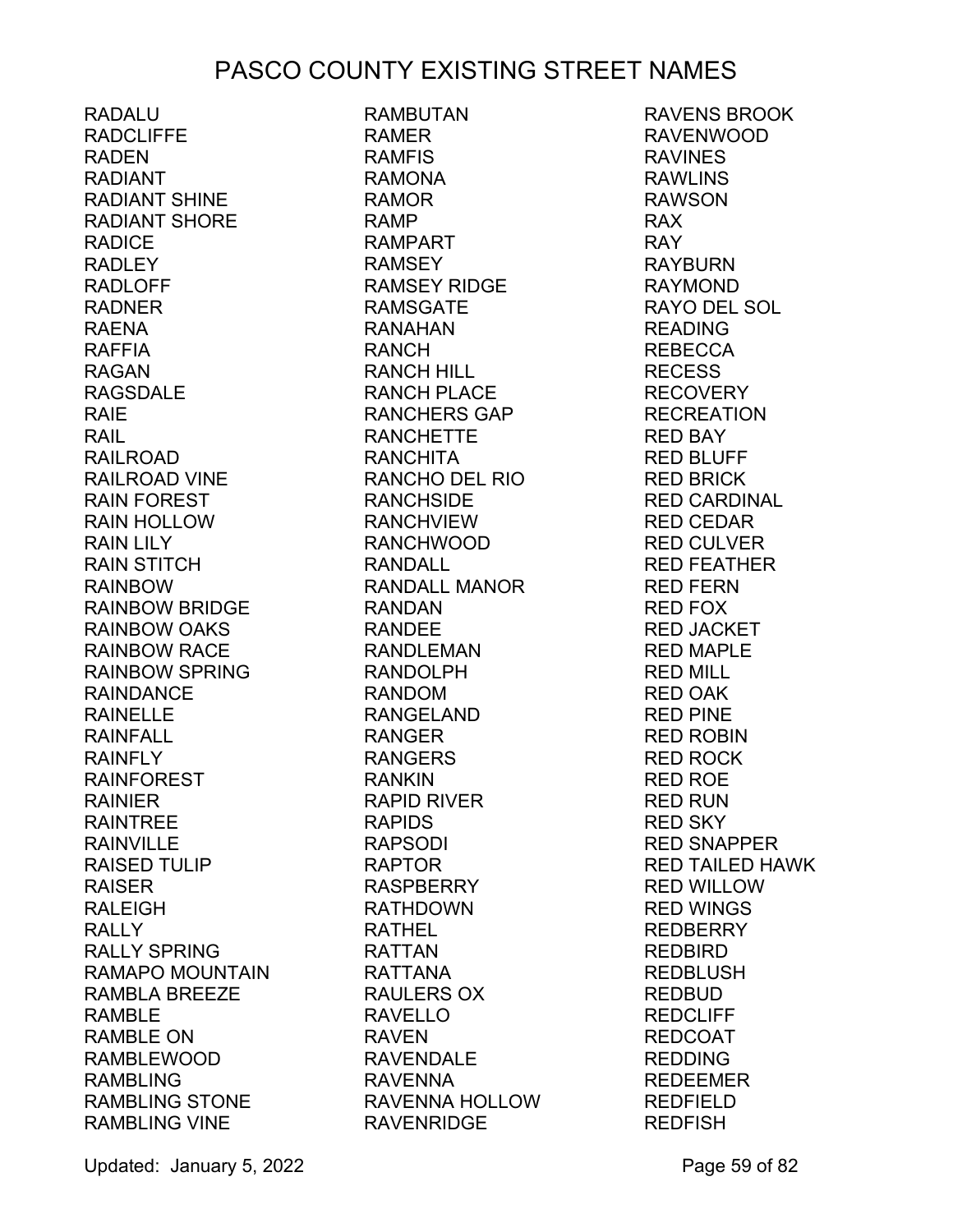RESEDA

REDFORD REDHAWK REDHILL REDLEAF REDMAC REDONDO REDROOT REDSTONE REDWING REDWOOD REDWOOD DAWN REED REED HORNET REEDVILLE REEF REES REESER REEVES REFLECTIONS REGAL REGAL MIST REGALWOOD REGATTA REGENCY REGENCY PARK REGENT REGENT CANAL REGGIE REGIMENT REGINA REGINALD REGIS REGISTER REIMER REINDEER REMEMBRANCE REMINGTON REMORA REMUS RENAISSANCE RENDA RENEE RENNES RENO RENSSELAER REPONDO REPUBLIC **RESCUE** 

RESERVE RESORT RESTAREA RESTLESS RETAIL RETIREMENT RETREAT REUS REVARO REVCON REVERE REVIVAL REX REXDALE REXFORD REYNA REYNOLDS REYNOSA RHINE RHINEBECK RHODE ISLAND RHODES RHODIN RHOMBUS RHONDA RHONE RHUMBUS RIADA RIATA RIBBON FERN RICARDO RICE RICE MILL RICE RIDGE RICHARD RICHARDSON RICHBORO RICHEY **RICHIE** RICHLAND RICHLAND SCHOOL RICHLOAM RICHLOAM CLAYSINK **RICHMERE** RICHMOND **RICHNESS RICHTER** 

RICHWOOD RICK RICKOVER RIDDLE RIDDLE DAWN RIDDLETON RIDER RIDER CREEK RIDER RAY RIDERS RIDGE RIDGE CREST RIDGE TOP RIDGEBROOK RIDGEDALE RIDGEFIELD RIDGELAKE RIDGELINE RIDGEVIEW RIDGEWAY RIDGEWOOD RIEGLER **RIELLY** RIFLE RIGGINS RIGOR RIGSBY RIKKOLA RILEY RIM RIMROCK RINALDI RINCON RINGGOLD RINGLING RINGWOOD RIO RIO BLANCO RIO GRANDE RIO VISTA RIOMAR RIPARIAN RIPPLE RIPPLE POND RISEN STAR RISING SUN RITA RITZ

Updated: January 5, 2022 **Page 60 of 82**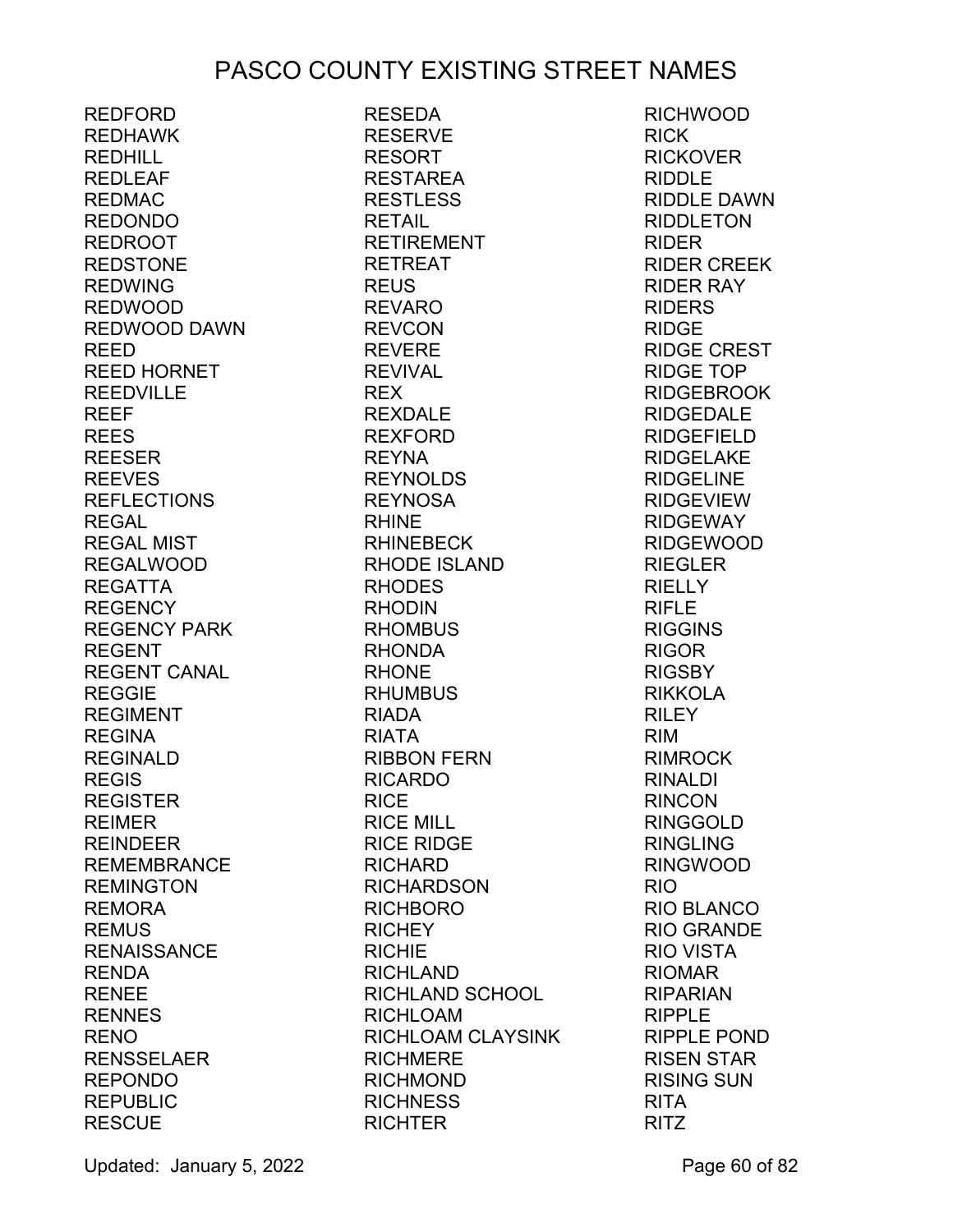RIVA RIVA DEL RIVA RIDGE RIVE GLEN RIVER RIVER BIRCH RIVER BLUFF RIVER CROSSING RIVER GLEN RIVER GULF RIVER MILL RIVER OAKS RIVER OTTER RIVER POINT RIVER QUARRY RIVER REED RIVER RIDGE RIVER ROCK RIVERBANK RIVERCHASE RIVERDALE RIVERFOREST RIVERGATE RIVERLAWN RIVERRUN RIVERSIDE CROSSING RIVERSONG LODGE RIVERSTON RIVERSTONE RIVERVIEW RIVERWALK PRESERVE RIVERWOOD RIVET RIVIERA RIVIERA EDGE RIX RIZK ROACHES ROAD RUNNER ROAM ROAMING ROANOKE ROARING ROBARTS ROBBINS ROBERT ROBERT TRENT JONES ROBERTS ROBERTS BARN ROBILINA ROBINSON ROBLE ROBWAY ROCK OAK ROCKFISH ROCKS ROCKY ROCOCO RODEO ROGALLO ROGERS ROHRMAN ROHUNA ROLAND ROLLER

ROBIN NEST ROBIN ROOST ROBINHOOD ROBINS NEST ROBINS SONG ROBSTOWN ROCHELLE ROCHESTER ROCK CANYON ROCK CREEK ROCK DOVE ROCK ROYAL ROCK SPRING ROCK VALLEY ROCKAWAY ROCKBRIDGE ROCKFLEET ROCKFORD ROCKINGHAM ROCKLEDGE ROCKROSE ROCKROSS ROCKVILLE ROCKWELL ROCKWOOD ROCKY ISLAND ROCKY POINT RODEKALYLA RODERICK ROEBELLINI ROGERLAND

ROLLING ROLLING GREENE ROLLING HILLS ROLLING MEADOW ROLLING OAKS ROLLING PINE ROLLING RIDGE ROLLING SHELL ROLLING STONE ROLLING TIDES ROLLING VIEW ROLLINGBROOK ROLLINGWOOD ROLLINS ROLLO ROLLS ROYCE ROMA DUNE ROMANCE ROMANESQUE ROME ROMEO RONAN RONNIE RONNOCH RONSON ROOKERY ROOKS ROOSEVELT ROOTSTOCK ROSADA ROSALITA ROSARIAN ROSATTI ROSCO ROSE ROSE COTTAGE ROSE HAVEN ROSE PETAL ROSE TREE ROSEANN ROSEANNE ROSEARRO ROSEATE ROSEATE SPOONBILL ROSEBUD ROSEBUSH ROSEDALE **ROSEFAIRE** 

Updated: January 5, 2022 **Page 61 of 82**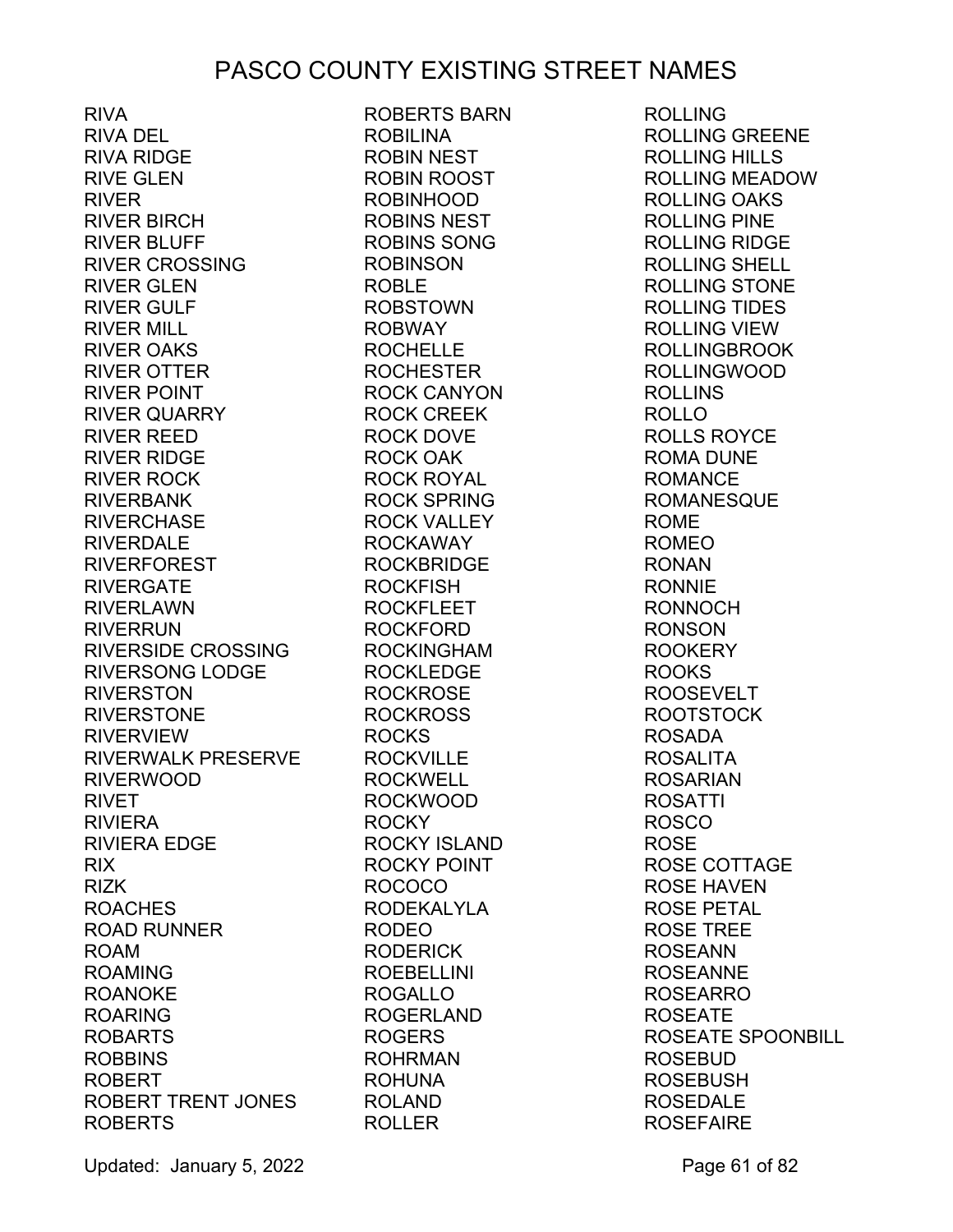ROSEFIELD ROSEHAVEN ROSELAND ROSELAWN ROSELING ROSELLE ROSEMALLOW ROSEMARY ROSEMONT ROSEMOOR ROSEPHIL ROSEPINE ROSERIDGE ROSEROOT ROSETTE ROSEVILLE ROSEWALL ROSEWATER ROSEWOOD ROSEWOOD BARK ROSEWOOD MEADOW ROSLYN ROSS ROSSENDALE ROSSITER ROSWELL ROTELLA ROTH ROTHBURY ROTHENFELD ROTLING ROTTINGHAM ROUGH ROUND ABOUT ROUND TABLE ROUNDELAY ROUNDTABLE ROUNDTREE ROUNDVIEW ROVER ROW BOAT ROWAN ROWE ROWING DALE ROWLAND ROWLAND PICKERT ROXANNE ROXBORO

ROXBURY ROY ROYAL ROYAL BIRKDALE ROYAL CRESCENT ROYAL FERN ROYAL GEORGE ROYAL HART ROYAL OAK ROYAL PALM ROYAL PALMS ROYAL RIDGE ROYAL STEWART ROYAL TROON ROYALTON ROYALWOOD ROYCROFT ROYSTON ROYSTONEA ROZAR ROZEWAY ROZIER RUANN RUBBER TREE RUBEN BARNES RUBY RUBY RED RUDBECKIA RUDDER RUDDY RUDDY DUCK RUDOLPH RUE LORRAINE RUFFING RUFFINO RUGBY RUGER RUMAR RUMFORD RUNAWAY BREEZE RUNNEL RUNNER OAK RUNNING DEER RUNNING FOX RUNYON RUSBE RUSCO RUSHBROOK

RUSHMORE RUSKIN RUSSEL RUSSELL RUSSETT RUSSIAN OLIVE RUSTED WAGON RUSTIC RUSTIC EVE RUSTIC LODGE RUSTIC PINE RUSTIC RISE RUSTIC SHADOW RUSTIC TIMBER RUSTLEWOOD RUSTY CREEK RUSTY HOOK RUSTY OAK RUTH RUTHERFORD RUTILLIO RUTLAND RUTLEDGE RYALS RYAN RYANS RYDER CUP RYDER RAY RYE RYE COBIA RYERSON RYESTONE RYLAND RYMAN SABAL SABELLA **SABINE** SABLEWOOD SABRES SACRAMENTO SADDLE SADDLE PALM SADDLE RIDGE SADDLE STRAP SADDLEBACK SADDLEBRED SADDLEBROOK **SADDLEHORN** 

Updated: January 5, 2022 **Page 62 of 82**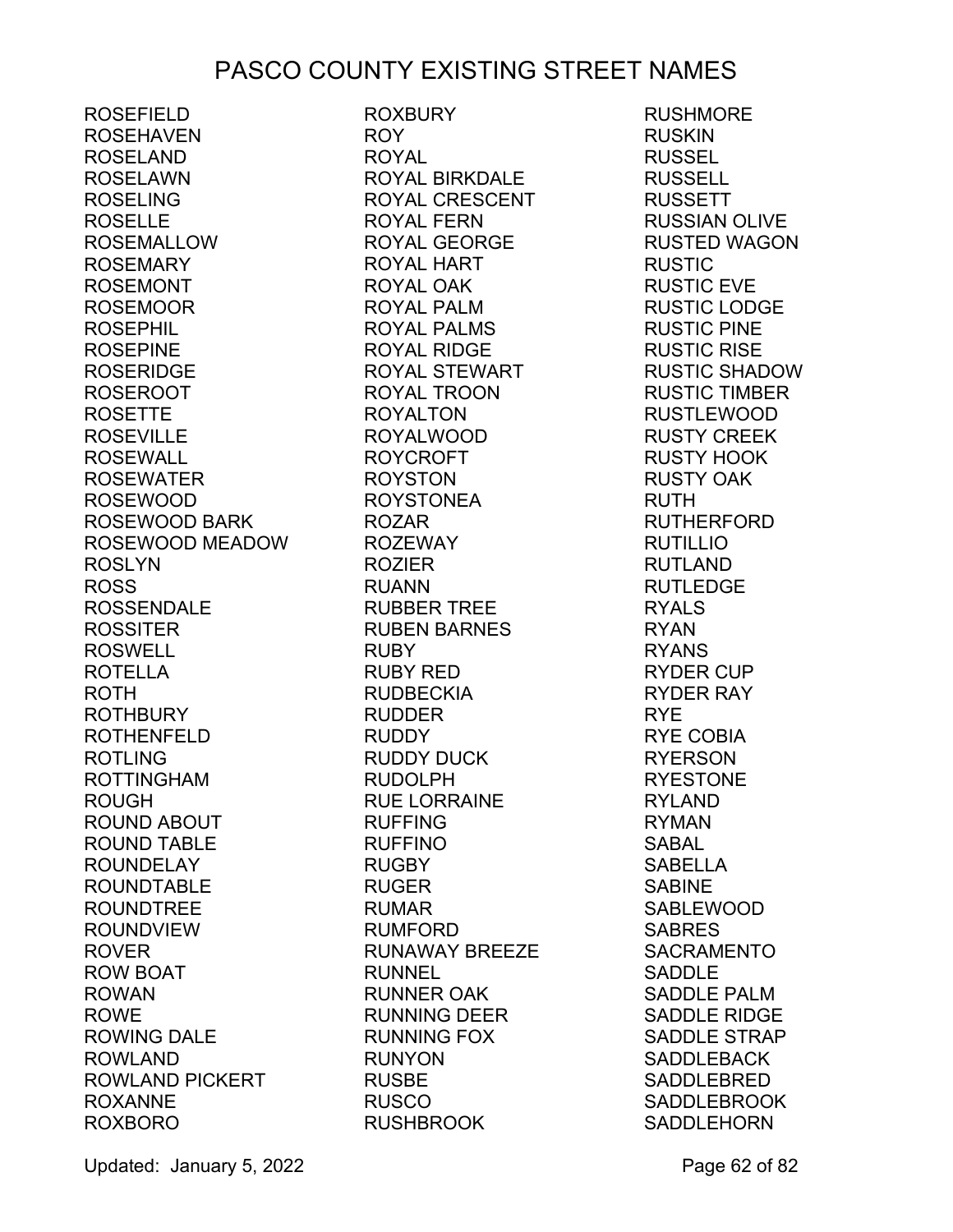SADDLETON SADDLETREE SADE SADIE SADIE CHANGED SADORA SAFARI SAFFRON SAGAMORE SAGANAU SAGE SAGEBRUSH SAGEWOOD SAGINAW SAGITTARIUS SAGO PALM SAGO POINT SAGO POINT<br>SAGUARO SAHALEE<br>SAIL SAIL SAIL CLOVER SAILBOARD SAILBOAT SAILFISH SAILMAKER SAILORS DELIGHT SAILPLANE SAILWINDS SAINT ANTHONY SAINT FRANCIS SAINT REGIS SAKERA SALAMANCA SALAMANDER SALEM SALIDA SALINAS SALISBURY SALIX SALLY SALMON **SALMONBERRY** SALT SALT CLAY SALT CREST SALT KETTLE SALT POND SALT RIVER

SALT SPRINGS SALT TREE SALTAMONTE SALTCREEK SALTON SALTWATER SALVATION SALVIA SAMANA SAMARA SAMMET SAMONEK SAMS SAMURAI SAN AN SAN ANGELA SAN BERNARDINO SAN CARLOS SAN CLEMENTE SAN DIEGO SAN FELIPE SAN FERNANDO SAN FRANCISCO SAN GIOVANNI SAN JOSE SAN JUAN SAN LORENZO SAN LUCAS SAN LUIS SAN MARCO SAN MARTINO SAN MATEO SAN MIGUEL SAN MORENO SAN MORITZ SAN PABLO SAN PEDRO SAN RAFAEL SAN REMO SAN ROMANO SAN SALVADORE SAN SEBASTIAN SAN SEVERO SAN SIERRA SAN VINCENTE SAN VITO SANCHO **SANCTUARY** 

SANCTUARY RIDGE SAND BARROWS SAND BAY SAND CASTLE SAND CRANE SAND CREEK SAND DUNE SAND HOLLOW SAND KEY SAND OAK SAND PINE SAND SHORE SANDALWOOD SANDBAGGER SANDBAY RIDGE SANDBUNKER SANDBURST SANDDOLLAR SANDEN SANDERLING SANDERS SANDERS TREE SANDERSON SANDESTIN SANDGATE SANDHILL SANDHILL CRANE SANDOR SANDPIPER SANDPOINTE SANDRA SANDSBURY SANDSPIRIT SANDSTONE SANDTRAP SANDUSKY SANDWEDGE SANDY SANDY BEACH SANDY HILL SANDY PINE SANDY TRAIL SANDYWOOD SANFORD SANGER SANGUINELLI SANIBEL SANTA ANITA

Updated: January 5, 2022 **Page 63 of 82**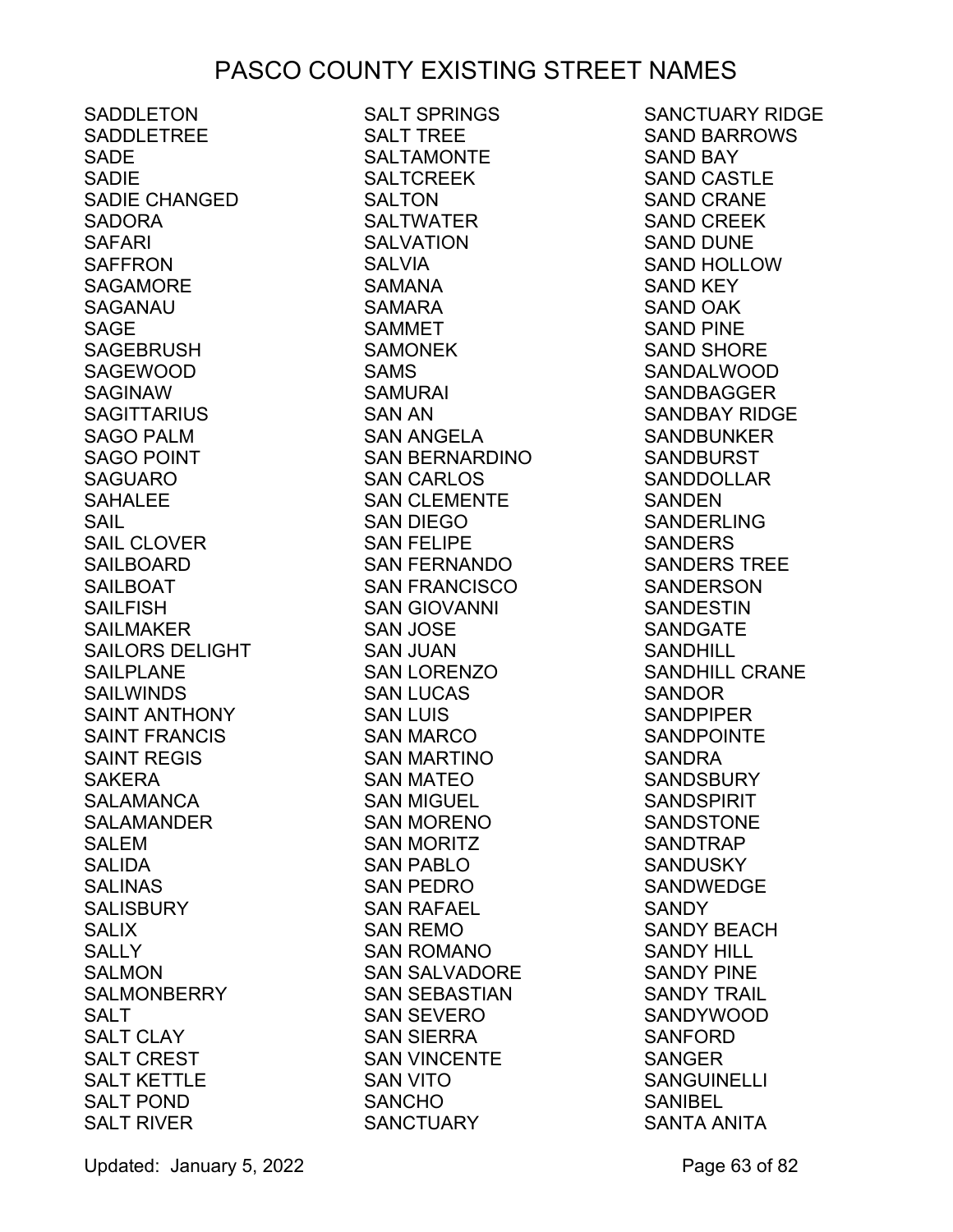SANTA FE SANTA GERTRUDIS SANTA LUCE SANTA MONICA SANTA RITA SANTA ROSA SANTEE SANTEELAH SANTIAGO SANTOS SAPLIN SAPNA CHIME SAPP SAPPANWOOD SAPPHIRE SAPPHIRE DELTA SARAGOSSA SARAH SARAH LYNN SARANAC SARASWATI SARATOGA SARAZEN SAREN SARGENT SASSAFRAS SASSANDRA SASSY SATEEN SATILLA SATINLEAF SATINWOOD SATSUMA SATURN SAULSTON SAUNDERS SAUNTON SAVAGE STATION SAVANAH SAVANNAH SAVARES SAVORY WALK **SAVOY** SAW PALMETTO SAWBRIER SAWFAN SAWGRASS SAWGRASS BREEZE SCOOTER

SAWGRASS CREEK SAWGRASS PLAINS SAWHORSE SAWMILL SAWTELL SAWYER<sup>T</sup> SAWYER FRANCIS **SAWYERS** SAXON SAXONY SAYBROOK SAYMORE SAYRE SCAGLIONE SCALLOP SCAMP SCANIO SCARBOROUGH SCARLET SCARLET CEDAR SCARLET MAPLE SCARLET SAGE SCARLET YARROW SCARSDALE SCATTERED PINES SCENIC SCENIC HILLS SCENIC PINE SCEPTER SCHAER SCHAFER SCHAMBEAU SCHARABOK SCHARABOK<br>SCHARBER SCHEER SCHINLER SCHINNECOCK HILLS SCHI FF SCHLOTTER SCHOLARTREE **SCHOOL** SCHOOL BUS SCHOOL HOUSE SCHOONER SCHRADER SCHULZ SCHWARTZ

SCORE CARD **SCORECARD** SCORPIO SCOT SCOTCH CORN SCOTCH PINE SCOTIA SCOTT **SCOTTIE SCOTTSDALE** SCOUT LAKE SCOUTER BEE **SCRIMSHAW** SCROLLED GATE SCRUB JAY SCRUB OAK **SCRUGGS SCUNTHORPE** SEA BREEZE SEA BRIDGE SEA CANARY SEA DAHLIA SEA FOREST SEA FOREST BEACH SEA GLASS SEA GRAPE SEA HERO SEA MIST SEA MYRTLE SEA PINES SEA RANCH SEA SHELL SEA TURTLE SEABERG SEABISCUIT SEABOARD SEABOARD PALM SEABREEZE SEACRAFT SEAFARER SEAFIELD SEAFOAM SEAFORD SEAGARDEN SEAGRAPE SEAGRASS SEAGRASS PORT **SEAGULL** 

Updated: January 5, 2022 **Page 64 of 82**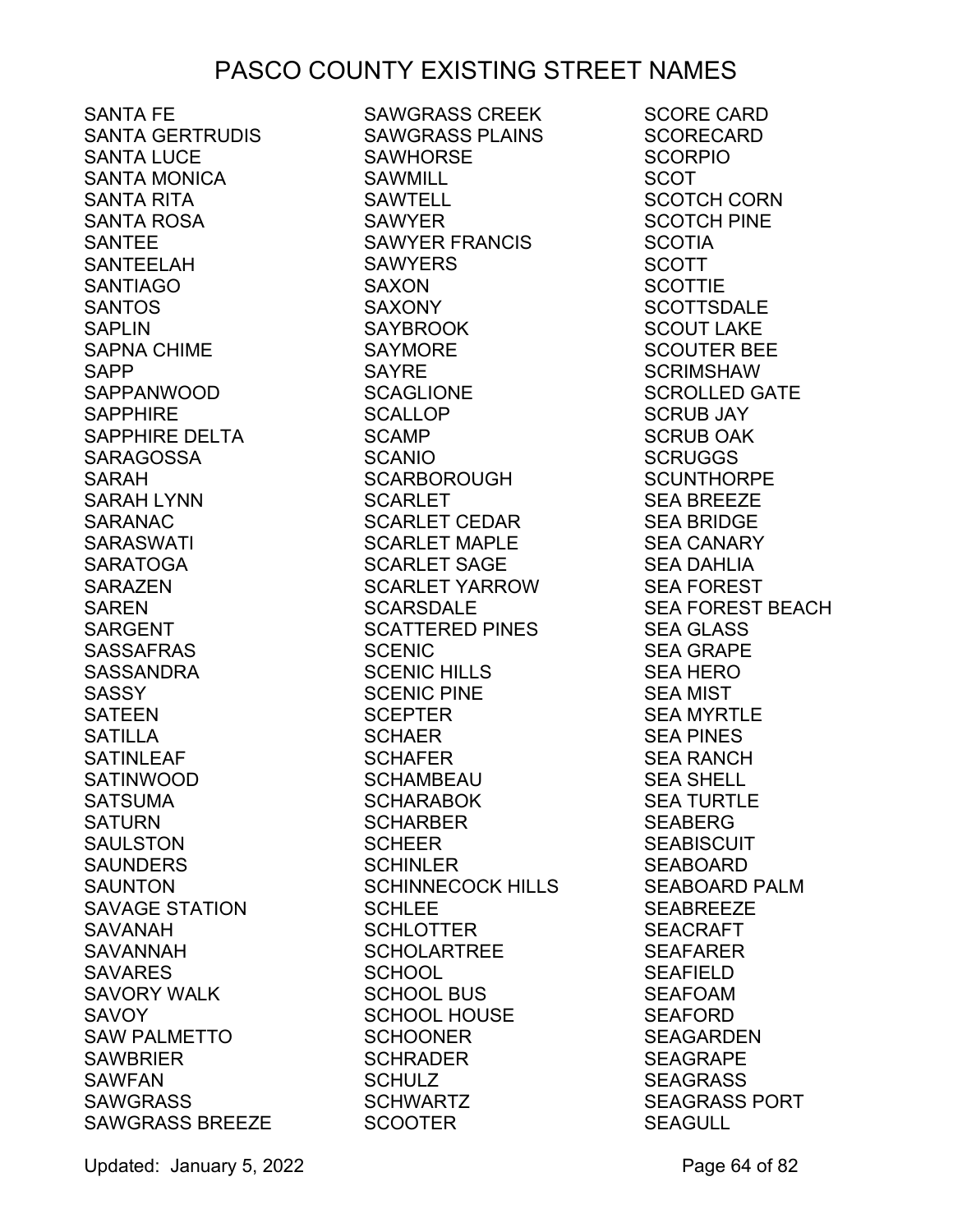SEAHORSE SEAL SEAPOINTE SEASHELL SEASHORE SEASIDE SEASONS SEATROUT SEATTLE SEATTLE SLEW SEAVIEW SEAWAY<br>SEBAGO SEBAGO SEBASTIAN SEBRING SECLUDED GARDEN SECOND **SECRET** SECRET MEADOW SECRETARIAT SEDENO SEDGE SEDGEFIELD SEDGEWAY SEDGWICK SEEBROOK SEEDLING SEEDPOD SEEGER SEELEY SEFFNER SEGNARO SEGUNDO SEIFFERT SEIXAS SELDEN SELENE SELKIRK SEMBLER SEMIAHMOO SEMINOLE SEMMES SENATE SEND SENECA SENTIERO SENTINEL **SENTRY** 

SENTRY PALM SEOUL SEPTEMBER SEQUESTER SEQUOIA SERBIA SPRUCE SERENE SERENGETI SERENITY SERENOA SERON SERONERA VALLEY SERPENTINE SERVICE SESAME SERVICE<br>SESAME<br>SESPE CREEK<br>SETARIA<br>SETTER PALM SETARIA SETTER PALM SETTERS POINT SETTLEMENT SETTLERS SEVARES SEVEN ACRES SEVEN OAKS SEVEN RIVERS SEVEN RIVERS<br>SEVEN SEAS SEVEN SPRINGS SEVENTH  $SEVERN$ SEVILLA SEVILLE SEWARD SEWELL SHAD SHADBERRY SHADBLOW SHADDOCK SHADE FERN SHADE TREE SHADECREST SHADEWOOD SHADFIELD<br>QUADOW SHADOW SHADOW BRANCH SHADOW CREEK SHADOW LAKE SHADOW OAKS SHADOW RIDGE

SHADOWWOOD SHADY SHADY ACRES SHADY BLUFF SHADY COVE SHADY CREEK SHADY HAMMOCK SHADY HILLS SHADY LILLY SHADY LILY SHADY OAK SHADY OAKS SHADY PAVILLION SHADY REST SHADYSIDE SHAKER SHAKESPEARE SHALE STONE SHALIMAR SHALLOW CREEK SHALLOW REEF SHALLOWFORD SHALOTT SHAMOKIN SHAMROCK SHAMU SHANE SHANGRILA SHANLOW SHANNON SHAPLEIGH SHARK SHARON SHARPS SHARPSBURG SHASTA SHASTA DAISY SHATTUCK SHAW SHAWN SHAWNEE SHAY SHEA SHEARWATER SHEDHORN SHEEHAN SHEEKS SHEELIN

Updated: January 5, 2022 **Page 65 of 82**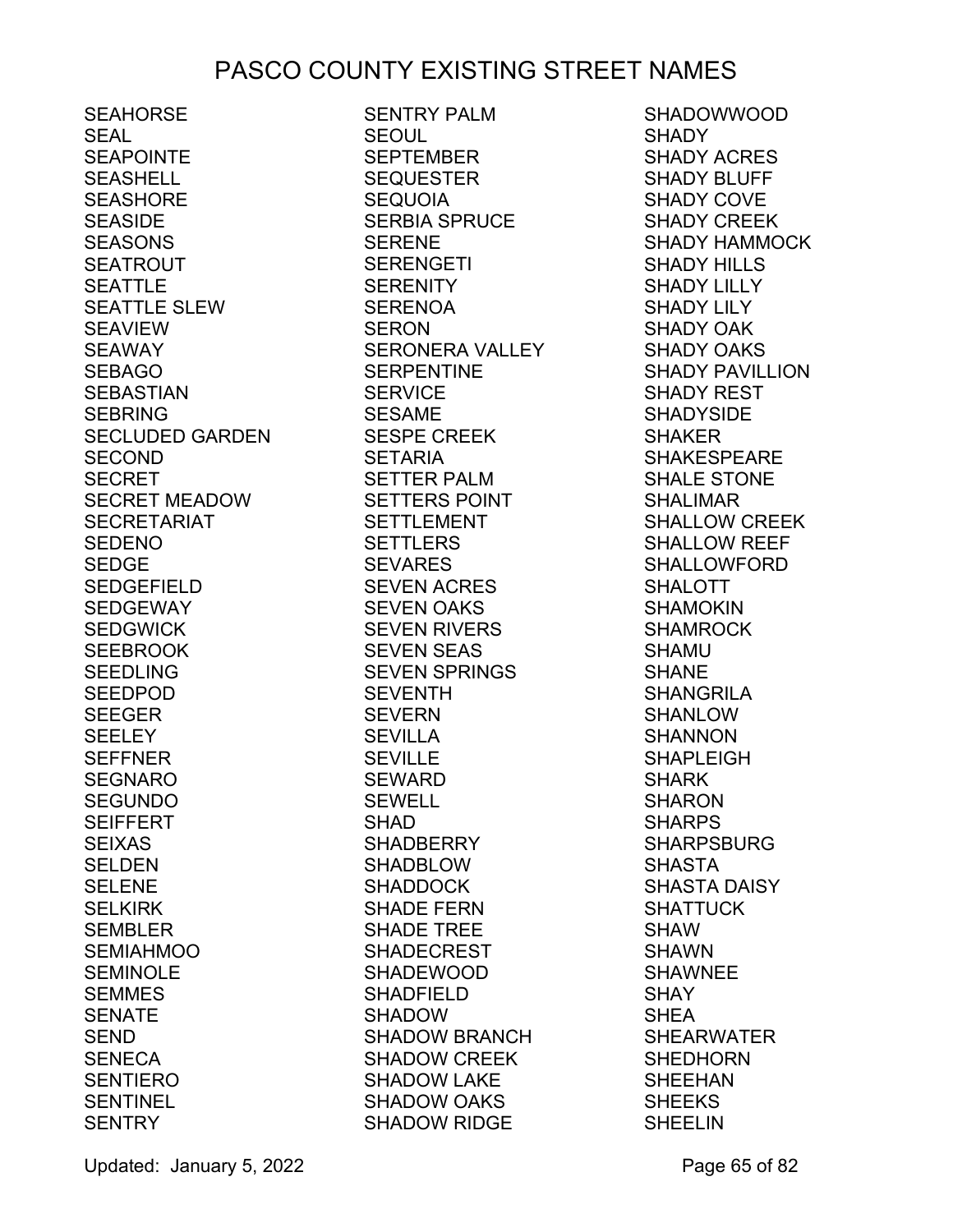SHEEPSHEAD SHEER BLISS **SHEFFEY** SHEFFIELD SHEILA ANN SHEILA LYNN SHELBOURNE **SHELBY** SHELBY LYNN SHELDON SHELDRAKE **SHELL** SHELL BAY SHELL POINT SHELL STREAM SHELLBOURNE SHELLEY SHELLWOOD SHELTER SHELTER COVE SHENANDOAH **SHENNA** SHEPPARD SHEPPARDS CROOK SHERI SHERIDAN SHERINGHAM SHERMAN SHERON SHERRELL SHERROD CROFT **SHERRY** SHERRY ANN SHERWIN SHERWOOD SHERYL SHERYL HILL SHETLAND SHETTLE SHILOH SHIN SHINE SILVER SHINER SHINING AZUL SHINING OAKS SHINING STAR SHIP WHEEL SHIPMAN

SHIPSTON SHIPWATCH SHIRECREST COVE SHIRLA RAE **SHIRLEY** SHOAL SHOAL CREEK SHOEMAKER **SHOLTZ** SHOOTING STAR **SHOPPERS** SHOPS SHORE SHORE ACRES SHOREBIRD SHOREGRASS SHORELINE SHORELINE VIEW SHORESIDE SHOREVIEW SHOREWOOD SHORT SHORT BIRCH SHORT BRANCH SHORT LEAF SHOWKET SHREWBURY SHRIMP DOCK SHUFFLEBOARD SHUMARD OAK SIAMANG SICILIA SICKLER SIDESADDLE **SIDEWINDER** SIDNEY SIENA SIENA LAKE SIENNA SPRUCE SIERRA SIERRA CENTER SIERRA NEVADA SIERRA PINES SIERRA VISTA SIESTA SIGMA SIGNAL COVE SIGNAL POINT

SILAS CREEK SILENT SILENT GARDENS SILENT SANDS SILHOUETTE SILK OAK SILKBAY SILKWOOD SILLS SILVER SILVER BAY SILVER CHARM SILVER DATE SILVER FALLS SILVER HILL SILVER KING SILVER MAIZE SILVER MAPLE SILVER MIST SILVER OAKS SILVER PALM SILVER PINES SILVER SPUR SILVER THATCH SILVERADO SILVERADO RANCH SILVERBELL SILVERBEND SILVERBERRY PIKE **SILVERCREEK** SILVERLAKE SILVERLEAF SILVERMILL **SILVERMOSS** SILVERSMITH SILVERSTONE SILVERTHORN SILVERWOOD SIMBA SIMEON SIMMONS SIMONE SIMONS SIMONTON SIMPSON SIMPSON FARM SIMS SIMSBURY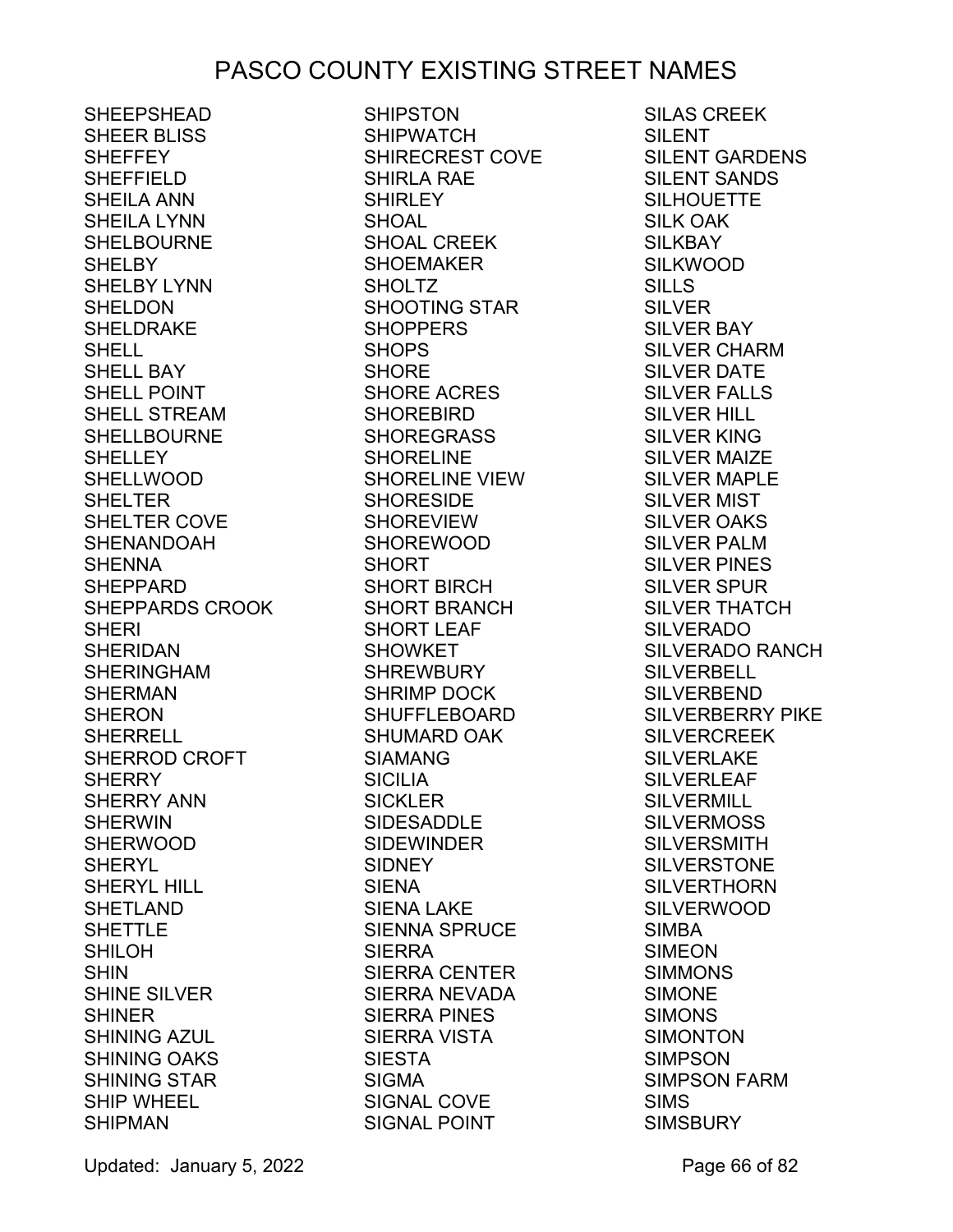SINATRA SINCLAIR SING A LONG SINGLETARY SIR BARTON SIR WINSTON SIREN SIRIUS SISAL **SISTERS** SIX MILE POND SIX STAR SIXTH SKATE SKI SKIDMORE SKIERS **SKIFF SKINNER** SKIPPER SKY SKY DIVE SKY FLOWER SKY LAKE SKY RIDGE SKY VISTA SKYBLUE SKYBROOKE SKYGLADE SKYHAWK SKYLAND SKYLARK SKYLER SKYLINE SKYMASTER SKYVIEW SLADE SLALOM SLASH PINE SLATE SLATER SLAUGHTER SLAVIK SLEEPY HOLLOW SLEEPY OAK SLEIGHBELL **SLIDELL** SLIPPERY ROCK

SLIPSTREAM SLOAN SLOCUM<sub></sub> SLOOP SMALL SMALL OAKS SMART SMILEY SMITH SMITH CEMETERY SMITHFIELD SMOKE TREE SMOKEBUSH SMOKEY SMOKEY LAKE SMOOTH WATER SNAIL CORK SNAKE RIVER SNAP HOOK SNAPPER SNAPPER CREEK SNAPPING TURTLE SNEAD SNIPE SNOOK SNOW EGRET SNOWBERRY SNOWBIRD SNOWDONIA SNOWFLAKE SNOWMAN SNOWY SNOWY EGRET SNOWY ORCHID **SNUFFY** SNUG HARBOR SNYDER SOARING SOARING BAMBOO SOARING OSPREY **SOCIAL** SOCIAL SQUARE SOCIETY SOFIA SOFT FERN SOFTWIND SOILEAU SOL

SOL VISTA SOLACE SOLANO SOLAR SOLIE **SOLITAIRE** SOLITUDE SOLOLA SOLOMAN **SOLVA** SOMBRAS **SOMERS** SOMERSET SOMERSET ACRES SOMMERS SONATA SONG SONG BIRD SONMAR SONNET GLEN SONNET LANDING **SONNY** SONOMA **SONORA** SOPHIE SORA SORENSTAM SORREL SORREL MINT SORREL VINE SORRENTO SOTHEBY SOTHERBY **SOTOGRANDE SOTRA** SOUCHAK SOUDAN SOURWOOD SOUTER SOUTH SOUTH BRANCH SOUTH CAROLINA SOUTH FORK SOUTH FORTY SOUTH GRADE SOUTH GROVE SOUTH SHORE SOUTH VILLAGE

Updated: January 5, 2022 **Page 67 of 82**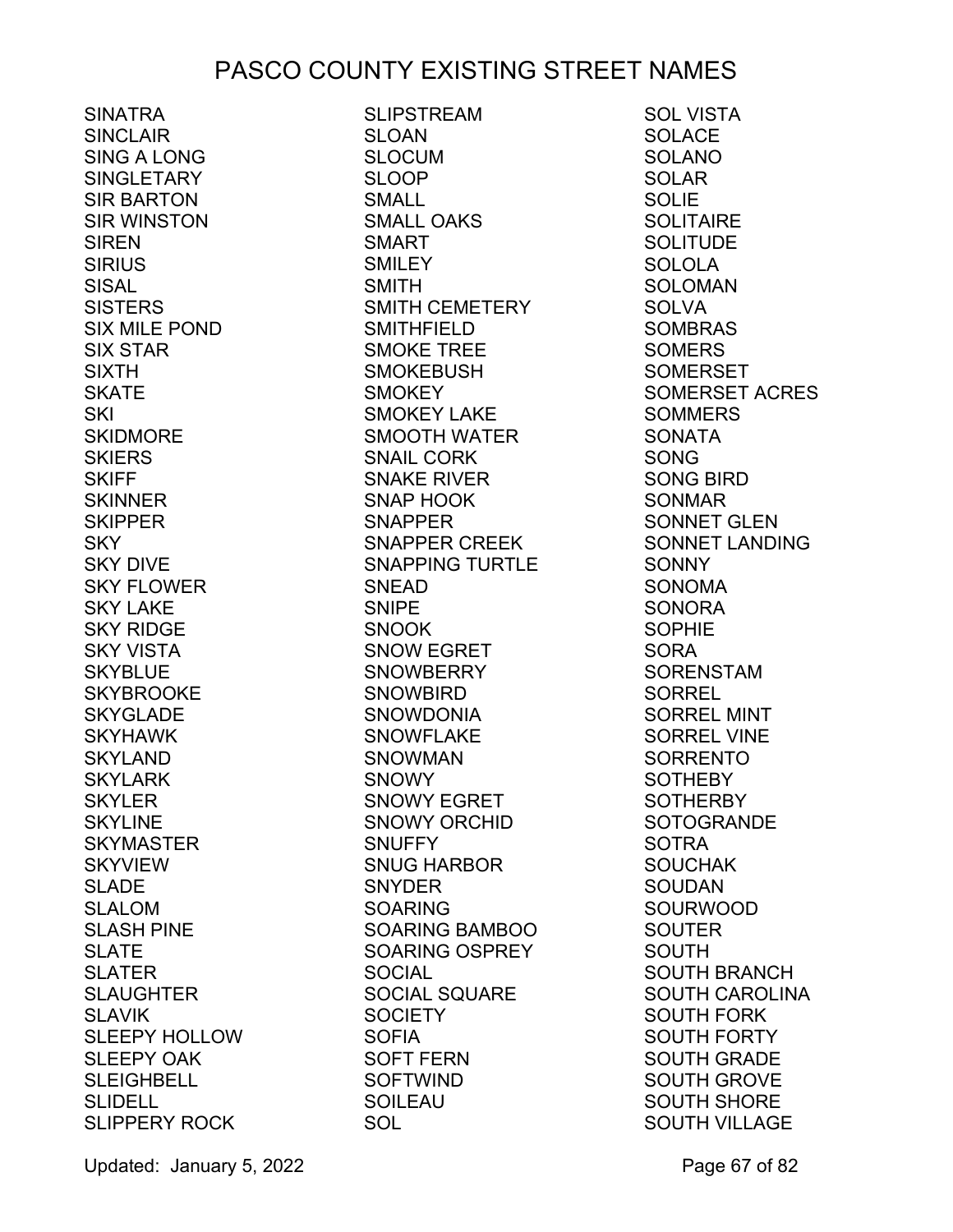SOUTHBRIDGE SOUTHBROOK SOUTHERN SOUTHERN CHARM SOUTHERN MAGNOLIA SOUTHERN OAKS SOUTHERN RANCH SOUTHERN SKY SOUTHERNVIEW SOUTHERNWOOD SOUTHFIELD SOUTHPORT SOUTHPORT SPRINGS SOUTHSHORE SOUTHSIDE SOUTHTOWNE SOUTHVIEW SOUTHWELL SOUTHWIND SOUTHWOOD SOVEREIGN SPADE FISH SPANDRELL SPANISH SPANISH LAKES SPANISH MOSS SPANISH ROSE SPANISH TRAILS SPANISH WELLS **SPANN** SPARE SPARGE SPARKLE SPARKLEBERRY SPARKLING SPARKLY SPARKMAN SPARROW SPARROW HAWK SPARROW NEST SPARROWOOD SPARTA SPARTAN SPAULDING SPECK SPECTACLED SPECTACULAR BID SPEEDWELL

SPELLMAN SPENCER SPICEBERRY SPICEBOX SPICER SPIDER LILY SPIKE HORN SPINDRIFT SPINE SPINNAKER SPINNINGWHEEL SPIREA SPIRIT SPIRIT HILLS SPIVEY SPLASH SPLIT OAK SPLIT RAIL SPLIT STONE SPOKANE SPOKE SPOKES SPOON SPOONBILL SPOONBILL FLOCK SPOONFLOWER SPORTS COAST SPORTS CORE SPORTSMAN SPOTO SPOTSWOOD SPREADING OAKS SPRING SPRING BRANCH SPRING BREEZE SPRING CORRAL SPRING CRAYFISH SPRING FLOWER SPRING FOREST SPRING GATE SPRING HAVEN SPRING HOLLOW SPRING LAKE SPRING OAK SPRING PRAIRIE SPRING SHOWER SPRING SIDE SPRING TREE

SPRING VALLEY **SPRINGDALE** SPRINGER SPRINGFIELD SPRINGHEAD SPRINGLAND SPRINGMEADOW SPRINGRUN SPRINGTIME SPRINGWOOD SPRINT SPROCKET SPRUCE SPRUCE KNOB SPRUCEBERRY SPRUCEWOOD SPUR SPY GLASS SQUARE RIGGER SQUIB SQUIRE SQUIRREL PRAIRIE SR 39 ST AUGUSTINE ST BENEDICT ST CHARLES ST CLAIR ST CROIX ST CYR ST GEORGE ST GILES ST JAMES ST JOE ST JOHNS ST JOSEPH ST KEVIN ST LAWRENCE ST LEGER ST LEO UNIVERSITY ST LUKES ST MARKS ST MATTHEWS ST PAUL ST THOMAS ST VINCENT ST.ANDREWS STABIO STABLE GATE

Updated: January 5, 2022 **Page 68 of 82**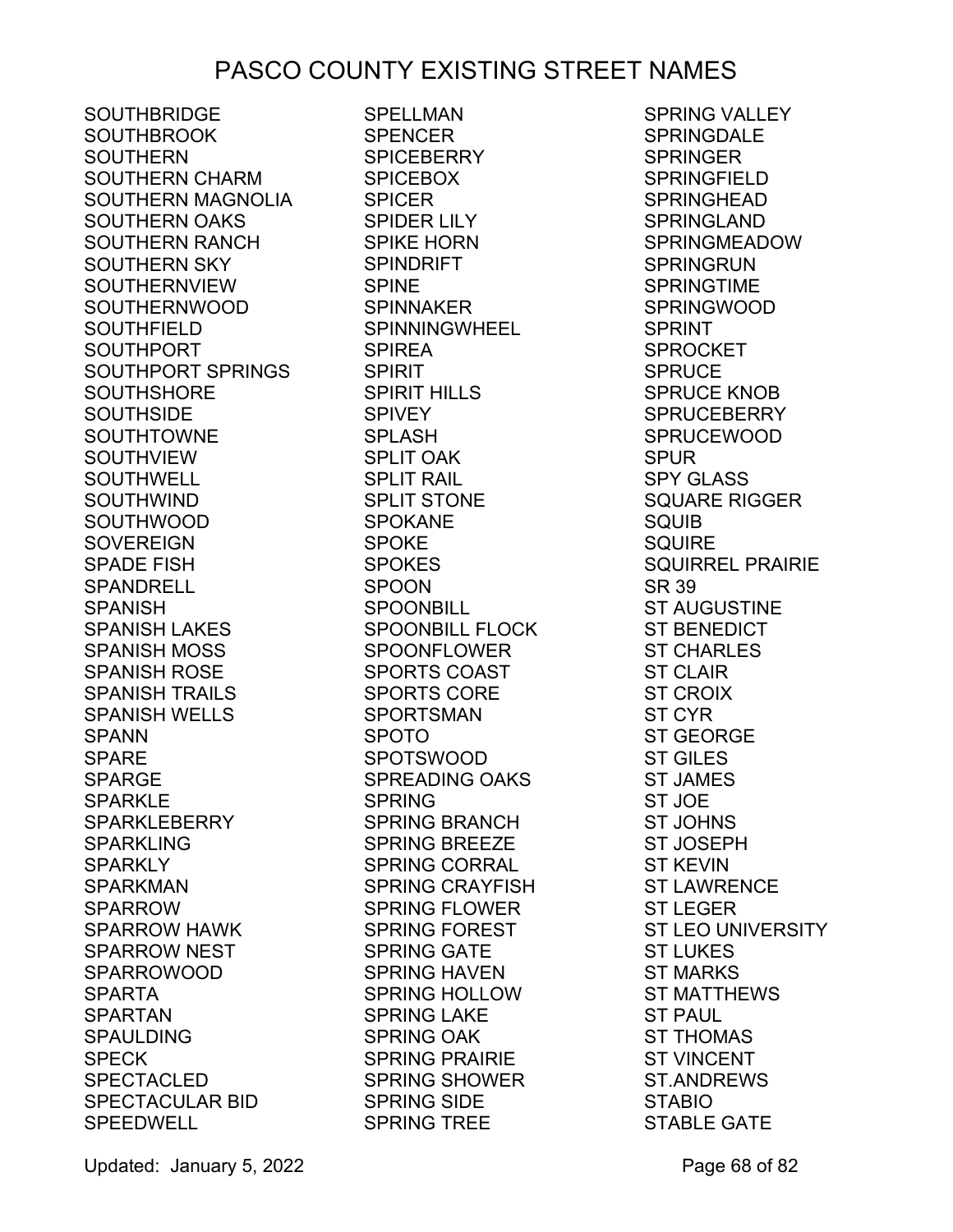STABLE RIDGE STABLE RUN STABLE WILK STACEY STADIUM STADLER STAFF STAFFORD STAG STAG RUN STAGECOACH STAGECOACH VILLAGE STAGHORN STAHL STALLION STAMAT STAMFORD STANDING REED STANDRIDGE STANFORD STANHOPE STANLEY STANSBERRY STANSIL STANTON HALL STANTON MOOR STANZA STAPLEFORD STAPLETON STAPLEY STAR STAR DUST STAR GRASS STAR ISLAND STARBOARD STARBRIGHT STARBOARD<br>STARBRIGHT<br>STARDALE STARFIRE STARFISH STARFLOWER STARKEY STARKEY PARK BIKE **STARLINE** STARLING STARLITE STARNES STARRY EYES STARRY NIGHT

STATE STATE ROAD 471 STATE ROAD 52 STATE ROAD 54 STATE ROAD 56 STATE ROAD 575 STATELY OAK STATICE STATION STAUNTON STAYSAIL STEAMBOAT STEBBINS STEEL DUST STEELE STEENBOK STEEPLE STEEPLECHASE STEER BLADE STEINAHATCHEE STEINBECK STELL STELLA VAST STELLAR STELLAR BRILLIANCE STENGAL STEP STEPHENS STEPHENSON STERLING STERLING FOREST STERLING MANOR STERLINGTON STERNCASTLE STETSON STEVE STEVENS STEVENS OAK STEVENSON STEWART STILL POND STILLBROOK STILLMAN STILLMEADOW STILLWATER STILLWATER CAY STILLWOOD STILWELL

**STINCHAR STINGRAY** STIPULE STIRRUP STIVERSON STOCK STOCKMAN STOCKTON STOKESLEY STONE STONE ARCH STONE HOUSE STONE PINE STONE TABLE STONEBRIAR STONEBROOK STONECRAB STONECREEK STONEGATE FALLS STONEHAVEN STONEHEDGE STONELEIGH STONEMAN STONEPIPE STONERIDGE STONES RIVER STONEVIEW STONEWALL STONEWOOD STONEWOOD PARK STONEY HILL STONEYBROOK STONEYWOODS STONY BRIDGE STORCH STORK STORMCLOUD STORNOWAY STORY STORYBOOK CABIN STORYBROOK PRESERVE STORYLINE STOUT STOVALL STOVER STRADA STRAITS

Updated: January 5, 2022 **Page 69 of 82**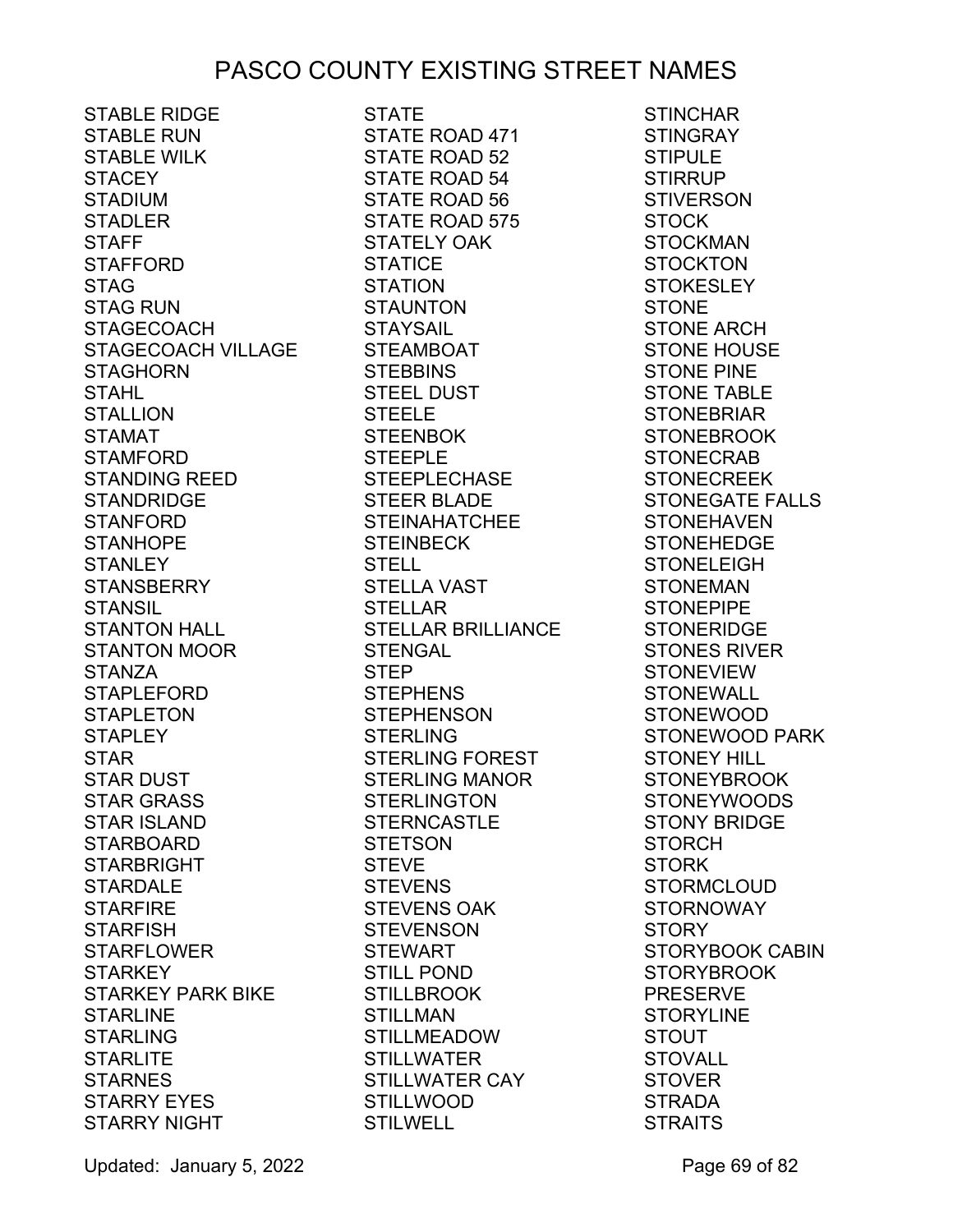STRAND STRATFIELD STRATFORD STRATHAVEN **STRATHGLASS** STRATHMORE STRATON STRAUBER MEM STRAUBER MEMORIAL STRAUSS STRAWBERRY STREAMSIDE STREAMWIND STRENGTH STRICKLAND STRIKE THE GOLD STRIPED BASS STRIPED MAPLE STROMBURY STRONE STROUD STUDENT ACRES STUDIO **STUEY** STURBRIDGE STURGEON SUAREZ SUAVE **SUCCESS** SUDAN SUDBURY SUE SUE ELLEN **SUESS** သမခေခ<br>SUFFOLK SUGAR BROOK SUGAR CREEK SUGAR LOAF SUGAR MAPLE SUGARBERRY SUGARBUSH SUGARFOOT SUGARNOTCH SUGARWOOD SULKY SULTANA SUMAC SUMERIAN

SUMMER SUMMER BROOK SUMMER HILL SUMMER NIGHTS SUMMER PLACE SUMMER SUN SUMMER WIND SUMMERBREEZE SUMMERFIELD SUMMERFIELD SUMMERGATE SUMMERGLADE SUMMERLAKE SUMMERLIT SUMMERS RIDGE SUMMERSHINE SUMMERSIDE SUMMERSONG SUMMERSUN SUMMERTREE SUMMERVALE **SUMMERWOOD** SUMMIT SUMNER SUMNER LAKE SUMPTER SUN SUN-GLO SUN COUNTRY SUN CRUISER SUN HAVEN SUN KETTLE SUN MEADOW SUN POINT SUN TREE SUN UP SUN VISTA SUNBEAM SUNBELT SUNBRIGHT SUNBURST SUNCATCHER SUNCOAST SUNCOAST BLEND SUNCOAST CROSSINGS SUNCOAST PLAINS SUNDANCE SUNDANCE LAKE

SUNDAY RAIN SUNDAY STROLL SUNDECK SUNDER BERRY SUNDEW SUNDIAL SUNDOWN SUNFIELD SUNFISH SUNFLOWER SUNFLOWER HILL SUNHIGH SUNHILL SUNKISS SUNLAKE SUNLAND SUNLIGHT SUNLIT SUNLIT HORIZON SUNNIDALE SUNNY SUNNY GLEN SUNNY HALO SUNNY LEDGE SUNNY PEBBLE SUNNY SIDE SUNNY VALLEY SUNNYBROOK SUNNYDALE SUNNYSLOPE SUNPATH SUNPOINT SUNRAY SUNRIDGE SUNRISE SUNRIVER SUNRUNNER SUNSET SUNSET BAY SUNSET HARBOR SUNSET LAKES SUNSET VISTA SUNSHINE SUNSHINE BARLEY SUNSHINE PARK SUNSTATE SUNSWEET SUNSWEPT

Updated: January 5, 2022 **Page 70 of 82**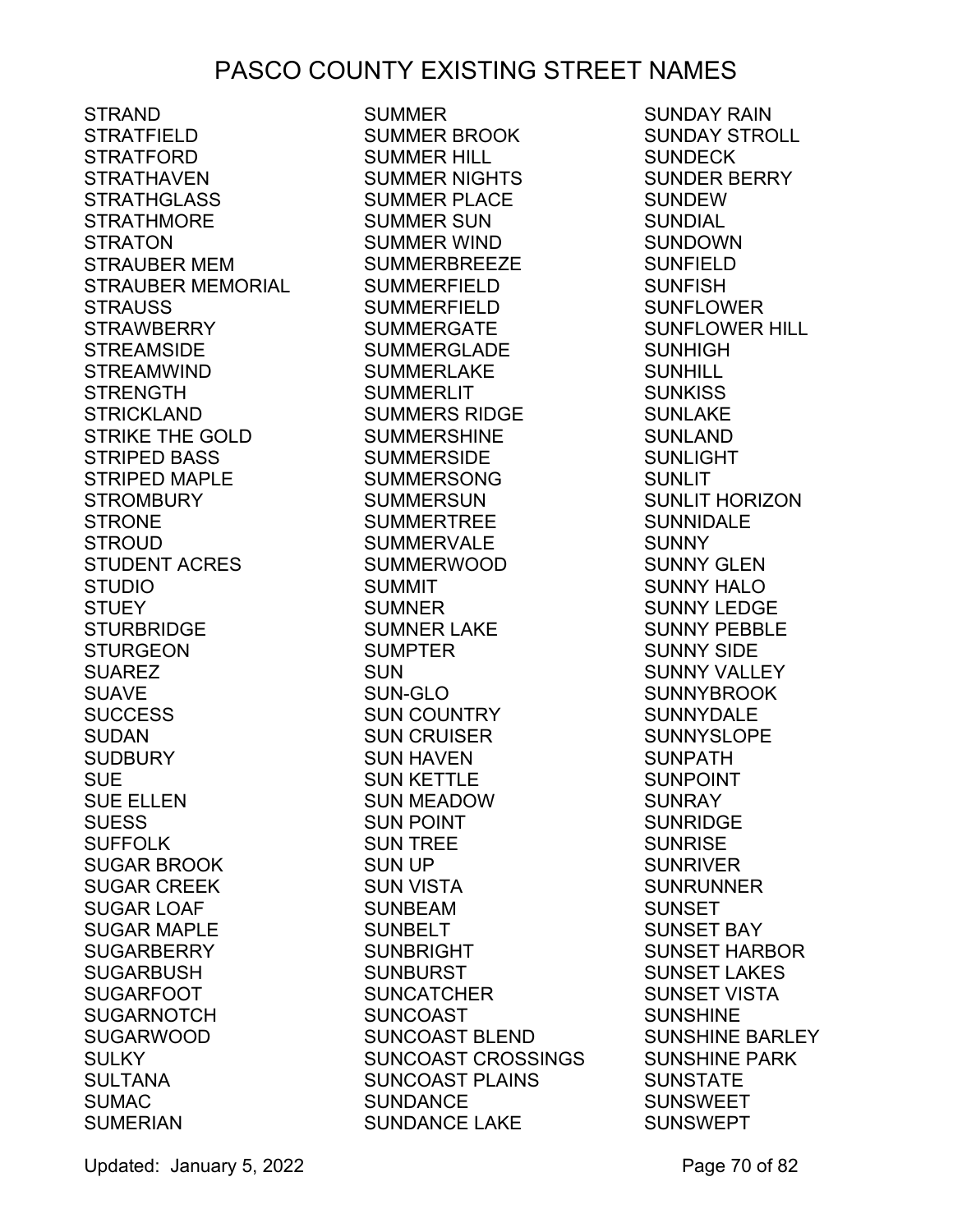SUNTAN SUNTERRA SUNVALE SUNVALLEY SUNVIEW SUNWARD SUNWATCH SUPREME SURF REED SURFTON KNOT SURI SURINAM SURRATT SURREY SURREY ROSE SUSAN SUSHI SUSSEX SUTCLIFFE SUTHERLAND **SUTORUS** SUTTER GATE SUTTERS MILL SUTTON SUTTON OAKS SUWANEE SUWANNEE SUZANNE SWALLOW SWALLOWTAIL SWAMP LILY SWAMP ROSE SWAN SWAN LAKE SWAN MIST SWAN VIEW SWANBOURNE SWANS LANDING SWANSON SWARTHMORE SWAYING PALM SWEEPING VIEW SWEET SWEET BAY SWEET CHERRY SWEET JASMINE SWEET MABOLO SWEET PERSIMMON

SWEET SERENITY SWEET SPOT SWEET SPRINGS SWEET WILLIAM SWEETBAY SWEETBRIAR SWEETBROOM SWEETER TIDE SWEETFERN SWEETGUM SWEETPEA SWEETSHRUB SWEETSPIRE SWEETWATER SWEETWOOD SWIFT SWIFT FLIGHT SWIFT WIND SWIFT WING SWIFTMUD SWINFORD SWISS CHARD SWOPES SWORD DANCER SWORD FERN SWORDBILL SWORDFISH SYBIL SYCAMORE SYCAMORE LEAF SYCAN SYLVAN SYLVAN RAMBLE SYLVAN SPRINGS SYLVIA SYLVIAN SYME SYMPHONY SYRINGA TABAK TABETHA TABLE ROCK TABOGI TABOR TACK TACKLE TACOMA TACONIC

TAFT TAGUS TAHITIAN TAHITIAN GARDENS TAHOE TAHR TAIL WINDS TAILFEATHER TAILOR TAIT TAKATS TALAMORE TALAVERA TALIMENA TALISMAN TALL TALL GRASS TALL OAK TALL OAKS TALL PINES TALL TIMBER TALL TREE TALLFIELD TALLOW BERRY TALLOWTREE TALLOWWOOD TALLULAH TALLY DOVE TALLY FAWN TALLY HO TALLYRAND TALMAGE TALON TALQUIN LAKE TALUS TAMARAC TAMARGO TAMARIND TAMARIND GROVE TAMARIX TAMI TAMMY TAMNEY TAMPA BAY TAMPA DOWNS TAMWORTH TANAGER TANANA

Updated: January 5, 2022 **Page 71 of 82**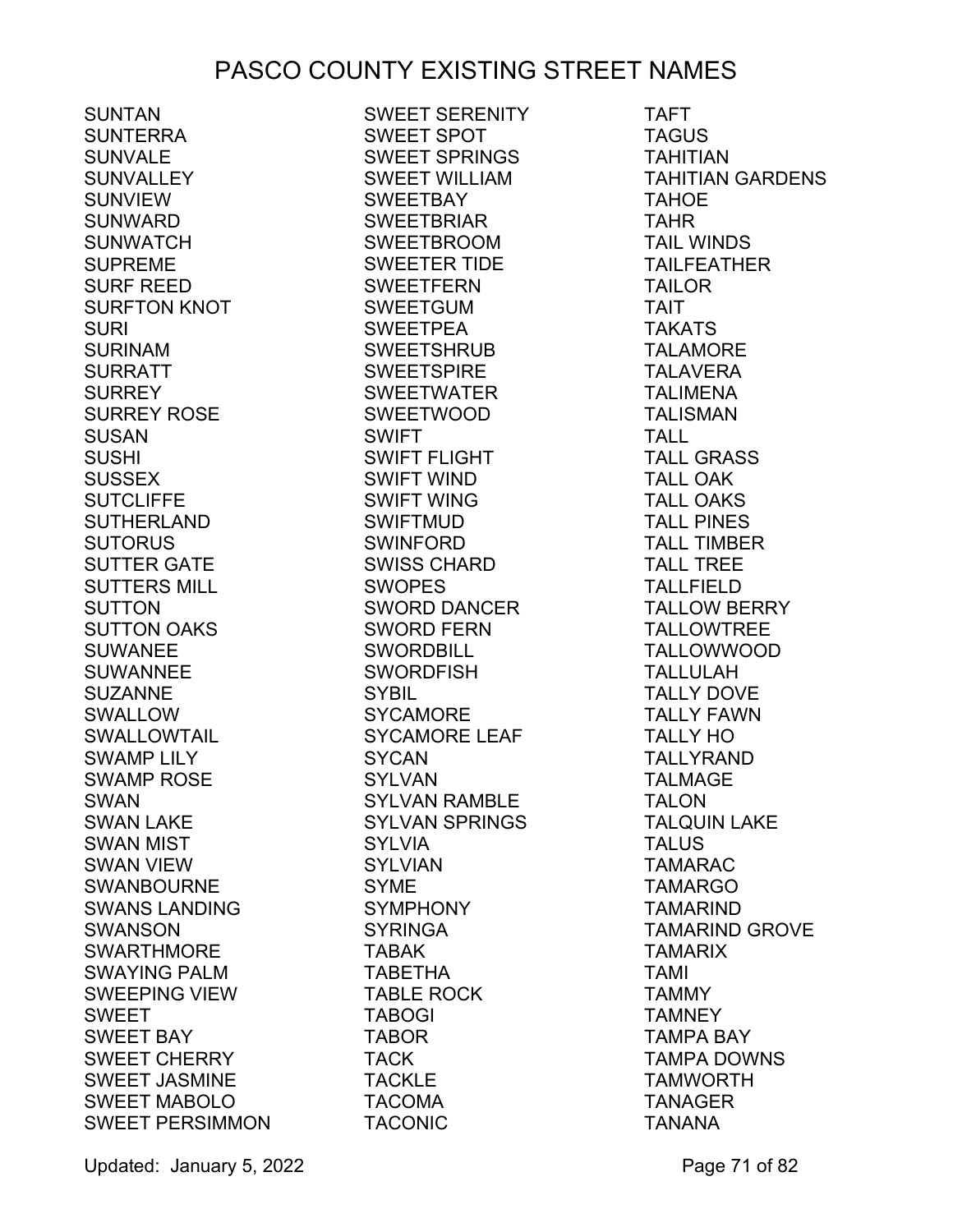TANBARK TANDA TANGELO TANGERINE TANGLED CANOPY TANGLEDVINE TANGLEWOOD TANGLEWYLDE TANGOR TANIC TANLER TANNAMERA TANNER TANNIN **TANSY** TANTALLON TANYA TAP IN TAPESTRY TAPESTRY PARK TARA TARAY TARBOLTON TARKINGTON TAROCCO TARPON TARR TARRAGON TARRAGONA TARRINGTON TARRY TARRYTOWN TARSIER TART APPLE TARVES TASHA TATUM TAURUS TAVIRA TAVISTOCK TAVISTON TAWNY TAWNY MALT TAWNY OWL TAWNYBERRY TAYLOR TAYLOW TAYPORT

TEA LEAF TEA ROSE TEABERRY TEACHER TEAGUE TEAK TEAK FOLLOW TEAKETTLE TEAKWOOD TEAL TEAL LAGOON TEALWOOD TEASDALE TECOMA TEDDA **TEDDY** TEE SHOT TEE TIME **TEEBS** TEEPEE TEER TEESIDE **TEEVIEW** TELFORD TELLURIDE TELOGIA TEMPLE TEMPLE STAND TEMPLEWOOD TEN ACRE TEN CENT TENBRIDGE **TENBY** TENDRING TENNESSEE **TENNIS** TENNYSON TENOAKS TENSAW TENTH TERAL TERESA TERESA CATHERINE TERN TERRA TERRA CEIA TERRA COTTA TERRABELLA

**TERRACE TERRACINA** TERRACOTTA STREAM TERRAIN **TERRALYN TERRAPIN** TERRAWOOD TERRAZZO TERRELL **TERRIER TERRY** TERRY FUR **TERUEL** TESSA TESSERA TETON TETON RIDGE TEXARKANA TEXAS TEXEL **THACKERY** THAMES THATCH THATCHAM THE COYOTE THEEL THEIS **THICKET** THIESS **THIMBLEBERRY** THIRD THISTLE THISTLE FIELD THISTLEDOWN THOMAS THOMAS JEFFERSON THOMAS PRAIRIE **THOMASVILLE** THOMPSON THOREAU THORN DAY THORNBRIAR THORNBUSH **THORNCASTLE THORNCREST** THORNHAVEN **THORNHILL THORNTON**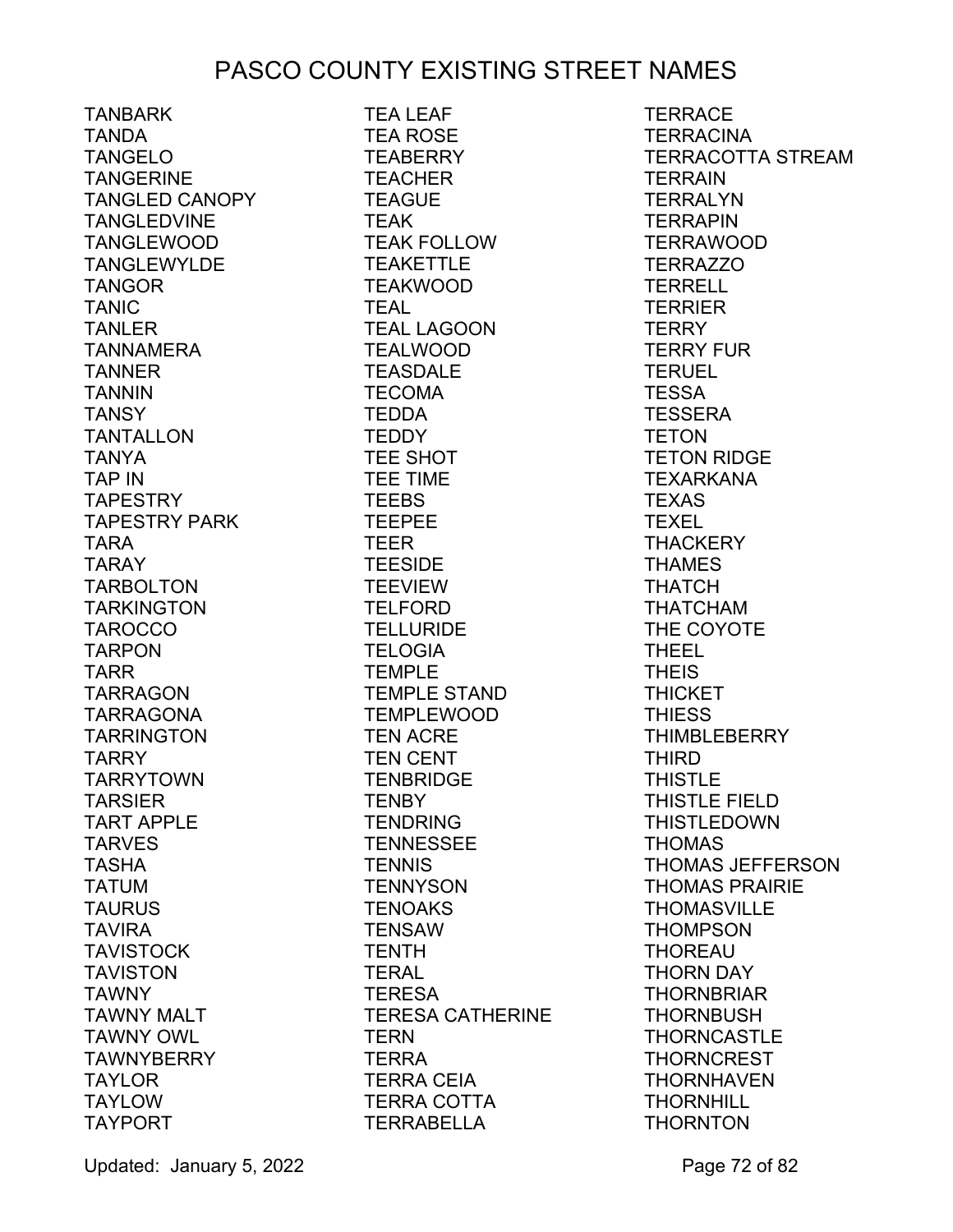THORNWOOD THORNY RIDGE **THOROUGHBRED** THRASHER THREADFIN THREE THREE LAKES RV THREE RIVERS THROCKMORTON **THRUSH** THUNDER THUNDERBIRD THUNDERHEAD **THURLOE** THYME **THYS** TIARA TIBBETTS TIBERIUS TIBURON TICINO TIDAL TIDAL CREEK TIDAL DECK TIDAL POND TIDALWAVE TIDEWATER TIERRA LINDA TIERRA VERDE TIFFANI TIFFANY TIFFIN TIFTON TIGER TIGERFLOWER TIGERTAIL TIKAL TIKI TIKI TORCH TILAPIA TILDEN TILLER TILLMAN **TILLY** TILOBE TILSON TILTED CYPRESS TIM TAM

TIMACQUA TIMBER TIMBER CREST TIMBER GREENS TIMBER HILL TIMBER OAKS TIMBER RIDGE TIMBER TRACE TIMBER WOLF TIMBERBLUFF TIMBERCOVE TIMBERDALE TIMBERLAND TIMBERLAWN TIMBERLY TIMBERSET TIMBERSIDE TIMBERVIEW TIMBERWOOD TIMBERWYCK TIMOTHY TINA TINA MARIE TINDELL TINDER TINKER TINLEY TINSMITH TINY TIOGA TIPTOE TIPTON TITAN TITLEIST TITUS TITUS CHANDLER TITUS STRIP TIVERTON TIVOLI TLC TOADTHODKA TODD TOLAND TOLAR TOLEDO TOLLBRIDGE **TOLLISON** TOLMAN

TOLOCAY TOM TOM CHITTUM TOMAHAWK **TOMKOW** TOMMY TOMOKA **TOMPION** TOMS FARM TONAPA TONETTA TONGA TONI **TONKA** TOPAY TOPAZ TOPEKA **TOPFLITE TOPNECK** TOPP TOPSAIL TOPSAIL HILL TOPSPIN TORCH TORCH PINE TORCHWOOD TORCHWOOD SEA TORI TORICELLI TORINO TORONADO TORONTO **TORRANCE** TORRENT TORREY PINES TORREYA **TORRISDALE TORTOISE** TORTOISE CROWN TORTUGA TORTUGA BAY TORTUGA SHORE TORVEST TOSCANO TOSKI TOTEM POLE TOTTENHAM **TOTTERIDGE** 

Updated: January 5, 2022 **Page 73 of 82**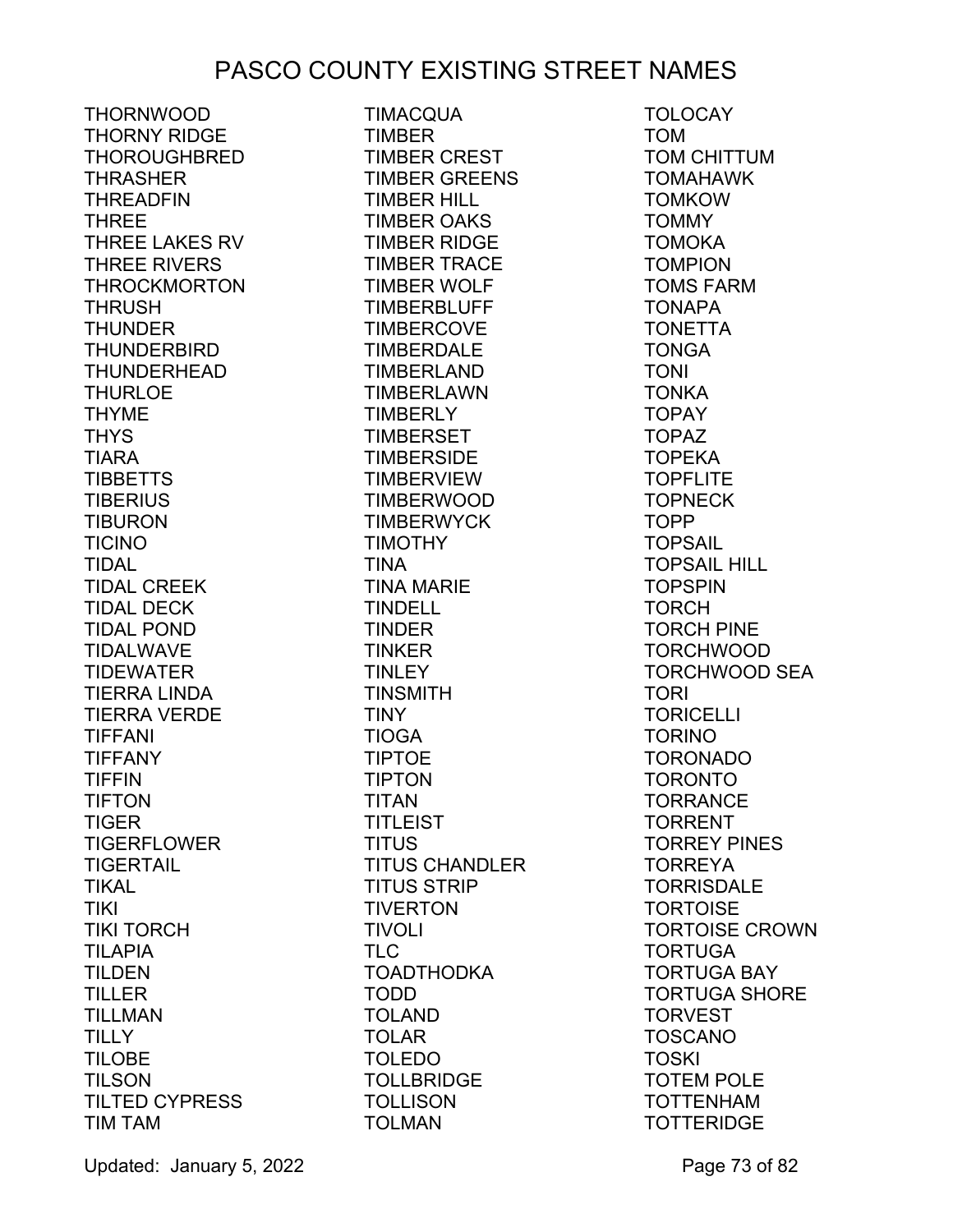TOUCHPOINT TOUCHTON TOUR TOURCH PINE TOURMALINE TOURNAMENT TOURNAMENT VIEW TOWANDA **TOWER** TOWER BRIDGE TOWERING WOODS TOWN TOWN CENTER TOWNHOUSE TOWNSEND TOWNSEND HOUSE TOWNVIEW TRACE HIGHLANDS TRACE VIEW **TRACEY** TRACY TRADER HORN TRADESCANT TRADEWIND TRADEWINDS **TRADITION** TRADITIONAL BLUFF TRAFALGAR TRAFFORD TRAIL BLAZER TRAIL RUN TRAIL SIX TRAILER LIFE TRAILER PARK TRAILING MOSS TRAILING VINE TRAILS EDGE TRAILS END TRALEE TRAMANTO TRAMORE TRANCAS TRANQUIL LAKE TRANQUIVIEW **TRANSUE** TRASK TRAVCO TRAVEL SUPREME

**TRAVELERS** TRAVELERS REST TRAVELERS TREE **TRAVIS** TREADWAY TREAMLEAU TREASURE TREASURE DOCK TREASURE POINTE TREASURE SWALE TREATY TREE CACTUS TREE LAKE TREE LINE TREE OF LIFE TREEBREEZE TREEHAVEN TREELEAF TREELET TREESDALE TREETOP TREFOIL TREIG TRELAIN TRELLIS TREMONT TRENT TRENT MEADOW TRENTON TRESTLE TREVALLY TREVER TREVI TREVINO TREYBURN TRIBAL DANCE TRIBECA TRIBOROUGH TRIBUTARY TRICHEL TRICON TRICOURT TRIDENT TRIDENT WHARF **TRIGGERFISH** TRILBY TRILBY CEMETERY TRILBY CUTOFF

TRIMARAN TRIMBLE **TRIMBLESTONE** TRINA TRINIDAD **TRINITY** TRINITY COTTAGE TRINITY GLADE TRINITY OAKS TRIPLE CROWN TRIPLE J RANCH TRIPOLI TRIPP **TRISH** TRISTANIA TRISTRAM TRITON TRIUMPH TRIUMPH RIDGE **TRIUNE** TROJANTOWN **TROON** TROOPER TOM **TROPHY TROPIC TROPICAL** TROPICAL PALM TROPICAL WOODS TROPICANA TROTTER TROUBLE CREEK **TROUT** TROUT CREEK **TROVITA TROWBRIDGE TROWER** TROY **TRUCIOUS TRUDY TRULL** TRUMAN **TRUMP** TRUMPET HONEYSUCKLE TRUMPET VINE TRUMPETER **TRUNKFISH TRUST** 

Updated: January 5, 2022 **Page 74 of 82**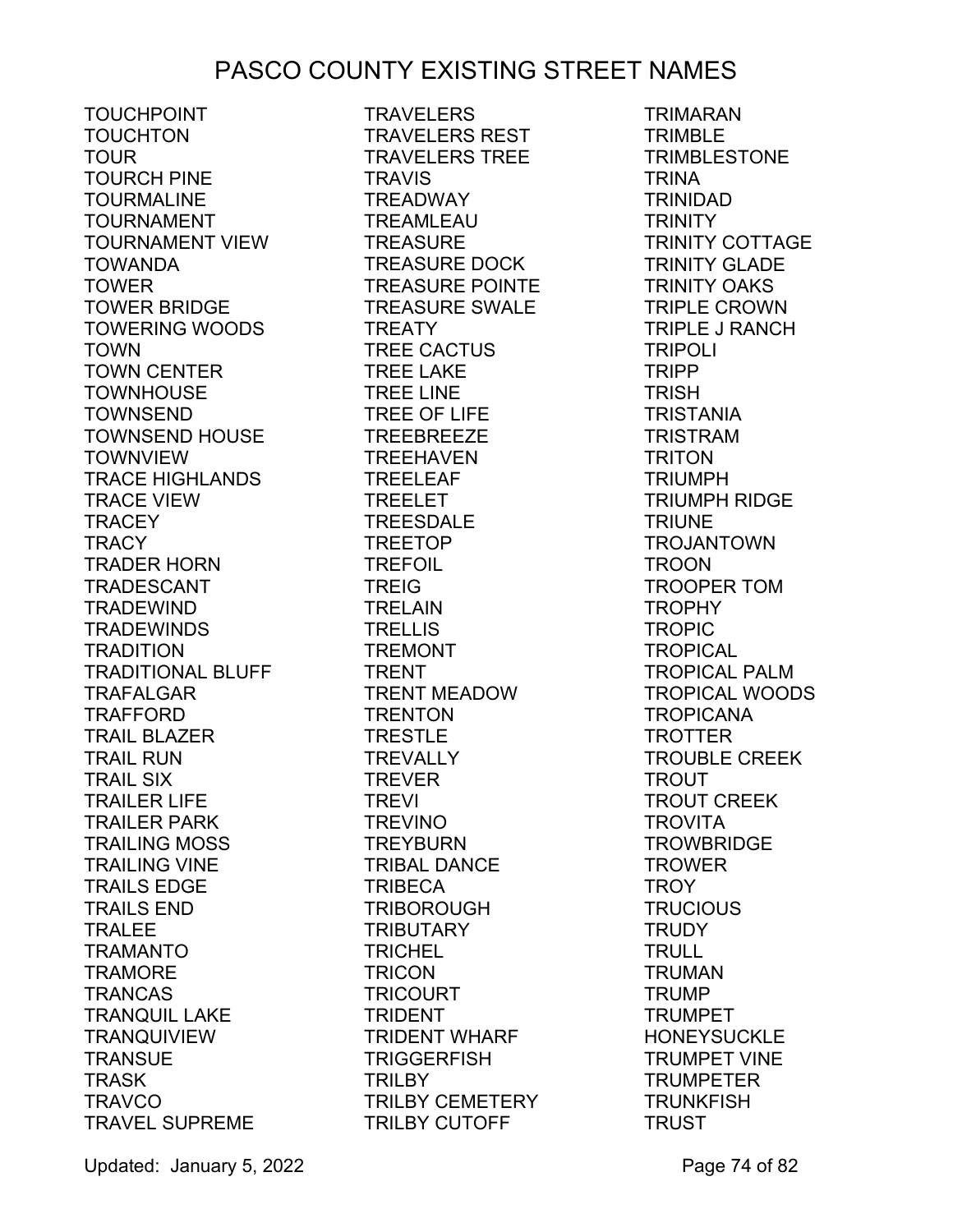TRYFON TUBULAR TUCANA TUCKAHOE TUCKAWAY<br>TUCKER TUCKER TUCKERMAN **TUCKERTON** TUCSON WIND TUDOR TUDOR HOUSE TULANE TULIP TULIP PETAL TULIP TREE TULLAMORE TULOCAY TULSA TUMBLEBERRY TUMBLEWEED TUMMEL TUNER TUNG TUNIS<br>TUPELO TUPELO TUPELO SUN TUPPER TUPPER CAY TURF **TURKEY** TURKEY OAK TURKEY ROOST TURKEY SHOOT TURKEYHILL TURKS TURMAN TURNBERRY TURNBRIDGE TURNBURY TURNER TURNING LEAF TURNSTONE TURQUOISE TURTLE TURTLE BAY TURTLE DOVE TURTLE GRACE TURTLE LAKES

TURTLEBROOK TURTLEROCK TUSCAN BAY TUSCANY TUSCANY HILLSIDE TUSKEEGEE **TUSSOCK** TUTELA TUTTLE TWEEDSMUIR TWELFTH TWELVE OAKS TWIGGS TWILIGHT TWILITE TWIN TWIN BEND TWIN BRIDGES TWIN LAKE TWIN OAKS TWIN PALMS TWIN PINES TWINBERRY TWINBROOK TWISTING TWISTING PINES TWO NINETY NINE TWO RIVERS TWORUT TWOSOME TYLER TYLERTON TYNDALL TYPHOON TYRELL TYRONE TYSON UDELL ULMUS ULYSSES UMBER UMBERLAND UNADDRESSED UNADDRESSED ACCESS UNBRIDLED UNDERHILL UNDERWOOD

UNICORN UNION UNION PARK UNITY UNIVERSAL UNIVERSITY UNNAMED UPCOUNTRY UPLAND UPPER UPTON UPTOWN UPWARD URADCO URANUS URBAN US HIGHWAY 19 US HIGHWAY 301 US HIGHWAY 41 US HIGHWAY 98 UTICA UTOPIA UZZLE V F W VACATION VAGABOND VAGTS VALDERRAMA VALDEZ VALDOSTA VALE VALENCIA VALENCIA COVE VALERA VALERIAN VALERIE VALHALLA VALIANT VALIMAR VALIMOR VALLEJO VALLEY VALLEY OAKS VALLEY RIDGE VALLEY STREAM VALLEYBROOK VALLEYDALE VALLEYVIEW

Updated: January 5, 2022 **Page 75 of 82**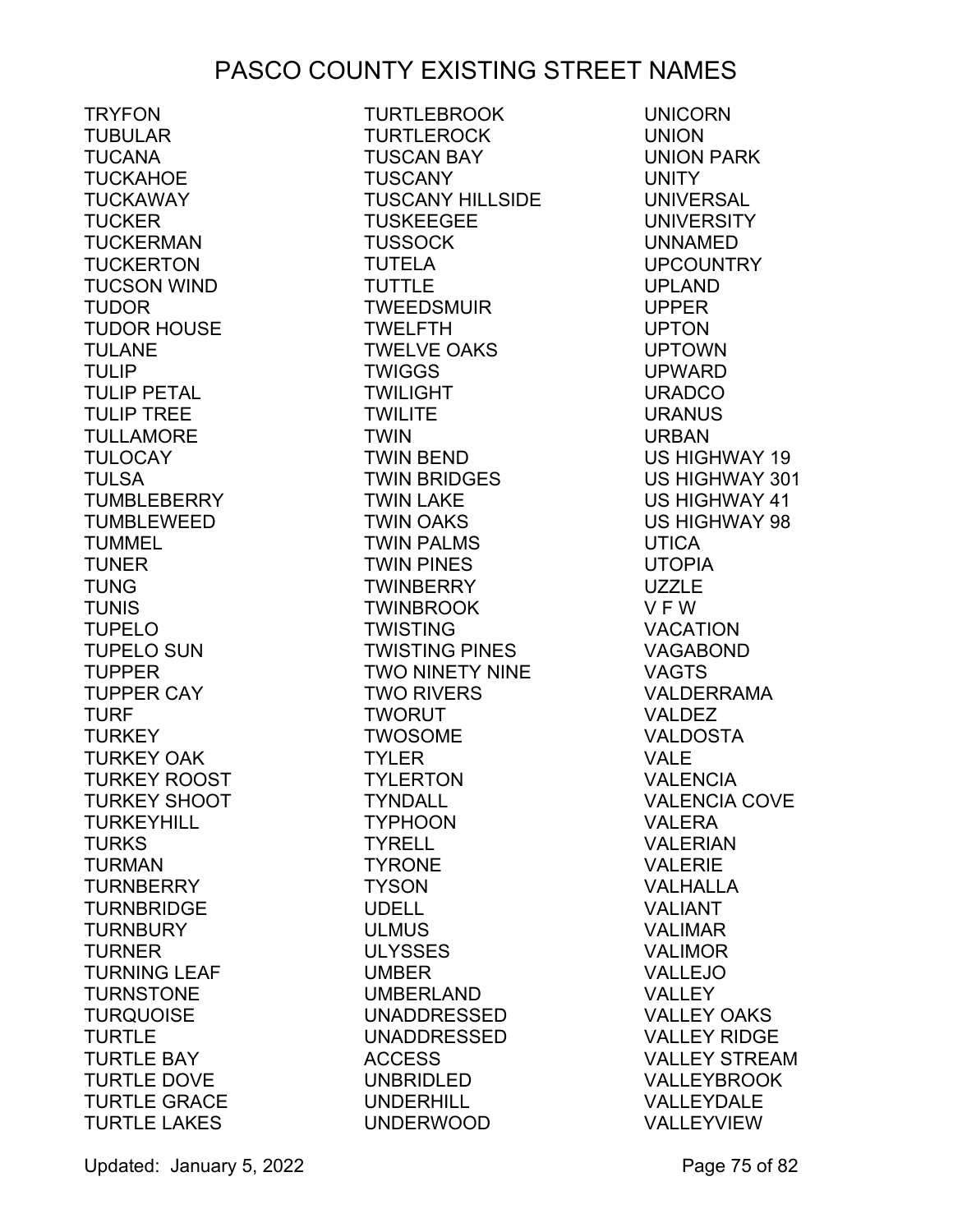VALMY VALOR VALPARAISO VALVE VAN VAN BUREN VAN DOREN VAN GUARD VAN NUYS VANBUREN VANCE VANCEBORO VANCO VANDA VANDALIA VANDER VANDERBILT VANDINE VANESSA VANGUARD VARDON VASSAR VAST SKIES VAUGHN VAUXHALL VEGA VELLETRI VELVET VELVET APPLE VELVET APRICOT VENETIAN VENETO VENEZIA VENICE VENTANA VENTURA VENTURE VENTURI VENUS VERA VERANO VERBENA VERDA VERIDIAN **VERMILLION VERMILLION SKY**<br>VERMONT VERMONT **VERNDALE** 

VERNE VERNIE VERNON VERNON DAIRY VERO VERONA VERONICA VERSAILLES VESPER VESSEL VESTAVIA VETERANS VETERANS VILLAS VFW VIA BELLA VIA PLAZA VIA RECREO VIA ROMANO VIA SEGOVIA VIAU VIBRANT VIBRATO VIBURNUM VICEROY VICKERS<br>VICKIE VICKIE VICKSBURG VICTARRA VICTOR VICTORIA VICTORIA INLET<br>VICTORIA WOOD VICTORIA WOOD VICTORIAN VICTORY VICTORY CROSSING VIDAL VIENNA VIENNA WOODS VIENTO VIKING VIL LKS SHOPG CTR VILLA VILLA CAPRI VILLA D ESTE VILLA ENTRADA VILLA ROSA VILLA TUSCANY VILLAGE

VILLAGE AMBLE VILLAGE CHASE VILLAGE MARKET VILLAGE MILL VILLAGE POINT VILLAGE WALK VILLAGEBROOK VILLAMORE VINANTA VINE VINE CLIFF VINELAND VINEYARD VINSON VINTAGE VINTNER VIOLA VIOLET VIOLET PERIWINKLE VIOLET PICOTTE VIREO VIRGIL VIRGILIO VIRGINIA VIRGINIA CITY VIRGINIA WILLOW VIRGO VIRIDIAN VISION VISTA VISTA DEL LAGO VISTA DEL SOL VISTA LAGO VISTA ROYAL VISTA VERDE VISTA VIEW VISTAMAR VITALITY VITO VIVA VIA VIVIAN VIXEN VIZCAUYA VIZCAYA VOGUE VOLGA VOLTERRA VOLUNTEER

Updated: January 5, 2022 **Page 76 of 82**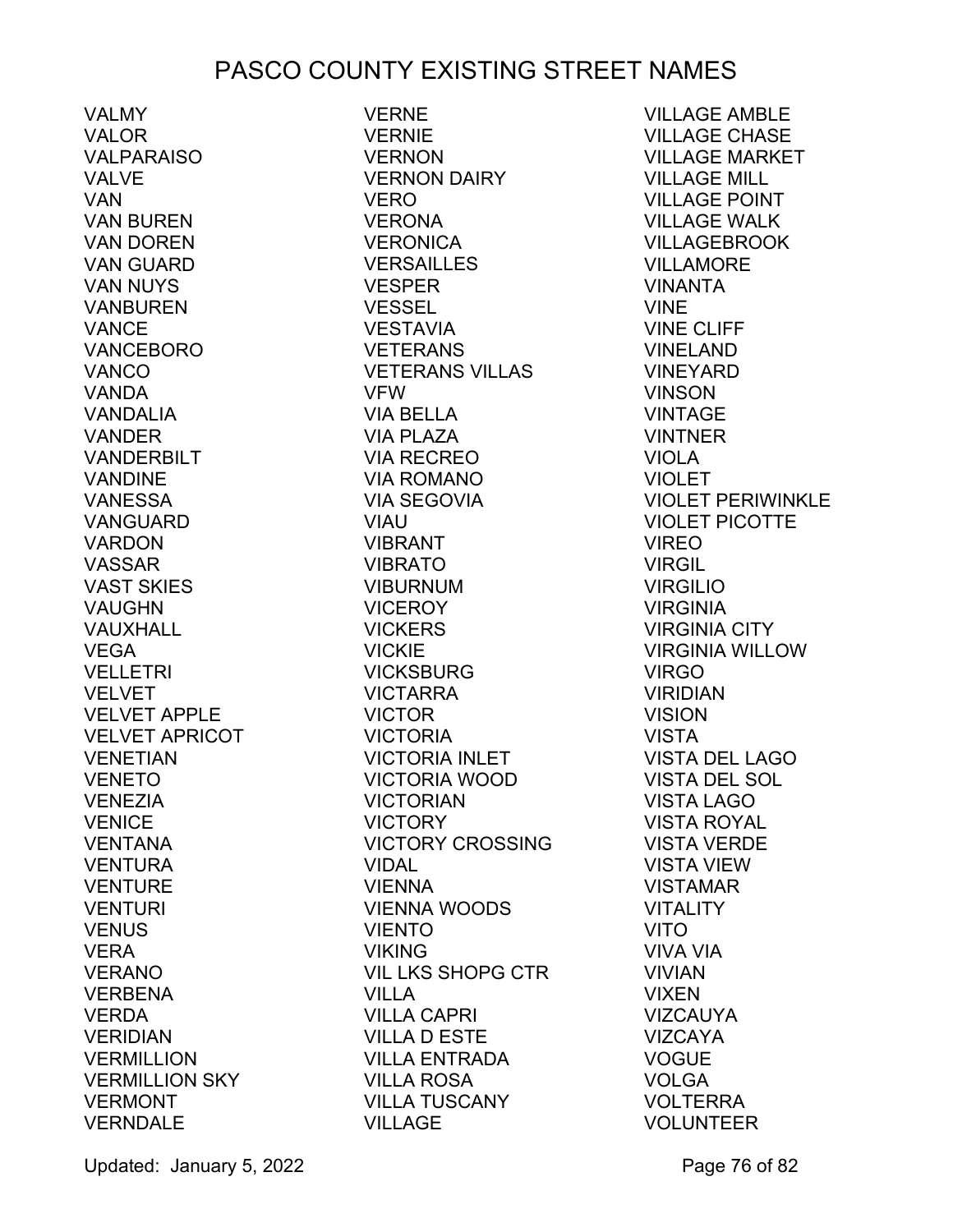VONS VOORHEES VORDEN VORTEX VOYAGE VOTAGE<br>VOYAGER VULCAN WABASH WABAYO WACO WADDELL<br>WADE **WADE** WADE HAMPTON WADING CRANE WADING SPOONBILL WADSWORTH WAGGLE WAGNER WAGON WAGON TRAIL WAGON WHEEL WAHOO WAIKIKI WAILUA WAINWRIGHT WAJER WAKEFIELD WAKULLA WALA WALCOTT WALDO WALDORF WALKER WALKER CUP WALKING WALKINGSTICK WALL WALLABA WALLACE WALLASTON WALLFLOWER WALLINGFORD WALLINGTON WALLIS WALMART WALNUT WALNUT GROVE WALNUT RIDGE

WALNUT TREE WALSH OAK WALSTONE WALTER WALTERS WALTHAM WALTON WANDA WANDER WANDERING WANDERING WILLOW WAR ADMIRAL WARBLER WARD WARDER WARDS WARDWELL WARE WARING WARM HANDS WARM SPRINGS WARMINSTER WARREN WARREN ACRES<br>WARRICK WARRICK WARRINGTON WARRINGTON TOWN WARRIOR WARWICK WARWICK HILLS WASATCH WASBUSH WASHBURN WASHINGTON WATER WATER ASH WATER COLOR WATER HAZARD WATER HEMLOCK WATER LILY WATER MEADOW WATER OAK WATER THRUSH WATER TOWER WATER WILLOW WATERBIRD WATERBURY WATERCOLOR

WATERDALE WATERFALL **WATERFORD** WATERFORD CASTLE WATERFRONT WATERGRASS WATERLOO WATERMAN WATERMARK WATERS WATERS EDGE WATERSEDGE WATERSET WATERSIDE WATERVIEW WATERVILLE WATERWAY WATERWOOD WATFORD WATOGA WATSON WATTERSON WATULA WAVE CREST WAVERLY WAVERLY SHORES WAVYEDGE WAX LEAF WAX MYRTLE WAXBERRY WAXWEED WAXWING WAXWOOD WAY WAYBROOK WAYBURY WAYDALE WAYFARER WAYMAN WAYNE WAYSIDE WAYSIDE WILLOW WAYWARD WDCF WEALTHY WEASEL WEATHER VANE WEATHERED OAK

Updated: January 5, 2022 **Page 77 of 82**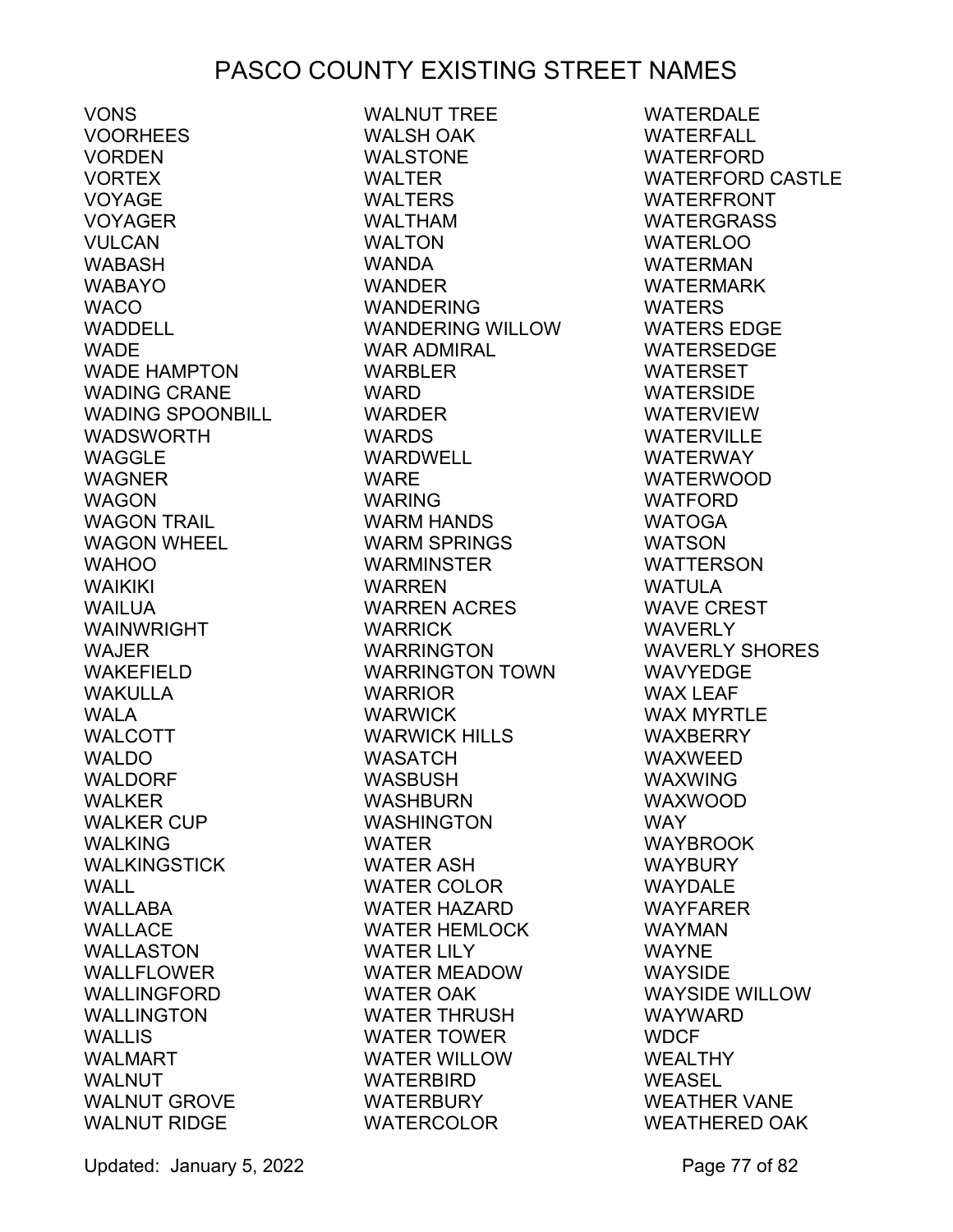WEATHERED WINDMILL WEATHERSTONE WEATHERWOOD WEAVER WEAVER HOLLOW WEAVER PARK WEBB WEBER WEBSTER WEBSTER GROVE WEDDINGTON WEDGE WEDGEFIELD WEDGEMERE WEDGEWOOD WEEDON WEEHAWKEN WEEKEND WEEKS WEEPING ELM WEEPING WILLOW WEICHT WEISKOPF WEKIVA WELBILT WELBY WELCOME WELDON WELDON CORK WELL HILL WELL POND WELLAND WELLBORN WELLBROOK WELLESLEY<br>WELLEIELD WELLFIELD WELLING WELLING BLADE WELLINGBOROUGH WELLINGTON WELLNESS<br>WELLS WELLS WELLS FERRY WELLSPRING WELLSTONE WELLWOOD WELSH WELSH GLADE

WELSH POPPY WENAHA WENDELL WENDY SUE WENLOCK WENTWORTH WERNER WESLEY WESLEY BROOK WESLEY CHAPEL WESLEY GROVE WESLEY PALM WESLEYAN WESLOCK WESSEX WESSON WEST WEST COUNTY LINE WEST DEMOLAY WEST HAVEN WEST HORIZON WEST PROVIDENCE WEST SHORE WESTBAY WESTBROOK WESTBURY WESTBURY ESTATES WESTBY WESTCHESTER WESTCOTT WESTEND WESTERHAM WESTERLAND WESTERLY WESTERN WESTFIELD WESTLAKE WESTMINISTER WESTMORELAND WESTON WESTON OAKS WESTOVER WESTPOINT WESTPORT WESTRIDGE WESTSIDE WESTVIEW WESTWIND

WESTWOOD WET ROCK WETLAND WETLAND BIRD WETMORE WEYBRIDGE WEYFORD WEYMOUTH WHALER WHALES WHALEYS WHARF WHARTON WHEAT WHEAT STONE WHEATFIELD WHEATLAND WHEATON WHEEL HOUSE WHEELER WHEELING WHETHER WHIE BAY WHINSENTON WHIP O WILL WHIPPOORWILL WHIRLAWAY WHISKEY DAISY WHISKFERN WHISPER WHISPER BREEZE WHISPER HILLS WHISPER POINTE WHISPER WOODS WHISPERING WHISPERING BIRCH WHISPERING MEADOW WHISPERING OAKS WHISPERING PINES WHISPERING PINES MHP WHISPERING WIND WHISPERWOOD WHIST WHISTLER WHISTLING WHISTLING PINES WHITACRE

Updated: January 5, 2022 **Page 78 of 82**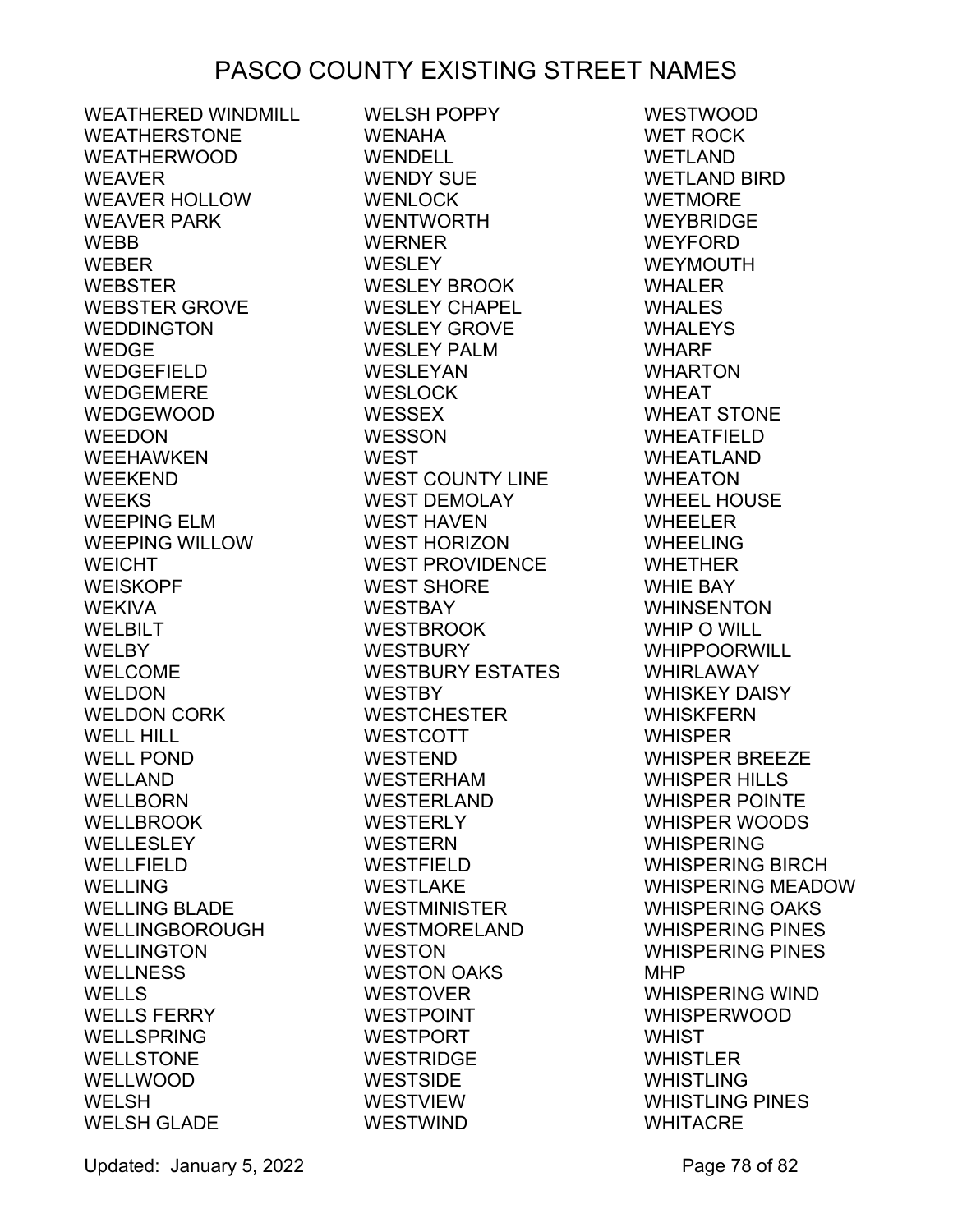WHITBY **WHITE** WHITE ASH<br>WHITE ASH WHITE BAY WHITE BIRD WHITE BLACKBERRY WHITE BLUFF WHITE CEDAR WHITE CLOVER WHITE DOVE WHITE FIR WHITE FOUNTAIN WHITE FOX WHITE HART WHITE HAWK WHITE IBIS WHITE LILLY WHITE LILY WHITE MAGNOLIA WHITE MARLIN WHITE OAK WHITE OWL WHITE PINE WHITE PLAINS WHITE SAGE WHITE SAILS WHITE SPRINGS WHITE TRILLIUM WHITE TRILLUM WHITE WALNUT WHITE WATER WHITE WATER LILY WHITEBARK WHITECAP WHITECLIFF WHITEHALL WHITEHEAD WHITEHOUSE WHITEROCK WHITETAIL WHITETHORN WHITEWILLOW **WHITFORD** WHITLEY BAY WHITLOCK WHITMAN WHITMER **WHITNEY** 

WHITNEY ASHTON WHITNEY JOY WHITSTONE WHITTINGTON WHITTLER WHITTNER WHITTON WHITWORTH WHYTELEAFE WICHERS WICKER WICKETTS WICKHAM WICKINGHAM WICKLOW WIDE PALM WIDENER WIDEVIEW WIDEWATER WIDGEON WIDMAN WIGGINS WIGWAM WILCOX WILD BEGONIA WILD BERRY WILD BLOOM WILD CAT WILD COTTON WILD ELM WILD FERN WILD FRONTIER WILD GOOSE WILD OAK WILD PINE WILD PLUM WILD SIENNA WILD TARO WILD TURKEY WILD WEST WILDEBEEST WILDERNESS WILDERNESS LAKE WILDERNESS PARK WILDFLOWER WILDFOWL WILDGRASS WILDLIFE

WILDPINE WILDROSE WILDIW<br>WILDS WILDSTAR WILDVINE WILDWOOD WILEY WILKINS WILL WILLET WILLIAM HUME WILLIAM TELL WILLIAMS WILLIAMS AIRE WILLIAMS<br>WILLIAMS<br>WILLIAMS CEMETERY<br>WILLIAMS CEMETERY WILLIAMSBURG WILLIMETTE WILLINGHAM WILLIS WILLISTON WILLITS WILLOUGHBY WILLOW WILLOW BEND WILLOW BROOK WILLOW CREEK WILLOW GLEN WILLOW LAKES WILLOW OAK WILLOW PARK WILLOW POINT WILLOW RESERVE WILLOW RIDGE WILLOW TREE WILLOWBROOK WILLOWDALE WILLOWLEAF WILLOWSTONE WILLOWWOOD WILMAR WILSHIRE WILSKY WILSKY<br>WILSON **WILTON** WILTSHIRE WIMCO WIMPOLE WINCHESTER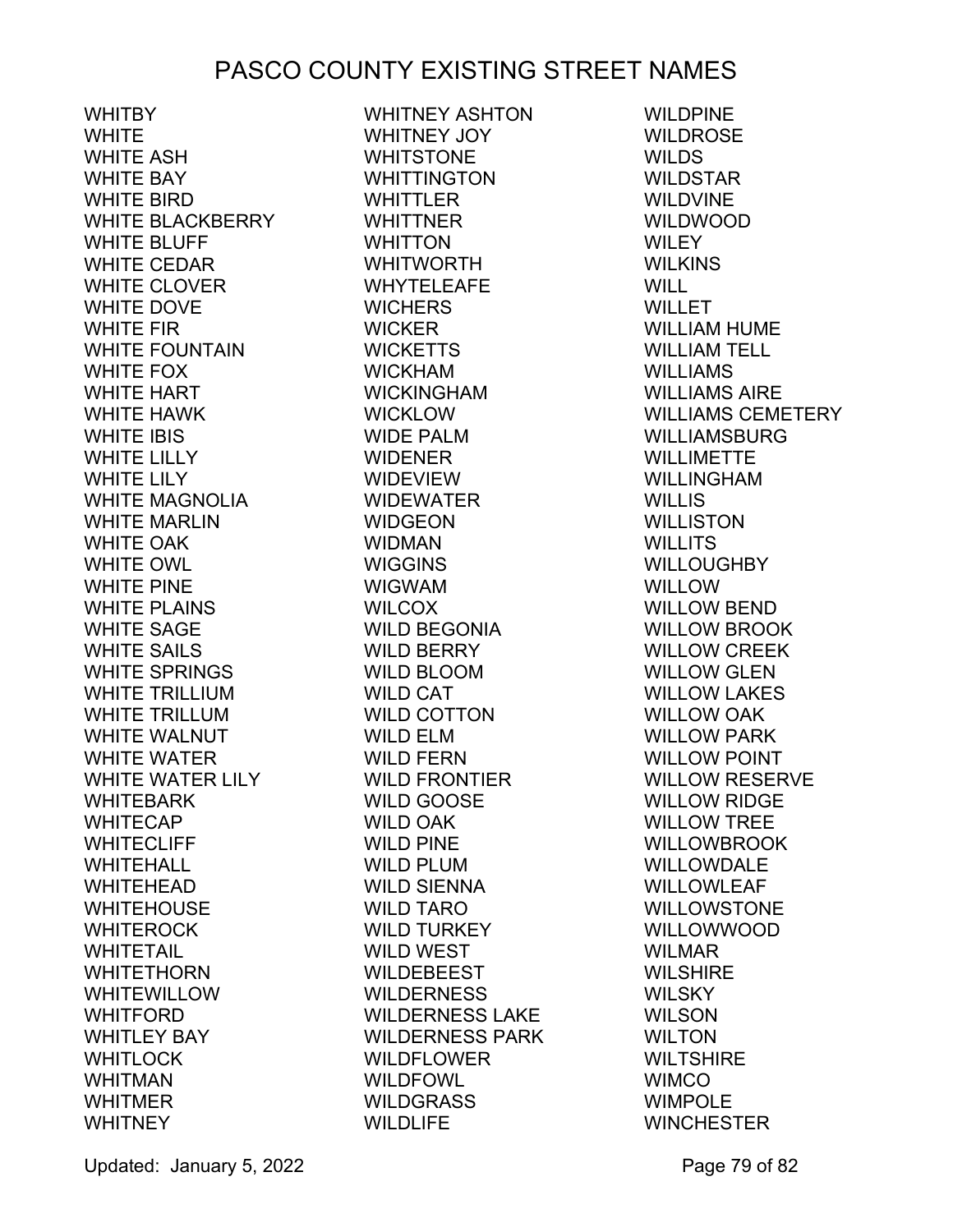WIND CHIME WIND MILL WIND WHISPER WINDCHASE WINDCREST WINDEL WINDELSTRAW WINDEMERE WINDER WINDFAIR WINDFALL WINDFIELD WINDFLOWER WINDGUARD WINDHAM WINDING WINDING BROOK WINDING CREEK WINDING HILLS WINDING OAKS WINDING RIVER WINDING WALK WINDING WILLOW WINDING WOOD WINDINGBROOK WINDJAMMER WINDKNOB WINDLESTRAW WINDMILL FORGE WINDOVER WINDOW PASTURE WINDRIDGE WINDRIVER WINDRUSH **WINDSONG** WINDSOR WINDSOR MILL WINDSOR PARK WINDSORWOOD WINDSTAR WINDSWEPT WINDTREE WINDWARD WINDWARD PALM **WINDWILLOW** WINDY WINDY ADLER WINDY HILL

WINEBERRY WING FOOT WINGATE WINGED ELM WINGED PAGE WINGSHOOTER WINNABAGO WINNER WINNERS WINNING COLORS WINNING FIELDS WINSLOE WINSLOW WINSOME WINSOR WINSTON WINTER WINTER CHILL WINTERGREEN WINTERHAVEN WINTERSWEET WINTERWOOD WINTHROP WINTON WINWOOD WIRE WIREGRASS WIREGRASS RANCH WIREGRASS SCHOOL WIRT WISDOM<br>WISE WISE WISE RIVER WISHING CLOUD WISHING HAVEN WISHINGWELL WISPER RUN WISTER WISTERIA WISTFUL VISTA WISTFUL YEARN WITCH HAZEL WITHLACOOCHEE WOBURN WOLCOTT WOLF WOLF DEN WOLFE

WOLFERT WOLFORD WOLFPACK WOLFRAM WONDER WONDERLODGE WONDERMENT WOOD WOOD DALE WOOD DUCK WOOD LAKE WOOD POINTE WOOD SAGE WOOD TRAIL WOOD VIOLET WOODBEND WOODBINE WOODBOX WOODBRIDGE WOODBROOK WOODBURY WOODCHUCK WOODCOCK WOODCREST WOODCUT WOODED PINE WOODEN WOODFERN WOODFIELD WOODGATE WOODGLEN WOODHALL WOODHAVEN WOODHOLLOW WOODIBIS SUDHAVE<br>WOODHOLL<br>WOODIBIS<br>WOODLAND<br>WOODLAND WOODLAND BROOK WOODLAND RACE WOODLAND RETREAT WOODLANDS WOODLAWN WOODLEAF WOODMEN HALL WOODMERE WOODMILL WOODMONT WOODMUSE WOODPECKER

Updated: January 5, 2022 **Page 80 of 82**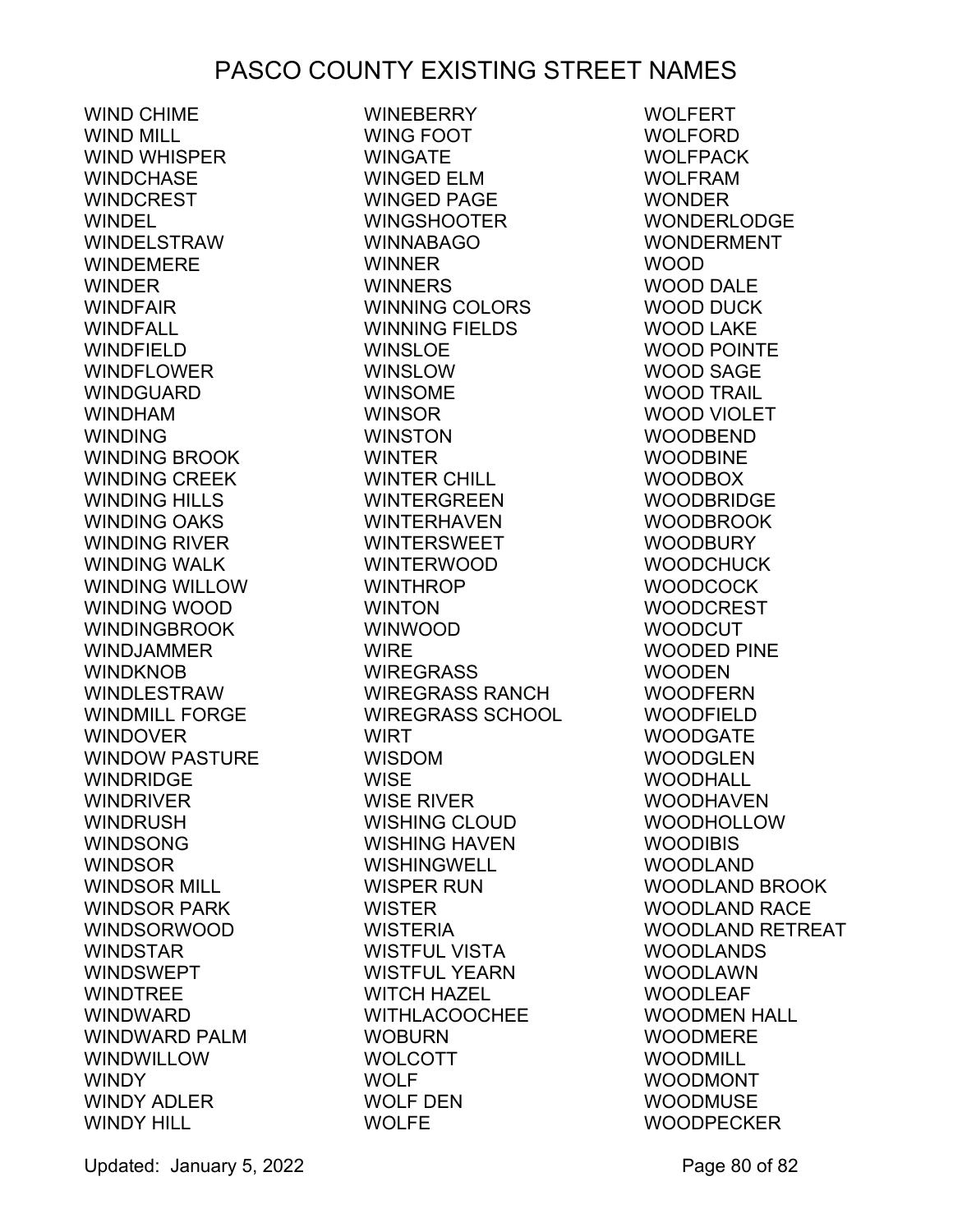WOODPOND WOODRIDGE WOODRIDGE ESTATES WOODRIVER WOODROSE WOODROW WOODRUFF WOODRUSH WOODS BAY WOODS FOREST WOODS RIDER WOODSHADOW WOODSIDE WOODSMAN WOODSONG WOODSTOCK WOODSTONE WOODSTORK WOODSVILLE WOODTHRUSH WOODTRAIL WOODVALE WOODWARD WOODWIND WOODY WOOLEY WOOTEN WORCHESTER WORD WORD OF LIFE WORDEN WORKSHOP WORMACK WORRELL WORTH WORTHINGTON WORTHY LAMB WOVEN WICKER WRANGLER WRAY WREN WRENCREST WRENWOOD **WRIGHT** WRIGHT WORKS WRIGHTSWYNDE WYATT WYLIF

WYMORE WYNDALE WYNDFIELDS WYNDHAM WYNDHAM LAKES WYNDTREE WYNN WYNN RANCH WYNSTONE WYNTHORNE WYOMING WYRTZEN WYTHEVILLE XENIA XENON XERIC YACHT YACHTCLUB YACHTSMAN YALE YALE HARBOR YAMUNA YANS YARDLEY YARN YARROW YASMINE YAUPON YAWN YEARLING YEATS YELLOW BIRCH YELLOW FINCH YELLOW LAKE YELLOW PARROT YELLOW PERCH YELLOW PINE YELLOW POPPIE YELLOWBIRD YELLOWFIN YELLOWHAMMER YELLOWSTONE YELLOWWOOD YEREMYAH YESLER YEW TREE YFA YINGLING

YMCA CAMP YOGI YONEX **YONKERS** YORK YORK HARBOR **YORKSHIRE** YORKTOWN YOSEMITE YOUNG YOUTH YOUTH CAMP **YUCCA** YUKON YUMA YVETTE ZACHARY ZACK ZAHARIAS ZAMIA ZAMORA **ZANE** ZELLER **ZENITH** ZENITH LANDING ZEPHYR LAKES ZEPHYR LILY ZEPHYR OAKS ZEPHYR PRESERVE ZEPHYR RANCH ZEPHYR RIDGE ZEPHYR SHORES ZEPHYR SPRINGS ZEPHYRHILLS ZETA ZIA RIDGE ZILLA ZIMMER ZIMMERMAN ZINA ZINCOE **ZINGARELLI** ZINI ZINNIA ZION ARCHES ZIRCON ZODIAC ZUMA

Updated: January 5, 2022 **Page 81 of 82**